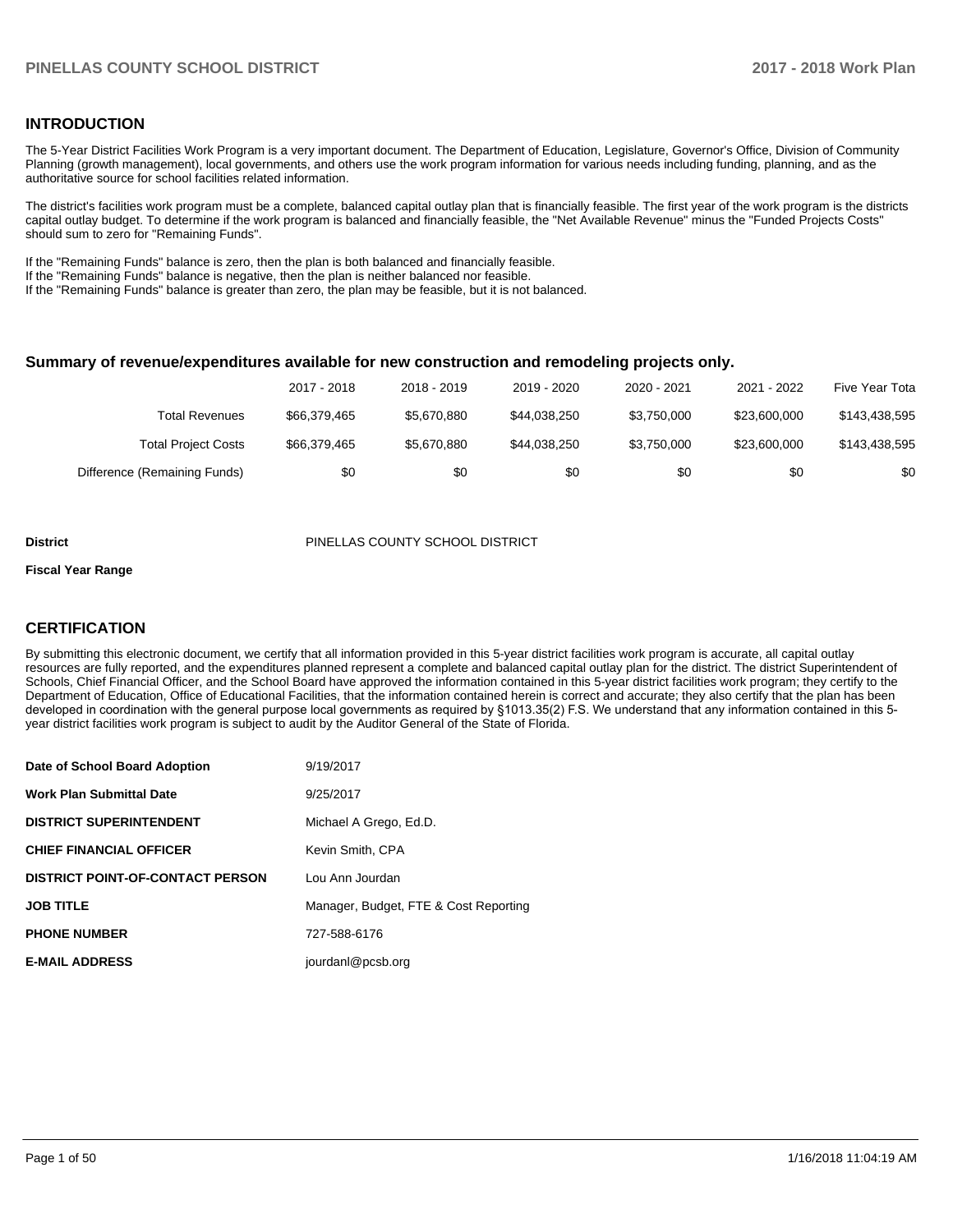# **Expenditures**

#### **Expenditure for Maintenance, Repair and Renovation from 1.50-Mills and PECO**

Annually, prior to the adoption of the district school budget, each school board must prepare a tentative district facilities work program that includes a schedule of major repair and renovation projects necessary to maintain the educational and ancillary facilities of the district.

| Item                                                                                                                                                                                                                                                                                                                                                                                                                                                                                                                                                                                                                                                                                                                                                                                                                                                                                                                                                                                                                                                                                                                                                                                                                                                                                                                                                                                                                                                                                                                                                                                                                                                                                                                                                                                                                                                                                                                                                                                                                                                                                                                                                                                                                                                                                                                                                                                                                                                                                                                                                                                                                                                                                                                                                                                                                                                                                                                                                                                                                                                                                                                                                                                                                                                                                                                                                                                                                                                                                                                                                                                                                                                                                                                                                                                                                                                                                                                                                                                                               | 2017 - 2018<br><b>Actual Budget</b> | $2018 - 2019$<br>Projected | 2019 - 2020<br>Projected | 2020 - 2021<br>Projected | 2021 - 2022<br>Projected | <b>Total</b> |
|--------------------------------------------------------------------------------------------------------------------------------------------------------------------------------------------------------------------------------------------------------------------------------------------------------------------------------------------------------------------------------------------------------------------------------------------------------------------------------------------------------------------------------------------------------------------------------------------------------------------------------------------------------------------------------------------------------------------------------------------------------------------------------------------------------------------------------------------------------------------------------------------------------------------------------------------------------------------------------------------------------------------------------------------------------------------------------------------------------------------------------------------------------------------------------------------------------------------------------------------------------------------------------------------------------------------------------------------------------------------------------------------------------------------------------------------------------------------------------------------------------------------------------------------------------------------------------------------------------------------------------------------------------------------------------------------------------------------------------------------------------------------------------------------------------------------------------------------------------------------------------------------------------------------------------------------------------------------------------------------------------------------------------------------------------------------------------------------------------------------------------------------------------------------------------------------------------------------------------------------------------------------------------------------------------------------------------------------------------------------------------------------------------------------------------------------------------------------------------------------------------------------------------------------------------------------------------------------------------------------------------------------------------------------------------------------------------------------------------------------------------------------------------------------------------------------------------------------------------------------------------------------------------------------------------------------------------------------------------------------------------------------------------------------------------------------------------------------------------------------------------------------------------------------------------------------------------------------------------------------------------------------------------------------------------------------------------------------------------------------------------------------------------------------------------------------------------------------------------------------------------------------------------------------------------------------------------------------------------------------------------------------------------------------------------------------------------------------------------------------------------------------------------------------------------------------------------------------------------------------------------------------------------------------------------------------------------------------------------------------------------------------|-------------------------------------|----------------------------|--------------------------|--------------------------|--------------------------|--------------|
| <b>HVAC</b>                                                                                                                                                                                                                                                                                                                                                                                                                                                                                                                                                                                                                                                                                                                                                                                                                                                                                                                                                                                                                                                                                                                                                                                                                                                                                                                                                                                                                                                                                                                                                                                                                                                                                                                                                                                                                                                                                                                                                                                                                                                                                                                                                                                                                                                                                                                                                                                                                                                                                                                                                                                                                                                                                                                                                                                                                                                                                                                                                                                                                                                                                                                                                                                                                                                                                                                                                                                                                                                                                                                                                                                                                                                                                                                                                                                                                                                                                                                                                                                                        | \$9.318.000                         | \$0 <sub>1</sub>           | \$0                      | \$0                      | \$0                      | \$9.318.000  |
| Locations: 49TH STREET BUS COMPOUND, ANONA ELEMENTARY, AZALEA ELEMENTARY, AZALEA MIDDLE, BARDMOOR ELEMENTARY, BAUDE<br>ELEMENTARY, BAY POINT ELEMENTARY, BAY POINT MIDDLE, BAY VISTA FUNDAMENTAL ELEMENTARY, BAYSIDE HIGH, BEAR CRE<br>ELEMENTARY, BELCHER ELEMENTARY, BELLEAIR ELEMENTARY, BERNICE JOHNSON STUDENT SERVICES CENTER, BLANTON<br>ELEMENTARY, BOCA CIEGA HIGH, BROOKER CREEK ELEMENTARY, CALVIN A. HUNSINGER SCHOOL, CAMPBELL PARK<br>ELEMENTARY, CAREER ACADEMIES OF SEMINOLE, CENTER FOR PROFESSIONAL EDUCATION, CLEARVIEW AVENUE ADULT<br>EDUCATION CENTER, CLEARWATER FUNDAMENTAL MIDDLE, CLEARWATER HIGH, CLEARWATER INTERMEDIATE, CLEVELAND BUS<br>COMPOUND, COACHMAN SERVICE CENTER, COUNTRYSIDE HIGH, CROSS BAYOU ELEMENTARY, CURLEW CREEK ELEMENTARY,<br>CURTIS FUNDAMENTAL ELEMENTARY, CURTIS FUNDAMENTAL ELEMENTARY (OLD), CYPRESS WOODS ELEMENTARY, DISSTON<br>ACADEMY, DISSTON GIFTED PROGRAM, DIXIE M HOLLINS HIGH, DOUG JAMERSON ELEMENTARY, DUNEDIN ELEMENTARY,<br>DUNEDIN HIGH, DUNEDIN HIGHLAND MIDDLE, EAST LAKE HIGH, EAST LAKE MIDDLE SCHOOL ACADEMY OF ENGINEERING,<br>EISENHOWER ELEMENTARY, ENTERPRISE VILLAGE, GUS A. STAVROS INSTITUTE, FAIRMOUNT PARK ELEMENTARY, FOREST LAKE<br>IELEMENTARY. FRONTIER ELEMENTARY. FUGUITT ELEMENTARY. GARRISON-JONES ELEMENTARY. GIBBS HIGH. GULF BEACHES<br>ELEMENTARY MAGNET SCHOOL, GULFPORT ELEMENTARY, HARRIS TIPS CENTER, HIGH POINT ELEMENTARY, HIGH POINT<br>SERVICE CENTER, HIGHLAND LAKES ELEMENTARY, JAMES B. SANDERLIN PK-8, JOHN HOPKINS MIDDLE, JOHN M SEXTON<br>ELEMENTARY, JOSEPH L CARWISE MIDDLE, KINGS HIGHWAY ELEMENTARY MAGNET SCHOOL, LAKE SAINT GEORGE ELEMENTARY<br>LAKEVIEW FUNDAMENTAL ELEMENTARY, LAKEWOOD ELEMENTARY, LAKEWOOD HIGH, LARGO CENTRAL ELEMENTARY, LARGO<br>HIGH, LARGO MIDDLE, LEALMAN AVENUE ELEMENTARY, LEALMAN BUS COMPOUND, LEALMAN INNOVATION ACADEMY, LEILA<br>DAVIS ELEMENTARY, LYNCH ELEMENTARY, MADEIRA BEACH FUNDAMENTAL K-8, MARJORIE KINNAN RAWLINGS ELEMENTARY,<br>MAXIMO ELEMENTARY, MCMULLEN-BOOTH ELEMENTARY, MEADOWLAWN MIDDLE, MELROSE ELEMENTARY, MIDTOWN ACADEMY,<br>MILDRED HELMS ELEMENTARY, MORGAN FITZGERALD MIDDLE, MOUNT VERNON ELEMENTARY, NEW HEIGHTS ELEMENTARY, NIN<br>HARRIS EXCEPTIONAL STUDENT EDUCATION CENTER. NORTH SHORE ELEMENTARY. NORTH WARD ELEMENTARY (CLEARWATER<br>NORTHEAST HIGH, NORTHWEST ELEMENTARY, NORWOOD SECONDARY SCHOOL, OAK GROVE MIDDLE, OAKHURST ELEMENTARY<br>OLDSMAR ELEMENTARY, OLDSMAR SCHOOL SERVICE CENTER, ORANGE GROVE ELEMENTARY, OSCEOLA FUNDAMENTAL HIGH.<br>OSCEOLA MIDDLE, OZONA ELEMENTARY, OZONA SERVICE CENTER, PALM HARBOR ELEMENTARY, PALM HARBOR MIDDLE, PALM<br>HARBOR UNIVERSITY HIGH, PASADENA FUNDAMENTAL ELEMENTARY, PAUL B STEPHENS EXCEPTIONAL STUDENT EDUCATION<br>CTR, PERKINS ELEMENTARY, PINELLAS CENTRAL ELEMENTARY, PINELLAS COUNTY SCHOOL ADMINISTRATION BUILDING,<br>PINELLAS PARK ELEMENTARY, PINELLAS PARK HIGH, PINELLAS PARK MIDDLE, PINELLAS SECONDARY SCHOOL, PINELLAS<br>TECHNICAL COLLEGE, CLEARWATER CAMPUS, PINELLAS TECHNICAL COLLEGE, ST. PETERSBURG CAMPUS, PLUMB ELEMENTARY<br>PONCE DE LEON ELEMENTARY, RICHARD L SANDERS SCHOOL, RIDGECREST ELEMENTARY, ROBINSON SCHOOL SERVICE<br>CENTER, SAFETY HARBOR ELEMENTARY, SAFETY HARBOR MIDDLE, SAN JOSE ELEMENTARY, SANDY LANE ELEMENTARY,<br>SAWGRASS LAKE ELEMENTARY, SEMINOLE ELEMENTARY, SEMINOLE HIGH, SEMINOLE MIDDLE, SEVENTY-FOURTH STREET<br>ELEMENTARY, SHORE ACRES ELEMENTARY, SKYCREST ELEMENTARY, SKYVIEW ELEMENTARY, SOUTH WARD ELEMENTARY,<br>SOUTHERN OAK ELEMENTARY, ST PETERSBURG HIGH, STARKEY ELEMENTARY, SUNSET HILLS ELEMENTARY, SUTHERLAND<br>ELEMENTARY. TARPON SPRINGS BUS GARAGE. TARPON SPRINGS ELEMENTARY. TARPON SPRINGS FUNDAMENTAL ELEMENTARY<br>TARPON SPRINGS HIGH, TARPON SPRINGS MIDDLE, THURGOOD MARSHALL FUNDAMENTAL MIDDLE, TITLE ONE CENTER,<br>TOMLINSON ADULT LEARNING CENTER, TYRONE MIDDLE, WALSINGHAM ELEMENTARY, WALTER POWNALL SERVICE CENTER,<br>WESTGATE ELEMENTARY, WOODLAWN ELEMENTARY |                                     |                            |                          |                          |                          |              |
| Flooring                                                                                                                                                                                                                                                                                                                                                                                                                                                                                                                                                                                                                                                                                                                                                                                                                                                                                                                                                                                                                                                                                                                                                                                                                                                                                                                                                                                                                                                                                                                                                                                                                                                                                                                                                                                                                                                                                                                                                                                                                                                                                                                                                                                                                                                                                                                                                                                                                                                                                                                                                                                                                                                                                                                                                                                                                                                                                                                                                                                                                                                                                                                                                                                                                                                                                                                                                                                                                                                                                                                                                                                                                                                                                                                                                                                                                                                                                                                                                                                                           | \$1,270,000                         | \$0                        | \$0                      | \$0                      | \$0                      | \$1,270,000  |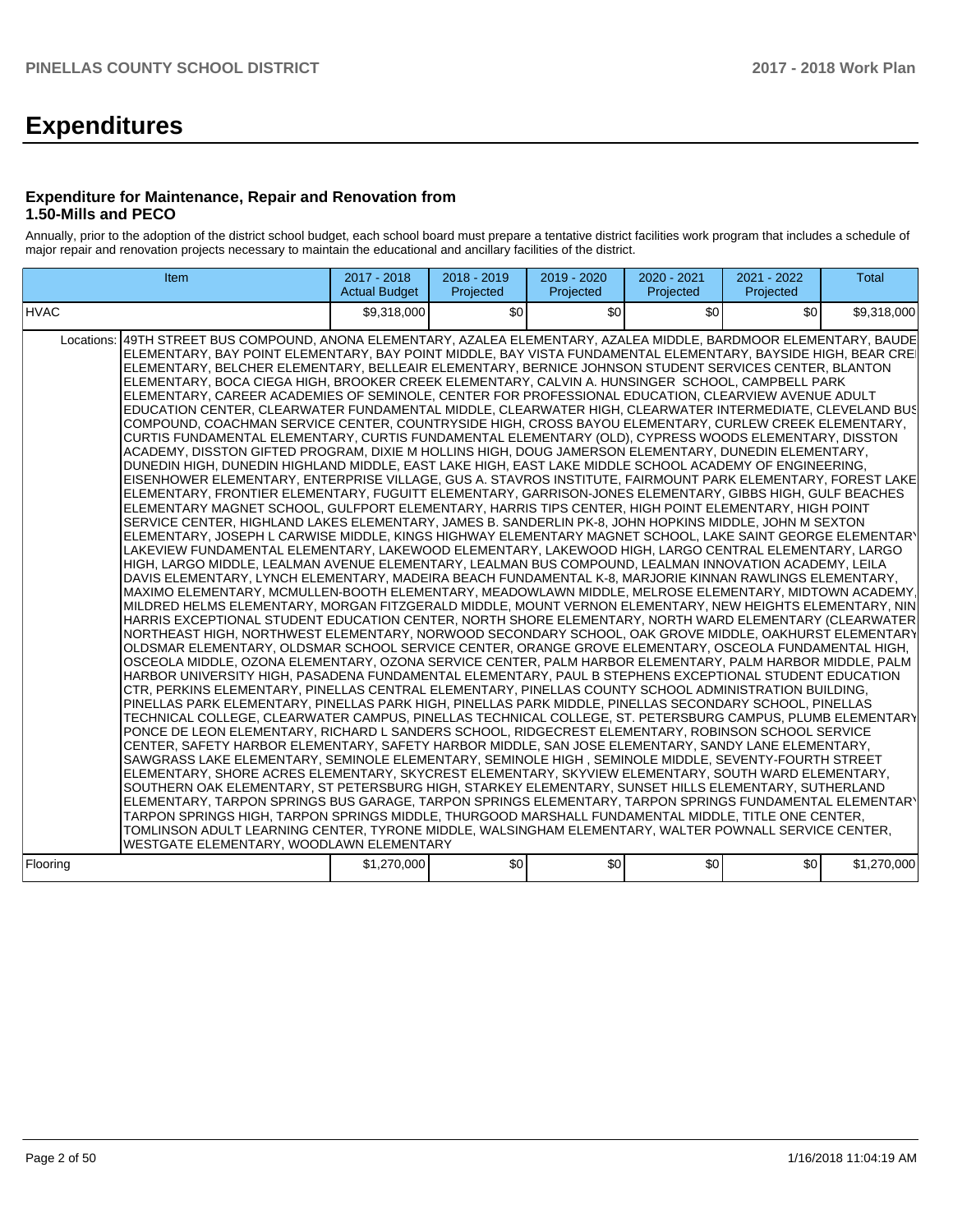| Locations:   49TH STREET BUS COMPOUND, ANONA ELEMENTARY, AZALEA ELEMENTARY, AZALEA MIDDLE, BARDMOOR ELEMENTARY, BAUDE<br>ELEMENTARY, BAY POINT ELEMENTARY, BAY POINT MIDDLE, BAY VISTA FUNDAMENTAL ELEMENTARY, BAYSIDE HIGH, BEAR CREI<br>ELEMENTARY, BELCHER ELEMENTARY, BELLEAIR ELEMENTARY, BERNICE JOHNSON STUDENT SERVICES CENTER, BLANTON<br>ELEMENTARY, BOCA CIEGA HIGH, BROOKER CREEK ELEMENTARY, CALVIN A. HUNSINGER SCHOOL, CAMPBELL PARK<br>ELEMENTARY, CAREER ACADEMIES OF SEMINOLE, CENTER FOR PROFESSIONAL EDUCATION, CLEARVIEW AVENUE ADULT<br>EDUCATION CENTER, CLEARWATER FUNDAMENTAL MIDDLE, CLEARWATER HIGH, CLEARWATER INTERMEDIATE, CLEVELAND BUS<br>COMPOUND, COACHMAN SERVICE CENTER, COUNTRYSIDE HIGH, CROSS BAYOU ELEMENTARY, CURLEW CREEK ELEMENTARY,<br>CURTIS FUNDAMENTAL ELEMENTARY, CURTIS FUNDAMENTAL ELEMENTARY (OLD), CYPRESS WOODS ELEMENTARY, DISSTON<br>ACADEMY, DISSTON GIFTED PROGRAM, DIXIE M HOLLINS HIGH, DOUG JAMERSON ELEMENTARY, DUNEDIN ELEMENTARY,<br>DUNEDIN HIGH, DUNEDIN HIGHLAND MIDDLE, EAST LAKE HIGH, EAST LAKE MIDDLE SCHOOL ACADEMY OF ENGINEERING,<br>IEISENHOWER ELEMENTARY. ENTERPRISE VILLAGE. GUS A. STAVROS INSTITUTE. FAIRMOUNT PARK ELEMENTARY. FOREST LAKE<br>ELEMENTARY, FRONTIER ELEMENTARY, FUGUITT ELEMENTARY, GARRISON-JONES ELEMENTARY, GIBBS HIGH, GULF BEACHES<br>ELEMENTARY MAGNET SCHOOL, GULFPORT ELEMENTARY, HARRIS TIPS CENTER, HIGH POINT ELEMENTARY, HIGH POINT<br>SERVICE CENTER, HIGHLAND LAKES ELEMENTARY, JAMES B. SANDERLIN PK-8, JOHN HOPKINS MIDDLE, JOHN M SEXTON<br>ELEMENTARY, JOSEPH L CARWISE MIDDLE, KINGS HIGHWAY ELEMENTARY MAGNET SCHOOL, LAKE SAINT GEORGE ELEMENTARY<br>LAKEVIEW FUNDAMENTAL ELEMENTARY, LAKEWOOD ELEMENTARY, LAKEWOOD HIGH, LARGO CENTRAL ELEMENTARY, LARGO<br>HIGH, LARGO MIDDLE, LEALMAN AVENUE ELEMENTARY, LEALMAN BUS COMPOUND, LEALMAN INNOVATION ACADEMY, LEILA<br>DAVIS ELEMENTARY, LYNCH ELEMENTARY, MADEIRA BEACH FUNDAMENTAL K-8, MARJORIE KINNAN RAWLINGS ELEMENTARY,<br>MAXIMO ELEMENTARY, MCMULLEN-BOOTH ELEMENTARY, MEADOWLAWN MIDDLE, MELROSE ELEMENTARY, MIDTOWN ACADEMY,<br>MILDRED HELMS ELEMENTARY, MORGAN FITZGERALD MIDDLE, MOUNT VERNON ELEMENTARY, NEW HEIGHTS ELEMENTARY, NIN<br>HARRIS EXCEPTIONAL STUDENT EDUCATION CENTER, NORTH SHORE ELEMENTARY, NORTH WARD ELEMENTARY (CLEARWATER<br>NORTHEAST HIGH, NORTHWEST ELEMENTARY, NORWOOD SECONDARY SCHOOL, OAK GROVE MIDDLE, OAKHURST ELEMENTARY<br>OLDSMAR ELEMENTARY, OLDSMAR SCHOOL SERVICE CENTER, ORANGE GROVE ELEMENTARY, OSCEOLA FUNDAMENTAL HIGH,<br>OSCEOLA MIDDLE, OZONA ELEMENTARY, OZONA SERVICE CENTER, PALM HARBOR ELEMENTARY, PALM HARBOR MIDDLE, PALM<br>HARBOR UNIVERSITY HIGH, PASADENA FUNDAMENTAL ELEMENTARY, PAUL B STEPHENS EXCEPTIONAL STUDENT EDUCATION<br>CTR, PERKINS ELEMENTARY, PINELLAS CENTRAL ELEMENTARY, PINELLAS COUNTY SCHOOL ADMINISTRATION BUILDING,<br>PINELLAS PARK ELEMENTARY. PINELLAS PARK HIGH. PINELLAS PARK MIDDLE. PINELLAS SECONDARY SCHOOL. PINELLAS<br>TECHNICAL COLLEGE, CLEARWATER CAMPUS, PINELLAS TECHNICAL COLLEGE, ST. PETERSBURG CAMPUS, PLUMB ELEMENTARY<br>PONCE DE LEON ELEMENTARY, RICHARD L SANDERS SCHOOL, RIDGECREST ELEMENTARY, ROBINSON SCHOOL SERVICE<br>CENTER, SAFETY HARBOR ELEMENTARY, SAFETY HARBOR MIDDLE, SAN JOSE ELEMENTARY, SANDY LANE ELEMENTARY,<br>SAWGRASS LAKE ELEMENTARY, SEMINOLE ELEMENTARY, SEMINOLE HIGH, SEMINOLE MIDDLE, SEVENTY-FOURTH STREET<br>ELEMENTARY, SHORE ACRES ELEMENTARY, SKYCREST ELEMENTARY, SKYVIEW ELEMENTARY, SOUTH WARD ELEMENTARY,<br>SOUTHERN OAK ELEMENTARY, ST PETERSBURG HIGH, STARKEY ELEMENTARY, SUNSET HILLS ELEMENTARY, SUTHERLAND<br>ELEMENTARY, TARPON SPRINGS BUS GARAGE, TARPON SPRINGS ELEMENTARY, TARPON SPRINGS FUNDAMENTAL ELEMENTARY<br>TARPON SPRINGS HIGH, TARPON SPRINGS MIDDLE, THURGOOD MARSHALL FUNDAMENTAL MIDDLE, TITLE ONE CENTER,<br>TOMLINSON ADULT LEARNING CENTER, TYRONE MIDDLE, WALSINGHAM ELEMENTARY, WALTER POWNALL SERVICE CENTER, |             |     |     |                  |     |             |
|---------------------------------------------------------------------------------------------------------------------------------------------------------------------------------------------------------------------------------------------------------------------------------------------------------------------------------------------------------------------------------------------------------------------------------------------------------------------------------------------------------------------------------------------------------------------------------------------------------------------------------------------------------------------------------------------------------------------------------------------------------------------------------------------------------------------------------------------------------------------------------------------------------------------------------------------------------------------------------------------------------------------------------------------------------------------------------------------------------------------------------------------------------------------------------------------------------------------------------------------------------------------------------------------------------------------------------------------------------------------------------------------------------------------------------------------------------------------------------------------------------------------------------------------------------------------------------------------------------------------------------------------------------------------------------------------------------------------------------------------------------------------------------------------------------------------------------------------------------------------------------------------------------------------------------------------------------------------------------------------------------------------------------------------------------------------------------------------------------------------------------------------------------------------------------------------------------------------------------------------------------------------------------------------------------------------------------------------------------------------------------------------------------------------------------------------------------------------------------------------------------------------------------------------------------------------------------------------------------------------------------------------------------------------------------------------------------------------------------------------------------------------------------------------------------------------------------------------------------------------------------------------------------------------------------------------------------------------------------------------------------------------------------------------------------------------------------------------------------------------------------------------------------------------------------------------------------------------------------------------------------------------------------------------------------------------------------------------------------------------------------------------------------------------------------------------------------------------------------------------------------------------------------------------------------------------------------------------------------------------------------------------------------------------------------------------------------------------------------------------------------------------------------------------------------------------------------------------------------------------------------------------------------------------------------------------------------------------------|-------------|-----|-----|------------------|-----|-------------|
| WESTGATE ELEMENTARY, WOODLAWN ELEMENTARY                                                                                                                                                                                                                                                                                                                                                                                                                                                                                                                                                                                                                                                                                                                                                                                                                                                                                                                                                                                                                                                                                                                                                                                                                                                                                                                                                                                                                                                                                                                                                                                                                                                                                                                                                                                                                                                                                                                                                                                                                                                                                                                                                                                                                                                                                                                                                                                                                                                                                                                                                                                                                                                                                                                                                                                                                                                                                                                                                                                                                                                                                                                                                                                                                                                                                                                                                                                                                                                                                                                                                                                                                                                                                                                                                                                                                                                                                                                                  |             |     |     |                  |     |             |
|                                                                                                                                                                                                                                                                                                                                                                                                                                                                                                                                                                                                                                                                                                                                                                                                                                                                                                                                                                                                                                                                                                                                                                                                                                                                                                                                                                                                                                                                                                                                                                                                                                                                                                                                                                                                                                                                                                                                                                                                                                                                                                                                                                                                                                                                                                                                                                                                                                                                                                                                                                                                                                                                                                                                                                                                                                                                                                                                                                                                                                                                                                                                                                                                                                                                                                                                                                                                                                                                                                                                                                                                                                                                                                                                                                                                                                                                                                                                                                           |             |     |     |                  |     |             |
| Roofing                                                                                                                                                                                                                                                                                                                                                                                                                                                                                                                                                                                                                                                                                                                                                                                                                                                                                                                                                                                                                                                                                                                                                                                                                                                                                                                                                                                                                                                                                                                                                                                                                                                                                                                                                                                                                                                                                                                                                                                                                                                                                                                                                                                                                                                                                                                                                                                                                                                                                                                                                                                                                                                                                                                                                                                                                                                                                                                                                                                                                                                                                                                                                                                                                                                                                                                                                                                                                                                                                                                                                                                                                                                                                                                                                                                                                                                                                                                                                                   | \$1,945,725 | \$0 | \$0 | \$0 <sub>1</sub> | \$0 | \$1,945,725 |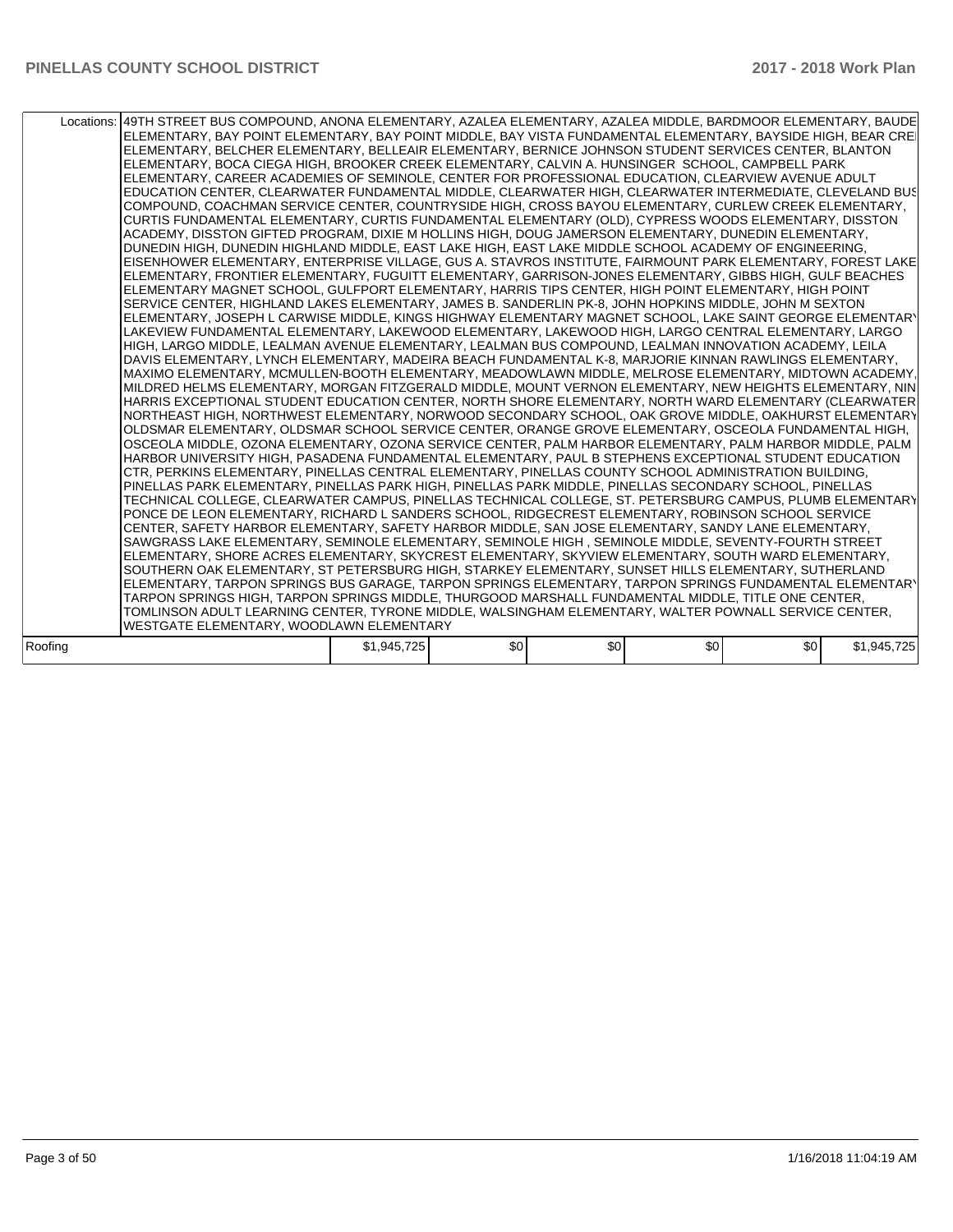|                | Locations: 49TH STREET BUS COMPOUND, ANONA ELEMENTARY, AZALEA ELEMENTARY, AZALEA MIDDLE, BARDMOOR ELEMENTARY, BAUDE<br>ELEMENTARY, BAY POINT ELEMENTARY, BAY POINT MIDDLE, BAY VISTA FUNDAMENTAL ELEMENTARY, BAYSIDE HIGH, BEAR CREI<br>ELEMENTARY, BELCHER ELEMENTARY, BELLEAIR ELEMENTARY, BERNICE JOHNSON STUDENT SERVICES CENTER, BLANTON<br>ELEMENTARY, BOCA CIEGA HIGH, BROOKER CREEK ELEMENTARY, CALVIN A. HUNSINGER SCHOOL, CAMPBELL PARK<br>ELEMENTARY, CAREER ACADEMIES OF SEMINOLE, CENTER FOR PROFESSIONAL EDUCATION, CLEARVIEW AVENUE ADULT<br>EDUCATION CENTER, CLEARWATER FUNDAMENTAL MIDDLE, CLEARWATER HIGH, CLEARWATER INTERMEDIATE, CLEVELAND BUS<br>COMPOUND, COACHMAN SERVICE CENTER, COUNTRYSIDE HIGH, CROSS BAYOU ELEMENTARY, CURLEW CREEK ELEMENTARY,<br>CURTIS FUNDAMENTAL ELEMENTARY, CURTIS FUNDAMENTAL ELEMENTARY (OLD), CYPRESS WOODS ELEMENTARY, DISSTON<br>ACADEMY, DISSTON GIFTED PROGRAM, DIXIE M HOLLINS HIGH, DOUG JAMERSON ELEMENTARY, DUNEDIN ELEMENTARY,<br>DUNEDIN HIGH. DUNEDIN HIGHLAND MIDDLE. EAST LAKE HIGH. EAST LAKE MIDDLE SCHOOL ACADEMY OF ENGINEERING.<br>EISENHOWER ELEMENTARY, ENTERPRISE VILLAGE, GUS A. STAVROS INSTITUTE, FAIRMOUNT PARK ELEMENTARY, FOREST LAKE<br>ELEMENTARY, FRONTIER ELEMENTARY, FUGUITT ELEMENTARY, GARRISON-JONES ELEMENTARY, GIBBS HIGH, GULF BEACHES<br>ELEMENTARY MAGNET SCHOOL, GULFPORT ELEMENTARY, HARRIS TIPS CENTER, HIGH POINT ELEMENTARY, HIGH POINT<br>SERVICE CENTER, HIGHLAND LAKES ELEMENTARY, JAMES B. SANDERLIN PK-8, JOHN HOPKINS MIDDLE, JOHN M SEXTON<br>ELEMENTARY, JOSEPH L CARWISE MIDDLE, KINGS HIGHWAY ELEMENTARY MAGNET SCHOOL, LAKE SAINT GEORGE ELEMENTARY<br>LAKEVIEW FUNDAMENTAL ELEMENTARY, LAKEWOOD ELEMENTARY, LAKEWOOD HIGH, LARGO CENTRAL ELEMENTARY, LARGO<br>HIGH, LARGO MIDDLE, LEALMAN AVENUE ELEMENTARY, LEALMAN BUS COMPOUND, LEALMAN INNOVATION ACADEMY, LEILA<br>DAVIS ELEMENTARY, LYNCH ELEMENTARY, MADEIRA BEACH FUNDAMENTAL K-8, MARJORIE KINNAN RAWLINGS ELEMENTARY,<br>MAXIMO ELEMENTARY, MCMULLEN-BOOTH ELEMENTARY, MEADOWLAWN MIDDLE, MELROSE ELEMENTARY, MIDTOWN ACADEMY,<br>MILDRED HELMS ELEMENTARY, MORGAN FITZGERALD MIDDLE, MOUNT VERNON ELEMENTARY, NEW HEIGHTS ELEMENTARY, NIN<br>HARRIS EXCEPTIONAL STUDENT EDUCATION CENTER, NORTH SHORE ELEMENTARY, NORTH WARD ELEMENTARY (CLEARWATER<br>NORTHEAST HIGH, NORTHWEST ELEMENTARY, NORWOOD SECONDARY SCHOOL, OAK GROVE MIDDLE, OAKHURST ELEMENTARY<br>OLDSMAR ELEMENTARY, OLDSMAR SCHOOL SERVICE CENTER, ORANGE GROVE ELEMENTARY, OSCEOLA FUNDAMENTAL HIGH,<br>OSCEOLA MIDDLE, OZONA ELEMENTARY, OZONA SERVICE CENTER, PALM HARBOR ELEMENTARY, PALM HARBOR MIDDLE, PALM<br>HARBOR UNIVERSITY HIGH, PASADENA FUNDAMENTAL ELEMENTARY, PAUL B STEPHENS EXCEPTIONAL STUDENT EDUCATION<br>CTR. PERKINS ELEMENTARY. PINELLAS CENTRAL ELEMENTARY. PINELLAS COUNTY SCHOOL ADMINISTRATION BUILDING.<br>PINELLAS PARK ELEMENTARY. PINELLAS PARK HIGH. PINELLAS PARK MIDDLE. PINELLAS SECONDARY SCHOOL. PINELLAS<br>TECHNICAL COLLEGE, CLEARWATER CAMPUS, PINELLAS TECHNICAL COLLEGE, ST. PETERSBURG CAMPUS, PLUMB ELEMENTARY<br>PONCE DE LEON ELEMENTARY, RICHARD L SANDERS SCHOOL, RIDGECREST ELEMENTARY, ROBINSON SCHOOL SERVICE<br>CENTER, SAFETY HARBOR ELEMENTARY, SAFETY HARBOR MIDDLE, SAN JOSE ELEMENTARY, SANDY LANE ELEMENTARY,<br>SAWGRASS LAKE ELEMENTARY, SEMINOLE ELEMENTARY, SEMINOLE HIGH, SEMINOLE MIDDLE, SEVENTY-FOURTH STREET<br>ELEMENTARY, SHORE ACRES ELEMENTARY, SKYCREST ELEMENTARY, SKYVIEW ELEMENTARY, SOUTH WARD ELEMENTARY,<br>SOUTHERN OAK ELEMENTARY, ST PETERSBURG HIGH, STARKEY ELEMENTARY, SUNSET HILLS ELEMENTARY, SUTHERLAND<br>ELEMENTARY, TARPON SPRINGS BUS GARAGE, TARPON SPRINGS ELEMENTARY, TARPON SPRINGS FUNDAMENTAL ELEMENTARY<br>TARPON SPRINGS HIGH, TARPON SPRINGS MIDDLE, THURGOOD MARSHALL FUNDAMENTAL MIDDLE, TITLE ONE CENTER,<br>TOMLINSON ADULT LEARNING CENTER, TYRONE MIDDLE, WALSINGHAM ELEMENTARY, WALTER POWNALL SERVICE CENTER, |             |     |     |     |     |             |
|----------------|------------------------------------------------------------------------------------------------------------------------------------------------------------------------------------------------------------------------------------------------------------------------------------------------------------------------------------------------------------------------------------------------------------------------------------------------------------------------------------------------------------------------------------------------------------------------------------------------------------------------------------------------------------------------------------------------------------------------------------------------------------------------------------------------------------------------------------------------------------------------------------------------------------------------------------------------------------------------------------------------------------------------------------------------------------------------------------------------------------------------------------------------------------------------------------------------------------------------------------------------------------------------------------------------------------------------------------------------------------------------------------------------------------------------------------------------------------------------------------------------------------------------------------------------------------------------------------------------------------------------------------------------------------------------------------------------------------------------------------------------------------------------------------------------------------------------------------------------------------------------------------------------------------------------------------------------------------------------------------------------------------------------------------------------------------------------------------------------------------------------------------------------------------------------------------------------------------------------------------------------------------------------------------------------------------------------------------------------------------------------------------------------------------------------------------------------------------------------------------------------------------------------------------------------------------------------------------------------------------------------------------------------------------------------------------------------------------------------------------------------------------------------------------------------------------------------------------------------------------------------------------------------------------------------------------------------------------------------------------------------------------------------------------------------------------------------------------------------------------------------------------------------------------------------------------------------------------------------------------------------------------------------------------------------------------------------------------------------------------------------------------------------------------------------------------------------------------------------------------------------------------------------------------------------------------------------------------------------------------------------------------------------------------------------------------------------------------------------------------------------------------------------------------------------------------------------------------------------------------------------------------------------------------------------------------------------------------------------|-------------|-----|-----|-----|-----|-------------|
|                | WESTGATE ELEMENTARY, WOODLAWN ELEMENTARY                                                                                                                                                                                                                                                                                                                                                                                                                                                                                                                                                                                                                                                                                                                                                                                                                                                                                                                                                                                                                                                                                                                                                                                                                                                                                                                                                                                                                                                                                                                                                                                                                                                                                                                                                                                                                                                                                                                                                                                                                                                                                                                                                                                                                                                                                                                                                                                                                                                                                                                                                                                                                                                                                                                                                                                                                                                                                                                                                                                                                                                                                                                                                                                                                                                                                                                                                                                                                                                                                                                                                                                                                                                                                                                                                                                                                                                                                                                               |             |     |     |     |     |             |
| Safety to Life |                                                                                                                                                                                                                                                                                                                                                                                                                                                                                                                                                                                                                                                                                                                                                                                                                                                                                                                                                                                                                                                                                                                                                                                                                                                                                                                                                                                                                                                                                                                                                                                                                                                                                                                                                                                                                                                                                                                                                                                                                                                                                                                                                                                                                                                                                                                                                                                                                                                                                                                                                                                                                                                                                                                                                                                                                                                                                                                                                                                                                                                                                                                                                                                                                                                                                                                                                                                                                                                                                                                                                                                                                                                                                                                                                                                                                                                                                                                                                                        | \$1,000,000 | \$0 | \$0 | \$0 | \$0 | \$1,000,000 |
|                |                                                                                                                                                                                                                                                                                                                                                                                                                                                                                                                                                                                                                                                                                                                                                                                                                                                                                                                                                                                                                                                                                                                                                                                                                                                                                                                                                                                                                                                                                                                                                                                                                                                                                                                                                                                                                                                                                                                                                                                                                                                                                                                                                                                                                                                                                                                                                                                                                                                                                                                                                                                                                                                                                                                                                                                                                                                                                                                                                                                                                                                                                                                                                                                                                                                                                                                                                                                                                                                                                                                                                                                                                                                                                                                                                                                                                                                                                                                                                                        |             |     |     |     |     |             |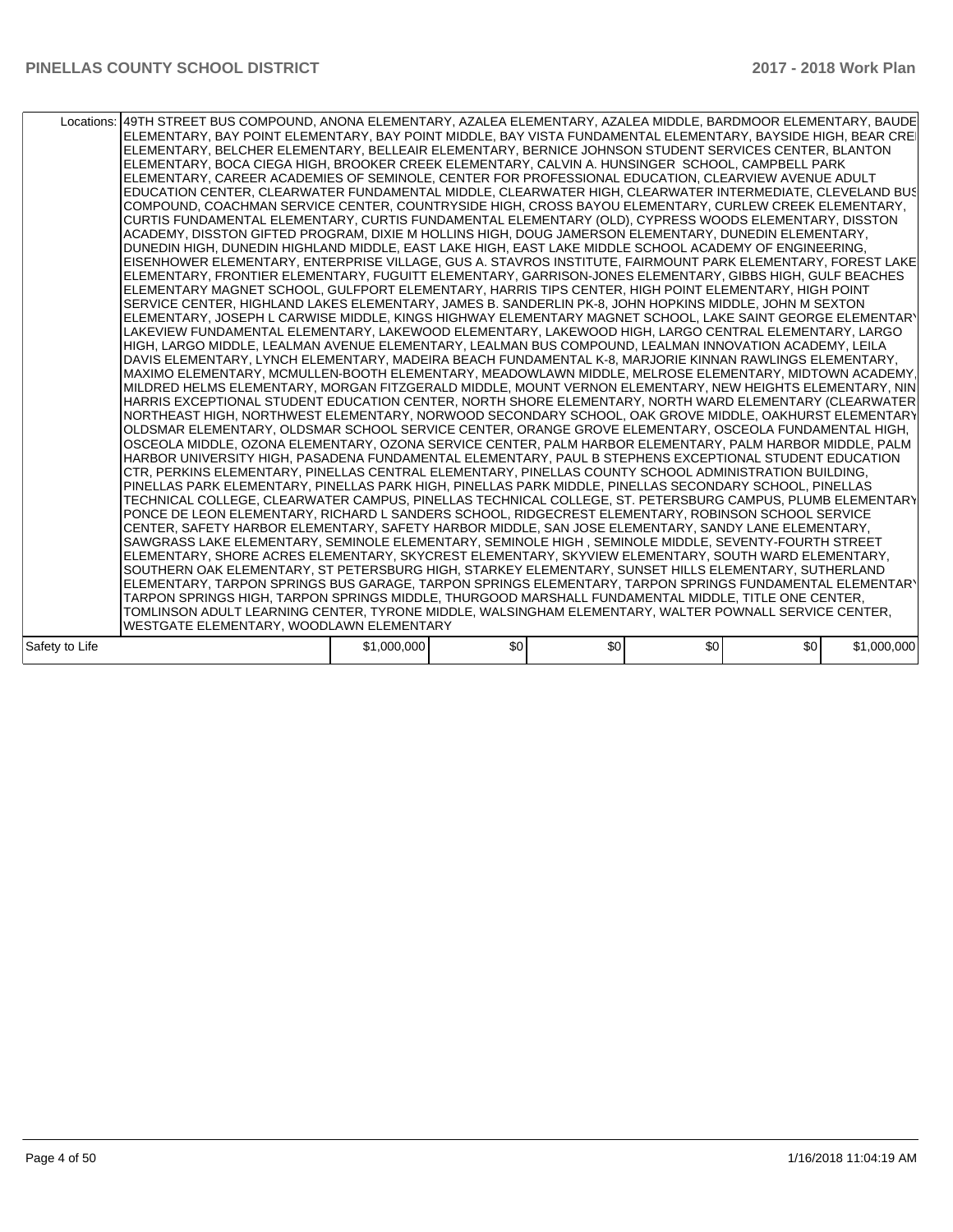| Locations:                | 49TH STREET BUS COMPOUND, ANONA ELEMENTARY, AZALEA ELEMENTARY, AZALEA MIDDLE, BARDMOOR ELEMENTARY, BAUDE<br>ELEMENTARY, BAY POINT ELEMENTARY, BAY POINT MIDDLE, BAY VISTA FUNDAMENTAL ELEMENTARY, BAYSIDE HIGH, BEAR CREI<br>ELEMENTARY, BELCHER ELEMENTARY, BELLEAIR ELEMENTARY, BERNICE JOHNSON STUDENT SERVICES CENTER, BLANTON<br>ELEMENTARY, BOCA CIEGA HIGH, BROOKER CREEK ELEMENTARY, CALVIN A. HUNSINGER SCHOOL, CAMPBELL PARK<br>ELEMENTARY, CAREER ACADEMIES OF SEMINOLE, CENTER FOR PROFESSIONAL EDUCATION, CLEARVIEW AVENUE ADULT<br>EDUCATION CENTER, CLEARWATER FUNDAMENTAL MIDDLE, CLEARWATER HIGH, CLEARWATER INTERMEDIATE, CLEVELAND BUS<br>COMPOUND, COACHMAN SERVICE CENTER, COUNTRYSIDE HIGH, CROSS BAYOU ELEMENTARY, CURLEW CREEK ELEMENTARY,<br>CURTIS FUNDAMENTAL ELEMENTARY, CURTIS FUNDAMENTAL ELEMENTARY (OLD), CYPRESS WOODS ELEMENTARY, DISSTON<br>ACADEMY, DISSTON GIFTED PROGRAM, DIXIE M HOLLINS HIGH, DOUG JAMERSON ELEMENTARY, DUNEDIN ELEMENTARY,<br>DUNEDIN HIGH, DUNEDIN HIGHLAND MIDDLE, EAST LAKE HIGH, EAST LAKE MIDDLE SCHOOL ACADEMY OF ENGINEERING,<br>EISENHOWER ELEMENTARY, ENTERPRISE VILLAGE, GUS A. STAVROS INSTITUTE, FAIRMOUNT PARK ELEMENTARY, FOREST LAKE<br>ELEMENTARY, FRONTIER ELEMENTARY, FUGUITT ELEMENTARY, GARRISON-JONES ELEMENTARY, GIBBS HIGH, GULF BEACHES<br>ELEMENTARY MAGNET SCHOOL, GULFPORT ELEMENTARY, HARRIS TIPS CENTER, HIGH POINT ELEMENTARY, HIGH POINT<br>SERVICE CENTER, HIGHLAND LAKES ELEMENTARY, JAMES B. SANDERLIN PK-8, JOHN HOPKINS MIDDLE, JOHN M SEXTON<br>ELEMENTARY, JOSEPH L CARWISE MIDDLE, KINGS HIGHWAY ELEMENTARY MAGNET SCHOOL, LAKE SAINT GEORGE ELEMENTARY<br>LAKEVIEW FUNDAMENTAL ELEMENTARY, LAKEWOOD ELEMENTARY, LAKEWOOD HIGH, LARGO CENTRAL ELEMENTARY, LARGO<br>HIGH, LARGO MIDDLE, LEALMAN AVENUE ELEMENTARY, LEALMAN BUS COMPOUND, LEALMAN INNOVATION ACADEMY, LEILA<br>DAVIS ELEMENTARY, LYNCH ELEMENTARY, MADEIRA BEACH FUNDAMENTAL K-8, MARJORIE KINNAN RAWLINGS ELEMENTARY,<br>MAXIMO ELEMENTARY, MCMULLEN-BOOTH ELEMENTARY, MEADOWLAWN MIDDLE, MELROSE ELEMENTARY, MIDTOWN ACADEMY,<br>MILDRED HELMS ELEMENTARY, MORGAN FITZGERALD MIDDLE, MOUNT VERNON ELEMENTARY, NEW HEIGHTS ELEMENTARY, NIN<br>HARRIS EXCEPTIONAL STUDENT EDUCATION CENTER, NORTH SHORE ELEMENTARY, NORTH WARD ELEMENTARY (CLEARWATER<br>NORTHEAST HIGH. NORTHWEST ELEMENTARY. NORWOOD SECONDARY SCHOOL. OAK GROVE MIDDLE. OAKHURST ELEMENTARY<br>OLDSMAR ELEMENTARY, OLDSMAR SCHOOL SERVICE CENTER, ORANGE GROVE ELEMENTARY, OSCEOLA FUNDAMENTAL HIGH,<br>OSCEOLA MIDDLE, OZONA ELEMENTARY, OZONA SERVICE CENTER, PALM HARBOR ELEMENTARY, PALM HARBOR MIDDLE, PALM<br>HARBOR UNIVERSITY HIGH, PASADENA FUNDAMENTAL ELEMENTARY, PAUL B STEPHENS EXCEPTIONAL STUDENT EDUCATION<br>CTR, PERKINS ELEMENTARY, PINELLAS CENTRAL ELEMENTARY, PINELLAS COUNTY SCHOOL ADMINISTRATION BUILDING,<br>PINELLAS PARK ELEMENTARY, PINELLAS PARK HIGH, PINELLAS PARK MIDDLE, PINELLAS SECONDARY SCHOOL, PINELLAS<br>TECHNICAL COLLEGE, CLEARWATER CAMPUS, PINELLAS TECHNICAL COLLEGE, ST. PETERSBURG CAMPUS, PLUMB ELEMENTARY<br>PONCE DE LEON ELEMENTARY, RICHARD L SANDERS SCHOOL, RIDGECREST ELEMENTARY, ROBINSON SCHOOL SERVICE<br>CENTER, SAFETY HARBOR ELEMENTARY, SAFETY HARBOR MIDDLE, SAN JOSE ELEMENTARY, SANDY LANE ELEMENTARY,<br>SAWGRASS LAKE ELEMENTARY, SEMINOLE ELEMENTARY, SEMINOLE HIGH, SEMINOLE MIDDLE, SEVENTY-FOURTH STREET<br>ELEMENTARY, SHORE ACRES ELEMENTARY, SKYCREST ELEMENTARY, SKYVIEW ELEMENTARY, SOUTH WARD ELEMENTARY,<br>SOUTHERN OAK ELEMENTARY, ST PETERSBURG HIGH, STARKEY ELEMENTARY, SUNSET HILLS ELEMENTARY, SUTHERLAND<br>ELEMENTARY, TARPON SPRINGS BUS GARAGE, TARPON SPRINGS ELEMENTARY, TARPON SPRINGS FUNDAMENTAL ELEMENTARY<br>TARPON SPRINGS HIGH, TARPON SPRINGS MIDDLE, THURGOOD MARSHALL FUNDAMENTAL MIDDLE, TITLE ONE CENTER,<br>TOMLINSON ADULT LEARNING CENTER, TYRONE MIDDLE, WALSINGHAM ELEMENTARY, WALTER POWNALL SERVICE CENTER,<br>WESTGATE ELEMENTARY, WOODLAWN ELEMENTARY |           |     |     |     |     |           |
|---------------------------|---------------------------------------------------------------------------------------------------------------------------------------------------------------------------------------------------------------------------------------------------------------------------------------------------------------------------------------------------------------------------------------------------------------------------------------------------------------------------------------------------------------------------------------------------------------------------------------------------------------------------------------------------------------------------------------------------------------------------------------------------------------------------------------------------------------------------------------------------------------------------------------------------------------------------------------------------------------------------------------------------------------------------------------------------------------------------------------------------------------------------------------------------------------------------------------------------------------------------------------------------------------------------------------------------------------------------------------------------------------------------------------------------------------------------------------------------------------------------------------------------------------------------------------------------------------------------------------------------------------------------------------------------------------------------------------------------------------------------------------------------------------------------------------------------------------------------------------------------------------------------------------------------------------------------------------------------------------------------------------------------------------------------------------------------------------------------------------------------------------------------------------------------------------------------------------------------------------------------------------------------------------------------------------------------------------------------------------------------------------------------------------------------------------------------------------------------------------------------------------------------------------------------------------------------------------------------------------------------------------------------------------------------------------------------------------------------------------------------------------------------------------------------------------------------------------------------------------------------------------------------------------------------------------------------------------------------------------------------------------------------------------------------------------------------------------------------------------------------------------------------------------------------------------------------------------------------------------------------------------------------------------------------------------------------------------------------------------------------------------------------------------------------------------------------------------------------------------------------------------------------------------------------------------------------------------------------------------------------------------------------------------------------------------------------------------------------------------------------------------------------------------------------------------------------------------------------------------------------------------------------------------------------------------------------------------------------------------------------------------------------------|-----------|-----|-----|-----|-----|-----------|
| Fencing                   |                                                                                                                                                                                                                                                                                                                                                                                                                                                                                                                                                                                                                                                                                                                                                                                                                                                                                                                                                                                                                                                                                                                                                                                                                                                                                                                                                                                                                                                                                                                                                                                                                                                                                                                                                                                                                                                                                                                                                                                                                                                                                                                                                                                                                                                                                                                                                                                                                                                                                                                                                                                                                                                                                                                                                                                                                                                                                                                                                                                                                                                                                                                                                                                                                                                                                                                                                                                                                                                                                                                                                                                                                                                                                                                                                                                                                                                                                                                                                                                                         | \$0       | \$0 | \$0 | \$0 | \$0 | \$0       |
|                           | Locations: No Locations for this expenditure.                                                                                                                                                                                                                                                                                                                                                                                                                                                                                                                                                                                                                                                                                                                                                                                                                                                                                                                                                                                                                                                                                                                                                                                                                                                                                                                                                                                                                                                                                                                                                                                                                                                                                                                                                                                                                                                                                                                                                                                                                                                                                                                                                                                                                                                                                                                                                                                                                                                                                                                                                                                                                                                                                                                                                                                                                                                                                                                                                                                                                                                                                                                                                                                                                                                                                                                                                                                                                                                                                                                                                                                                                                                                                                                                                                                                                                                                                                                                                           |           |     |     |     |     |           |
| Parking                   |                                                                                                                                                                                                                                                                                                                                                                                                                                                                                                                                                                                                                                                                                                                                                                                                                                                                                                                                                                                                                                                                                                                                                                                                                                                                                                                                                                                                                                                                                                                                                                                                                                                                                                                                                                                                                                                                                                                                                                                                                                                                                                                                                                                                                                                                                                                                                                                                                                                                                                                                                                                                                                                                                                                                                                                                                                                                                                                                                                                                                                                                                                                                                                                                                                                                                                                                                                                                                                                                                                                                                                                                                                                                                                                                                                                                                                                                                                                                                                                                         | \$0       | \$0 | \$0 | \$0 | \$0 | \$0       |
|                           | Locations: No Locations for this expenditure.                                                                                                                                                                                                                                                                                                                                                                                                                                                                                                                                                                                                                                                                                                                                                                                                                                                                                                                                                                                                                                                                                                                                                                                                                                                                                                                                                                                                                                                                                                                                                                                                                                                                                                                                                                                                                                                                                                                                                                                                                                                                                                                                                                                                                                                                                                                                                                                                                                                                                                                                                                                                                                                                                                                                                                                                                                                                                                                                                                                                                                                                                                                                                                                                                                                                                                                                                                                                                                                                                                                                                                                                                                                                                                                                                                                                                                                                                                                                                           |           |     |     |     |     |           |
|                           |                                                                                                                                                                                                                                                                                                                                                                                                                                                                                                                                                                                                                                                                                                                                                                                                                                                                                                                                                                                                                                                                                                                                                                                                                                                                                                                                                                                                                                                                                                                                                                                                                                                                                                                                                                                                                                                                                                                                                                                                                                                                                                                                                                                                                                                                                                                                                                                                                                                                                                                                                                                                                                                                                                                                                                                                                                                                                                                                                                                                                                                                                                                                                                                                                                                                                                                                                                                                                                                                                                                                                                                                                                                                                                                                                                                                                                                                                                                                                                                                         |           |     |     |     |     |           |
| Electrical                |                                                                                                                                                                                                                                                                                                                                                                                                                                                                                                                                                                                                                                                                                                                                                                                                                                                                                                                                                                                                                                                                                                                                                                                                                                                                                                                                                                                                                                                                                                                                                                                                                                                                                                                                                                                                                                                                                                                                                                                                                                                                                                                                                                                                                                                                                                                                                                                                                                                                                                                                                                                                                                                                                                                                                                                                                                                                                                                                                                                                                                                                                                                                                                                                                                                                                                                                                                                                                                                                                                                                                                                                                                                                                                                                                                                                                                                                                                                                                                                                         | \$0       | \$0 | \$0 | \$0 | \$0 | \$0       |
|                           | Locations: No Locations for this expenditure.                                                                                                                                                                                                                                                                                                                                                                                                                                                                                                                                                                                                                                                                                                                                                                                                                                                                                                                                                                                                                                                                                                                                                                                                                                                                                                                                                                                                                                                                                                                                                                                                                                                                                                                                                                                                                                                                                                                                                                                                                                                                                                                                                                                                                                                                                                                                                                                                                                                                                                                                                                                                                                                                                                                                                                                                                                                                                                                                                                                                                                                                                                                                                                                                                                                                                                                                                                                                                                                                                                                                                                                                                                                                                                                                                                                                                                                                                                                                                           |           |     |     |     |     |           |
| Fire Alarm                |                                                                                                                                                                                                                                                                                                                                                                                                                                                                                                                                                                                                                                                                                                                                                                                                                                                                                                                                                                                                                                                                                                                                                                                                                                                                                                                                                                                                                                                                                                                                                                                                                                                                                                                                                                                                                                                                                                                                                                                                                                                                                                                                                                                                                                                                                                                                                                                                                                                                                                                                                                                                                                                                                                                                                                                                                                                                                                                                                                                                                                                                                                                                                                                                                                                                                                                                                                                                                                                                                                                                                                                                                                                                                                                                                                                                                                                                                                                                                                                                         | \$0       | \$0 | \$0 | \$0 | \$0 | \$0       |
|                           | Locations: No Locations for this expenditure.                                                                                                                                                                                                                                                                                                                                                                                                                                                                                                                                                                                                                                                                                                                                                                                                                                                                                                                                                                                                                                                                                                                                                                                                                                                                                                                                                                                                                                                                                                                                                                                                                                                                                                                                                                                                                                                                                                                                                                                                                                                                                                                                                                                                                                                                                                                                                                                                                                                                                                                                                                                                                                                                                                                                                                                                                                                                                                                                                                                                                                                                                                                                                                                                                                                                                                                                                                                                                                                                                                                                                                                                                                                                                                                                                                                                                                                                                                                                                           |           |     |     |     |     |           |
| Telephone/Intercom System |                                                                                                                                                                                                                                                                                                                                                                                                                                                                                                                                                                                                                                                                                                                                                                                                                                                                                                                                                                                                                                                                                                                                                                                                                                                                                                                                                                                                                                                                                                                                                                                                                                                                                                                                                                                                                                                                                                                                                                                                                                                                                                                                                                                                                                                                                                                                                                                                                                                                                                                                                                                                                                                                                                                                                                                                                                                                                                                                                                                                                                                                                                                                                                                                                                                                                                                                                                                                                                                                                                                                                                                                                                                                                                                                                                                                                                                                                                                                                                                                         | \$625,000 | \$0 | \$0 | \$0 | \$0 | \$625,000 |
|                           |                                                                                                                                                                                                                                                                                                                                                                                                                                                                                                                                                                                                                                                                                                                                                                                                                                                                                                                                                                                                                                                                                                                                                                                                                                                                                                                                                                                                                                                                                                                                                                                                                                                                                                                                                                                                                                                                                                                                                                                                                                                                                                                                                                                                                                                                                                                                                                                                                                                                                                                                                                                                                                                                                                                                                                                                                                                                                                                                                                                                                                                                                                                                                                                                                                                                                                                                                                                                                                                                                                                                                                                                                                                                                                                                                                                                                                                                                                                                                                                                         |           |     |     |     |     |           |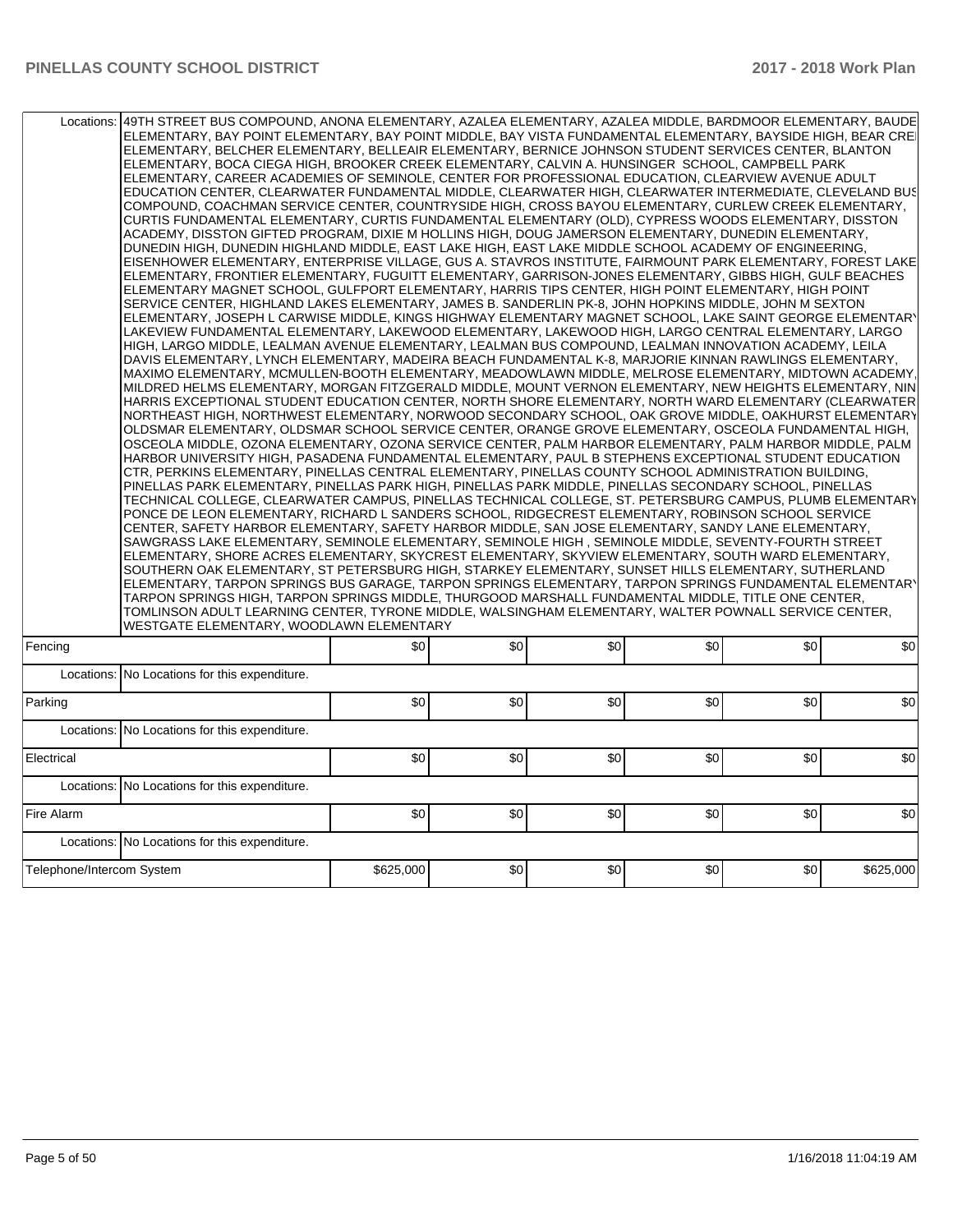|                                  | Locations: 49TH STREET BUS COMPOUND, ANONA ELEMENTARY, AZALEA ELEMENTARY, AZALEA MIDDLE, BARDMOOR ELEMENTARY, BAUDE<br>ELEMENTARY, BAY POINT ELEMENTARY, BAY POINT MIDDLE, BAY VISTA FUNDAMENTAL ELEMENTARY, BAYSIDE HIGH, BEAR CREI<br>ELEMENTARY, BELCHER ELEMENTARY, BELLEAIR ELEMENTARY, BERNICE JOHNSON STUDENT SERVICES CENTER, BLANTON<br>ELEMENTARY, BOCA CIEGA HIGH, BROOKER CREEK ELEMENTARY, CALVIN A. HUNSINGER SCHOOL, CAMPBELL PARK<br>ELEMENTARY, CAREER ACADEMIES OF SEMINOLE, CENTER FOR PROFESSIONAL EDUCATION, CLEARVIEW AVENUE ADULT<br>EDUCATION CENTER, CLEARWATER FUNDAMENTAL MIDDLE, CLEARWATER HIGH, CLEARWATER INTERMEDIATE, CLEVELAND BUS<br>COMPOUND, COACHMAN SERVICE CENTER, COUNTRYSIDE HIGH, CROSS BAYOU ELEMENTARY, CURLEW CREEK ELEMENTARY,<br>CURTIS FUNDAMENTAL ELEMENTARY, CURTIS FUNDAMENTAL ELEMENTARY (OLD), CYPRESS WOODS ELEMENTARY, DISSTON<br>ACADEMY, DISSTON GIFTED PROGRAM, DIXIE M HOLLINS HIGH, DOUG JAMERSON ELEMENTARY, DUNEDIN ELEMENTARY,<br>DUNEDIN HIGH, DUNEDIN HIGHLAND MIDDLE, EAST LAKE HIGH, EAST LAKE MIDDLE SCHOOL ACADEMY OF ENGINEERING,<br> EISENHOWER ELEMENTARY, ENTERPRISE VILLAGE, GUS A. STAVROS INSTITUTE, FAIRMOUNT PARK ELEMENTARY, FOREST LAKE <br>ELEMENTARY, FRONTIER ELEMENTARY, FUGUITT ELEMENTARY, GARRISON-JONES ELEMENTARY, GIBBS HIGH, GULF BEACHES<br>ELEMENTARY MAGNET SCHOOL, GULFPORT ELEMENTARY, HARRIS TIPS CENTER, HIGH POINT ELEMENTARY, HIGH POINT<br>SERVICE CENTER, HIGHLAND LAKES ELEMENTARY, JAMES B. SANDERLIN PK-8, JOHN HOPKINS MIDDLE, JOHN M SEXTON<br>ELEMENTARY, JOSEPH L CARWISE MIDDLE, KINGS HIGHWAY ELEMENTARY MAGNET SCHOOL, LAKE SAINT GEORGE ELEMENTARY<br>LAKEVIEW FUNDAMENTAL ELEMENTARY, LAKEWOOD ELEMENTARY, LAKEWOOD HIGH, LARGO CENTRAL ELEMENTARY, LARGO<br>HIGH, LARGO MIDDLE, LEALMAN AVENUE ELEMENTARY, LEALMAN BUS COMPOUND, LEALMAN INNOVATION ACADEMY, LEILA<br>DAVIS ELEMENTARY, LYNCH ELEMENTARY, MADEIRA BEACH FUNDAMENTAL K-8, MARJORIE KINNAN RAWLINGS ELEMENTARY,<br>MAXIMO ELEMENTARY, MCMULLEN-BOOTH ELEMENTARY, MEADOWLAWN MIDDLE, MELROSE ELEMENTARY, MIDTOWN ACADEMY,<br>MILDRED HELMS ELEMENTARY, MORGAN FITZGERALD MIDDLE, MOUNT VERNON ELEMENTARY, NEW HEIGHTS ELEMENTARY, NIN<br>HARRIS EXCEPTIONAL STUDENT EDUCATION CENTER, NORTH SHORE ELEMENTARY, NORTH WARD ELEMENTARY (CLEARWATER<br>NORTHEAST HIGH, NORTHWEST ELEMENTARY, NORWOOD SECONDARY SCHOOL, OAK GROVE MIDDLE, OAKHURST ELEMENTARY<br>OLDSMAR ELEMENTARY, OLDSMAR SCHOOL SERVICE CENTER, ORANGE GROVE ELEMENTARY, OSCEOLA FUNDAMENTAL HIGH,<br>OSCEOLA MIDDLE, OZONA ELEMENTARY, OZONA SERVICE CENTER, PALM HARBOR ELEMENTARY, PALM HARBOR MIDDLE, PALM<br>HARBOR UNIVERSITY HIGH, PASADENA FUNDAMENTAL ELEMENTARY, PAUL B STEPHENS EXCEPTIONAL STUDENT EDUCATION<br>CTR, PERKINS ELEMENTARY, PINELLAS CENTRAL ELEMENTARY, PINELLAS COUNTY SCHOOL ADMINISTRATION BUILDING,<br>PINELLAS PARK ELEMENTARY, PINELLAS PARK HIGH, PINELLAS PARK MIDDLE, PINELLAS SECONDARY SCHOOL, PINELLAS<br>TECHNICAL COLLEGE, CLEARWATER CAMPUS, PINELLAS TECHNICAL COLLEGE, ST. PETERSBURG CAMPUS, PLUMB ELEMENTARY<br>PONCE DE LEON ELEMENTARY, RICHARD L SANDERS SCHOOL, RIDGECREST ELEMENTARY, ROBINSON SCHOOL SERVICE<br>CENTER, SAFETY HARBOR ELEMENTARY, SAFETY HARBOR MIDDLE, SAN JOSE ELEMENTARY, SANDY LANE ELEMENTARY,<br>SAWGRASS LAKE ELEMENTARY, SEMINOLE ELEMENTARY, SEMINOLE HIGH , SEMINOLE MIDDLE, SEVENTY-FOURTH STREET<br>ELEMENTARY, SHORE ACRES ELEMENTARY, SKYCREST ELEMENTARY, SKYVIEW ELEMENTARY, SOUTH WARD ELEMENTARY,<br>SOUTHERN OAK ELEMENTARY, ST PETERSBURG HIGH, STARKEY ELEMENTARY, SUNSET HILLS ELEMENTARY, SUTHERLAND<br>ELEMENTARY, TARPON SPRINGS BUS GARAGE, TARPON SPRINGS ELEMENTARY, TARPON SPRINGS FUNDAMENTAL ELEMENTARY<br>TARPON SPRINGS HIGH, TARPON SPRINGS MIDDLE, THURGOOD MARSHALL FUNDAMENTAL MIDDLE, TITLE ONE CENTER,<br>TOMLINSON ADULT LEARNING CENTER, TYRONE MIDDLE, WALSINGHAM ELEMENTARY, WALTER POWNALL SERVICE CENTER, |             |     |     |     |     |             |
|----------------------------------|---------------------------------------------------------------------------------------------------------------------------------------------------------------------------------------------------------------------------------------------------------------------------------------------------------------------------------------------------------------------------------------------------------------------------------------------------------------------------------------------------------------------------------------------------------------------------------------------------------------------------------------------------------------------------------------------------------------------------------------------------------------------------------------------------------------------------------------------------------------------------------------------------------------------------------------------------------------------------------------------------------------------------------------------------------------------------------------------------------------------------------------------------------------------------------------------------------------------------------------------------------------------------------------------------------------------------------------------------------------------------------------------------------------------------------------------------------------------------------------------------------------------------------------------------------------------------------------------------------------------------------------------------------------------------------------------------------------------------------------------------------------------------------------------------------------------------------------------------------------------------------------------------------------------------------------------------------------------------------------------------------------------------------------------------------------------------------------------------------------------------------------------------------------------------------------------------------------------------------------------------------------------------------------------------------------------------------------------------------------------------------------------------------------------------------------------------------------------------------------------------------------------------------------------------------------------------------------------------------------------------------------------------------------------------------------------------------------------------------------------------------------------------------------------------------------------------------------------------------------------------------------------------------------------------------------------------------------------------------------------------------------------------------------------------------------------------------------------------------------------------------------------------------------------------------------------------------------------------------------------------------------------------------------------------------------------------------------------------------------------------------------------------------------------------------------------------------------------------------------------------------------------------------------------------------------------------------------------------------------------------------------------------------------------------------------------------------------------------------------------------------------------------------------------------------------------------------------------------------------------------------------------------------------------------------------------------------------------------|-------------|-----|-----|-----|-----|-------------|
|                                  | WESTGATE ELEMENTARY, WOODLAWN ELEMENTARY                                                                                                                                                                                                                                                                                                                                                                                                                                                                                                                                                                                                                                                                                                                                                                                                                                                                                                                                                                                                                                                                                                                                                                                                                                                                                                                                                                                                                                                                                                                                                                                                                                                                                                                                                                                                                                                                                                                                                                                                                                                                                                                                                                                                                                                                                                                                                                                                                                                                                                                                                                                                                                                                                                                                                                                                                                                                                                                                                                                                                                                                                                                                                                                                                                                                                                                                                                                                                                                                                                                                                                                                                                                                                                                                                                                                                                                                                                                                  |             |     |     |     |     |             |
| <b>Closed Circuit Television</b> |                                                                                                                                                                                                                                                                                                                                                                                                                                                                                                                                                                                                                                                                                                                                                                                                                                                                                                                                                                                                                                                                                                                                                                                                                                                                                                                                                                                                                                                                                                                                                                                                                                                                                                                                                                                                                                                                                                                                                                                                                                                                                                                                                                                                                                                                                                                                                                                                                                                                                                                                                                                                                                                                                                                                                                                                                                                                                                                                                                                                                                                                                                                                                                                                                                                                                                                                                                                                                                                                                                                                                                                                                                                                                                                                                                                                                                                                                                                                                                           | \$0         | \$0 | \$0 | \$0 | \$0 | \$0         |
|                                  | Locations: No Locations for this expenditure.                                                                                                                                                                                                                                                                                                                                                                                                                                                                                                                                                                                                                                                                                                                                                                                                                                                                                                                                                                                                                                                                                                                                                                                                                                                                                                                                                                                                                                                                                                                                                                                                                                                                                                                                                                                                                                                                                                                                                                                                                                                                                                                                                                                                                                                                                                                                                                                                                                                                                                                                                                                                                                                                                                                                                                                                                                                                                                                                                                                                                                                                                                                                                                                                                                                                                                                                                                                                                                                                                                                                                                                                                                                                                                                                                                                                                                                                                                                             |             |     |     |     |     |             |
| Paint                            |                                                                                                                                                                                                                                                                                                                                                                                                                                                                                                                                                                                                                                                                                                                                                                                                                                                                                                                                                                                                                                                                                                                                                                                                                                                                                                                                                                                                                                                                                                                                                                                                                                                                                                                                                                                                                                                                                                                                                                                                                                                                                                                                                                                                                                                                                                                                                                                                                                                                                                                                                                                                                                                                                                                                                                                                                                                                                                                                                                                                                                                                                                                                                                                                                                                                                                                                                                                                                                                                                                                                                                                                                                                                                                                                                                                                                                                                                                                                                                           | \$5,485,000 | \$0 | \$0 | \$0 | \$0 | \$5,485,000 |
|                                  |                                                                                                                                                                                                                                                                                                                                                                                                                                                                                                                                                                                                                                                                                                                                                                                                                                                                                                                                                                                                                                                                                                                                                                                                                                                                                                                                                                                                                                                                                                                                                                                                                                                                                                                                                                                                                                                                                                                                                                                                                                                                                                                                                                                                                                                                                                                                                                                                                                                                                                                                                                                                                                                                                                                                                                                                                                                                                                                                                                                                                                                                                                                                                                                                                                                                                                                                                                                                                                                                                                                                                                                                                                                                                                                                                                                                                                                                                                                                                                           |             |     |     |     |     |             |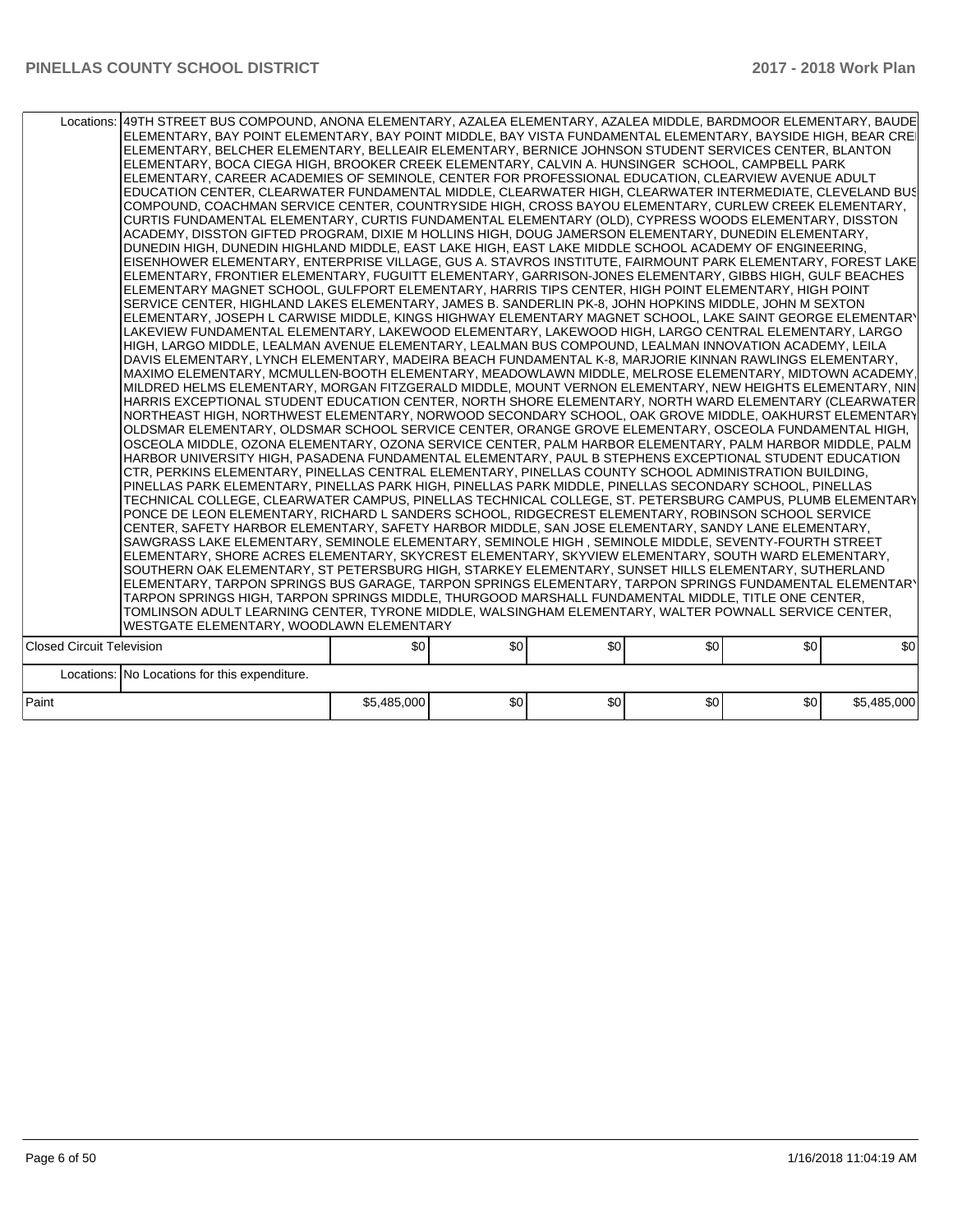| Locations:   49TH STREET BUS COMPOUND, ANONA ELEMENTARY, AZALEA ELEMENTARY, AZALEA MIDDLE, BARDMOOR ELEMENTARY, BAUDE<br> ELEMENTARY, BAY POINT ELEMENTARY, BAY POINT MIDDLE, BAY VISTA FUNDAMENTAL ELEMENTARY, BAYSIDE HIGH, BEAR CREI<br>ELEMENTARY, BELCHER ELEMENTARY, BELLEAIR ELEMENTARY, BERNICE JOHNSON STUDENT SERVICES CENTER, BLANTON<br>ELEMENTARY, BOCA CIEGA HIGH, BROOKER CREEK ELEMENTARY, CALVIN A. HUNSINGER SCHOOL, CAMPBELL PARK<br>ELEMENTARY, CAREER ACADEMIES OF SEMINOLE, CENTER FOR PROFESSIONAL EDUCATION, CLEARVIEW AVENUE ADULT<br>EDUCATION CENTER. CLEARWATER FUNDAMENTAL MIDDLE. CLEARWATER HIGH. CLEARWATER INTERMEDIATE. CLEVELAND BUS<br>COMPOUND, COACHMAN SERVICE CENTER, COUNTRYSIDE HIGH, CROSS BAYOU ELEMENTARY, CURLEW CREEK ELEMENTARY,<br>CURTIS FUNDAMENTAL ELEMENTARY, CURTIS FUNDAMENTAL ELEMENTARY (OLD), CYPRESS WOODS ELEMENTARY, DISSTON<br>ACADEMY, DISSTON GIFTED PROGRAM, DIXIE M HOLLINS HIGH, DOUG JAMERSON ELEMENTARY, DUNEDIN ELEMENTARY,<br>DUNEDIN HIGH. DUNEDIN HIGHLAND MIDDLE. EAST LAKE HIGH. EAST LAKE MIDDLE SCHOOL ACADEMY OF ENGINEERING.<br> EISENHOWER ELEMENTARY, ENTERPRISE VILLAGE, GUS A. STAVROS INSTITUTE, FAIRMOUNT PARK ELEMENTARY, FOREST LAKE <br>ELEMENTARY, FRONTIER ELEMENTARY, FUGUITT ELEMENTARY, GARRISON-JONES ELEMENTARY, GIBBS HIGH, GULF BEACHES<br>ELEMENTARY MAGNET SCHOOL, GULFPORT ELEMENTARY, HARRIS TIPS CENTER, HIGH POINT ELEMENTARY, HIGH POINT<br>SERVICE CENTER, HIGHLAND LAKES ELEMENTARY, JAMES B. SANDERLIN PK-8, JOHN HOPKINS MIDDLE, JOHN M SEXTON<br>ELEMENTARY, JOSEPH L CARWISE MIDDLE, KINGS HIGHWAY ELEMENTARY MAGNET SCHOOL, LAKE SAINT GEORGE ELEMENTARY<br>LAKEVIEW FUNDAMENTAL ELEMENTARY, LAKEWOOD ELEMENTARY, LAKEWOOD HIGH, LARGO CENTRAL ELEMENTARY, LARGO<br>HIGH, LARGO MIDDLE, LEALMAN AVENUE ELEMENTARY, LEALMAN BUS COMPOUND, LEALMAN INNOVATION ACADEMY, LEILA<br>IDAVIS ELEMENTARY. LYNCH ELEMENTARY. MADEIRA BEACH FUNDAMENTAL K-8. MARJORIE KINNAN RAWLINGS ELEMENTARY.<br>MAXIMO ELEMENTARY, MCMULLEN-BOOTH ELEMENTARY, MEADOWLAWN MIDDLE, MELROSE ELEMENTARY, MIDTOWN ACADEMY,<br>MILDRED HELMS ELEMENTARY, MORGAN FITZGERALD MIDDLE, MOUNT VERNON ELEMENTARY, NEW HEIGHTS ELEMENTARY, NIN<br>HARRIS EXCEPTIONAL STUDENT EDUCATION CENTER, NORTH SHORE ELEMENTARY, NORTH WARD ELEMENTARY (CLEARWATER<br>NORTHEAST HIGH, NORTHWEST ELEMENTARY, NORWOOD SECONDARY SCHOOL, OAK GROVE MIDDLE, OAKHURST ELEMENTARY<br>OLDSMAR ELEMENTARY, OLDSMAR SCHOOL SERVICE CENTER, ORANGE GROVE ELEMENTARY, OSCEOLA FUNDAMENTAL HIGH,<br>OSCEOLA MIDDLE, OZONA ELEMENTARY, OZONA SERVICE CENTER, PALM HARBOR ELEMENTARY, PALM HARBOR MIDDLE, PALM<br>HARBOR UNIVERSITY HIGH, PASADENA FUNDAMENTAL ELEMENTARY, PAUL B STEPHENS EXCEPTIONAL STUDENT EDUCATION<br>CTR, PERKINS ELEMENTARY, PINELLAS CENTRAL ELEMENTARY, PINELLAS COUNTY SCHOOL ADMINISTRATION BUILDING,<br>PINELLAS PARK ELEMENTARY, PINELLAS PARK HIGH, PINELLAS PARK MIDDLE, PINELLAS SECONDARY SCHOOL, PINELLAS<br>TECHNICAL COLLEGE, CLEARWATER CAMPUS, PINELLAS TECHNICAL COLLEGE, ST. PETERSBURG CAMPUS, PLUMB ELEMENTARY<br>PONCE DE LEON ELEMENTARY, RICHARD L SANDERS SCHOOL, RIDGECREST ELEMENTARY, ROBINSON SCHOOL SERVICE<br>CENTER. SAFETY HARBOR ELEMENTARY. SAFETY HARBOR MIDDLE, SAN JOSE ELEMENTARY. SANDY LANE ELEMENTARY.<br>SAWGRASS LAKE ELEMENTARY, SEMINOLE ELEMENTARY, SEMINOLE HIGH, SEMINOLE MIDDLE, SEVENTY-FOURTH STREET<br>ELEMENTARY, SHORE ACRES ELEMENTARY, SKYCREST ELEMENTARY, SKYVIEW ELEMENTARY, SOUTH WARD ELEMENTARY,<br>SOUTHERN OAK ELEMENTARY, ST PETERSBURG HIGH, STARKEY ELEMENTARY, SUNSET HILLS ELEMENTARY, SUTHERLAND<br> ELEMENTARY, TARPON SPRINGS BUS GARAGE, TARPON SPRINGS ELEMENTARY, TARPON SPRINGS FUNDAMENTAL ELEMENTARY<br>TARPON SPRINGS HIGH, TARPON SPRINGS MIDDLE, THURGOOD MARSHALL FUNDAMENTAL MIDDLE, TITLE ONE CENTER,<br>TOMLINSON ADULT LEARNING CENTER, TYRONE MIDDLE, WALSINGHAM ELEMENTARY, WALTER POWNALL SERVICE CENTER,<br>WESTGATE ELEMENTARY, WOODLAWN ELEMENTARY |     |              |              |              |              |               |
|---------------------------------------------------------------------------------------------------------------------------------------------------------------------------------------------------------------------------------------------------------------------------------------------------------------------------------------------------------------------------------------------------------------------------------------------------------------------------------------------------------------------------------------------------------------------------------------------------------------------------------------------------------------------------------------------------------------------------------------------------------------------------------------------------------------------------------------------------------------------------------------------------------------------------------------------------------------------------------------------------------------------------------------------------------------------------------------------------------------------------------------------------------------------------------------------------------------------------------------------------------------------------------------------------------------------------------------------------------------------------------------------------------------------------------------------------------------------------------------------------------------------------------------------------------------------------------------------------------------------------------------------------------------------------------------------------------------------------------------------------------------------------------------------------------------------------------------------------------------------------------------------------------------------------------------------------------------------------------------------------------------------------------------------------------------------------------------------------------------------------------------------------------------------------------------------------------------------------------------------------------------------------------------------------------------------------------------------------------------------------------------------------------------------------------------------------------------------------------------------------------------------------------------------------------------------------------------------------------------------------------------------------------------------------------------------------------------------------------------------------------------------------------------------------------------------------------------------------------------------------------------------------------------------------------------------------------------------------------------------------------------------------------------------------------------------------------------------------------------------------------------------------------------------------------------------------------------------------------------------------------------------------------------------------------------------------------------------------------------------------------------------------------------------------------------------------------------------------------------------------------------------------------------------------------------------------------------------------------------------------------------------------------------------------------------------------------------------------------------------------------------------------------------------------------------------------------------------------------------------------------------------------------------------------------------------------------------------------------------------------------------------------|-----|--------------|--------------|--------------|--------------|---------------|
|                                                                                                                                                                                                                                                                                                                                                                                                                                                                                                                                                                                                                                                                                                                                                                                                                                                                                                                                                                                                                                                                                                                                                                                                                                                                                                                                                                                                                                                                                                                                                                                                                                                                                                                                                                                                                                                                                                                                                                                                                                                                                                                                                                                                                                                                                                                                                                                                                                                                                                                                                                                                                                                                                                                                                                                                                                                                                                                                                                                                                                                                                                                                                                                                                                                                                                                                                                                                                                                                                                                                                                                                                                                                                                                                                                                                                                                                                                                                                                                                                           |     |              |              |              |              |               |
|                                                                                                                                                                                                                                                                                                                                                                                                                                                                                                                                                                                                                                                                                                                                                                                                                                                                                                                                                                                                                                                                                                                                                                                                                                                                                                                                                                                                                                                                                                                                                                                                                                                                                                                                                                                                                                                                                                                                                                                                                                                                                                                                                                                                                                                                                                                                                                                                                                                                                                                                                                                                                                                                                                                                                                                                                                                                                                                                                                                                                                                                                                                                                                                                                                                                                                                                                                                                                                                                                                                                                                                                                                                                                                                                                                                                                                                                                                                                                                                                                           |     |              |              |              |              |               |
| Maintenance/Repair                                                                                                                                                                                                                                                                                                                                                                                                                                                                                                                                                                                                                                                                                                                                                                                                                                                                                                                                                                                                                                                                                                                                                                                                                                                                                                                                                                                                                                                                                                                                                                                                                                                                                                                                                                                                                                                                                                                                                                                                                                                                                                                                                                                                                                                                                                                                                                                                                                                                                                                                                                                                                                                                                                                                                                                                                                                                                                                                                                                                                                                                                                                                                                                                                                                                                                                                                                                                                                                                                                                                                                                                                                                                                                                                                                                                                                                                                                                                                                                                        | \$0 | \$29,000,000 | \$26,000,000 | \$29,000,000 | \$29,000,000 | \$113,000,000 |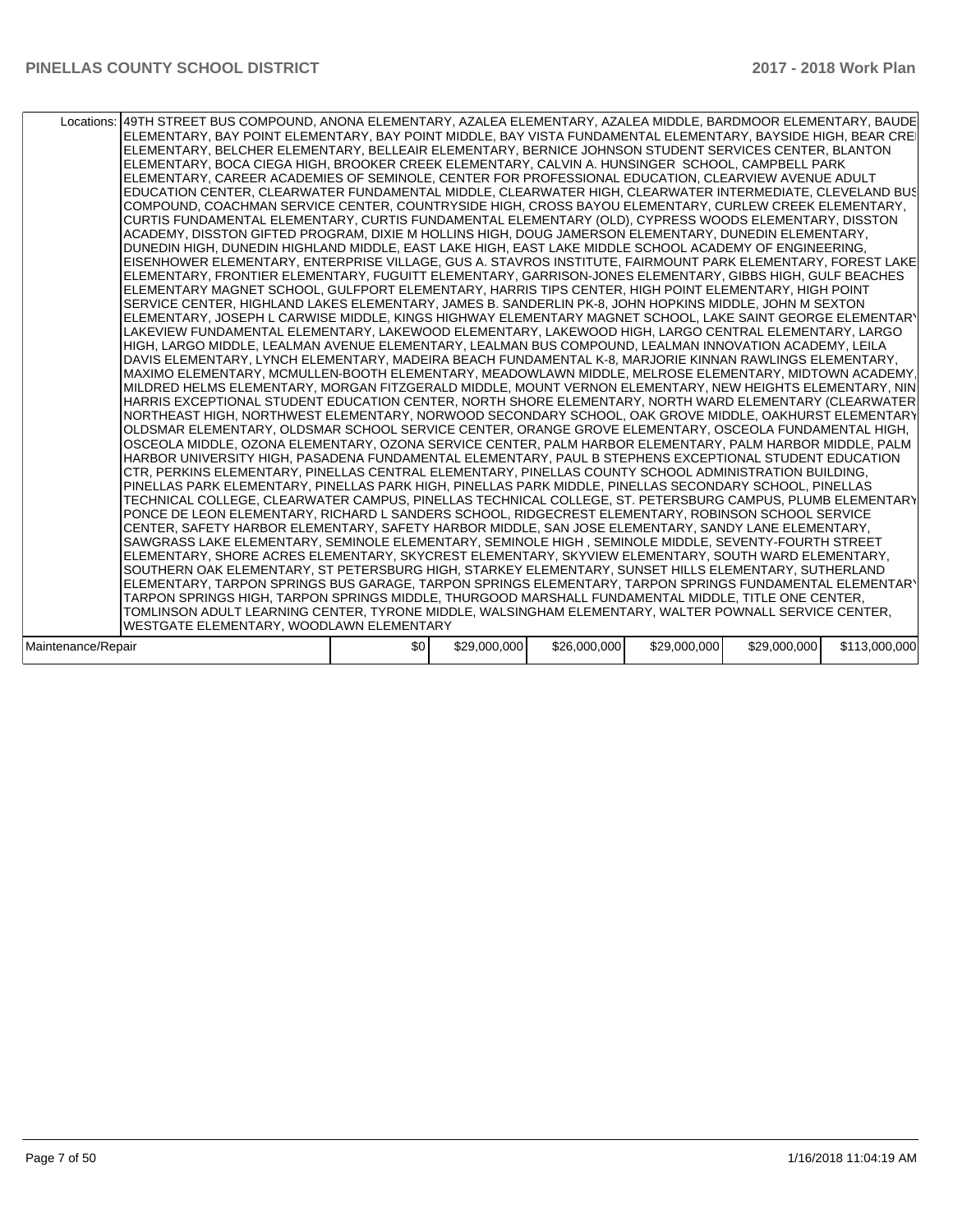| WESTGATE ELEMENTARY, WOODLAWN ELEMENTARY                                                                                                                                                                           |  |  |  |
|--------------------------------------------------------------------------------------------------------------------------------------------------------------------------------------------------------------------|--|--|--|
| TOMLINSON ADULT LEARNING CENTER, TYRONE MIDDLE, WALSINGHAM ELEMENTARY, WALTER POWNALL SERVICE CENTER,                                                                                                              |  |  |  |
| TARPON SPRINGS HIGH, TARPON SPRINGS MIDDLE, THURGOOD MARSHALL FUNDAMENTAL MIDDLE, TITLE ONE CENTER,                                                                                                                |  |  |  |
| ELEMENTARY, TARPON SPRINGS BUS GARAGE, TARPON SPRINGS ELEMENTARY, TARPON SPRINGS FUNDAMENTAL ELEMENTARY                                                                                                            |  |  |  |
| SOUTHERN OAK ELEMENTARY, ST PETERSBURG HIGH, STARKEY ELEMENTARY, SUNSET HILLS ELEMENTARY, SUTHERLAND                                                                                                               |  |  |  |
| ELEMENTARY, SHORE ACRES ELEMENTARY, SKYCREST ELEMENTARY, SKYVIEW ELEMENTARY, SOUTH WARD ELEMENTARY,                                                                                                                |  |  |  |
| SAWGRASS LAKE ELEMENTARY, SEMINOLE ELEMENTARY, SEMINOLE HIGH, SEMINOLE MIDDLE, SEVENTY-FOURTH STREET                                                                                                               |  |  |  |
| CENTER, SAFETY HARBOR ELEMENTARY, SAFETY HARBOR MIDDLE, SAN JOSE ELEMENTARY, SANDY LANE ELEMENTARY,                                                                                                                |  |  |  |
| PONCE DE LEON ELEMENTARY. RICHARD L SANDERS SCHOOL. RIDGECREST ELEMENTARY. ROBINSON SCHOOL SERVICE                                                                                                                 |  |  |  |
| TECHNICAL COLLEGE, CLEARWATER CAMPUS, PINELLAS TECHNICAL COLLEGE, ST. PETERSBURG CAMPUS, PLUMB ELEMENTARY                                                                                                          |  |  |  |
| PINELLAS PARK ELEMENTARY. PINELLAS PARK HIGH. PINELLAS PARK MIDDLE. PINELLAS SECONDARY SCHOOL. PINELLAS                                                                                                            |  |  |  |
| CTR, PERKINS ELEMENTARY, PINELLAS CENTRAL ELEMENTARY, PINELLAS COUNTY SCHOOL ADMINISTRATION BUILDING,                                                                                                              |  |  |  |
| OSCEOLA MIDDLE, OZONA ELEMENTARY, OZONA SERVICE CENTER, PALM HARBOR ELEMENTARY, PALM HARBOR MIDDLE, PALM<br>HARBOR UNIVERSITY HIGH, PASADENA FUNDAMENTAL ELEMENTARY, PAUL B STEPHENS EXCEPTIONAL STUDENT EDUCATION |  |  |  |
| OLDSMAR ELEMENTARY, OLDSMAR SCHOOL SERVICE CENTER, ORANGE GROVE ELEMENTARY, OSCEOLA FUNDAMENTAL HIGH,                                                                                                              |  |  |  |
| NORTHEAST HIGH, NORTHWEST ELEMENTARY, NORWOOD SECONDARY SCHOOL, OAK GROVE MIDDLE, OAKHURST ELEMENTARY                                                                                                              |  |  |  |
| HARRIS EXCEPTIONAL STUDENT EDUCATION CENTER, NORTH SHORE ELEMENTARY, NORTH WARD ELEMENTARY (CLEARWATER                                                                                                             |  |  |  |
| MILDRED HELMS ELEMENTARY, MORGAN FITZGERALD MIDDLE, MOUNT VERNON ELEMENTARY, NEW HEIGHTS ELEMENTARY, NIN                                                                                                           |  |  |  |
| MAXIMO ELEMENTARY. MCMULLEN-BOOTH ELEMENTARY. MEADOWLAWN MIDDLE. MELROSE ELEMENTARY. MIDTOWN ACADEMY.                                                                                                              |  |  |  |
| DAVIS ELEMENTARY, LYNCH ELEMENTARY, MADEIRA BEACH FUNDAMENTAL K-8, MARJORIE KINNAN RAWLINGS ELEMENTARY,                                                                                                            |  |  |  |
| HIGH, LARGO MIDDLE, LEALMAN AVENUE ELEMENTARY, LEALMAN BUS COMPOUND, LEALMAN INNOVATION ACADEMY, LEILA                                                                                                             |  |  |  |
| LAKEVIEW FUNDAMENTAL ELEMENTARY, LAKEWOOD ELEMENTARY, LAKEWOOD HIGH, LARGO CENTRAL ELEMENTARY, LARGO                                                                                                               |  |  |  |
| ELEMENTARY, JOSEPH L CARWISE MIDDLE, KINGS HIGHWAY ELEMENTARY MAGNET SCHOOL, LAKE SAINT GEORGE ELEMENTARY                                                                                                          |  |  |  |
| SERVICE CENTER, HIGHLAND LAKES ELEMENTARY, JAMES B. SANDERLIN PK-8, JOHN HOPKINS MIDDLE, JOHN M SEXTON                                                                                                             |  |  |  |
| ELEMENTARY MAGNET SCHOOL, GULFPORT ELEMENTARY, HARRIS TIPS CENTER, HIGH POINT ELEMENTARY, HIGH POINT                                                                                                               |  |  |  |
| ELEMENTARY, FRONTIER ELEMENTARY, FUGUITT ELEMENTARY, GARRISON-JONES ELEMENTARY, GIBBS HIGH, GULF BEACHES                                                                                                           |  |  |  |
| EISENHOWER ELEMENTARY, ENTERPRISE VILLAGE, GUS A. STAVROS INSTITUTE, FAIRMOUNT PARK ELEMENTARY, FOREST LAKE                                                                                                        |  |  |  |
| DUNEDIN HIGH. DUNEDIN HIGHLAND MIDDLE. EAST LAKE HIGH. EAST LAKE MIDDLE SCHOOL ACADEMY OF ENGINEERING.                                                                                                             |  |  |  |
| ACADEMY, DISSTON GIFTED PROGRAM, DIXIE M HOLLINS HIGH, DOUG JAMERSON ELEMENTARY, DUNEDIN ELEMENTARY,                                                                                                               |  |  |  |
| CURTIS FUNDAMENTAL ELEMENTARY, CURTIS FUNDAMENTAL ELEMENTARY (OLD), CYPRESS WOODS ELEMENTARY, DISSTON                                                                                                              |  |  |  |
| COMPOUND, COACHMAN SERVICE CENTER, COUNTRYSIDE HIGH, CROSS BAYOU ELEMENTARY, CURLEW CREEK ELEMENTARY,                                                                                                              |  |  |  |
| EDUCATION CENTER, CLEARWATER FUNDAMENTAL MIDDLE, CLEARWATER HIGH, CLEARWATER INTERMEDIATE, CLEVELAND BUS                                                                                                           |  |  |  |
| ELEMENTARY, CAREER ACADEMIES OF SEMINOLE, CENTER FOR PROFESSIONAL EDUCATION, CLEARVIEW AVENUE ADULT                                                                                                                |  |  |  |
| ELEMENTARY, BOCA CIEGA HIGH, BROOKER CREEK ELEMENTARY, CALVIN A. HUNSINGER SCHOOL, CAMPBELL PARK                                                                                                                   |  |  |  |
| ELEMENTARY, BELCHER ELEMENTARY, BELLEAIR ELEMENTARY, BERNICE JOHNSON STUDENT SERVICES CENTER, BLANTON                                                                                                              |  |  |  |
| ELEMENTARY, BAY POINT ELEMENTARY, BAY POINT MIDDLE, BAY VISTA FUNDAMENTAL ELEMENTARY, BAYSIDE HIGH, BEAR CREI                                                                                                      |  |  |  |
| Locations:   49TH STREET BUS COMPOUND, ANONA ELEMENTARY, AZALEA ELEMENTARY, AZALEA MIDDLE, BARDMOOR ELEMENTARY, BAUDE                                                                                              |  |  |  |

| <b>PECO Maintenance Expenditures</b> | \$2,338,808  | \$2,338,808  | \$2,338,808  | \$2,338,808  | \$2,338,808  | \$11,694,040  |
|--------------------------------------|--------------|--------------|--------------|--------------|--------------|---------------|
| 1.50 Mill Sub Total:                 | \$38.343.018 | \$39,646,192 | \$36,646,192 | \$39,646,192 | \$39,646,192 | \$193,927,786 |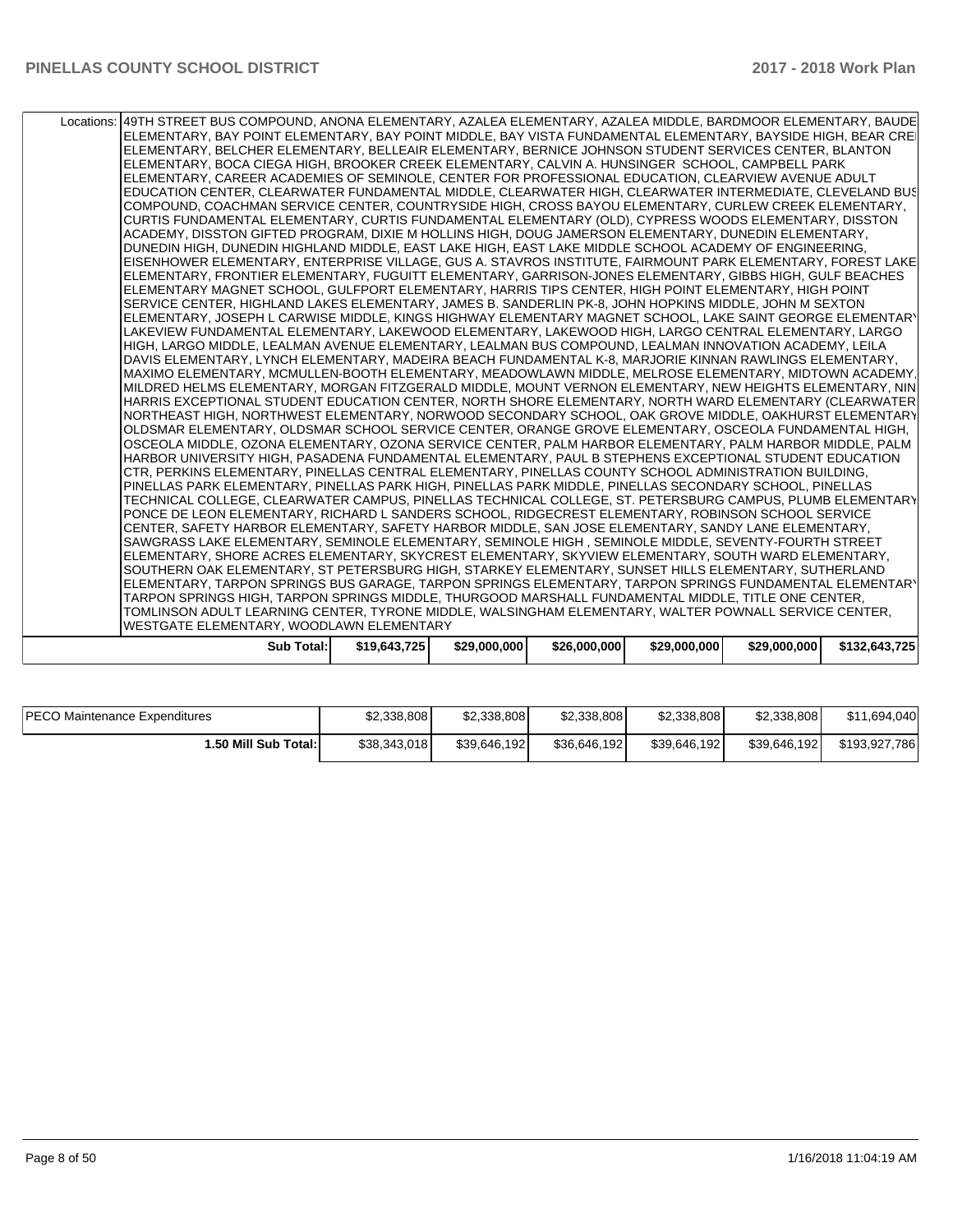| <b>Other Items</b>                                                                                                                                                                                                                                                                                                                                                                                                                                                                                                                                                                                                                                                                                                                                                                                                                                                                                                                                                                                                                                                                                                                                                                                                                                                                                                                                                                                                                                                                                                                                                                                                                                                                                                                                                                                                                                                                                                                                                                                                                                                                                                                                                                                                                                                                                                                                                                                                                                                                                                                                                                                                                                                                                                                                                                                                                                                                                                                                                                                                                                                                                                                                                                                                                                                                                                                                                                                                                                                                                                                                                                                                                                                                                                                                                                                                                                                                                                                                                                                                            | $2017 - 2018$<br><b>Actual Budget</b> | $2018 - 2019$<br>Projected | 2019 - 2020<br>Projected | 2020 - 2021<br>Projected | 2021 - 2022<br>Projected | <b>Total</b> |
|-------------------------------------------------------------------------------------------------------------------------------------------------------------------------------------------------------------------------------------------------------------------------------------------------------------------------------------------------------------------------------------------------------------------------------------------------------------------------------------------------------------------------------------------------------------------------------------------------------------------------------------------------------------------------------------------------------------------------------------------------------------------------------------------------------------------------------------------------------------------------------------------------------------------------------------------------------------------------------------------------------------------------------------------------------------------------------------------------------------------------------------------------------------------------------------------------------------------------------------------------------------------------------------------------------------------------------------------------------------------------------------------------------------------------------------------------------------------------------------------------------------------------------------------------------------------------------------------------------------------------------------------------------------------------------------------------------------------------------------------------------------------------------------------------------------------------------------------------------------------------------------------------------------------------------------------------------------------------------------------------------------------------------------------------------------------------------------------------------------------------------------------------------------------------------------------------------------------------------------------------------------------------------------------------------------------------------------------------------------------------------------------------------------------------------------------------------------------------------------------------------------------------------------------------------------------------------------------------------------------------------------------------------------------------------------------------------------------------------------------------------------------------------------------------------------------------------------------------------------------------------------------------------------------------------------------------------------------------------------------------------------------------------------------------------------------------------------------------------------------------------------------------------------------------------------------------------------------------------------------------------------------------------------------------------------------------------------------------------------------------------------------------------------------------------------------------------------------------------------------------------------------------------------------------------------------------------------------------------------------------------------------------------------------------------------------------------------------------------------------------------------------------------------------------------------------------------------------------------------------------------------------------------------------------------------------------------------------------------------------------------------------------------|---------------------------------------|----------------------------|--------------------------|--------------------------|--------------------------|--------------|
| <b>Restroom Renovations</b>                                                                                                                                                                                                                                                                                                                                                                                                                                                                                                                                                                                                                                                                                                                                                                                                                                                                                                                                                                                                                                                                                                                                                                                                                                                                                                                                                                                                                                                                                                                                                                                                                                                                                                                                                                                                                                                                                                                                                                                                                                                                                                                                                                                                                                                                                                                                                                                                                                                                                                                                                                                                                                                                                                                                                                                                                                                                                                                                                                                                                                                                                                                                                                                                                                                                                                                                                                                                                                                                                                                                                                                                                                                                                                                                                                                                                                                                                                                                                                                                   | \$1,800,000                           | \$0                        | \$0                      | \$0                      | \$0                      | \$1,800,000  |
| Locations 49TH STREET BUS COMPOUND, ANONA ELEMENTARY, AZALEA ELEMENTARY, AZALEA MIDDLE, BARDMOOR ELEMENTARY,<br>BAUDER ELEMENTARY, BAY POINT ELEMENTARY, BAY POINT MIDDLE, BAY VISTA FUNDAMENTAL ELEMENTARY, BAYSIDE HIGH<br>BEAR CREEK ELEMENTARY. BELCHER ELEMENTARY. BELLEAIR ELEMENTARY. BERNICE JOHNSON STUDENT SERVICES<br>CENTER, BLANTON ELEMENTARY, BOCA CIEGA HIGH, BROOKER CREEK ELEMENTARY, CALVIN A. HUNSINGER SCHOOL,<br>CAMPBELL PARK ELEMENTARY, CAREER ACADEMIES OF SEMINOLE, CENTER FOR PROFESSIONAL EDUCATION, CLEARVIEW<br>AVENUE ADULT EDUCATION CENTER, CLEARWATER FUNDAMENTAL MIDDLE, CLEARWATER HIGH, CLEARWATER<br>INTERMEDIATE, CLEVELAND BUS COMPOUND, COACHMAN SERVICE CENTER, COUNTRYSIDE HIGH, CROSS BAYOU<br>ELEMENTARY, CURLEW CREEK ELEMENTARY, CURTIS FUNDAMENTAL ELEMENTARY, CURTIS FUNDAMENTAL ELEMENTARY<br>(OLD), CYPRESS WOODS ELEMENTARY, DISSTON ACADEMY, DISSTON GIFTED PROGRAM, DIXIE M HOLLINS HIGH, DOUG<br>JAMERSON ELEMENTARY, DUNEDIN ELEMENTARY, DUNEDIN HIGH, DUNEDIN HIGHLAND MIDDLE, EAST LAKE HIGH, EAST LAKE<br>MIDDLE SCHOOL ACADEMY OF ENGINEERING, EISENHOWER ELEMENTARY, ENTERPRISE VILLAGE, GUS A. STAVROS<br>INSTITUTE, FAIRMOUNT PARK ELEMENTARY, FOREST LAKES ELEMENTARY, FRONTIER ELEMENTARY, FUGUITT ELEMENTARY,<br>GARRISON-JONES ELEMENTARY, GIBBS HIGH, GULF BEACHES ELEMENTARY MAGNET SCHOOL, GULFPORT ELEMENTARY,<br>HARRIS TIPS CENTER, HIGH POINT ELEMENTARY, HIGH POINT SERVICE CENTER, HIGHLAND LAKES ELEMENTARY, JAMES B.<br>SANDERLIN PK-8, JOHN HOPKINS MIDDLE, JOHN M SEXTON ELEMENTARY, JOSEPH L CARWISE MIDDLE, KINGS HIGHWAY<br>ELEMENTARY MAGNET SCHOOL, LAKE SAINT GEORGE ELEMENTARY, LAKEVIEW FUNDAMENTAL ELEMENTARY, LAKEWOOD<br>ELEMENTARY, LAKEWOOD HIGH, LARGO CENTRAL ELEMENTARY, LARGO HIGH, LARGO MIDDLE, LEALMAN AVENUE<br>ELEMENTARY, LEALMAN BUS COMPOUND, LEALMAN INNOVATION ACADEMY, LEILA DAVIS ELEMENTARY, LYNCH ELEMENTARY,<br>MADEIRA BEACH FUNDAMENTAL K-8, MARJORIE KINNAN RAWLINGS ELEMENTARY, MAXIMO ELEMENTARY, MCMULLEN-BOOTH<br>ELEMENTARY, MEADOWLAWN MIDDLE, MELROSE ELEMENTARY, MIDTOWN ACADEMY, MILDRED HELMS ELEMENTARY, MORGAI<br>FITZGERALD MIDDLE, MOUNT VERNON ELEMENTARY, NEW HEIGHTS ELEMENTARY, NINA HARRIS EXCEPTIONAL STUDENT<br>EDUCATION CENTER, NORTH SHORE ELEMENTARY, NORTH WARD ELEMENTARY (CLEARWATER), NORTHEAST HIGH,<br>NORTHWEST ELEMENTARY, NORWOOD SECONDARY SCHOOL, OAK GROVE MIDDLE, OAKHURST ELEMENTARY, OLDSMAR<br>ELEMENTARY, OLDSMAR SCHOOL SERVICE CENTER, ORANGE GROVE ELEMENTARY, OSCEOLA FUNDAMENTAL HIGH, OSCEOL<br>MIDDLE, OZONA ELEMENTARY, OZONA SERVICE CENTER, PALM HARBOR ELEMENTARY, PALM HARBOR MIDDLE, PALM HARBOF<br>UNIVERSITY HIGH, PASADENA FUNDAMENTAL ELEMENTARY, PAUL B STEPHENS EXCEPTIONAL STUDENT EDUCATION CTR,<br>PERKINS ELEMENTARY, PINELLAS CENTRAL ELEMENTARY, PINELLAS COUNTY SCHOOL ADMINISTRATION BUILDING, PINELLAS<br>PARK ELEMENTARY, PINELLAS PARK HIGH, PINELLAS PARK MIDDLE, PINELLAS SECONDARY SCHOOL, PINELLAS TECHNICAL<br>COLLEGE, CLEARWATER CAMPUS, PINELLAS TECHNICAL COLLEGE, ST. PETERSBURG CAMPUS, PLUMB ELEMENTARY, PONCE<br>DE LEON ELEMENTARY, RICHARD L SANDERS SCHOOL, RIDGECREST ELEMENTARY, ROBINSON SCHOOL SERVICE CENTER,<br>SAFETY HARBOR ELEMENTARY, SAFETY HARBOR MIDDLE, SAN JOSE ELEMENTARY, SANDY LANE ELEMENTARY, SAWGRASS<br>LAKE ELEMENTARY, SEMINOLE ELEMENTARY, SEMINOLE HIGH , SEMINOLE MIDDLE, SEVENTY-FOURTH STREET ELEMENTARY,<br>SHORE ACRES ELEMENTARY, SKYCREST ELEMENTARY, SKYVIEW ELEMENTARY, SOUTH WARD ELEMENTARY, SOUTHERN OAK<br>ELEMENTARY, ST PETERSBURG HIGH, STARKEY ELEMENTARY, SUNSET HILLS ELEMENTARY, SUTHERLAND ELEMENTARY,<br>TARPON SPRINGS BUS GARAGE, TARPON SPRINGS ELEMENTARY, TARPON SPRINGS FUNDAMENTAL ELEMENTARY, TARPON<br>SPRINGS HIGH, TARPON SPRINGS MIDDLE, THURGOOD MARSHALL FUNDAMENTAL MIDDLE. TITLE ONE CENTER, TOMLINSON<br>ADULT LEARNING CENTER, TYRONE MIDDLE, WALSINGHAM ELEMENTARY, WALTER POWNALL SERVICE CENTER, WESTGATE<br>ELEMENTARY, WOODLAWN ELEMENTARY |                                       |                            |                          |                          |                          |              |
| <b>Access Control</b>                                                                                                                                                                                                                                                                                                                                                                                                                                                                                                                                                                                                                                                                                                                                                                                                                                                                                                                                                                                                                                                                                                                                                                                                                                                                                                                                                                                                                                                                                                                                                                                                                                                                                                                                                                                                                                                                                                                                                                                                                                                                                                                                                                                                                                                                                                                                                                                                                                                                                                                                                                                                                                                                                                                                                                                                                                                                                                                                                                                                                                                                                                                                                                                                                                                                                                                                                                                                                                                                                                                                                                                                                                                                                                                                                                                                                                                                                                                                                                                                         | \$300,000                             | \$0                        | \$0                      | \$0                      | \$0                      | \$300,000    |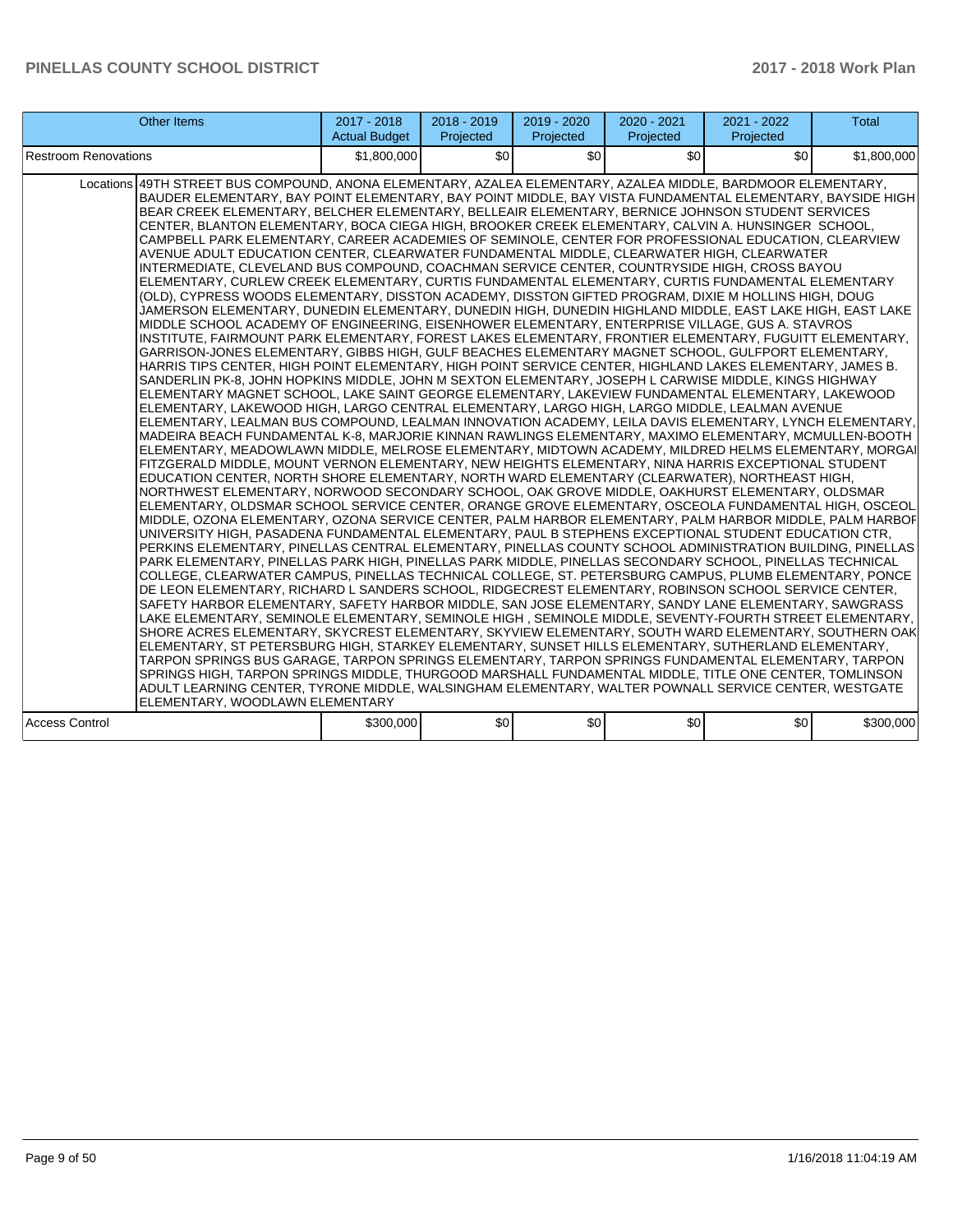|                | Locations 49TH STREET BUS COMPOUND, ANONA ELEMENTARY, AZALEA ELEMENTARY, AZALEA MIDDLE, BARDMOOR ELEMENTARY,<br>BAUDER ELEMENTARY, BAY POINT ELEMENTARY, BAY POINT MIDDLE, BAY VISTA FUNDAMENTAL ELEMENTARY, BAYSIDE HIGH<br>BEAR CREEK ELEMENTARY, BELCHER ELEMENTARY, BELLEAIR ELEMENTARY, BERNICE JOHNSON STUDENT SERVICES<br>CENTER, BLANTON ELEMENTARY, BOCA CIEGA HIGH, BROOKER CREEK ELEMENTARY, CALVIN A. HUNSINGER SCHOOL,<br>CAMPBELL PARK ELEMENTARY, CAREER ACADEMIES OF SEMINOLE, CENTER FOR PROFESSIONAL EDUCATION, CLEARVIEW<br>AVENUE ADULT EDUCATION CENTER. CLEARWATER FUNDAMENTAL MIDDLE. CLEARWATER HIGH. CLEARWATER<br>INTERMEDIATE, CLEVELAND BUS COMPOUND, COACHMAN SERVICE CENTER, COUNTRYSIDE HIGH, CROSS BAYOU<br>ELEMENTARY, CURLEW CREEK ELEMENTARY, CURTIS FUNDAMENTAL ELEMENTARY, CURTIS FUNDAMENTAL ELEMENTARY<br>(OLD), CYPRESS WOODS ELEMENTARY, DISSTON ACADEMY, DISSTON GIFTED PROGRAM, DIXIE M HOLLINS HIGH, DOUG<br>JAMERSON ELEMENTARY, DUNEDIN ELEMENTARY, DUNEDIN HIGH, DUNEDIN HIGHLAND MIDDLE, EAST LAKE HIGH, EAST LAKE<br>MIDDLE SCHOOL ACADEMY OF ENGINEERING, EISENHOWER ELEMENTARY, ENTERPRISE VILLAGE, GUS A. STAVROS<br>INSTITUTE, FAIRMOUNT PARK ELEMENTARY, FOREST LAKES ELEMENTARY, FRONTIER ELEMENTARY, FUGUITT ELEMENTARY,<br>GARRISON-JONES ELEMENTARY, GIBBS HIGH, GULF BEACHES ELEMENTARY MAGNET SCHOOL, GULFPORT ELEMENTARY,<br>HARRIS TIPS CENTER. HIGH POINT ELEMENTARY. HIGH POINT SERVICE CENTER. HIGHLAND LAKES ELEMENTARY. JAMES B.<br>SANDERLIN PK-8, JOHN HOPKINS MIDDLE, JOHN M SEXTON ELEMENTARY, JOSEPH L CARWISE MIDDLE, KINGS HIGHWAY<br>ELEMENTARY MAGNET SCHOOL, LAKE SAINT GEORGE ELEMENTARY, LAKEVIEW FUNDAMENTAL ELEMENTARY, LAKEWOOD<br>IELEMENTARY. LAKEWOOD HIGH. LARGO CENTRAL ELEMENTARY. LARGO HIGH. LARGO MIDDLE. LEALMAN AVENUE<br>ELEMENTARY, LEALMAN BUS COMPOUND, LEALMAN INNOVATION ACADEMY, LEILA DAVIS ELEMENTARY, LYNCH ELEMENTARY,<br>IMADEIRA BEACH FUNDAMENTAL K-8. MARJORIE KINNAN RAWLINGS ELEMENTARY. MAXIMO ELEMENTARY. MCMULLEN-BOOTH<br>ELEMENTARY, MEADOWLAWN MIDDLE, MELROSE ELEMENTARY, MIDTOWN ACADEMY, MILDRED HELMS ELEMENTARY, MORGAI<br>FITZGERALD MIDDLE, MOUNT VERNON ELEMENTARY, NEW HEIGHTS ELEMENTARY, NINA HARRIS EXCEPTIONAL STUDENT<br>EDUCATION CENTER, NORTH SHORE ELEMENTARY, NORTH WARD ELEMENTARY (CLEARWATER), NORTHEAST HIGH,<br>NORTHWEST ELEMENTARY, NORWOOD SECONDARY SCHOOL, OAK GROVE MIDDLE, OAKHURST ELEMENTARY, OLDSMAR<br>IELEMENTARY, OLDSMAR SCHOOL SERVICE CENTER, ORANGE GROVE ELEMENTARY, OSCEOLA FUNDAMENTAL HIGH, OSCEOL<br>MIDDLE, OZONA ELEMENTARY, OZONA SERVICE CENTER, PALM HARBOR ELEMENTARY, PALM HARBOR MIDDLE, PALM HARBOF<br>UNIVERSITY HIGH, PASADENA FUNDAMENTAL ELEMENTARY, PAUL B STEPHENS EXCEPTIONAL STUDENT EDUCATION CTR,<br>PERKINS ELEMENTARY, PINELLAS CENTRAL ELEMENTARY, PINELLAS COUNTY SCHOOL ADMINISTRATION BUILDING, PINELLAS<br>PARK ELEMENTARY, PINELLAS PARK HIGH, PINELLAS PARK MIDDLE, PINELLAS SECONDARY SCHOOL, PINELLAS TECHNICAL<br>COLLEGE, CLEARWATER CAMPUS, PINELLAS TECHNICAL COLLEGE, ST. PETERSBURG CAMPUS, PLUMB ELEMENTARY, PONCE<br>DE LEON ELEMENTARY, RICHARD L SANDERS SCHOOL, RIDGECREST ELEMENTARY, ROBINSON SCHOOL SERVICE CENTER,<br>ISAFETY HARBOR ELEMENTARY, SAFETY HARBOR MIDDLE, SAN JOSE ELEMENTARY, SANDY LANE ELEMENTARY, SAWGRASS<br>LAKE ELEMENTARY, SEMINOLE ELEMENTARY, SEMINOLE HIGH , SEMINOLE MIDDLE, SEVENTY-FOURTH STREET ELEMENTARY,<br>SHORE ACRES ELEMENTARY, SKYCREST ELEMENTARY, SKYVIEW ELEMENTARY, SOUTH WARD ELEMENTARY, SOUTHERN OAK<br>ELEMENTARY, ST PETERSBURG HIGH, STARKEY ELEMENTARY, SUNSET HILLS ELEMENTARY, SUTHERLAND ELEMENTARY,<br>TARPON SPRINGS BUS GARAGE, TARPON SPRINGS ELEMENTARY, TARPON SPRINGS FUNDAMENTAL ELEMENTARY, TARPON<br>SPRINGS HIGH. TARPON SPRINGS MIDDLE. THURGOOD MARSHALL FUNDAMENTAL MIDDLE. TITLE ONE CENTER. TOMLINSON<br>ADULT LEARNING CENTER, TYRONE MIDDLE, WALSINGHAM ELEMENTARY, WALTER POWNALL SERVICE CENTER, WESTGATE |           |     |     |     |     |           |  |
|----------------|------------------------------------------------------------------------------------------------------------------------------------------------------------------------------------------------------------------------------------------------------------------------------------------------------------------------------------------------------------------------------------------------------------------------------------------------------------------------------------------------------------------------------------------------------------------------------------------------------------------------------------------------------------------------------------------------------------------------------------------------------------------------------------------------------------------------------------------------------------------------------------------------------------------------------------------------------------------------------------------------------------------------------------------------------------------------------------------------------------------------------------------------------------------------------------------------------------------------------------------------------------------------------------------------------------------------------------------------------------------------------------------------------------------------------------------------------------------------------------------------------------------------------------------------------------------------------------------------------------------------------------------------------------------------------------------------------------------------------------------------------------------------------------------------------------------------------------------------------------------------------------------------------------------------------------------------------------------------------------------------------------------------------------------------------------------------------------------------------------------------------------------------------------------------------------------------------------------------------------------------------------------------------------------------------------------------------------------------------------------------------------------------------------------------------------------------------------------------------------------------------------------------------------------------------------------------------------------------------------------------------------------------------------------------------------------------------------------------------------------------------------------------------------------------------------------------------------------------------------------------------------------------------------------------------------------------------------------------------------------------------------------------------------------------------------------------------------------------------------------------------------------------------------------------------------------------------------------------------------------------------------------------------------------------------------------------------------------------------------------------------------------------------------------------------------------------------------------------------------------------------------------------------------------------------------------------------------------------------------------------------------------------------------------------------------------------------------------------------------------------------------------------------------------------------------------------------------------------------------------------------------------------------------------------------------------------------------------------------------------------|-----------|-----|-----|-----|-----|-----------|--|
|                | IELEMENTARY. WOODLAWN ELEMENTARY                                                                                                                                                                                                                                                                                                                                                                                                                                                                                                                                                                                                                                                                                                                                                                                                                                                                                                                                                                                                                                                                                                                                                                                                                                                                                                                                                                                                                                                                                                                                                                                                                                                                                                                                                                                                                                                                                                                                                                                                                                                                                                                                                                                                                                                                                                                                                                                                                                                                                                                                                                                                                                                                                                                                                                                                                                                                                                                                                                                                                                                                                                                                                                                                                                                                                                                                                                                                                                                                                                                                                                                                                                                                                                                                                                                                                                                                                                                                                               |           |     |     |     |     |           |  |
|                |                                                                                                                                                                                                                                                                                                                                                                                                                                                                                                                                                                                                                                                                                                                                                                                                                                                                                                                                                                                                                                                                                                                                                                                                                                                                                                                                                                                                                                                                                                                                                                                                                                                                                                                                                                                                                                                                                                                                                                                                                                                                                                                                                                                                                                                                                                                                                                                                                                                                                                                                                                                                                                                                                                                                                                                                                                                                                                                                                                                                                                                                                                                                                                                                                                                                                                                                                                                                                                                                                                                                                                                                                                                                                                                                                                                                                                                                                                                                                                                                |           |     |     |     |     |           |  |
| Portable Rehab |                                                                                                                                                                                                                                                                                                                                                                                                                                                                                                                                                                                                                                                                                                                                                                                                                                                                                                                                                                                                                                                                                                                                                                                                                                                                                                                                                                                                                                                                                                                                                                                                                                                                                                                                                                                                                                                                                                                                                                                                                                                                                                                                                                                                                                                                                                                                                                                                                                                                                                                                                                                                                                                                                                                                                                                                                                                                                                                                                                                                                                                                                                                                                                                                                                                                                                                                                                                                                                                                                                                                                                                                                                                                                                                                                                                                                                                                                                                                                                                                | \$300,000 | \$0 | \$0 | \$0 | \$0 | \$300,000 |  |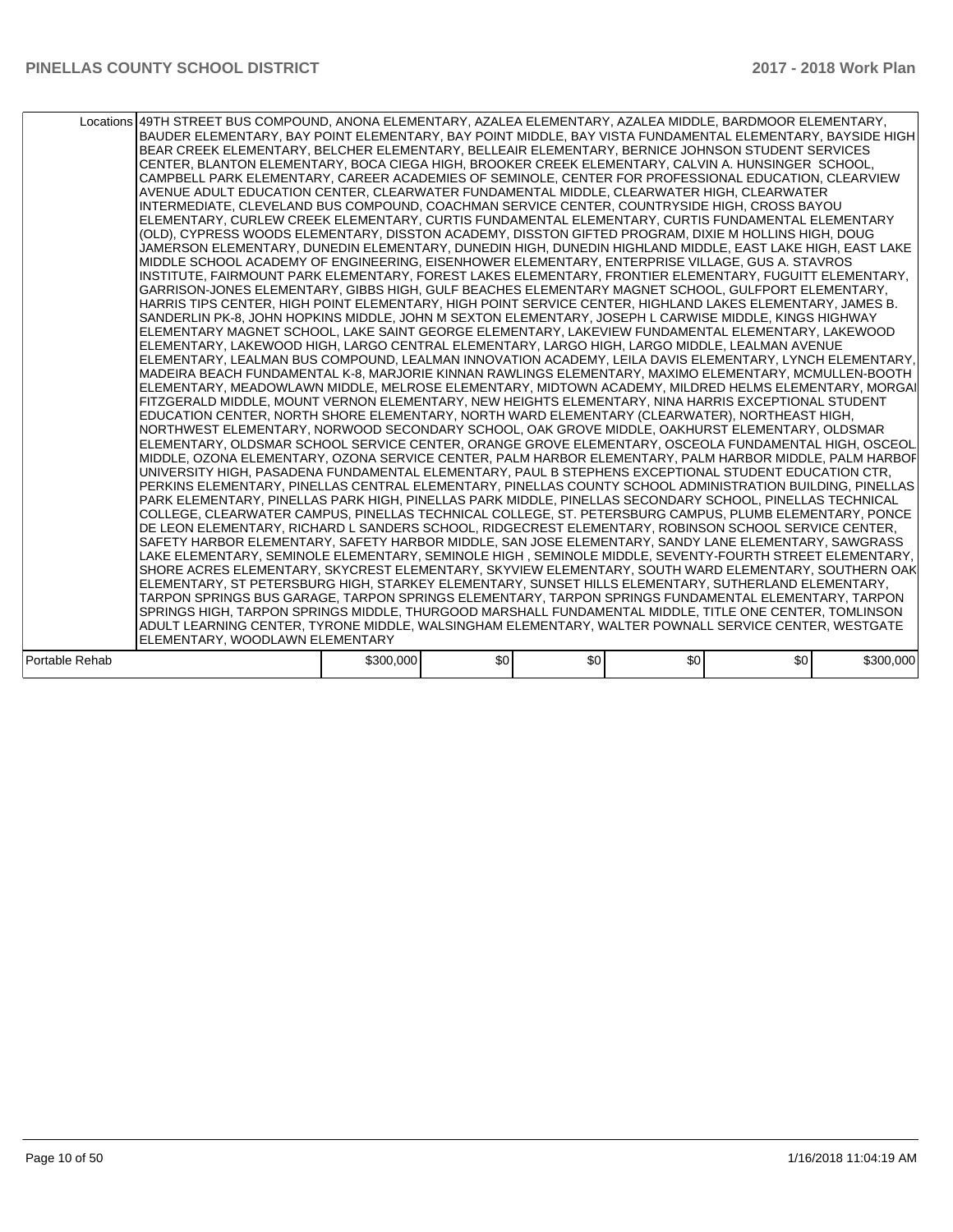|          | Locations 49TH STREET BUS COMPOUND, ANONA ELEMENTARY, AZALEA ELEMENTARY, AZALEA MIDDLE, BARDMOOR ELEMENTARY,<br>BAUDER ELEMENTARY, BAY POINT ELEMENTARY, BAY POINT MIDDLE, BAY VISTA FUNDAMENTAL ELEMENTARY, BAYSIDE HIGH<br>BEAR CREEK ELEMENTARY, BELCHER ELEMENTARY, BELLEAIR ELEMENTARY, BERNICE JOHNSON STUDENT SERVICES<br>CENTER, BLANTON ELEMENTARY, BOCA CIEGA HIGH, BROOKER CREEK ELEMENTARY, CALVIN A. HUNSINGER SCHOOL,<br>CAMPBELL PARK ELEMENTARY, CAREER ACADEMIES OF SEMINOLE, CENTER FOR PROFESSIONAL EDUCATION, CLEARVIEW<br>AVENUE ADULT EDUCATION CENTER, CLEARWATER FUNDAMENTAL MIDDLE, CLEARWATER HIGH, CLEARWATER<br>INTERMEDIATE, CLEVELAND BUS COMPOUND, COACHMAN SERVICE CENTER, COUNTRYSIDE HIGH, CROSS BAYOU<br>ELEMENTARY, CURLEW CREEK ELEMENTARY, CURTIS FUNDAMENTAL ELEMENTARY, CURTIS FUNDAMENTAL ELEMENTARY<br>(OLD), CYPRESS WOODS ELEMENTARY, DISSTON ACADEMY, DISSTON GIFTED PROGRAM, DIXIE M HOLLINS HIGH, DOUG<br>JAMERSON ELEMENTARY, DUNEDIN ELEMENTARY, DUNEDIN HIGH, DUNEDIN HIGHLAND MIDDLE, EAST LAKE HIGH, EAST LAKE<br>MIDDLE SCHOOL ACADEMY OF ENGINEERING, EISENHOWER ELEMENTARY, ENTERPRISE VILLAGE, GUS A. STAVROS<br>INSTITUTE, FAIRMOUNT PARK ELEMENTARY, FOREST LAKES ELEMENTARY, FRONTIER ELEMENTARY, FUGUITT ELEMENTARY,<br>GARRISON-JONES ELEMENTARY, GIBBS HIGH, GULF BEACHES ELEMENTARY MAGNET SCHOOL, GULFPORT ELEMENTARY,<br>HARRIS TIPS CENTER, HIGH POINT ELEMENTARY, HIGH POINT SERVICE CENTER, HIGHLAND LAKES ELEMENTARY, JAMES B.<br>SANDERLIN PK-8, JOHN HOPKINS MIDDLE, JOHN M SEXTON ELEMENTARY, JOSEPH L CARWISE MIDDLE, KINGS HIGHWAY<br>ELEMENTARY MAGNET SCHOOL, LAKE SAINT GEORGE ELEMENTARY, LAKEVIEW FUNDAMENTAL ELEMENTARY, LAKEWOOD<br>ELEMENTARY, LAKEWOOD HIGH, LARGO CENTRAL ELEMENTARY, LARGO HIGH, LARGO MIDDLE, LEALMAN AVENUE<br>IELEMENTARY. LEALMAN BUS COMPOUND. LEALMAN INNOVATION ACADEMY. LEILA DAVIS ELEMENTARY. LYNCH ELEMENTARY.<br>MADEIRA BEACH FUNDAMENTAL K-8, MARJORIE KINNAN RAWLINGS ELEMENTARY, MAXIMO ELEMENTARY, MCMULLEN-BOOTH<br>ELEMENTARY, MEADOWLAWN MIDDLE, MELROSE ELEMENTARY, MIDTOWN ACADEMY, MILDRED HELMS ELEMENTARY, MORGAI<br>FITZGERALD MIDDLE. MOUNT VERNON ELEMENTARY. NEW HEIGHTS ELEMENTARY. NINA HARRIS EXCEPTIONAL STUDENT<br>EDUCATION CENTER, NORTH SHORE ELEMENTARY, NORTH WARD ELEMENTARY (CLEARWATER), NORTHEAST HIGH,<br>NORTHWEST ELEMENTARY, NORWOOD SECONDARY SCHOOL, OAK GROVE MIDDLE, OAKHURST ELEMENTARY, OLDSMAR<br>ELEMENTARY, OLDSMAR SCHOOL SERVICE CENTER, ORANGE GROVE ELEMENTARY, OSCEOLA FUNDAMENTAL HIGH, OSCEOL<br>MIDDLE, OZONA ELEMENTARY, OZONA SERVICE CENTER, PALM HARBOR ELEMENTARY, PALM HARBOR MIDDLE, PALM HARBOF<br>UNIVERSITY HIGH, PASADENA FUNDAMENTAL ELEMENTARY, PAUL B STEPHENS EXCEPTIONAL STUDENT EDUCATION CTR,<br>PERKINS ELEMENTARY, PINELLAS CENTRAL ELEMENTARY, PINELLAS COUNTY SCHOOL ADMINISTRATION BUILDING, PINELLAS<br>PARK ELEMENTARY, PINELLAS PARK HIGH, PINELLAS PARK MIDDLE, PINELLAS SECONDARY SCHOOL, PINELLAS TECHNICAL<br>COLLEGE, CLEARWATER CAMPUS, PINELLAS TECHNICAL COLLEGE, ST. PETERSBURG CAMPUS, PLUMB ELEMENTARY, PONCE<br>DE LEON ELEMENTARY, RICHARD L SANDERS SCHOOL, RIDGECREST ELEMENTARY, ROBINSON SCHOOL SERVICE CENTER,<br>SAFETY HARBOR ELEMENTARY, SAFETY HARBOR MIDDLE, SAN JOSE ELEMENTARY, SANDY LANE ELEMENTARY, SAWGRASS<br>LAKE ELEMENTARY, SEMINOLE ELEMENTARY, SEMINOLE HIGH , SEMINOLE MIDDLE, SEVENTY-FOURTH STREET ELEMENTARY,<br>ISHORE ACRES ELEMENTARY. SKYCREST ELEMENTARY. SKYVIEW ELEMENTARY. SOUTH WARD ELEMENTARY. SOUTHERN OAK<br>ELEMENTARY, ST PETERSBURG HIGH, STARKEY ELEMENTARY, SUNSET HILLS ELEMENTARY, SUTHERLAND ELEMENTARY,<br>TARPON SPRINGS BUS GARAGE, TARPON SPRINGS ELEMENTARY, TARPON SPRINGS FUNDAMENTAL ELEMENTARY, TARPON<br>SPRINGS HIGH, TARPON SPRINGS MIDDLE, THURGOOD MARSHALL FUNDAMENTAL MIDDLE, TITLE ONE CENTER, TOMLINSON<br>ADULT LEARNING CENTER, TYRONE MIDDLE, WALSINGHAM ELEMENTARY, WALTER POWNALL SERVICE CENTER, WESTGATE |             |     |     |     |     |             |  |
|----------|----------------------------------------------------------------------------------------------------------------------------------------------------------------------------------------------------------------------------------------------------------------------------------------------------------------------------------------------------------------------------------------------------------------------------------------------------------------------------------------------------------------------------------------------------------------------------------------------------------------------------------------------------------------------------------------------------------------------------------------------------------------------------------------------------------------------------------------------------------------------------------------------------------------------------------------------------------------------------------------------------------------------------------------------------------------------------------------------------------------------------------------------------------------------------------------------------------------------------------------------------------------------------------------------------------------------------------------------------------------------------------------------------------------------------------------------------------------------------------------------------------------------------------------------------------------------------------------------------------------------------------------------------------------------------------------------------------------------------------------------------------------------------------------------------------------------------------------------------------------------------------------------------------------------------------------------------------------------------------------------------------------------------------------------------------------------------------------------------------------------------------------------------------------------------------------------------------------------------------------------------------------------------------------------------------------------------------------------------------------------------------------------------------------------------------------------------------------------------------------------------------------------------------------------------------------------------------------------------------------------------------------------------------------------------------------------------------------------------------------------------------------------------------------------------------------------------------------------------------------------------------------------------------------------------------------------------------------------------------------------------------------------------------------------------------------------------------------------------------------------------------------------------------------------------------------------------------------------------------------------------------------------------------------------------------------------------------------------------------------------------------------------------------------------------------------------------------------------------------------------------------------------------------------------------------------------------------------------------------------------------------------------------------------------------------------------------------------------------------------------------------------------------------------------------------------------------------------------------------------------------------------------------------------------------------------------------------------------------------------------|-------------|-----|-----|-----|-----|-------------|--|
|          |                                                                                                                                                                                                                                                                                                                                                                                                                                                                                                                                                                                                                                                                                                                                                                                                                                                                                                                                                                                                                                                                                                                                                                                                                                                                                                                                                                                                                                                                                                                                                                                                                                                                                                                                                                                                                                                                                                                                                                                                                                                                                                                                                                                                                                                                                                                                                                                                                                                                                                                                                                                                                                                                                                                                                                                                                                                                                                                                                                                                                                                                                                                                                                                                                                                                                                                                                                                                                                                                                                                                                                                                                                                                                                                                                                                                                                                                                                                                                                                              |             |     |     |     |     |             |  |
|          | IELEMENTARY. WOODLAWN ELEMENTARY                                                                                                                                                                                                                                                                                                                                                                                                                                                                                                                                                                                                                                                                                                                                                                                                                                                                                                                                                                                                                                                                                                                                                                                                                                                                                                                                                                                                                                                                                                                                                                                                                                                                                                                                                                                                                                                                                                                                                                                                                                                                                                                                                                                                                                                                                                                                                                                                                                                                                                                                                                                                                                                                                                                                                                                                                                                                                                                                                                                                                                                                                                                                                                                                                                                                                                                                                                                                                                                                                                                                                                                                                                                                                                                                                                                                                                                                                                                                                             |             |     |     |     |     |             |  |
| Plumbing |                                                                                                                                                                                                                                                                                                                                                                                                                                                                                                                                                                                                                                                                                                                                                                                                                                                                                                                                                                                                                                                                                                                                                                                                                                                                                                                                                                                                                                                                                                                                                                                                                                                                                                                                                                                                                                                                                                                                                                                                                                                                                                                                                                                                                                                                                                                                                                                                                                                                                                                                                                                                                                                                                                                                                                                                                                                                                                                                                                                                                                                                                                                                                                                                                                                                                                                                                                                                                                                                                                                                                                                                                                                                                                                                                                                                                                                                                                                                                                                              | \$1,050,000 | \$0 | \$0 | \$0 | \$0 | \$1,050,000 |  |
|          |                                                                                                                                                                                                                                                                                                                                                                                                                                                                                                                                                                                                                                                                                                                                                                                                                                                                                                                                                                                                                                                                                                                                                                                                                                                                                                                                                                                                                                                                                                                                                                                                                                                                                                                                                                                                                                                                                                                                                                                                                                                                                                                                                                                                                                                                                                                                                                                                                                                                                                                                                                                                                                                                                                                                                                                                                                                                                                                                                                                                                                                                                                                                                                                                                                                                                                                                                                                                                                                                                                                                                                                                                                                                                                                                                                                                                                                                                                                                                                                              |             |     |     |     |     |             |  |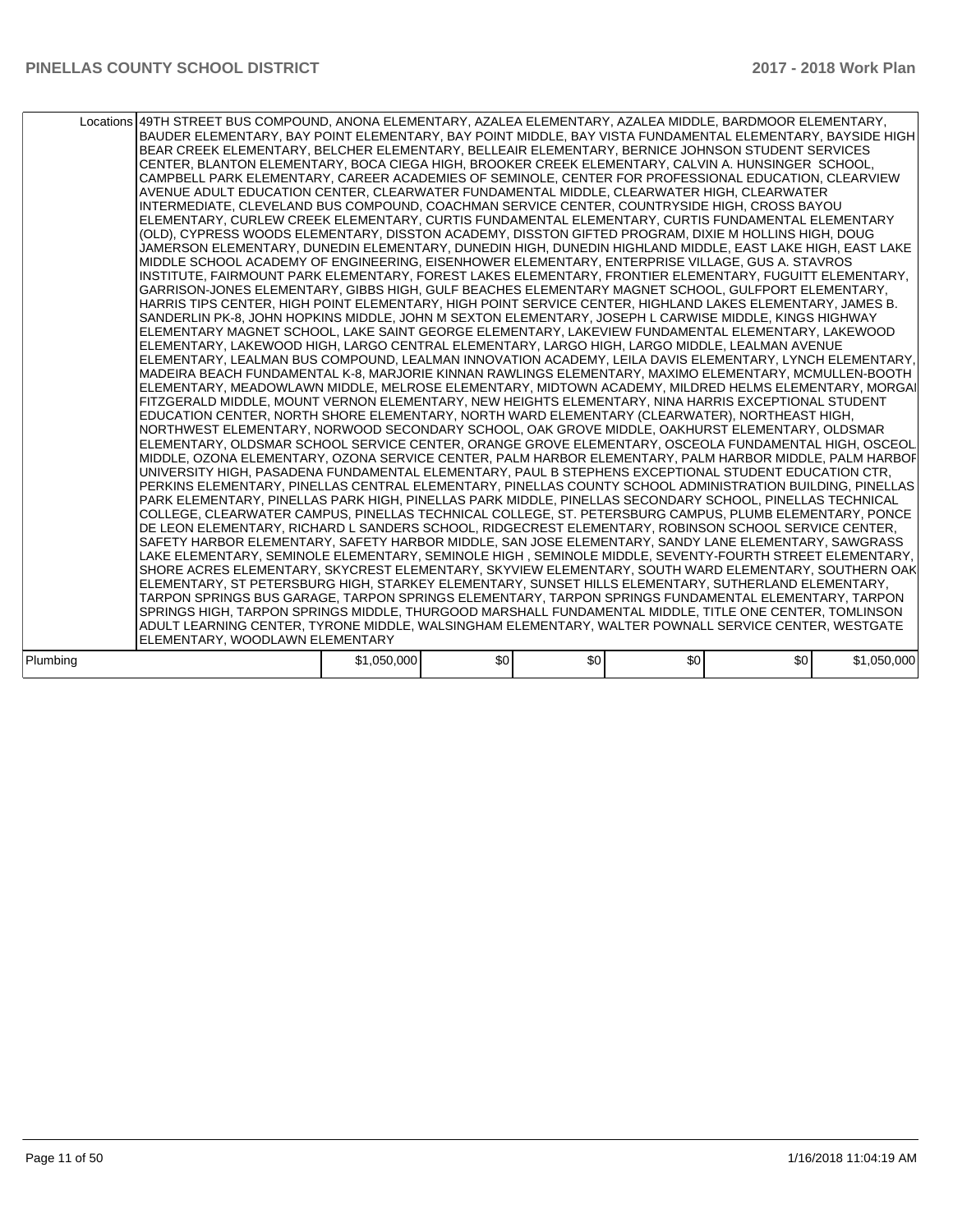|                  | Locations 49TH STREET BUS COMPOUND, ANONA ELEMENTARY, AZALEA ELEMENTARY, AZALEA MIDDLE, BARDMOOR ELEMENTARY,<br>BAUDER ELEMENTARY, BAY POINT ELEMENTARY, BAY POINT MIDDLE, BAY VISTA FUNDAMENTAL ELEMENTARY, BAYSIDE HIGH<br>BEAR CREEK ELEMENTARY, BELCHER ELEMENTARY, BELLEAIR ELEMENTARY, BERNICE JOHNSON STUDENT SERVICES<br>CENTER, BLANTON ELEMENTARY, BOCA CIEGA HIGH, BROOKER CREEK ELEMENTARY, CALVIN A. HUNSINGER SCHOOL,<br>CAMPBELL PARK ELEMENTARY. CAREER ACADEMIES OF SEMINOLE. CENTER FOR PROFESSIONAL EDUCATION. CLEARVIEW<br>AVENUE ADULT EDUCATION CENTER, CLEARWATER FUNDAMENTAL MIDDLE, CLEARWATER HIGH, CLEARWATER<br>INTERMEDIATE, CLEVELAND BUS COMPOUND, COACHMAN SERVICE CENTER, COUNTRYSIDE HIGH, CROSS BAYOU<br>ELEMENTARY, CURLEW CREEK ELEMENTARY, CURTIS FUNDAMENTAL ELEMENTARY, CURTIS FUNDAMENTAL ELEMENTARY<br>(OLD), CYPRESS WOODS ELEMENTARY, DISSTON ACADEMY, DISSTON GIFTED PROGRAM, DIXIE M HOLLINS HIGH, DOUG<br>JAMERSON ELEMENTARY, DUNEDIN ELEMENTARY, DUNEDIN HIGH, DUNEDIN HIGHLAND MIDDLE, EAST LAKE HIGH, EAST LAKE<br>MIDDLE SCHOOL ACADEMY OF ENGINEERING, EISENHOWER ELEMENTARY, ENTERPRISE VILLAGE, GUS A. STAVROS<br>INSTITUTE, FAIRMOUNT PARK ELEMENTARY, FOREST LAKES ELEMENTARY, FRONTIER ELEMENTARY, FUGUITT ELEMENTARY,<br>GARRISON-JONES ELEMENTARY, GIBBS HIGH, GULF BEACHES ELEMENTARY MAGNET SCHOOL, GULFPORT ELEMENTARY,<br>HARRIS TIPS CENTER, HIGH POINT ELEMENTARY, HIGH POINT SERVICE CENTER, HIGHLAND LAKES ELEMENTARY, JAMES B.<br>SANDERLIN PK-8, JOHN HOPKINS MIDDLE, JOHN M SEXTON ELEMENTARY, JOSEPH L CARWISE MIDDLE, KINGS HIGHWAY<br>ELEMENTARY MAGNET SCHOOL, LAKE SAINT GEORGE ELEMENTARY, LAKEVIEW FUNDAMENTAL ELEMENTARY, LAKEWOOD<br> ELEMENTARY, LAKEWOOD HIGH, LARGO CENTRAL ELEMENTARY, LARGO HIGH, LARGO MIDDLE, LEALMAN AVENUE<br>IELEMENTARY. LEALMAN BUS COMPOUND. LEALMAN INNOVATION ACADEMY. LEILA DAVIS ELEMENTARY. LYNCH ELEMENTARY.<br>MADEIRA BEACH FUNDAMENTAL K-8, MARJORIE KINNAN RAWLINGS ELEMENTARY, MAXIMO ELEMENTARY, MCMULLEN-BOOTH<br>ELEMENTARY, MEADOWLAWN MIDDLE, MELROSE ELEMENTARY, MIDTOWN ACADEMY, MILDRED HELMS ELEMENTARY, MORGAI<br>FITZGERALD MIDDLE, MOUNT VERNON ELEMENTARY, NEW HEIGHTS ELEMENTARY, NINA HARRIS EXCEPTIONAL STUDENT<br>EDUCATION CENTER, NORTH SHORE ELEMENTARY, NORTH WARD ELEMENTARY (CLEARWATER), NORTHEAST HIGH,<br>NORTHWEST ELEMENTARY, NORWOOD SECONDARY SCHOOL, OAK GROVE MIDDLE, OAKHURST ELEMENTARY, OLDSMAR<br>ELEMENTARY, OLDSMAR SCHOOL SERVICE CENTER, ORANGE GROVE ELEMENTARY, OSCEOLA FUNDAMENTAL HIGH, OSCEOL<br>MIDDLE, OZONA ELEMENTARY, OZONA SERVICE CENTER, PALM HARBOR ELEMENTARY, PALM HARBOR MIDDLE, PALM HARBOF<br>UNIVERSITY HIGH, PASADENA FUNDAMENTAL ELEMENTARY, PAUL B STEPHENS EXCEPTIONAL STUDENT EDUCATION CTR,<br>PERKINS ELEMENTARY, PINELLAS CENTRAL ELEMENTARY, PINELLAS COUNTY SCHOOL ADMINISTRATION BUILDING, PINELLAS<br>PARK ELEMENTARY, PINELLAS PARK HIGH, PINELLAS PARK MIDDLE, PINELLAS SECONDARY SCHOOL, PINELLAS TECHNICAL<br>COLLEGE, CLEARWATER CAMPUS, PINELLAS TECHNICAL COLLEGE, ST. PETERSBURG CAMPUS, PLUMB ELEMENTARY, PONCE<br>DE LEON ELEMENTARY, RICHARD L SANDERS SCHOOL, RIDGECREST ELEMENTARY, ROBINSON SCHOOL SERVICE CENTER,<br>ISAFETY HARBOR ELEMENTARY, SAFETY HARBOR MIDDLE, SAN JOSE ELEMENTARY, SANDY LANE ELEMENTARY, SAWGRASS<br>LAKE ELEMENTARY, SEMINOLE ELEMENTARY, SEMINOLE HIGH , SEMINOLE MIDDLE, SEVENTY-FOURTH STREET ELEMENTARY,<br>SHORE ACRES ELEMENTARY, SKYCREST ELEMENTARY, SKYVIEW ELEMENTARY, SOUTH WARD ELEMENTARY, SOUTHERN OAK<br>ELEMENTARY, ST PETERSBURG HIGH, STARKEY ELEMENTARY, SUNSET HILLS ELEMENTARY, SUTHERLAND ELEMENTARY,<br>TARPON SPRINGS BUS GARAGE, TARPON SPRINGS ELEMENTARY, TARPON SPRINGS FUNDAMENTAL ELEMENTARY, TARPON<br>SPRINGS HIGH, TARPON SPRINGS MIDDLE, THURGOOD MARSHALL FUNDAMENTAL MIDDLE, TITLE ONE CENTER, TOMLINSON<br>ADULT LEARNING CENTER, TYRONE MIDDLE, WALSINGHAM ELEMENTARY, WALTER POWNALL SERVICE CENTER, WESTGATE<br>ELEMENTARY. WOODLAWN ELEMENTARY |           |     |     |     |     |           |
|------------------|----------------------------------------------------------------------------------------------------------------------------------------------------------------------------------------------------------------------------------------------------------------------------------------------------------------------------------------------------------------------------------------------------------------------------------------------------------------------------------------------------------------------------------------------------------------------------------------------------------------------------------------------------------------------------------------------------------------------------------------------------------------------------------------------------------------------------------------------------------------------------------------------------------------------------------------------------------------------------------------------------------------------------------------------------------------------------------------------------------------------------------------------------------------------------------------------------------------------------------------------------------------------------------------------------------------------------------------------------------------------------------------------------------------------------------------------------------------------------------------------------------------------------------------------------------------------------------------------------------------------------------------------------------------------------------------------------------------------------------------------------------------------------------------------------------------------------------------------------------------------------------------------------------------------------------------------------------------------------------------------------------------------------------------------------------------------------------------------------------------------------------------------------------------------------------------------------------------------------------------------------------------------------------------------------------------------------------------------------------------------------------------------------------------------------------------------------------------------------------------------------------------------------------------------------------------------------------------------------------------------------------------------------------------------------------------------------------------------------------------------------------------------------------------------------------------------------------------------------------------------------------------------------------------------------------------------------------------------------------------------------------------------------------------------------------------------------------------------------------------------------------------------------------------------------------------------------------------------------------------------------------------------------------------------------------------------------------------------------------------------------------------------------------------------------------------------------------------------------------------------------------------------------------------------------------------------------------------------------------------------------------------------------------------------------------------------------------------------------------------------------------------------------------------------------------------------------------------------------------------------------------------------------------------------------------------------------------------------------------------------------------------------------------|-----------|-----|-----|-----|-----|-----------|
| Ceiling & Lights |                                                                                                                                                                                                                                                                                                                                                                                                                                                                                                                                                                                                                                                                                                                                                                                                                                                                                                                                                                                                                                                                                                                                                                                                                                                                                                                                                                                                                                                                                                                                                                                                                                                                                                                                                                                                                                                                                                                                                                                                                                                                                                                                                                                                                                                                                                                                                                                                                                                                                                                                                                                                                                                                                                                                                                                                                                                                                                                                                                                                                                                                                                                                                                                                                                                                                                                                                                                                                                                                                                                                                                                                                                                                                                                                                                                                                                                                                                                                                                                                                                  | \$722,601 | \$0 | \$0 | \$0 | \$0 | \$722,601 |
|                  |                                                                                                                                                                                                                                                                                                                                                                                                                                                                                                                                                                                                                                                                                                                                                                                                                                                                                                                                                                                                                                                                                                                                                                                                                                                                                                                                                                                                                                                                                                                                                                                                                                                                                                                                                                                                                                                                                                                                                                                                                                                                                                                                                                                                                                                                                                                                                                                                                                                                                                                                                                                                                                                                                                                                                                                                                                                                                                                                                                                                                                                                                                                                                                                                                                                                                                                                                                                                                                                                                                                                                                                                                                                                                                                                                                                                                                                                                                                                                                                                                                  |           |     |     |     |     |           |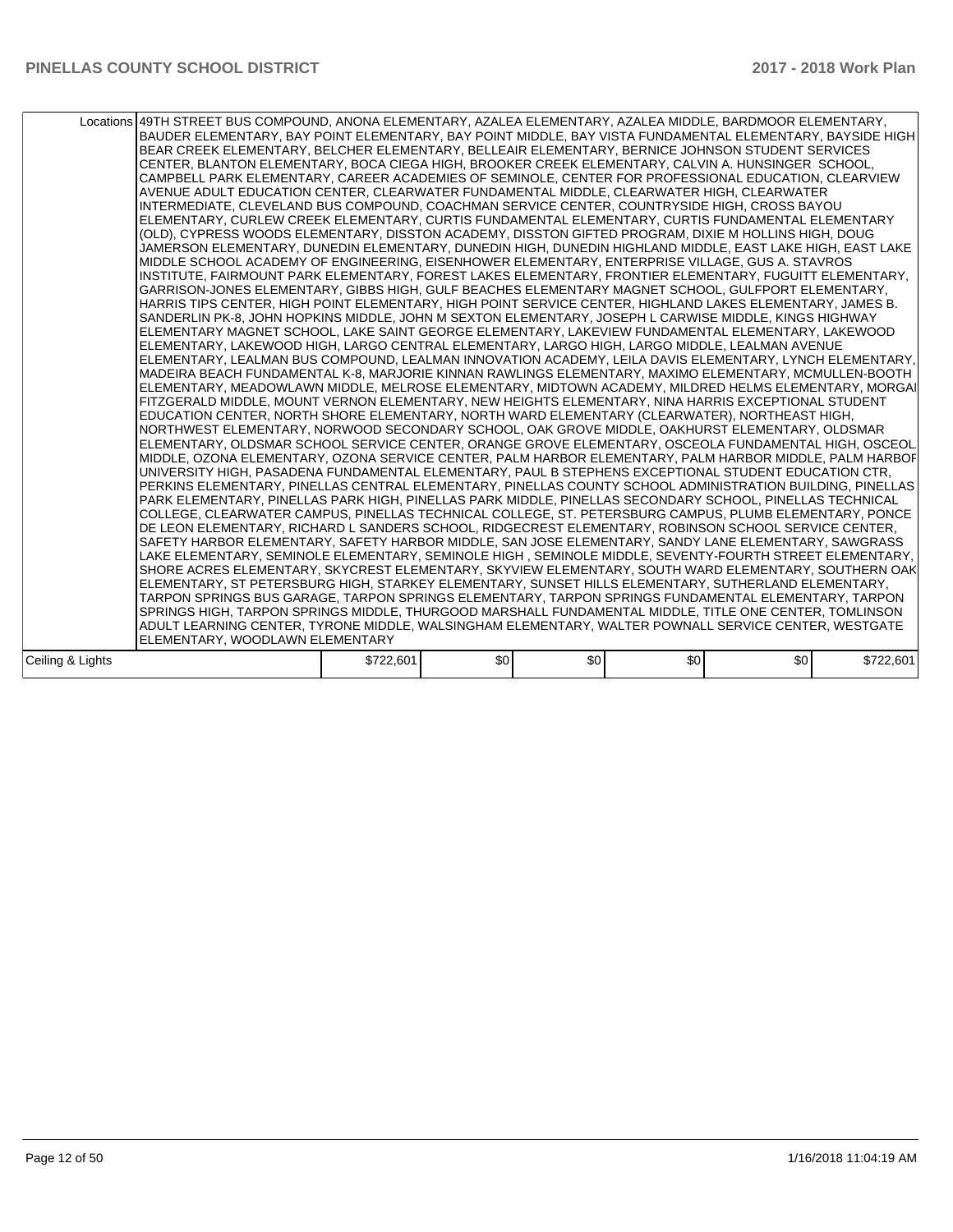|                         | Locations 49TH STREET BUS COMPOUND, ANONA ELEMENTARY, AZALEA ELEMENTARY, AZALEA MIDDLE, BARDMOOR ELEMENTARY,<br>BAUDER ELEMENTARY, BAY POINT ELEMENTARY, BAY POINT MIDDLE, BAY VISTA FUNDAMENTAL ELEMENTARY, BAYSIDE HIGH<br>BEAR CREEK ELEMENTARY, BELCHER ELEMENTARY, BELLEAIR ELEMENTARY, BERNICE JOHNSON STUDENT SERVICES<br>CENTER, BLANTON ELEMENTARY, BOCA CIEGA HIGH, BROOKER CREEK ELEMENTARY, CALVIN A. HUNSINGER SCHOOL,<br>CAMPBELL PARK ELEMENTARY, CAREER ACADEMIES OF SEMINOLE, CENTER FOR PROFESSIONAL EDUCATION, CLEARVIEW<br>AVENUE ADULT EDUCATION CENTER, CLEARWATER FUNDAMENTAL MIDDLE, CLEARWATER HIGH, CLEARWATER<br>INTERMEDIATE, CLEVELAND BUS COMPOUND, COACHMAN SERVICE CENTER, COUNTRYSIDE HIGH, CROSS BAYOU<br>ELEMENTARY, CURLEW CREEK ELEMENTARY, CURTIS FUNDAMENTAL ELEMENTARY, CURTIS FUNDAMENTAL ELEMENTARY<br>(OLD), CYPRESS WOODS ELEMENTARY, DISSTON ACADEMY, DISSTON GIFTED PROGRAM, DIXIE M HOLLINS HIGH, DOUG<br>JAMERSON ELEMENTARY, DUNEDIN ELEMENTARY, DUNEDIN HIGH, DUNEDIN HIGHLAND MIDDLE, EAST LAKE HIGH, EAST LAKE<br>MIDDLE SCHOOL ACADEMY OF ENGINEERING, EISENHOWER ELEMENTARY, ENTERPRISE VILLAGE, GUS A. STAVROS<br>linstitute. Fairmount park elementary. Forest lakes elementary. Frontier elementary. Fuguitt elementary.<br>GARRISON-JONES ELEMENTARY, GIBBS HIGH, GULF BEACHES ELEMENTARY MAGNET SCHOOL, GULFPORT ELEMENTARY,<br>HARRIS TIPS CENTER, HIGH POINT ELEMENTARY, HIGH POINT SERVICE CENTER, HIGHLAND LAKES ELEMENTARY, JAMES B.<br>SANDERLIN PK-8, JOHN HOPKINS MIDDLE, JOHN M SEXTON ELEMENTARY, JOSEPH L CARWISE MIDDLE, KINGS HIGHWAY<br>ELEMENTARY MAGNET SCHOOL, LAKE SAINT GEORGE ELEMENTARY, LAKEVIEW FUNDAMENTAL ELEMENTARY, LAKEWOOD<br>ELEMENTARY, LAKEWOOD HIGH, LARGO CENTRAL ELEMENTARY, LARGO HIGH, LARGO MIDDLE, LEALMAN AVENUE<br>ELEMENTARY, LEALMAN BUS COMPOUND, LEALMAN INNOVATION ACADEMY, LEILA DAVIS ELEMENTARY, LYNCH ELEMENTARY,<br>MADEIRA BEACH FUNDAMENTAL K-8, MARJORIE KINNAN RAWLINGS ELEMENTARY, MAXIMO ELEMENTARY, MCMULLEN-BOOTH<br>ELEMENTARY, MEADOWLAWN MIDDLE, MELROSE ELEMENTARY, MIDTOWN ACADEMY, MILDRED HELMS ELEMENTARY, MORGAI<br>FITZGERALD MIDDLE. MOUNT VERNON ELEMENTARY. NEW HEIGHTS ELEMENTARY. NINA HARRIS EXCEPTIONAL STUDENT<br>EDUCATION CENTER, NORTH SHORE ELEMENTARY, NORTH WARD ELEMENTARY (CLEARWATER), NORTHEAST HIGH,<br>NORTHWEST ELEMENTARY, NORWOOD SECONDARY SCHOOL, OAK GROVE MIDDLE, OAKHURST ELEMENTARY, OLDSMAR<br>ELEMENTARY, OLDSMAR SCHOOL SERVICE CENTER, ORANGE GROVE ELEMENTARY, OSCEOLA FUNDAMENTAL HIGH, OSCEOL<br>MIDDLE, OZONA ELEMENTARY, OZONA SERVICE CENTER, PALM HARBOR ELEMENTARY, PALM HARBOR MIDDLE, PALM HARBOF<br>UNIVERSITY HIGH, PASADENA FUNDAMENTAL ELEMENTARY, PAUL B STEPHENS EXCEPTIONAL STUDENT EDUCATION CTR,<br>PERKINS ELEMENTARY, PINELLAS CENTRAL ELEMENTARY, PINELLAS COUNTY SCHOOL ADMINISTRATION BUILDING, PINELLAS<br>PARK ELEMENTARY, PINELLAS PARK HIGH, PINELLAS PARK MIDDLE, PINELLAS SECONDARY SCHOOL, PINELLAS TECHNICAL<br>COLLEGE, CLEARWATER CAMPUS, PINELLAS TECHNICAL COLLEGE, ST. PETERSBURG CAMPUS, PLUMB ELEMENTARY, PONCE<br>DE LEON ELEMENTARY, RICHARD L SANDERS SCHOOL, RIDGECREST ELEMENTARY, ROBINSON SCHOOL SERVICE CENTER,<br>SAFETY HARBOR ELEMENTARY, SAFETY HARBOR MIDDLE, SAN JOSE ELEMENTARY, SANDY LANE ELEMENTARY, SAWGRASS<br>LAKE ELEMENTARY, SEMINOLE ELEMENTARY, SEMINOLE HIGH , SEMINOLE MIDDLE, SEVENTY-FOURTH STREET ELEMENTARY,<br>ISHORE ACRES ELEMENTARY, SKYCREST ELEMENTARY, SKYVIEW ELEMENTARY, SOUTH WARD ELEMENTARY, SOUTHERN OAK<br>ELEMENTARY. ST PETERSBURG HIGH. STARKEY ELEMENTARY. SUNSET HILLS ELEMENTARY. SUTHERLAND ELEMENTARY.<br>TARPON SPRINGS BUS GARAGE, TARPON SPRINGS ELEMENTARY, TARPON SPRINGS FUNDAMENTAL ELEMENTARY, TARPON<br>SPRINGS HIGH, TARPON SPRINGS MIDDLE, THURGOOD MARSHALL FUNDAMENTAL MIDDLE, TITLE ONE CENTER, TOMLINSON<br>ADULT LEARNING CENTER, TYRONE MIDDLE, WALSINGHAM ELEMENTARY, WALTER POWNALL SERVICE CENTER, WESTGATE |             |             |             |             |             |              |
|-------------------------|----------------------------------------------------------------------------------------------------------------------------------------------------------------------------------------------------------------------------------------------------------------------------------------------------------------------------------------------------------------------------------------------------------------------------------------------------------------------------------------------------------------------------------------------------------------------------------------------------------------------------------------------------------------------------------------------------------------------------------------------------------------------------------------------------------------------------------------------------------------------------------------------------------------------------------------------------------------------------------------------------------------------------------------------------------------------------------------------------------------------------------------------------------------------------------------------------------------------------------------------------------------------------------------------------------------------------------------------------------------------------------------------------------------------------------------------------------------------------------------------------------------------------------------------------------------------------------------------------------------------------------------------------------------------------------------------------------------------------------------------------------------------------------------------------------------------------------------------------------------------------------------------------------------------------------------------------------------------------------------------------------------------------------------------------------------------------------------------------------------------------------------------------------------------------------------------------------------------------------------------------------------------------------------------------------------------------------------------------------------------------------------------------------------------------------------------------------------------------------------------------------------------------------------------------------------------------------------------------------------------------------------------------------------------------------------------------------------------------------------------------------------------------------------------------------------------------------------------------------------------------------------------------------------------------------------------------------------------------------------------------------------------------------------------------------------------------------------------------------------------------------------------------------------------------------------------------------------------------------------------------------------------------------------------------------------------------------------------------------------------------------------------------------------------------------------------------------------------------------------------------------------------------------------------------------------------------------------------------------------------------------------------------------------------------------------------------------------------------------------------------------------------------------------------------------------------------------------------------------------------------------------------------------------------------------------------------------------------------------------------|-------------|-------------|-------------|-------------|-------------|--------------|
|                         |                                                                                                                                                                                                                                                                                                                                                                                                                                                                                                                                                                                                                                                                                                                                                                                                                                                                                                                                                                                                                                                                                                                                                                                                                                                                                                                                                                                                                                                                                                                                                                                                                                                                                                                                                                                                                                                                                                                                                                                                                                                                                                                                                                                                                                                                                                                                                                                                                                                                                                                                                                                                                                                                                                                                                                                                                                                                                                                                                                                                                                                                                                                                                                                                                                                                                                                                                                                                                                                                                                                                                                                                                                                                                                                                                                                                                                                                                                                                                                                              |             |             |             |             |             |              |
|                         | ELEMENTARY, WOODLAWN ELEMENTARY                                                                                                                                                                                                                                                                                                                                                                                                                                                                                                                                                                                                                                                                                                                                                                                                                                                                                                                                                                                                                                                                                                                                                                                                                                                                                                                                                                                                                                                                                                                                                                                                                                                                                                                                                                                                                                                                                                                                                                                                                                                                                                                                                                                                                                                                                                                                                                                                                                                                                                                                                                                                                                                                                                                                                                                                                                                                                                                                                                                                                                                                                                                                                                                                                                                                                                                                                                                                                                                                                                                                                                                                                                                                                                                                                                                                                                                                                                                                                              |             |             |             |             |             |              |
| Curriculum Enhancements |                                                                                                                                                                                                                                                                                                                                                                                                                                                                                                                                                                                                                                                                                                                                                                                                                                                                                                                                                                                                                                                                                                                                                                                                                                                                                                                                                                                                                                                                                                                                                                                                                                                                                                                                                                                                                                                                                                                                                                                                                                                                                                                                                                                                                                                                                                                                                                                                                                                                                                                                                                                                                                                                                                                                                                                                                                                                                                                                                                                                                                                                                                                                                                                                                                                                                                                                                                                                                                                                                                                                                                                                                                                                                                                                                                                                                                                                                                                                                                                              | \$5,000,000 | \$5,000,000 | \$5,000,000 | \$5,000,000 | \$5,000,000 | \$25,000,000 |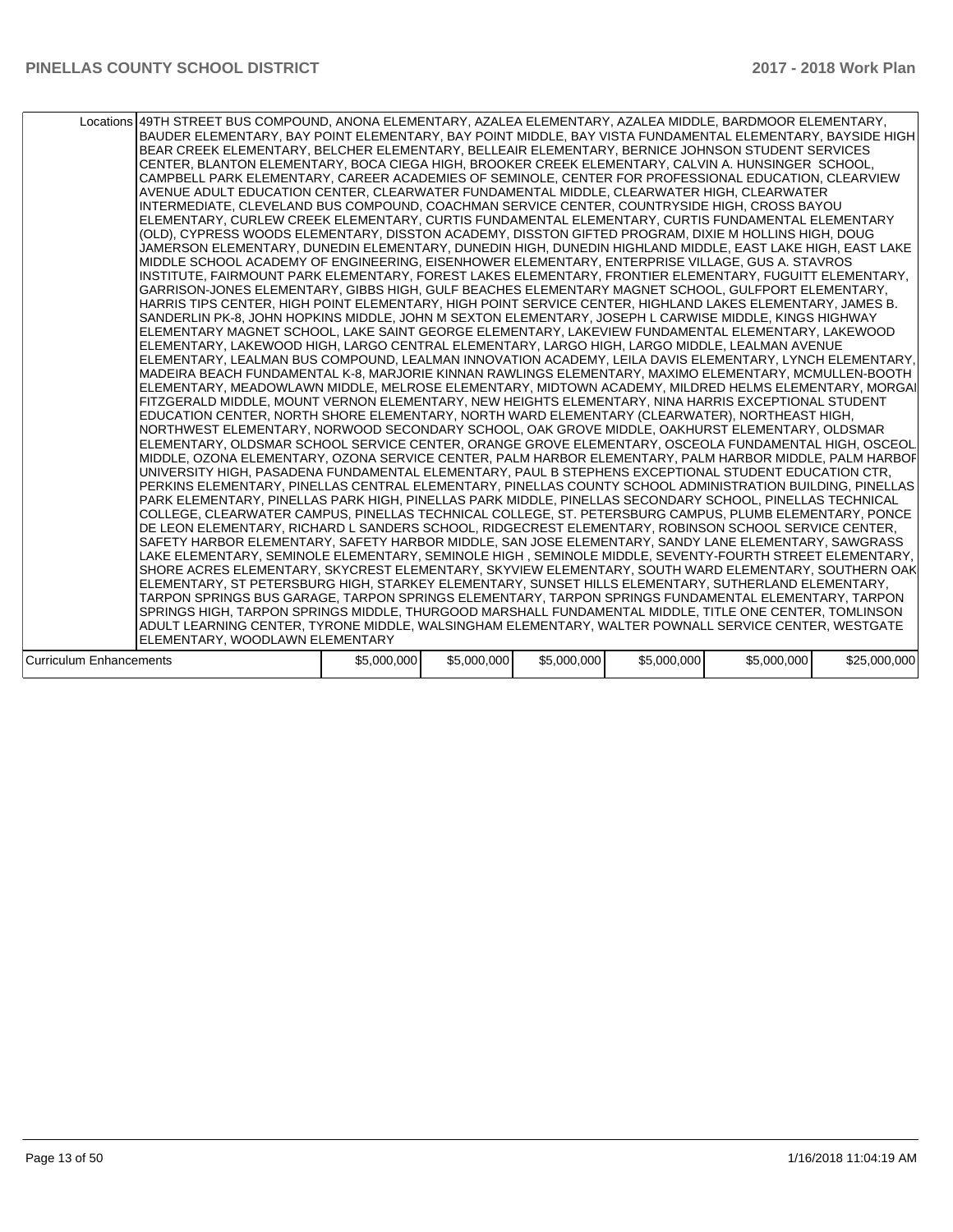|            | Locations 49TH STREET BUS COMPOUND, ANONA ELEMENTARY, AZALEA ELEMENTARY, AZALEA MIDDLE, BARDMOOR ELEMENTARY,<br>BAUDER ELEMENTARY, BAY POINT ELEMENTARY, BAY POINT MIDDLE, BAY VISTA FUNDAMENTAL ELEMENTARY, BAYSIDE HIGH<br>BEAR CREEK ELEMENTARY, BELCHER ELEMENTARY, BELLEAIR ELEMENTARY, BERNICE JOHNSON STUDENT SERVICES<br>CENTER, BLANTON ELEMENTARY, BOCA CIEGA HIGH, BROOKER CREEK ELEMENTARY, CALVIN A. HUNSINGER SCHOOL,<br>CAMPBELL PARK ELEMENTARY, CAREER ACADEMIES OF SEMINOLE, CENTER FOR PROFESSIONAL EDUCATION, CLEARVIEW<br>AVENUE ADULT EDUCATION CENTER, CLEARWATER FUNDAMENTAL MIDDLE, CLEARWATER HIGH, CLEARWATER<br>INTERMEDIATE, CLEVELAND BUS COMPOUND, COACHMAN SERVICE CENTER, COUNTRYSIDE HIGH, CROSS BAYOU<br>IELEMENTARY. CURLEW CREEK ELEMENTARY. CURTIS FUNDAMENTAL ELEMENTARY. CURTIS FUNDAMENTAL ELEMENTARY<br>(OLD), CYPRESS WOODS ELEMENTARY, DISSTON ACADEMY, DISSTON GIFTED PROGRAM, DIXIE M HOLLINS HIGH, DOUG<br>JAMERSON ELEMENTARY, DUNEDIN ELEMENTARY, DUNEDIN HIGH, DUNEDIN HIGHLAND MIDDLE, EAST LAKE HIGH, EAST LAKE<br>MIDDLE SCHOOL ACADEMY OF ENGINEERING. EISENHOWER ELEMENTARY. ENTERPRISE VILLAGE. GUS A. STAVROS<br>INSTITUTE, FAIRMOUNT PARK ELEMENTARY, FOREST LAKES ELEMENTARY, FRONTIER ELEMENTARY, FUGUITT ELEMENTARY,<br>GARRISON-JONES ELEMENTARY, GIBBS HIGH, GULF BEACHES ELEMENTARY MAGNET SCHOOL, GULFPORT ELEMENTARY,<br>HARRIS TIPS CENTER, HIGH POINT ELEMENTARY, HIGH POINT SERVICE CENTER, HIGHLAND LAKES ELEMENTARY, JAMES B.<br>SANDERLIN PK-8, JOHN HOPKINS MIDDLE, JOHN M SEXTON ELEMENTARY, JOSEPH L CARWISE MIDDLE, KINGS HIGHWAY<br>ELEMENTARY MAGNET SCHOOL, LAKE SAINT GEORGE ELEMENTARY, LAKEVIEW FUNDAMENTAL ELEMENTARY, LAKEWOOD<br>ELEMENTARY, LAKEWOOD HIGH, LARGO CENTRAL ELEMENTARY, LARGO HIGH, LARGO MIDDLE, LEALMAN AVENUE<br>IELEMENTARY. LEALMAN BUS COMPOUND. LEALMAN INNOVATION ACADEMY. LEILA DAVIS ELEMENTARY. LYNCH ELEMENTARY.<br>IMADEIRA BEACH FUNDAMENTAL K-8. MARJORIE KINNAN RAWLINGS ELEMENTARY. MAXIMO ELEMENTARY. MCMULLEN-BOOTH<br>ELEMENTARY, MEADOWLAWN MIDDLE, MELROSE ELEMENTARY, MIDTOWN ACADEMY, MILDRED HELMS ELEMENTARY, MORGAI<br>FITZGERALD MIDDLE, MOUNT VERNON ELEMENTARY, NEW HEIGHTS ELEMENTARY, NINA HARRIS EXCEPTIONAL STUDENT<br>EDUCATION CENTER, NORTH SHORE ELEMENTARY, NORTH WARD ELEMENTARY (CLEARWATER), NORTHEAST HIGH,<br>NORTHWEST ELEMENTARY, NORWOOD SECONDARY SCHOOL, OAK GROVE MIDDLE, OAKHURST ELEMENTARY, OLDSMAR<br>ELEMENTARY, OLDSMAR SCHOOL SERVICE CENTER, ORANGE GROVE ELEMENTARY, OSCEOLA FUNDAMENTAL HIGH, OSCEOL<br>MIDDLE, OZONA ELEMENTARY, OZONA SERVICE CENTER, PALM HARBOR ELEMENTARY, PALM HARBOR MIDDLE, PALM HARBOF<br>UNIVERSITY HIGH. PASADENA FUNDAMENTAL ELEMENTARY. PAUL B STEPHENS EXCEPTIONAL STUDENT EDUCATION CTR.<br>PERKINS ELEMENTARY, PINELLAS CENTRAL ELEMENTARY, PINELLAS COUNTY SCHOOL ADMINISTRATION BUILDING, PINELLAS<br>PARK ELEMENTARY, PINELLAS PARK HIGH, PINELLAS PARK MIDDLE, PINELLAS SECONDARY SCHOOL, PINELLAS TECHNICAL<br>COLLEGE, CLEARWATER CAMPUS, PINELLAS TECHNICAL COLLEGE, ST. PETERSBURG CAMPUS, PLUMB ELEMENTARY, PONCE<br>DE LEON ELEMENTARY, RICHARD L SANDERS SCHOOL, RIDGECREST ELEMENTARY, ROBINSON SCHOOL SERVICE CENTER,<br>ISAFETY HARBOR ELEMENTARY, SAFETY HARBOR MIDDLE, SAN JOSE ELEMENTARY, SANDY LANE ELEMENTARY, SAWGRASS<br>LAKE ELEMENTARY, SEMINOLE ELEMENTARY, SEMINOLE HIGH , SEMINOLE MIDDLE, SEVENTY-FOURTH STREET ELEMENTARY,<br>SHORE ACRES ELEMENTARY, SKYCREST ELEMENTARY, SKYVIEW ELEMENTARY, SOUTH WARD ELEMENTARY, SOUTHERN OAK<br>ELEMENTARY, ST PETERSBURG HIGH, STARKEY ELEMENTARY, SUNSET HILLS ELEMENTARY, SUTHERLAND ELEMENTARY,<br>TARPON SPRINGS BUS GARAGE, TARPON SPRINGS ELEMENTARY, TARPON SPRINGS FUNDAMENTAL ELEMENTARY, TARPON<br>SPRINGS HIGH, TARPON SPRINGS MIDDLE, THURGOOD MARSHALL FUNDAMENTAL MIDDLE, TITLE ONE CENTER, TOMLINSON<br>ADULT LEARNING CENTER, TYRONE MIDDLE, WALSINGHAM ELEMENTARY, WALTER POWNALL SERVICE CENTER, WESTGATE<br>ELEMENTARY, WOODLAWN ELEMENTARY |           |     |     |     |     |           |
|------------|-----------------------------------------------------------------------------------------------------------------------------------------------------------------------------------------------------------------------------------------------------------------------------------------------------------------------------------------------------------------------------------------------------------------------------------------------------------------------------------------------------------------------------------------------------------------------------------------------------------------------------------------------------------------------------------------------------------------------------------------------------------------------------------------------------------------------------------------------------------------------------------------------------------------------------------------------------------------------------------------------------------------------------------------------------------------------------------------------------------------------------------------------------------------------------------------------------------------------------------------------------------------------------------------------------------------------------------------------------------------------------------------------------------------------------------------------------------------------------------------------------------------------------------------------------------------------------------------------------------------------------------------------------------------------------------------------------------------------------------------------------------------------------------------------------------------------------------------------------------------------------------------------------------------------------------------------------------------------------------------------------------------------------------------------------------------------------------------------------------------------------------------------------------------------------------------------------------------------------------------------------------------------------------------------------------------------------------------------------------------------------------------------------------------------------------------------------------------------------------------------------------------------------------------------------------------------------------------------------------------------------------------------------------------------------------------------------------------------------------------------------------------------------------------------------------------------------------------------------------------------------------------------------------------------------------------------------------------------------------------------------------------------------------------------------------------------------------------------------------------------------------------------------------------------------------------------------------------------------------------------------------------------------------------------------------------------------------------------------------------------------------------------------------------------------------------------------------------------------------------------------------------------------------------------------------------------------------------------------------------------------------------------------------------------------------------------------------------------------------------------------------------------------------------------------------------------------------------------------------------------------------------------------------------------------------------------------------------------------------------------------------------------------------|-----------|-----|-----|-----|-----|-----------|
| <b>EPA</b> |                                                                                                                                                                                                                                                                                                                                                                                                                                                                                                                                                                                                                                                                                                                                                                                                                                                                                                                                                                                                                                                                                                                                                                                                                                                                                                                                                                                                                                                                                                                                                                                                                                                                                                                                                                                                                                                                                                                                                                                                                                                                                                                                                                                                                                                                                                                                                                                                                                                                                                                                                                                                                                                                                                                                                                                                                                                                                                                                                                                                                                                                                                                                                                                                                                                                                                                                                                                                                                                                                                                                                                                                                                                                                                                                                                                                                                                                                                                                                                                                                                   | \$750,000 | \$0 | \$0 | \$0 | \$0 | \$750,000 |
|            |                                                                                                                                                                                                                                                                                                                                                                                                                                                                                                                                                                                                                                                                                                                                                                                                                                                                                                                                                                                                                                                                                                                                                                                                                                                                                                                                                                                                                                                                                                                                                                                                                                                                                                                                                                                                                                                                                                                                                                                                                                                                                                                                                                                                                                                                                                                                                                                                                                                                                                                                                                                                                                                                                                                                                                                                                                                                                                                                                                                                                                                                                                                                                                                                                                                                                                                                                                                                                                                                                                                                                                                                                                                                                                                                                                                                                                                                                                                                                                                                                                   |           |     |     |     |     |           |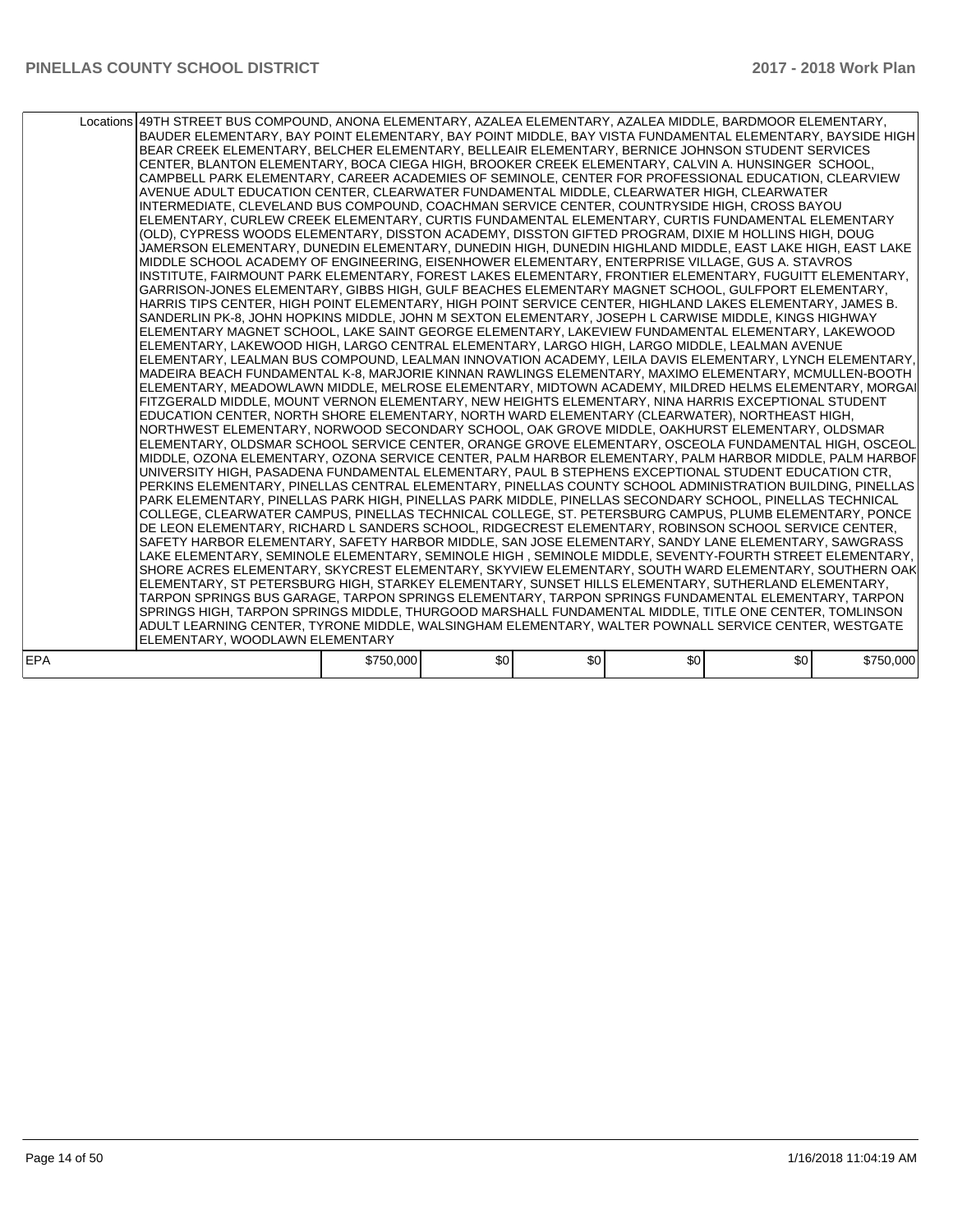|                          | Locations 49TH STREET BUS COMPOUND, ANONA ELEMENTARY, AZALEA ELEMENTARY, AZALEA MIDDLE, BARDMOOR ELEMENTARY,<br>BAUDER ELEMENTARY, BAY POINT ELEMENTARY, BAY POINT MIDDLE, BAY VISTA FUNDAMENTAL ELEMENTARY, BAYSIDE HIGH<br>BEAR CREEK ELEMENTARY, BELCHER ELEMENTARY, BELLEAIR ELEMENTARY, BERNICE JOHNSON STUDENT SERVICES<br>CENTER, BLANTON ELEMENTARY, BOCA CIEGA HIGH, BROOKER CREEK ELEMENTARY, CALVIN A. HUNSINGER SCHOOL,<br>CAMPBELL PARK ELEMENTARY, CAREER ACADEMIES OF SEMINOLE, CENTER FOR PROFESSIONAL EDUCATION, CLEARVIEW<br>AVENUE ADULT EDUCATION CENTER. CLEARWATER FUNDAMENTAL MIDDLE. CLEARWATER HIGH. CLEARWATER<br>INTERMEDIATE, CLEVELAND BUS COMPOUND, COACHMAN SERVICE CENTER, COUNTRYSIDE HIGH, CROSS BAYOU<br>ELEMENTARY, CURLEW CREEK ELEMENTARY, CURTIS FUNDAMENTAL ELEMENTARY, CURTIS FUNDAMENTAL ELEMENTARY<br>(OLD), CYPRESS WOODS ELEMENTARY, DISSTON ACADEMY, DISSTON GIFTED PROGRAM, DIXIE M HOLLINS HIGH, DOUG<br>JAMERSON ELEMENTARY, DUNEDIN ELEMENTARY, DUNEDIN HIGH, DUNEDIN HIGHLAND MIDDLE, EAST LAKE HIGH, EAST LAKE<br>MIDDLE SCHOOL ACADEMY OF ENGINEERING, EISENHOWER ELEMENTARY, ENTERPRISE VILLAGE, GUS A. STAVROS<br>INSTITUTE, FAIRMOUNT PARK ELEMENTARY, FOREST LAKES ELEMENTARY, FRONTIER ELEMENTARY, FUGUITT ELEMENTARY,<br>GARRISON-JONES ELEMENTARY, GIBBS HIGH, GULF BEACHES ELEMENTARY MAGNET SCHOOL, GULFPORT ELEMENTARY,<br>HARRIS TIPS CENTER, HIGH POINT ELEMENTARY, HIGH POINT SERVICE CENTER, HIGHLAND LAKES ELEMENTARY, JAMES B.<br>SANDERLIN PK-8, JOHN HOPKINS MIDDLE, JOHN M SEXTON ELEMENTARY, JOSEPH L CARWISE MIDDLE, KINGS HIGHWAY<br>ELEMENTARY MAGNET SCHOOL, LAKE SAINT GEORGE ELEMENTARY, LAKEVIEW FUNDAMENTAL ELEMENTARY, LAKEWOOD<br>ELEMENTARY, LAKEWOOD HIGH, LARGO CENTRAL ELEMENTARY, LARGO HIGH, LARGO MIDDLE, LEALMAN AVENUE<br>ELEMENTARY, LEALMAN BUS COMPOUND, LEALMAN INNOVATION ACADEMY, LEILA DAVIS ELEMENTARY, LYNCH ELEMENTARY,<br>IMADEIRA BEACH FUNDAMENTAL K-8. MARJORIE KINNAN RAWLINGS ELEMENTARY. MAXIMO ELEMENTARY. MCMULLEN-BOOTH<br>IELEMENTARY. MEADOWLAWN MIDDLE. MELROSE ELEMENTARY. MIDTOWN ACADEMY. MILDRED HELMS ELEMENTARY. MORGAI<br>FITZGERALD MIDDLE, MOUNT VERNON ELEMENTARY, NEW HEIGHTS ELEMENTARY, NINA HARRIS EXCEPTIONAL STUDENT<br>EDUCATION CENTER, NORTH SHORE ELEMENTARY, NORTH WARD ELEMENTARY (CLEARWATER), NORTHEAST HIGH,<br>NORTHWEST ELEMENTARY, NORWOOD SECONDARY SCHOOL, OAK GROVE MIDDLE, OAKHURST ELEMENTARY, OLDSMAR<br>ELEMENTARY, OLDSMAR SCHOOL SERVICE CENTER, ORANGE GROVE ELEMENTARY, OSCEOLA FUNDAMENTAL HIGH, OSCEOL<br>MIDDLE, OZONA ELEMENTARY, OZONA SERVICE CENTER, PALM HARBOR ELEMENTARY, PALM HARBOR MIDDLE, PALM HARBOF<br>UNIVERSITY HIGH, PASADENA FUNDAMENTAL ELEMENTARY, PAUL B STEPHENS EXCEPTIONAL STUDENT EDUCATION CTR,<br>PERKINS ELEMENTARY, PINELLAS CENTRAL ELEMENTARY, PINELLAS COUNTY SCHOOL ADMINISTRATION BUILDING, PINELLAS<br>PARK ELEMENTARY, PINELLAS PARK HIGH, PINELLAS PARK MIDDLE, PINELLAS SECONDARY SCHOOL, PINELLAS TECHNICAL<br>COLLEGE, CLEARWATER CAMPUS, PINELLAS TECHNICAL COLLEGE, ST. PETERSBURG CAMPUS, PLUMB ELEMENTARY, PONCE<br>DE LEON ELEMENTARY, RICHARD L SANDERS SCHOOL, RIDGECREST ELEMENTARY, ROBINSON SCHOOL SERVICE CENTER,<br>SAFETY HARBOR ELEMENTARY, SAFETY HARBOR MIDDLE, SAN JOSE ELEMENTARY, SANDY LANE ELEMENTARY, SAWGRASS<br>LAKE ELEMENTARY, SEMINOLE ELEMENTARY, SEMINOLE HIGH , SEMINOLE MIDDLE, SEVENTY-FOURTH STREET ELEMENTARY,<br>SHORE ACRES ELEMENTARY, SKYCREST ELEMENTARY, SKYVIEW ELEMENTARY, SOUTH WARD ELEMENTARY, SOUTHERN OAK<br>IELEMENTARY. ST PETERSBURG HIGH. STARKEY ELEMENTARY. SUNSET HILLS ELEMENTARY. SUTHERLAND ELEMENTARY.<br>TARPON SPRINGS BUS GARAGE, TARPON SPRINGS ELEMENTARY, TARPON SPRINGS FUNDAMENTAL ELEMENTARY, TARPON<br>SPRINGS HIGH, TARPON SPRINGS MIDDLE, THURGOOD MARSHALL FUNDAMENTAL MIDDLE, TITLE ONE CENTER, TOMLINSON<br>ADULT LEARNING CENTER, TYRONE MIDDLE, WALSINGHAM ELEMENTARY, WALTER POWNALL SERVICE CENTER, WESTGATE |           |     |     |     |     |           |
|--------------------------|-----------------------------------------------------------------------------------------------------------------------------------------------------------------------------------------------------------------------------------------------------------------------------------------------------------------------------------------------------------------------------------------------------------------------------------------------------------------------------------------------------------------------------------------------------------------------------------------------------------------------------------------------------------------------------------------------------------------------------------------------------------------------------------------------------------------------------------------------------------------------------------------------------------------------------------------------------------------------------------------------------------------------------------------------------------------------------------------------------------------------------------------------------------------------------------------------------------------------------------------------------------------------------------------------------------------------------------------------------------------------------------------------------------------------------------------------------------------------------------------------------------------------------------------------------------------------------------------------------------------------------------------------------------------------------------------------------------------------------------------------------------------------------------------------------------------------------------------------------------------------------------------------------------------------------------------------------------------------------------------------------------------------------------------------------------------------------------------------------------------------------------------------------------------------------------------------------------------------------------------------------------------------------------------------------------------------------------------------------------------------------------------------------------------------------------------------------------------------------------------------------------------------------------------------------------------------------------------------------------------------------------------------------------------------------------------------------------------------------------------------------------------------------------------------------------------------------------------------------------------------------------------------------------------------------------------------------------------------------------------------------------------------------------------------------------------------------------------------------------------------------------------------------------------------------------------------------------------------------------------------------------------------------------------------------------------------------------------------------------------------------------------------------------------------------------------------------------------------------------------------------------------------------------------------------------------------------------------------------------------------------------------------------------------------------------------------------------------------------------------------------------------------------------------------------------------------------------------------------------------------------------------------------------------------------------------------------------------------------------------------|-----------|-----|-----|-----|-----|-----------|
|                          |                                                                                                                                                                                                                                                                                                                                                                                                                                                                                                                                                                                                                                                                                                                                                                                                                                                                                                                                                                                                                                                                                                                                                                                                                                                                                                                                                                                                                                                                                                                                                                                                                                                                                                                                                                                                                                                                                                                                                                                                                                                                                                                                                                                                                                                                                                                                                                                                                                                                                                                                                                                                                                                                                                                                                                                                                                                                                                                                                                                                                                                                                                                                                                                                                                                                                                                                                                                                                                                                                                                                                                                                                                                                                                                                                                                                                                                                                                                                                                                               |           |     |     |     |     |           |
|                          | ELEMENTARY, WOODLAWN ELEMENTARY                                                                                                                                                                                                                                                                                                                                                                                                                                                                                                                                                                                                                                                                                                                                                                                                                                                                                                                                                                                                                                                                                                                                                                                                                                                                                                                                                                                                                                                                                                                                                                                                                                                                                                                                                                                                                                                                                                                                                                                                                                                                                                                                                                                                                                                                                                                                                                                                                                                                                                                                                                                                                                                                                                                                                                                                                                                                                                                                                                                                                                                                                                                                                                                                                                                                                                                                                                                                                                                                                                                                                                                                                                                                                                                                                                                                                                                                                                                                                               |           |     |     |     |     |           |
| Kitchen Coolers/Freezers |                                                                                                                                                                                                                                                                                                                                                                                                                                                                                                                                                                                                                                                                                                                                                                                                                                                                                                                                                                                                                                                                                                                                                                                                                                                                                                                                                                                                                                                                                                                                                                                                                                                                                                                                                                                                                                                                                                                                                                                                                                                                                                                                                                                                                                                                                                                                                                                                                                                                                                                                                                                                                                                                                                                                                                                                                                                                                                                                                                                                                                                                                                                                                                                                                                                                                                                                                                                                                                                                                                                                                                                                                                                                                                                                                                                                                                                                                                                                                                                               | \$375,500 | \$0 | \$0 | \$0 | \$0 | \$375,500 |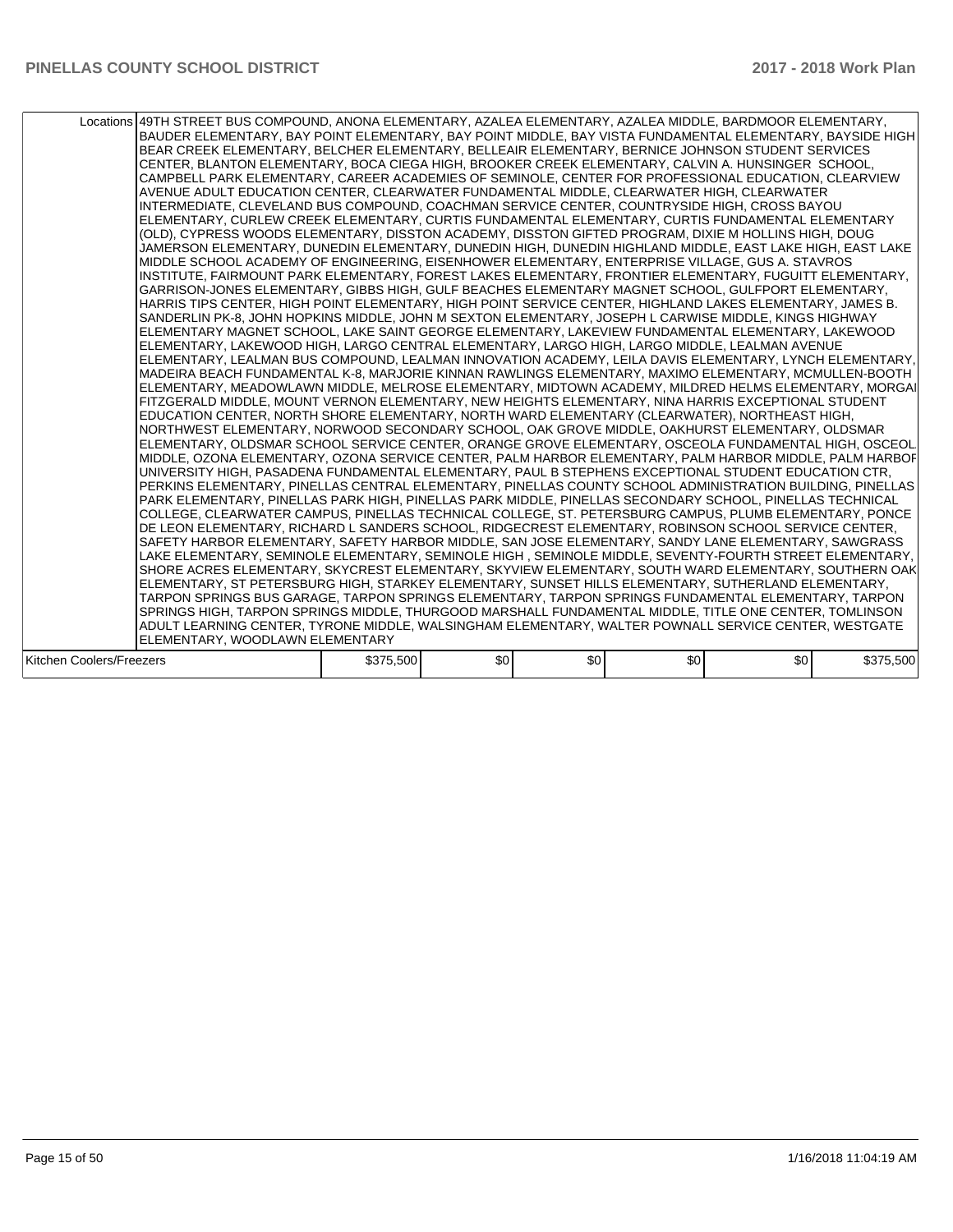|          | Locations 49TH STREET BUS COMPOUND, ANONA ELEMENTARY, AZALEA ELEMENTARY, AZALEA MIDDLE, BARDMOOR ELEMENTARY,<br>BAUDER ELEMENTARY, BAY POINT ELEMENTARY, BAY POINT MIDDLE, BAY VISTA FUNDAMENTAL ELEMENTARY, BAYSIDE HIGH<br>BEAR CREEK ELEMENTARY, BELCHER ELEMENTARY, BELLEAIR ELEMENTARY, BERNICE JOHNSON STUDENT SERVICES<br>CENTER, BLANTON ELEMENTARY, BOCA CIEGA HIGH, BROOKER CREEK ELEMENTARY, CALVIN A. HUNSINGER SCHOOL,<br>CAMPBELL PARK ELEMENTARY, CAREER ACADEMIES OF SEMINOLE, CENTER FOR PROFESSIONAL EDUCATION, CLEARVIEW<br>AVENUE ADULT EDUCATION CENTER, CLEARWATER FUNDAMENTAL MIDDLE, CLEARWATER HIGH, CLEARWATER<br>INTERMEDIATE, CLEVELAND BUS COMPOUND, COACHMAN SERVICE CENTER, COUNTRYSIDE HIGH, CROSS BAYOU<br>ELEMENTARY, CURLEW CREEK ELEMENTARY, CURTIS FUNDAMENTAL ELEMENTARY, CURTIS FUNDAMENTAL ELEMENTARY<br>(OLD), CYPRESS WOODS ELEMENTARY, DISSTON ACADEMY, DISSTON GIFTED PROGRAM, DIXIE M HOLLINS HIGH, DOUG<br>JAMERSON ELEMENTARY, DUNEDIN ELEMENTARY, DUNEDIN HIGH, DUNEDIN HIGHLAND MIDDLE, EAST LAKE HIGH, EAST LAKE<br>MIDDLE SCHOOL ACADEMY OF ENGINEERING, EISENHOWER ELEMENTARY, ENTERPRISE VILLAGE, GUS A. STAVROS<br>INSTITUTE, FAIRMOUNT PARK ELEMENTARY, FOREST LAKES ELEMENTARY, FRONTIER ELEMENTARY, FUGUITT ELEMENTARY,<br>GARRISON-JONES ELEMENTARY, GIBBS HIGH, GULF BEACHES ELEMENTARY MAGNET SCHOOL, GULFPORT ELEMENTARY,<br>HARRIS TIPS CENTER, HIGH POINT ELEMENTARY, HIGH POINT SERVICE CENTER, HIGHLAND LAKES ELEMENTARY, JAMES B.<br>SANDERLIN PK-8, JOHN HOPKINS MIDDLE, JOHN M SEXTON ELEMENTARY, JOSEPH L CARWISE MIDDLE, KINGS HIGHWAY<br>ELEMENTARY MAGNET SCHOOL, LAKE SAINT GEORGE ELEMENTARY, LAKEVIEW FUNDAMENTAL ELEMENTARY, LAKEWOOD<br>ELEMENTARY, LAKEWOOD HIGH, LARGO CENTRAL ELEMENTARY, LARGO HIGH, LARGO MIDDLE, LEALMAN AVENUE<br>IELEMENTARY. LEALMAN BUS COMPOUND. LEALMAN INNOVATION ACADEMY. LEILA DAVIS ELEMENTARY. LYNCH ELEMENTARY.<br>MADEIRA BEACH FUNDAMENTAL K-8, MARJORIE KINNAN RAWLINGS ELEMENTARY, MAXIMO ELEMENTARY, MCMULLEN-BOOTH<br>ELEMENTARY, MEADOWLAWN MIDDLE, MELROSE ELEMENTARY, MIDTOWN ACADEMY, MILDRED HELMS ELEMENTARY, MORGAI<br>FITZGERALD MIDDLE. MOUNT VERNON ELEMENTARY. NEW HEIGHTS ELEMENTARY. NINA HARRIS EXCEPTIONAL STUDENT<br>EDUCATION CENTER, NORTH SHORE ELEMENTARY, NORTH WARD ELEMENTARY (CLEARWATER), NORTHEAST HIGH,<br>NORTHWEST ELEMENTARY, NORWOOD SECONDARY SCHOOL, OAK GROVE MIDDLE, OAKHURST ELEMENTARY, OLDSMAR<br>ELEMENTARY, OLDSMAR SCHOOL SERVICE CENTER, ORANGE GROVE ELEMENTARY, OSCEOLA FUNDAMENTAL HIGH, OSCEOL<br>MIDDLE, OZONA ELEMENTARY, OZONA SERVICE CENTER, PALM HARBOR ELEMENTARY, PALM HARBOR MIDDLE, PALM HARBOF<br>UNIVERSITY HIGH, PASADENA FUNDAMENTAL ELEMENTARY, PAUL B STEPHENS EXCEPTIONAL STUDENT EDUCATION CTR,<br>PERKINS ELEMENTARY, PINELLAS CENTRAL ELEMENTARY, PINELLAS COUNTY SCHOOL ADMINISTRATION BUILDING, PINELLAS<br>PARK ELEMENTARY, PINELLAS PARK HIGH, PINELLAS PARK MIDDLE, PINELLAS SECONDARY SCHOOL, PINELLAS TECHNICAL<br>COLLEGE, CLEARWATER CAMPUS, PINELLAS TECHNICAL COLLEGE, ST. PETERSBURG CAMPUS, PLUMB ELEMENTARY, PONCE<br>DE LEON ELEMENTARY, RICHARD L SANDERS SCHOOL, RIDGECREST ELEMENTARY, ROBINSON SCHOOL SERVICE CENTER,<br>SAFETY HARBOR ELEMENTARY, SAFETY HARBOR MIDDLE, SAN JOSE ELEMENTARY, SANDY LANE ELEMENTARY, SAWGRASS<br>LAKE ELEMENTARY, SEMINOLE ELEMENTARY, SEMINOLE HIGH , SEMINOLE MIDDLE, SEVENTY-FOURTH STREET ELEMENTARY,<br>ISHORE ACRES ELEMENTARY. SKYCREST ELEMENTARY. SKYVIEW ELEMENTARY. SOUTH WARD ELEMENTARY. SOUTHERN OAK<br>ELEMENTARY, ST PETERSBURG HIGH, STARKEY ELEMENTARY, SUNSET HILLS ELEMENTARY, SUTHERLAND ELEMENTARY,<br>TARPON SPRINGS BUS GARAGE, TARPON SPRINGS ELEMENTARY, TARPON SPRINGS FUNDAMENTAL ELEMENTARY, TARPON<br>SPRINGS HIGH, TARPON SPRINGS MIDDLE, THURGOOD MARSHALL FUNDAMENTAL MIDDLE, TITLE ONE CENTER, TOMLINSON<br>ADULT LEARNING CENTER, TYRONE MIDDLE, WALSINGHAM ELEMENTARY, WALTER POWNALL SERVICE CENTER, WESTGATE |           |     |     |     |     |           |  |
|----------|----------------------------------------------------------------------------------------------------------------------------------------------------------------------------------------------------------------------------------------------------------------------------------------------------------------------------------------------------------------------------------------------------------------------------------------------------------------------------------------------------------------------------------------------------------------------------------------------------------------------------------------------------------------------------------------------------------------------------------------------------------------------------------------------------------------------------------------------------------------------------------------------------------------------------------------------------------------------------------------------------------------------------------------------------------------------------------------------------------------------------------------------------------------------------------------------------------------------------------------------------------------------------------------------------------------------------------------------------------------------------------------------------------------------------------------------------------------------------------------------------------------------------------------------------------------------------------------------------------------------------------------------------------------------------------------------------------------------------------------------------------------------------------------------------------------------------------------------------------------------------------------------------------------------------------------------------------------------------------------------------------------------------------------------------------------------------------------------------------------------------------------------------------------------------------------------------------------------------------------------------------------------------------------------------------------------------------------------------------------------------------------------------------------------------------------------------------------------------------------------------------------------------------------------------------------------------------------------------------------------------------------------------------------------------------------------------------------------------------------------------------------------------------------------------------------------------------------------------------------------------------------------------------------------------------------------------------------------------------------------------------------------------------------------------------------------------------------------------------------------------------------------------------------------------------------------------------------------------------------------------------------------------------------------------------------------------------------------------------------------------------------------------------------------------------------------------------------------------------------------------------------------------------------------------------------------------------------------------------------------------------------------------------------------------------------------------------------------------------------------------------------------------------------------------------------------------------------------------------------------------------------------------------------------------------------------------------------------------------------------|-----------|-----|-----|-----|-----|-----------|--|
|          | IELEMENTARY. WOODLAWN ELEMENTARY                                                                                                                                                                                                                                                                                                                                                                                                                                                                                                                                                                                                                                                                                                                                                                                                                                                                                                                                                                                                                                                                                                                                                                                                                                                                                                                                                                                                                                                                                                                                                                                                                                                                                                                                                                                                                                                                                                                                                                                                                                                                                                                                                                                                                                                                                                                                                                                                                                                                                                                                                                                                                                                                                                                                                                                                                                                                                                                                                                                                                                                                                                                                                                                                                                                                                                                                                                                                                                                                                                                                                                                                                                                                                                                                                                                                                                                                                                                                                             |           |     |     |     |     |           |  |
|          |                                                                                                                                                                                                                                                                                                                                                                                                                                                                                                                                                                                                                                                                                                                                                                                                                                                                                                                                                                                                                                                                                                                                                                                                                                                                                                                                                                                                                                                                                                                                                                                                                                                                                                                                                                                                                                                                                                                                                                                                                                                                                                                                                                                                                                                                                                                                                                                                                                                                                                                                                                                                                                                                                                                                                                                                                                                                                                                                                                                                                                                                                                                                                                                                                                                                                                                                                                                                                                                                                                                                                                                                                                                                                                                                                                                                                                                                                                                                                                                              |           |     |     |     |     |           |  |
| Casework |                                                                                                                                                                                                                                                                                                                                                                                                                                                                                                                                                                                                                                                                                                                                                                                                                                                                                                                                                                                                                                                                                                                                                                                                                                                                                                                                                                                                                                                                                                                                                                                                                                                                                                                                                                                                                                                                                                                                                                                                                                                                                                                                                                                                                                                                                                                                                                                                                                                                                                                                                                                                                                                                                                                                                                                                                                                                                                                                                                                                                                                                                                                                                                                                                                                                                                                                                                                                                                                                                                                                                                                                                                                                                                                                                                                                                                                                                                                                                                                              | \$170,000 | \$0 | \$0 | \$0 | \$0 | \$170,000 |  |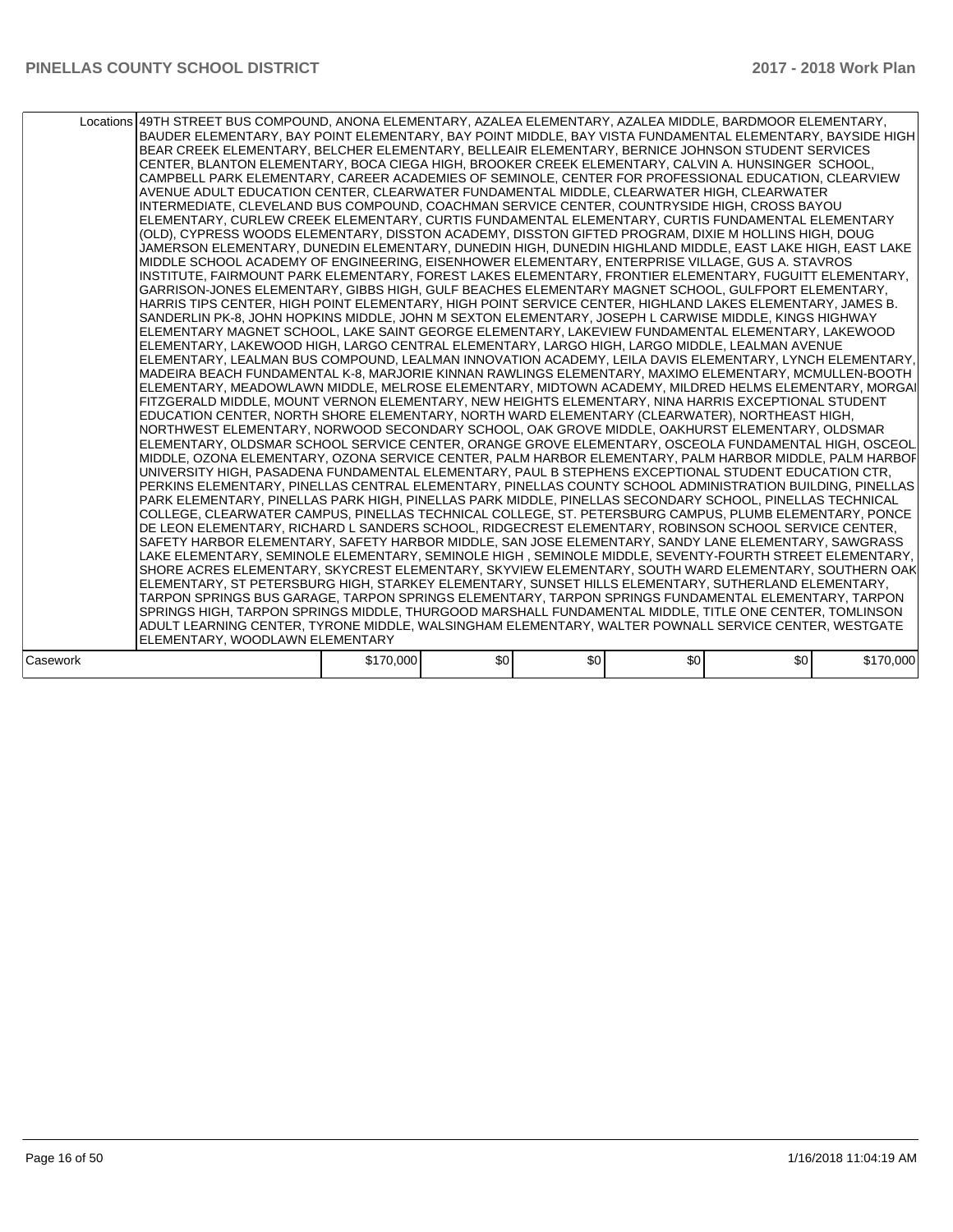|                   | Locations 49TH STREET BUS COMPOUND, ANONA ELEMENTARY, AZALEA ELEMENTARY, AZALEA MIDDLE, BARDMOOR ELEMENTARY,<br>BAUDER ELEMENTARY, BAY POINT ELEMENTARY, BAY POINT MIDDLE, BAY VISTA FUNDAMENTAL ELEMENTARY, BAYSIDE HIGH<br>BEAR CREEK ELEMENTARY, BELCHER ELEMENTARY, BELLEAIR ELEMENTARY, BERNICE JOHNSON STUDENT SERVICES<br>CENTER, BLANTON ELEMENTARY, BOCA CIEGA HIGH, BROOKER CREEK ELEMENTARY, CALVIN A. HUNSINGER SCHOOL,<br>CAMPBELL PARK ELEMENTARY, CAREER ACADEMIES OF SEMINOLE, CENTER FOR PROFESSIONAL EDUCATION, CLEARVIEW<br>AVENUE ADULT EDUCATION CENTER, CLEARWATER FUNDAMENTAL MIDDLE, CLEARWATER HIGH, CLEARWATER<br>INTERMEDIATE, CLEVELAND BUS COMPOUND, COACHMAN SERVICE CENTER, COUNTRYSIDE HIGH, CROSS BAYOU<br>ELEMENTARY, CURLEW CREEK ELEMENTARY, CURTIS FUNDAMENTAL ELEMENTARY, CURTIS FUNDAMENTAL ELEMENTARY<br>(OLD), CYPRESS WOODS ELEMENTARY, DISSTON ACADEMY, DISSTON GIFTED PROGRAM, DIXIE M HOLLINS HIGH, DOUG<br>JAMERSON ELEMENTARY, DUNEDIN ELEMENTARY, DUNEDIN HIGH, DUNEDIN HIGHLAND MIDDLE, EAST LAKE HIGH, EAST LAKE<br>MIDDLE SCHOOL ACADEMY OF ENGINEERING, EISENHOWER ELEMENTARY, ENTERPRISE VILLAGE, GUS A. STAVROS<br>INSTITUTE, FAIRMOUNT PARK ELEMENTARY, FOREST LAKES ELEMENTARY, FRONTIER ELEMENTARY, FUGUITT ELEMENTARY,<br>GARRISON-JONES ELEMENTARY, GIBBS HIGH, GULF BEACHES ELEMENTARY MAGNET SCHOOL, GULFPORT ELEMENTARY,<br>HARRIS TIPS CENTER, HIGH POINT ELEMENTARY, HIGH POINT SERVICE CENTER, HIGHLAND LAKES ELEMENTARY, JAMES B.<br>SANDERLIN PK-8, JOHN HOPKINS MIDDLE, JOHN M SEXTON ELEMENTARY, JOSEPH L CARWISE MIDDLE, KINGS HIGHWAY<br>ELEMENTARY MAGNET SCHOOL, LAKE SAINT GEORGE ELEMENTARY, LAKEVIEW FUNDAMENTAL ELEMENTARY, LAKEWOOD<br> ELEMENTARY, LAKEWOOD HIGH, LARGO CENTRAL ELEMENTARY, LARGO HIGH, LARGO MIDDLE, LEALMAN AVENUE<br>ELEMENTARY, LEALMAN BUS COMPOUND, LEALMAN INNOVATION ACADEMY, LEILA DAVIS ELEMENTARY, LYNCH ELEMENTARY,<br>IMADEIRA BEACH FUNDAMENTAL K-8. MARJORIE KINNAN RAWLINGS ELEMENTARY. MAXIMO ELEMENTARY. MCMULLEN-BOOTH<br>ELEMENTARY, MEADOWLAWN MIDDLE, MELROSE ELEMENTARY, MIDTOWN ACADEMY, MILDRED HELMS ELEMENTARY, MORGAI<br>FITZGERALD MIDDLE, MOUNT VERNON ELEMENTARY, NEW HEIGHTS ELEMENTARY, NINA HARRIS EXCEPTIONAL STUDENT<br>EDUCATION CENTER, NORTH SHORE ELEMENTARY, NORTH WARD ELEMENTARY (CLEARWATER), NORTHEAST HIGH,<br>NORTHWEST ELEMENTARY, NORWOOD SECONDARY SCHOOL, OAK GROVE MIDDLE, OAKHURST ELEMENTARY, OLDSMAR<br>IELEMENTARY, OLDSMAR SCHOOL SERVICE CENTER, ORANGE GROVE ELEMENTARY, OSCEOLA FUNDAMENTAL HIGH, OSCEOL<br>MIDDLE, OZONA ELEMENTARY, OZONA SERVICE CENTER, PALM HARBOR ELEMENTARY, PALM HARBOR MIDDLE, PALM HARBOF<br>UNIVERSITY HIGH, PASADENA FUNDAMENTAL ELEMENTARY, PAUL B STEPHENS EXCEPTIONAL STUDENT EDUCATION CTR,<br>PERKINS ELEMENTARY, PINELLAS CENTRAL ELEMENTARY, PINELLAS COUNTY SCHOOL ADMINISTRATION BUILDING, PINELLAS<br>PARK ELEMENTARY, PINELLAS PARK HIGH, PINELLAS PARK MIDDLE, PINELLAS SECONDARY SCHOOL, PINELLAS TECHNICAL<br>COLLEGE, CLEARWATER CAMPUS, PINELLAS TECHNICAL COLLEGE, ST. PETERSBURG CAMPUS, PLUMB ELEMENTARY, PONCE<br>DE LEON ELEMENTARY, RICHARD L SANDERS SCHOOL, RIDGECREST ELEMENTARY, ROBINSON SCHOOL SERVICE CENTER,<br>SAFETY HARBOR ELEMENTARY, SAFETY HARBOR MIDDLE, SAN JOSE ELEMENTARY, SANDY LANE ELEMENTARY, SAWGRASS<br>LAKE ELEMENTARY, SEMINOLE ELEMENTARY, SEMINOLE HIGH , SEMINOLE MIDDLE, SEVENTY-FOURTH STREET ELEMENTARY,<br>ISHORE ACRES ELEMENTARY, SKYCREST ELEMENTARY, SKYVIEW ELEMENTARY, SOUTH WARD ELEMENTARY, SOUTHERN OAK<br>ELEMENTARY, ST PETERSBURG HIGH, STARKEY ELEMENTARY, SUNSET HILLS ELEMENTARY, SUTHERLAND ELEMENTARY,<br>TARPON SPRINGS BUS GARAGE, TARPON SPRINGS ELEMENTARY, TARPON SPRINGS FUNDAMENTAL ELEMENTARY, TARPON<br>SPRINGS HIGH, TARPON SPRINGS MIDDLE, THURGOOD MARSHALL FUNDAMENTAL MIDDLE, TITLE ONE CENTER, TOMLINSON<br>ADULT LEARNING CENTER, TYRONE MIDDLE, WALSINGHAM ELEMENTARY, WALTER POWNALL SERVICE CENTER, WESTGATE |           |     |     |     |     |           |
|-------------------|------------------------------------------------------------------------------------------------------------------------------------------------------------------------------------------------------------------------------------------------------------------------------------------------------------------------------------------------------------------------------------------------------------------------------------------------------------------------------------------------------------------------------------------------------------------------------------------------------------------------------------------------------------------------------------------------------------------------------------------------------------------------------------------------------------------------------------------------------------------------------------------------------------------------------------------------------------------------------------------------------------------------------------------------------------------------------------------------------------------------------------------------------------------------------------------------------------------------------------------------------------------------------------------------------------------------------------------------------------------------------------------------------------------------------------------------------------------------------------------------------------------------------------------------------------------------------------------------------------------------------------------------------------------------------------------------------------------------------------------------------------------------------------------------------------------------------------------------------------------------------------------------------------------------------------------------------------------------------------------------------------------------------------------------------------------------------------------------------------------------------------------------------------------------------------------------------------------------------------------------------------------------------------------------------------------------------------------------------------------------------------------------------------------------------------------------------------------------------------------------------------------------------------------------------------------------------------------------------------------------------------------------------------------------------------------------------------------------------------------------------------------------------------------------------------------------------------------------------------------------------------------------------------------------------------------------------------------------------------------------------------------------------------------------------------------------------------------------------------------------------------------------------------------------------------------------------------------------------------------------------------------------------------------------------------------------------------------------------------------------------------------------------------------------------------------------------------------------------------------------------------------------------------------------------------------------------------------------------------------------------------------------------------------------------------------------------------------------------------------------------------------------------------------------------------------------------------------------------------------------------------------------------------------------------------------------------------------------------------------------|-----------|-----|-----|-----|-----|-----------|
|                   |                                                                                                                                                                                                                                                                                                                                                                                                                                                                                                                                                                                                                                                                                                                                                                                                                                                                                                                                                                                                                                                                                                                                                                                                                                                                                                                                                                                                                                                                                                                                                                                                                                                                                                                                                                                                                                                                                                                                                                                                                                                                                                                                                                                                                                                                                                                                                                                                                                                                                                                                                                                                                                                                                                                                                                                                                                                                                                                                                                                                                                                                                                                                                                                                                                                                                                                                                                                                                                                                                                                                                                                                                                                                                                                                                                                                                                                                                                                                                                                                |           |     |     |     |     |           |
|                   | IELEMENTARY. WOODLAWN ELEMENTARY                                                                                                                                                                                                                                                                                                                                                                                                                                                                                                                                                                                                                                                                                                                                                                                                                                                                                                                                                                                                                                                                                                                                                                                                                                                                                                                                                                                                                                                                                                                                                                                                                                                                                                                                                                                                                                                                                                                                                                                                                                                                                                                                                                                                                                                                                                                                                                                                                                                                                                                                                                                                                                                                                                                                                                                                                                                                                                                                                                                                                                                                                                                                                                                                                                                                                                                                                                                                                                                                                                                                                                                                                                                                                                                                                                                                                                                                                                                                                               |           |     |     |     |     |           |
|                   |                                                                                                                                                                                                                                                                                                                                                                                                                                                                                                                                                                                                                                                                                                                                                                                                                                                                                                                                                                                                                                                                                                                                                                                                                                                                                                                                                                                                                                                                                                                                                                                                                                                                                                                                                                                                                                                                                                                                                                                                                                                                                                                                                                                                                                                                                                                                                                                                                                                                                                                                                                                                                                                                                                                                                                                                                                                                                                                                                                                                                                                                                                                                                                                                                                                                                                                                                                                                                                                                                                                                                                                                                                                                                                                                                                                                                                                                                                                                                                                                |           |     |     |     |     |           |
| Spectator Seating |                                                                                                                                                                                                                                                                                                                                                                                                                                                                                                                                                                                                                                                                                                                                                                                                                                                                                                                                                                                                                                                                                                                                                                                                                                                                                                                                                                                                                                                                                                                                                                                                                                                                                                                                                                                                                                                                                                                                                                                                                                                                                                                                                                                                                                                                                                                                                                                                                                                                                                                                                                                                                                                                                                                                                                                                                                                                                                                                                                                                                                                                                                                                                                                                                                                                                                                                                                                                                                                                                                                                                                                                                                                                                                                                                                                                                                                                                                                                                                                                | \$150,000 | \$0 | \$0 | \$0 | \$0 | \$150,000 |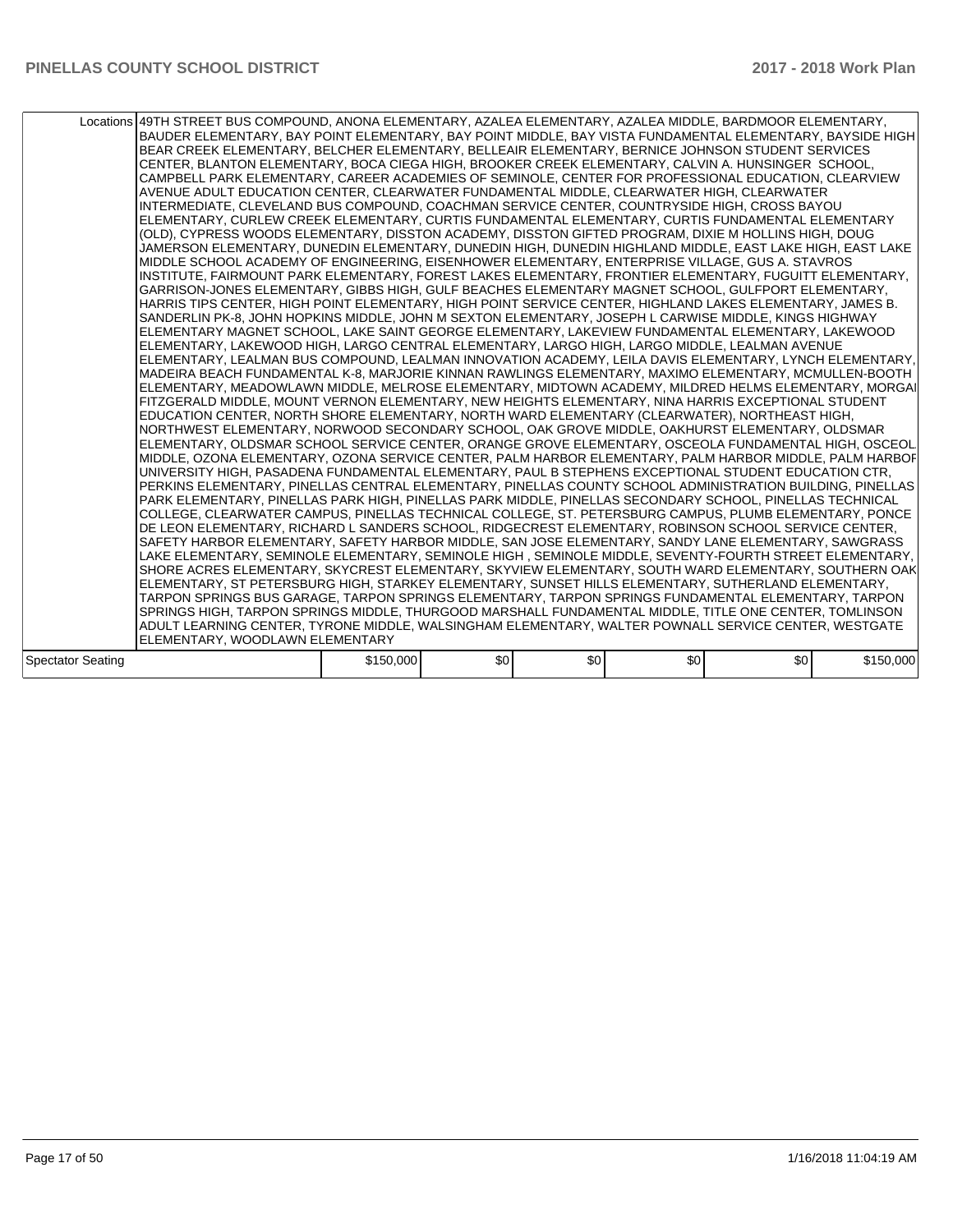| Locations 49TH STREET BUS COMPOUND, ANONA ELEMENTARY, AZALEA ELEMENTARY, AZALEA MIDDLE, BARDMOOR ELEMENTARY,<br>BAUDER ELEMENTARY, BAY POINT ELEMENTARY, BAY POINT MIDDLE, BAY VISTA FUNDAMENTAL ELEMENTARY, BAYSIDE HIGH<br>BEAR CREEK ELEMENTARY, BELCHER ELEMENTARY, BELLEAIR ELEMENTARY, BERNICE JOHNSON STUDENT SERVICES<br>CENTER, BLANTON ELEMENTARY, BOCA CIEGA HIGH, BROOKER CREEK ELEMENTARY, CALVIN A. HUNSINGER SCHOOL,<br>CAMPBELL PARK ELEMENTARY, CAREER ACADEMIES OF SEMINOLE, CENTER FOR PROFESSIONAL EDUCATION, CLEARVIEW<br>AVENUE ADULT EDUCATION CENTER, CLEARWATER FUNDAMENTAL MIDDLE, CLEARWATER HIGH, CLEARWATER<br>INTERMEDIATE, CLEVELAND BUS COMPOUND, COACHMAN SERVICE CENTER, COUNTRYSIDE HIGH, CROSS BAYOU<br>ELEMENTARY, CURLEW CREEK ELEMENTARY, CURTIS FUNDAMENTAL ELEMENTARY, CURTIS FUNDAMENTAL ELEMENTARY<br>(OLD), CYPRESS WOODS ELEMENTARY, DISSTON ACADEMY, DISSTON GIFTED PROGRAM, DIXIE M HOLLINS HIGH, DOUG<br>JAMERSON ELEMENTARY, DUNEDIN ELEMENTARY, DUNEDIN HIGH, DUNEDIN HIGHLAND MIDDLE, EAST LAKE HIGH, EAST LAKE<br>MIDDLE SCHOOL ACADEMY OF ENGINEERING, EISENHOWER ELEMENTARY, ENTERPRISE VILLAGE, GUS A. STAVROS<br>INSTITUTE, FAIRMOUNT PARK ELEMENTARY, FOREST LAKES ELEMENTARY, FRONTIER ELEMENTARY, FUGUITT ELEMENTARY,<br>GARRISON-JONES ELEMENTARY, GIBBS HIGH, GULF BEACHES ELEMENTARY MAGNET SCHOOL, GULFPORT ELEMENTARY,<br>HARRIS TIPS CENTER, HIGH POINT ELEMENTARY, HIGH POINT SERVICE CENTER, HIGHLAND LAKES ELEMENTARY, JAMES B.<br>SANDERLIN PK-8, JOHN HOPKINS MIDDLE, JOHN M SEXTON ELEMENTARY, JOSEPH L CARWISE MIDDLE, KINGS HIGHWAY<br>ELEMENTARY MAGNET SCHOOL, LAKE SAINT GEORGE ELEMENTARY, LAKEVIEW FUNDAMENTAL ELEMENTARY, LAKEWOOD<br>ELEMENTARY, LAKEWOOD HIGH, LARGO CENTRAL ELEMENTARY, LARGO HIGH, LARGO MIDDLE, LEALMAN AVENUE<br>IELEMENTARY. LEALMAN BUS COMPOUND. LEALMAN INNOVATION ACADEMY. LEILA DAVIS ELEMENTARY. LYNCH ELEMENTARY.<br>IMADEIRA BEACH FUNDAMENTAL K-8. MARJORIE KINNAN RAWLINGS ELEMENTARY. MAXIMO ELEMENTARY. MCMULLEN-BOOTH<br>ELEMENTARY, MEADOWLAWN MIDDLE, MELROSE ELEMENTARY, MIDTOWN ACADEMY, MILDRED HELMS ELEMENTARY, MORGAI<br>FITZGERALD MIDDLE, MOUNT VERNON ELEMENTARY, NEW HEIGHTS ELEMENTARY, NINA HARRIS EXCEPTIONAL STUDENT<br>EDUCATION CENTER, NORTH SHORE ELEMENTARY, NORTH WARD ELEMENTARY (CLEARWATER), NORTHEAST HIGH,<br>NORTHWEST ELEMENTARY, NORWOOD SECONDARY SCHOOL, OAK GROVE MIDDLE, OAKHURST ELEMENTARY, OLDSMAR<br>ELEMENTARY, OLDSMAR SCHOOL SERVICE CENTER, ORANGE GROVE ELEMENTARY, OSCEOLA FUNDAMENTAL HIGH, OSCEOL<br>MIDDLE, OZONA ELEMENTARY, OZONA SERVICE CENTER, PALM HARBOR ELEMENTARY, PALM HARBOR MIDDLE, PALM HARBOF<br>UNIVERSITY HIGH, PASADENA FUNDAMENTAL ELEMENTARY, PAUL B STEPHENS EXCEPTIONAL STUDENT EDUCATION CTR,<br>PERKINS ELEMENTARY, PINELLAS CENTRAL ELEMENTARY, PINELLAS COUNTY SCHOOL ADMINISTRATION BUILDING, PINELLAS<br>PARK ELEMENTARY, PINELLAS PARK HIGH, PINELLAS PARK MIDDLE, PINELLAS SECONDARY SCHOOL, PINELLAS TECHNICAL<br>COLLEGE, CLEARWATER CAMPUS, PINELLAS TECHNICAL COLLEGE, ST. PETERSBURG CAMPUS, PLUMB ELEMENTARY, PONCE<br>DE LEON ELEMENTARY, RICHARD L SANDERS SCHOOL, RIDGECREST ELEMENTARY, ROBINSON SCHOOL SERVICE CENTER,<br>ISAFETY HARBOR ELEMENTARY, SAFETY HARBOR MIDDLE, SAN JOSE ELEMENTARY, SANDY LANE ELEMENTARY, SAWGRASS<br>LAKE ELEMENTARY, SEMINOLE ELEMENTARY, SEMINOLE HIGH , SEMINOLE MIDDLE, SEVENTY-FOURTH STREET ELEMENTARY,<br>SHORE ACRES ELEMENTARY, SKYCREST ELEMENTARY, SKYVIEW ELEMENTARY, SOUTH WARD ELEMENTARY, SOUTHERN OAK<br>ELEMENTARY, ST PETERSBURG HIGH, STARKEY ELEMENTARY, SUNSET HILLS ELEMENTARY, SUTHERLAND ELEMENTARY,<br>TARPON SPRINGS BUS GARAGE, TARPON SPRINGS ELEMENTARY, TARPON SPRINGS FUNDAMENTAL ELEMENTARY, TARPON<br>SPRINGS HIGH, TARPON SPRINGS MIDDLE, THURGOOD MARSHALL FUNDAMENTAL MIDDLE, TITLE ONE CENTER, TOMLINSON<br>ADULT LEARNING CENTER, TYRONE MIDDLE, WALSINGHAM ELEMENTARY, WALTER POWNALL SERVICE CENTER, WESTGATE<br>ELEMENTARY, WOODLAWN ELEMENTARY<br>\$7,985,000<br>\$7,985,000<br>\$7,985,000<br>\$7,985,000<br>\$7,985,000 |                |  |  |  |              |
|-------------------------------------------------------------------------------------------------------------------------------------------------------------------------------------------------------------------------------------------------------------------------------------------------------------------------------------------------------------------------------------------------------------------------------------------------------------------------------------------------------------------------------------------------------------------------------------------------------------------------------------------------------------------------------------------------------------------------------------------------------------------------------------------------------------------------------------------------------------------------------------------------------------------------------------------------------------------------------------------------------------------------------------------------------------------------------------------------------------------------------------------------------------------------------------------------------------------------------------------------------------------------------------------------------------------------------------------------------------------------------------------------------------------------------------------------------------------------------------------------------------------------------------------------------------------------------------------------------------------------------------------------------------------------------------------------------------------------------------------------------------------------------------------------------------------------------------------------------------------------------------------------------------------------------------------------------------------------------------------------------------------------------------------------------------------------------------------------------------------------------------------------------------------------------------------------------------------------------------------------------------------------------------------------------------------------------------------------------------------------------------------------------------------------------------------------------------------------------------------------------------------------------------------------------------------------------------------------------------------------------------------------------------------------------------------------------------------------------------------------------------------------------------------------------------------------------------------------------------------------------------------------------------------------------------------------------------------------------------------------------------------------------------------------------------------------------------------------------------------------------------------------------------------------------------------------------------------------------------------------------------------------------------------------------------------------------------------------------------------------------------------------------------------------------------------------------------------------------------------------------------------------------------------------------------------------------------------------------------------------------------------------------------------------------------------------------------------------------------------------------------------------------------------------------------------------------------------------------------------------------------------------------------------------------------------------------------------------------------------------------------------------------------------------------------------------------------------------------------|----------------|--|--|--|--------------|
|                                                                                                                                                                                                                                                                                                                                                                                                                                                                                                                                                                                                                                                                                                                                                                                                                                                                                                                                                                                                                                                                                                                                                                                                                                                                                                                                                                                                                                                                                                                                                                                                                                                                                                                                                                                                                                                                                                                                                                                                                                                                                                                                                                                                                                                                                                                                                                                                                                                                                                                                                                                                                                                                                                                                                                                                                                                                                                                                                                                                                                                                                                                                                                                                                                                                                                                                                                                                                                                                                                                                                                                                                                                                                                                                                                                                                                                                                                                                                                                                                                                                                                             |                |  |  |  |              |
|                                                                                                                                                                                                                                                                                                                                                                                                                                                                                                                                                                                                                                                                                                                                                                                                                                                                                                                                                                                                                                                                                                                                                                                                                                                                                                                                                                                                                                                                                                                                                                                                                                                                                                                                                                                                                                                                                                                                                                                                                                                                                                                                                                                                                                                                                                                                                                                                                                                                                                                                                                                                                                                                                                                                                                                                                                                                                                                                                                                                                                                                                                                                                                                                                                                                                                                                                                                                                                                                                                                                                                                                                                                                                                                                                                                                                                                                                                                                                                                                                                                                                                             |                |  |  |  |              |
|                                                                                                                                                                                                                                                                                                                                                                                                                                                                                                                                                                                                                                                                                                                                                                                                                                                                                                                                                                                                                                                                                                                                                                                                                                                                                                                                                                                                                                                                                                                                                                                                                                                                                                                                                                                                                                                                                                                                                                                                                                                                                                                                                                                                                                                                                                                                                                                                                                                                                                                                                                                                                                                                                                                                                                                                                                                                                                                                                                                                                                                                                                                                                                                                                                                                                                                                                                                                                                                                                                                                                                                                                                                                                                                                                                                                                                                                                                                                                                                                                                                                                                             | Infrastructure |  |  |  | \$39,925,000 |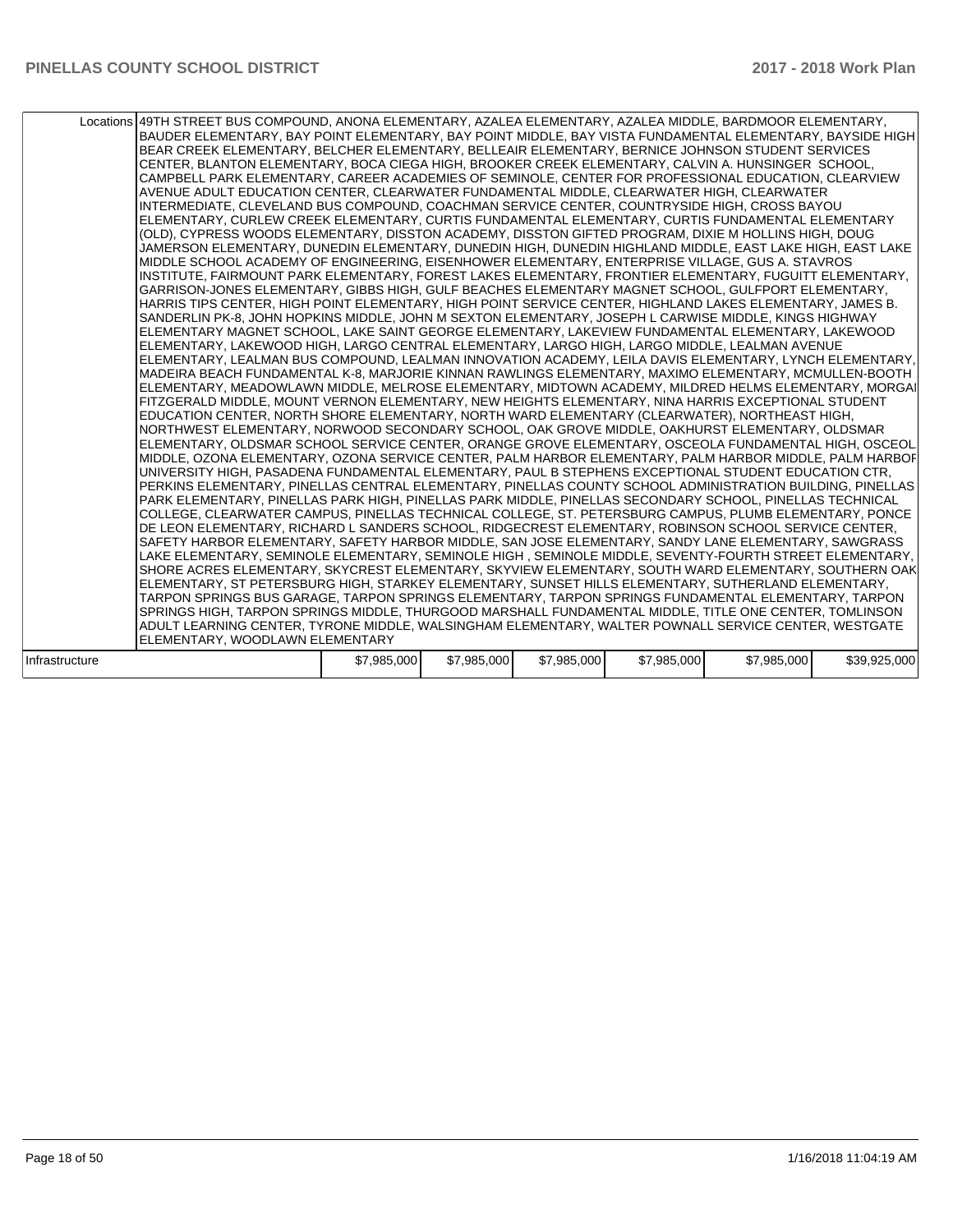|                 | Locations 49TH STREET BUS COMPOUND, ANONA ELEMENTARY, AZALEA ELEMENTARY, AZALEA MIDDLE, BARDMOOR ELEMENTARY,<br>BAUDER ELEMENTARY, BAY POINT ELEMENTARY, BAY POINT MIDDLE, BAY VISTA FUNDAMENTAL ELEMENTARY, BAYSIDE HIGH<br>BEAR CREEK ELEMENTARY, BELCHER ELEMENTARY, BELLEAIR ELEMENTARY, BERNICE JOHNSON STUDENT SERVICES<br>CENTER, BLANTON ELEMENTARY, BOCA CIEGA HIGH, BROOKER CREEK ELEMENTARY, CALVIN A. HUNSINGER SCHOOL,<br>CAMPBELL PARK ELEMENTARY, CAREER ACADEMIES OF SEMINOLE, CENTER FOR PROFESSIONAL EDUCATION, CLEARVIEW<br>AVENUE ADULT EDUCATION CENTER, CLEARWATER FUNDAMENTAL MIDDLE, CLEARWATER HIGH, CLEARWATER<br>INTERMEDIATE, CLEVELAND BUS COMPOUND, COACHMAN SERVICE CENTER, COUNTRYSIDE HIGH, CROSS BAYOU<br>ELEMENTARY, CURLEW CREEK ELEMENTARY, CURTIS FUNDAMENTAL ELEMENTARY, CURTIS FUNDAMENTAL ELEMENTARY<br>(OLD), CYPRESS WOODS ELEMENTARY, DISSTON ACADEMY, DISSTON GIFTED PROGRAM, DIXIE M HOLLINS HIGH, DOUG<br>JAMERSON ELEMENTARY, DUNEDIN ELEMENTARY, DUNEDIN HIGH, DUNEDIN HIGHLAND MIDDLE, EAST LAKE HIGH, EAST LAKE<br>MIDDLE SCHOOL ACADEMY OF ENGINEERING, EISENHOWER ELEMENTARY, ENTERPRISE VILLAGE, GUS A. STAVROS<br>INSTITUTE, FAIRMOUNT PARK ELEMENTARY, FOREST LAKES ELEMENTARY, FRONTIER ELEMENTARY, FUGUITT ELEMENTARY,<br>GARRISON-JONES ELEMENTARY, GIBBS HIGH, GULF BEACHES ELEMENTARY MAGNET SCHOOL, GULFPORT ELEMENTARY,<br>HARRIS TIPS CENTER, HIGH POINT ELEMENTARY, HIGH POINT SERVICE CENTER, HIGHLAND LAKES ELEMENTARY, JAMES B.<br>SANDERLIN PK-8, JOHN HOPKINS MIDDLE, JOHN M SEXTON ELEMENTARY, JOSEPH L CARWISE MIDDLE, KINGS HIGHWAY<br>ELEMENTARY MAGNET SCHOOL, LAKE SAINT GEORGE ELEMENTARY, LAKEVIEW FUNDAMENTAL ELEMENTARY, LAKEWOOD<br>ELEMENTARY, LAKEWOOD HIGH, LARGO CENTRAL ELEMENTARY, LARGO HIGH, LARGO MIDDLE, LEALMAN AVENUE<br>IELEMENTARY. LEALMAN BUS COMPOUND. LEALMAN INNOVATION ACADEMY. LEILA DAVIS ELEMENTARY. LYNCH ELEMENTARY.<br>MADEIRA BEACH FUNDAMENTAL K-8, MARJORIE KINNAN RAWLINGS ELEMENTARY, MAXIMO ELEMENTARY, MCMULLEN-BOOTH<br>ELEMENTARY, MEADOWLAWN MIDDLE, MELROSE ELEMENTARY, MIDTOWN ACADEMY, MILDRED HELMS ELEMENTARY, MORGAI<br>FITZGERALD MIDDLE. MOUNT VERNON ELEMENTARY. NEW HEIGHTS ELEMENTARY. NINA HARRIS EXCEPTIONAL STUDENT<br>EDUCATION CENTER, NORTH SHORE ELEMENTARY, NORTH WARD ELEMENTARY (CLEARWATER), NORTHEAST HIGH,<br>NORTHWEST ELEMENTARY, NORWOOD SECONDARY SCHOOL, OAK GROVE MIDDLE, OAKHURST ELEMENTARY, OLDSMAR<br>ELEMENTARY, OLDSMAR SCHOOL SERVICE CENTER, ORANGE GROVE ELEMENTARY, OSCEOLA FUNDAMENTAL HIGH, OSCEOL<br>MIDDLE, OZONA ELEMENTARY, OZONA SERVICE CENTER, PALM HARBOR ELEMENTARY, PALM HARBOR MIDDLE, PALM HARBOF<br>UNIVERSITY HIGH, PASADENA FUNDAMENTAL ELEMENTARY, PAUL B STEPHENS EXCEPTIONAL STUDENT EDUCATION CTR,<br>PERKINS ELEMENTARY, PINELLAS CENTRAL ELEMENTARY, PINELLAS COUNTY SCHOOL ADMINISTRATION BUILDING, PINELLAS<br>PARK ELEMENTARY, PINELLAS PARK HIGH, PINELLAS PARK MIDDLE, PINELLAS SECONDARY SCHOOL, PINELLAS TECHNICAL<br>COLLEGE, CLEARWATER CAMPUS, PINELLAS TECHNICAL COLLEGE, ST. PETERSBURG CAMPUS, PLUMB ELEMENTARY, PONCE<br>DE LEON ELEMENTARY, RICHARD L SANDERS SCHOOL, RIDGECREST ELEMENTARY, ROBINSON SCHOOL SERVICE CENTER,<br>SAFETY HARBOR ELEMENTARY, SAFETY HARBOR MIDDLE, SAN JOSE ELEMENTARY, SANDY LANE ELEMENTARY, SAWGRASS<br>LAKE ELEMENTARY, SEMINOLE ELEMENTARY, SEMINOLE HIGH , SEMINOLE MIDDLE, SEVENTY-FOURTH STREET ELEMENTARY,<br>ISHORE ACRES ELEMENTARY. SKYCREST ELEMENTARY. SKYVIEW ELEMENTARY. SOUTH WARD ELEMENTARY. SOUTHERN OAK<br>ELEMENTARY, ST PETERSBURG HIGH, STARKEY ELEMENTARY, SUNSET HILLS ELEMENTARY, SUTHERLAND ELEMENTARY,<br>TARPON SPRINGS BUS GARAGE, TARPON SPRINGS ELEMENTARY, TARPON SPRINGS FUNDAMENTAL ELEMENTARY, TARPON<br>SPRINGS HIGH, TARPON SPRINGS MIDDLE, THURGOOD MARSHALL FUNDAMENTAL MIDDLE, TITLE ONE CENTER, TOMLINSON<br>ADULT LEARNING CENTER, TYRONE MIDDLE, WALSINGHAM ELEMENTARY, WALTER POWNALL SERVICE CENTER, WESTGATE |           |     |     |     |     |           |
|-----------------|----------------------------------------------------------------------------------------------------------------------------------------------------------------------------------------------------------------------------------------------------------------------------------------------------------------------------------------------------------------------------------------------------------------------------------------------------------------------------------------------------------------------------------------------------------------------------------------------------------------------------------------------------------------------------------------------------------------------------------------------------------------------------------------------------------------------------------------------------------------------------------------------------------------------------------------------------------------------------------------------------------------------------------------------------------------------------------------------------------------------------------------------------------------------------------------------------------------------------------------------------------------------------------------------------------------------------------------------------------------------------------------------------------------------------------------------------------------------------------------------------------------------------------------------------------------------------------------------------------------------------------------------------------------------------------------------------------------------------------------------------------------------------------------------------------------------------------------------------------------------------------------------------------------------------------------------------------------------------------------------------------------------------------------------------------------------------------------------------------------------------------------------------------------------------------------------------------------------------------------------------------------------------------------------------------------------------------------------------------------------------------------------------------------------------------------------------------------------------------------------------------------------------------------------------------------------------------------------------------------------------------------------------------------------------------------------------------------------------------------------------------------------------------------------------------------------------------------------------------------------------------------------------------------------------------------------------------------------------------------------------------------------------------------------------------------------------------------------------------------------------------------------------------------------------------------------------------------------------------------------------------------------------------------------------------------------------------------------------------------------------------------------------------------------------------------------------------------------------------------------------------------------------------------------------------------------------------------------------------------------------------------------------------------------------------------------------------------------------------------------------------------------------------------------------------------------------------------------------------------------------------------------------------------------------------------------------------------------------------------------|-----------|-----|-----|-----|-----|-----------|
|                 |                                                                                                                                                                                                                                                                                                                                                                                                                                                                                                                                                                                                                                                                                                                                                                                                                                                                                                                                                                                                                                                                                                                                                                                                                                                                                                                                                                                                                                                                                                                                                                                                                                                                                                                                                                                                                                                                                                                                                                                                                                                                                                                                                                                                                                                                                                                                                                                                                                                                                                                                                                                                                                                                                                                                                                                                                                                                                                                                                                                                                                                                                                                                                                                                                                                                                                                                                                                                                                                                                                                                                                                                                                                                                                                                                                                                                                                                                                                                                                                              |           |     |     |     |     |           |
|                 | IELEMENTARY. WOODLAWN ELEMENTARY                                                                                                                                                                                                                                                                                                                                                                                                                                                                                                                                                                                                                                                                                                                                                                                                                                                                                                                                                                                                                                                                                                                                                                                                                                                                                                                                                                                                                                                                                                                                                                                                                                                                                                                                                                                                                                                                                                                                                                                                                                                                                                                                                                                                                                                                                                                                                                                                                                                                                                                                                                                                                                                                                                                                                                                                                                                                                                                                                                                                                                                                                                                                                                                                                                                                                                                                                                                                                                                                                                                                                                                                                                                                                                                                                                                                                                                                                                                                                             |           |     |     |     |     |           |
|                 |                                                                                                                                                                                                                                                                                                                                                                                                                                                                                                                                                                                                                                                                                                                                                                                                                                                                                                                                                                                                                                                                                                                                                                                                                                                                                                                                                                                                                                                                                                                                                                                                                                                                                                                                                                                                                                                                                                                                                                                                                                                                                                                                                                                                                                                                                                                                                                                                                                                                                                                                                                                                                                                                                                                                                                                                                                                                                                                                                                                                                                                                                                                                                                                                                                                                                                                                                                                                                                                                                                                                                                                                                                                                                                                                                                                                                                                                                                                                                                                              |           |     |     |     |     |           |
| Sites & Grounds |                                                                                                                                                                                                                                                                                                                                                                                                                                                                                                                                                                                                                                                                                                                                                                                                                                                                                                                                                                                                                                                                                                                                                                                                                                                                                                                                                                                                                                                                                                                                                                                                                                                                                                                                                                                                                                                                                                                                                                                                                                                                                                                                                                                                                                                                                                                                                                                                                                                                                                                                                                                                                                                                                                                                                                                                                                                                                                                                                                                                                                                                                                                                                                                                                                                                                                                                                                                                                                                                                                                                                                                                                                                                                                                                                                                                                                                                                                                                                                                              | \$555,000 | \$0 | \$0 | \$0 | \$0 | \$555,000 |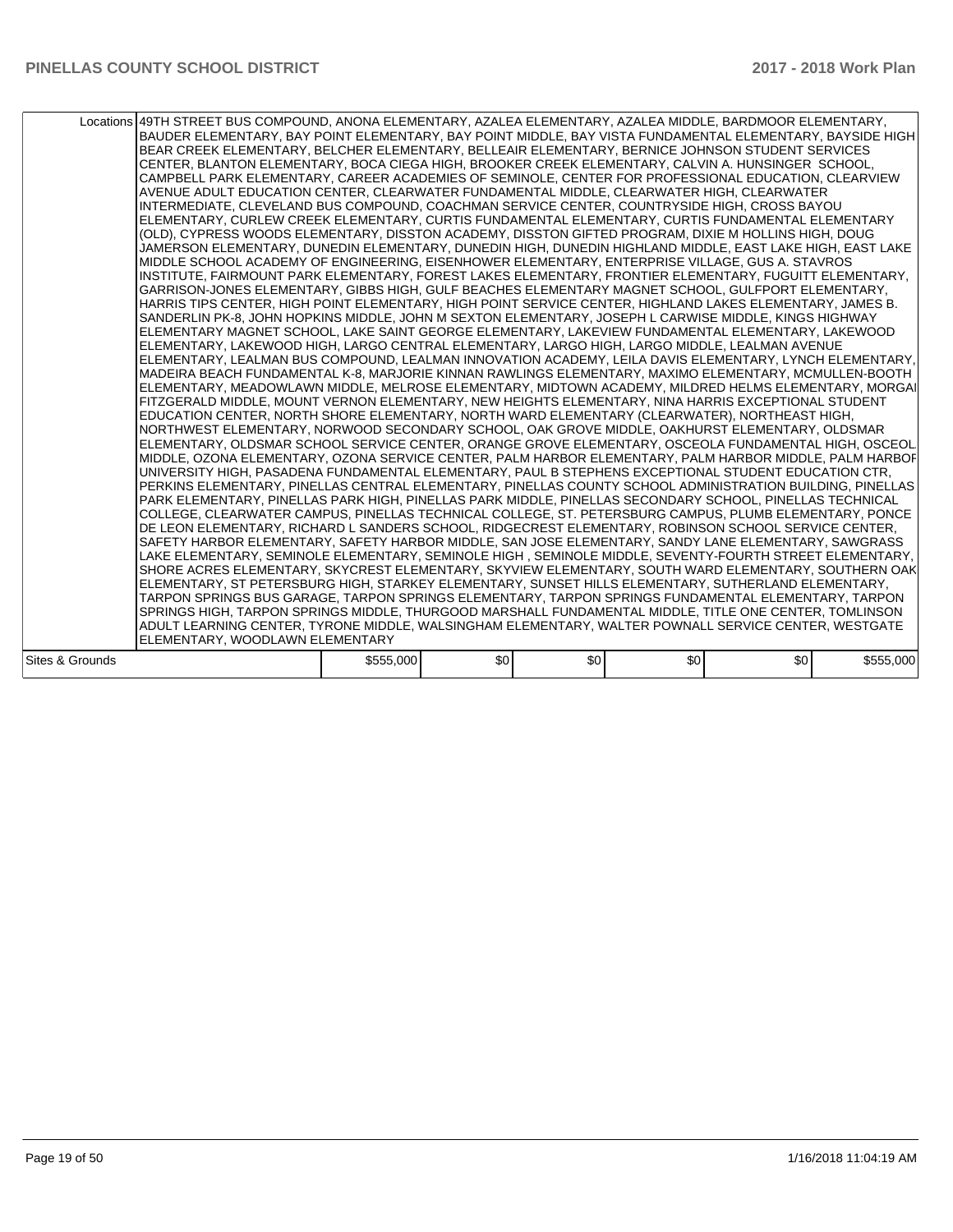|               | Locations 49TH STREET BUS COMPOUND, ANONA ELEMENTARY, AZALEA ELEMENTARY, AZALEA MIDDLE, BARDMOOR ELEMENTARY,<br>BAUDER ELEMENTARY, BAY POINT ELEMENTARY, BAY POINT MIDDLE, BAY VISTA FUNDAMENTAL ELEMENTARY, BAYSIDE HIGH<br>BEAR CREEK ELEMENTARY, BELCHER ELEMENTARY, BELLEAIR ELEMENTARY, BERNICE JOHNSON STUDENT SERVICES<br>CENTER, BLANTON ELEMENTARY, BOCA CIEGA HIGH, BROOKER CREEK ELEMENTARY, CALVIN A. HUNSINGER SCHOOL,<br>CAMPBELL PARK ELEMENTARY. CAREER ACADEMIES OF SEMINOLE. CENTER FOR PROFESSIONAL EDUCATION. CLEARVIEW<br>AVENUE ADULT EDUCATION CENTER, CLEARWATER FUNDAMENTAL MIDDLE, CLEARWATER HIGH, CLEARWATER<br>INTERMEDIATE, CLEVELAND BUS COMPOUND, COACHMAN SERVICE CENTER, COUNTRYSIDE HIGH, CROSS BAYOU<br>ELEMENTARY, CURLEW CREEK ELEMENTARY, CURTIS FUNDAMENTAL ELEMENTARY, CURTIS FUNDAMENTAL ELEMENTARY<br>(OLD), CYPRESS WOODS ELEMENTARY, DISSTON ACADEMY, DISSTON GIFTED PROGRAM, DIXIE M HOLLINS HIGH, DOUG<br>JAMERSON ELEMENTARY, DUNEDIN ELEMENTARY, DUNEDIN HIGH, DUNEDIN HIGHLAND MIDDLE, EAST LAKE HIGH, EAST LAKE<br>MIDDLE SCHOOL ACADEMY OF ENGINEERING, EISENHOWER ELEMENTARY, ENTERPRISE VILLAGE, GUS A. STAVROS<br>INSTITUTE, FAIRMOUNT PARK ELEMENTARY, FOREST LAKES ELEMENTARY, FRONTIER ELEMENTARY, FUGUITT ELEMENTARY,<br>GARRISON-JONES ELEMENTARY, GIBBS HIGH, GULF BEACHES ELEMENTARY MAGNET SCHOOL, GULFPORT ELEMENTARY,<br>HARRIS TIPS CENTER, HIGH POINT ELEMENTARY, HIGH POINT SERVICE CENTER, HIGHLAND LAKES ELEMENTARY, JAMES B.<br>SANDERLIN PK-8, JOHN HOPKINS MIDDLE, JOHN M SEXTON ELEMENTARY, JOSEPH L CARWISE MIDDLE, KINGS HIGHWAY<br>ELEMENTARY MAGNET SCHOOL, LAKE SAINT GEORGE ELEMENTARY, LAKEVIEW FUNDAMENTAL ELEMENTARY, LAKEWOOD<br> ELEMENTARY, LAKEWOOD HIGH, LARGO CENTRAL ELEMENTARY, LARGO HIGH, LARGO MIDDLE, LEALMAN AVENUE<br>IELEMENTARY. LEALMAN BUS COMPOUND. LEALMAN INNOVATION ACADEMY. LEILA DAVIS ELEMENTARY. LYNCH ELEMENTARY.<br>MADEIRA BEACH FUNDAMENTAL K-8, MARJORIE KINNAN RAWLINGS ELEMENTARY, MAXIMO ELEMENTARY, MCMULLEN-BOOTH<br>ELEMENTARY, MEADOWLAWN MIDDLE, MELROSE ELEMENTARY, MIDTOWN ACADEMY, MILDRED HELMS ELEMENTARY, MORGAI<br>FITZGERALD MIDDLE, MOUNT VERNON ELEMENTARY, NEW HEIGHTS ELEMENTARY, NINA HARRIS EXCEPTIONAL STUDENT<br>EDUCATION CENTER, NORTH SHORE ELEMENTARY, NORTH WARD ELEMENTARY (CLEARWATER), NORTHEAST HIGH,<br>NORTHWEST ELEMENTARY, NORWOOD SECONDARY SCHOOL, OAK GROVE MIDDLE, OAKHURST ELEMENTARY, OLDSMAR<br>ELEMENTARY, OLDSMAR SCHOOL SERVICE CENTER, ORANGE GROVE ELEMENTARY, OSCEOLA FUNDAMENTAL HIGH, OSCEOL<br>MIDDLE, OZONA ELEMENTARY, OZONA SERVICE CENTER, PALM HARBOR ELEMENTARY, PALM HARBOR MIDDLE, PALM HARBOF<br>UNIVERSITY HIGH, PASADENA FUNDAMENTAL ELEMENTARY, PAUL B STEPHENS EXCEPTIONAL STUDENT EDUCATION CTR,<br>PERKINS ELEMENTARY, PINELLAS CENTRAL ELEMENTARY, PINELLAS COUNTY SCHOOL ADMINISTRATION BUILDING, PINELLAS<br>PARK ELEMENTARY, PINELLAS PARK HIGH, PINELLAS PARK MIDDLE, PINELLAS SECONDARY SCHOOL, PINELLAS TECHNICAL<br>COLLEGE, CLEARWATER CAMPUS, PINELLAS TECHNICAL COLLEGE, ST. PETERSBURG CAMPUS, PLUMB ELEMENTARY, PONCE<br>DE LEON ELEMENTARY, RICHARD L SANDERS SCHOOL, RIDGECREST ELEMENTARY, ROBINSON SCHOOL SERVICE CENTER,<br>ISAFETY HARBOR ELEMENTARY, SAFETY HARBOR MIDDLE, SAN JOSE ELEMENTARY, SANDY LANE ELEMENTARY, SAWGRASS<br>LAKE ELEMENTARY, SEMINOLE ELEMENTARY, SEMINOLE HIGH , SEMINOLE MIDDLE, SEVENTY-FOURTH STREET ELEMENTARY,<br>SHORE ACRES ELEMENTARY, SKYCREST ELEMENTARY, SKYVIEW ELEMENTARY, SOUTH WARD ELEMENTARY, SOUTHERN OAK<br>ELEMENTARY, ST PETERSBURG HIGH, STARKEY ELEMENTARY, SUNSET HILLS ELEMENTARY, SUTHERLAND ELEMENTARY,<br>TARPON SPRINGS BUS GARAGE, TARPON SPRINGS ELEMENTARY, TARPON SPRINGS FUNDAMENTAL ELEMENTARY, TARPON<br>SPRINGS HIGH, TARPON SPRINGS MIDDLE, THURGOOD MARSHALL FUNDAMENTAL MIDDLE, TITLE ONE CENTER, TOMLINSON<br>ADULT LEARNING CENTER, TYRONE MIDDLE, WALSINGHAM ELEMENTARY, WALTER POWNALL SERVICE CENTER, WESTGATE<br>ELEMENTARY. WOODLAWN ELEMENTARY |             |     |     |     |     |             |
|---------------|----------------------------------------------------------------------------------------------------------------------------------------------------------------------------------------------------------------------------------------------------------------------------------------------------------------------------------------------------------------------------------------------------------------------------------------------------------------------------------------------------------------------------------------------------------------------------------------------------------------------------------------------------------------------------------------------------------------------------------------------------------------------------------------------------------------------------------------------------------------------------------------------------------------------------------------------------------------------------------------------------------------------------------------------------------------------------------------------------------------------------------------------------------------------------------------------------------------------------------------------------------------------------------------------------------------------------------------------------------------------------------------------------------------------------------------------------------------------------------------------------------------------------------------------------------------------------------------------------------------------------------------------------------------------------------------------------------------------------------------------------------------------------------------------------------------------------------------------------------------------------------------------------------------------------------------------------------------------------------------------------------------------------------------------------------------------------------------------------------------------------------------------------------------------------------------------------------------------------------------------------------------------------------------------------------------------------------------------------------------------------------------------------------------------------------------------------------------------------------------------------------------------------------------------------------------------------------------------------------------------------------------------------------------------------------------------------------------------------------------------------------------------------------------------------------------------------------------------------------------------------------------------------------------------------------------------------------------------------------------------------------------------------------------------------------------------------------------------------------------------------------------------------------------------------------------------------------------------------------------------------------------------------------------------------------------------------------------------------------------------------------------------------------------------------------------------------------------------------------------------------------------------------------------------------------------------------------------------------------------------------------------------------------------------------------------------------------------------------------------------------------------------------------------------------------------------------------------------------------------------------------------------------------------------------------------------------------------------------------------------------------------------------------|-------------|-----|-----|-----|-----|-------------|
|               |                                                                                                                                                                                                                                                                                                                                                                                                                                                                                                                                                                                                                                                                                                                                                                                                                                                                                                                                                                                                                                                                                                                                                                                                                                                                                                                                                                                                                                                                                                                                                                                                                                                                                                                                                                                                                                                                                                                                                                                                                                                                                                                                                                                                                                                                                                                                                                                                                                                                                                                                                                                                                                                                                                                                                                                                                                                                                                                                                                                                                                                                                                                                                                                                                                                                                                                                                                                                                                                                                                                                                                                                                                                                                                                                                                                                                                                                                                                                                                                                                                  |             |     |     |     |     |             |
| Site Lighting |                                                                                                                                                                                                                                                                                                                                                                                                                                                                                                                                                                                                                                                                                                                                                                                                                                                                                                                                                                                                                                                                                                                                                                                                                                                                                                                                                                                                                                                                                                                                                                                                                                                                                                                                                                                                                                                                                                                                                                                                                                                                                                                                                                                                                                                                                                                                                                                                                                                                                                                                                                                                                                                                                                                                                                                                                                                                                                                                                                                                                                                                                                                                                                                                                                                                                                                                                                                                                                                                                                                                                                                                                                                                                                                                                                                                                                                                                                                                                                                                                                  | \$1,140,000 | \$0 | \$0 | \$0 | \$0 | \$1,140,000 |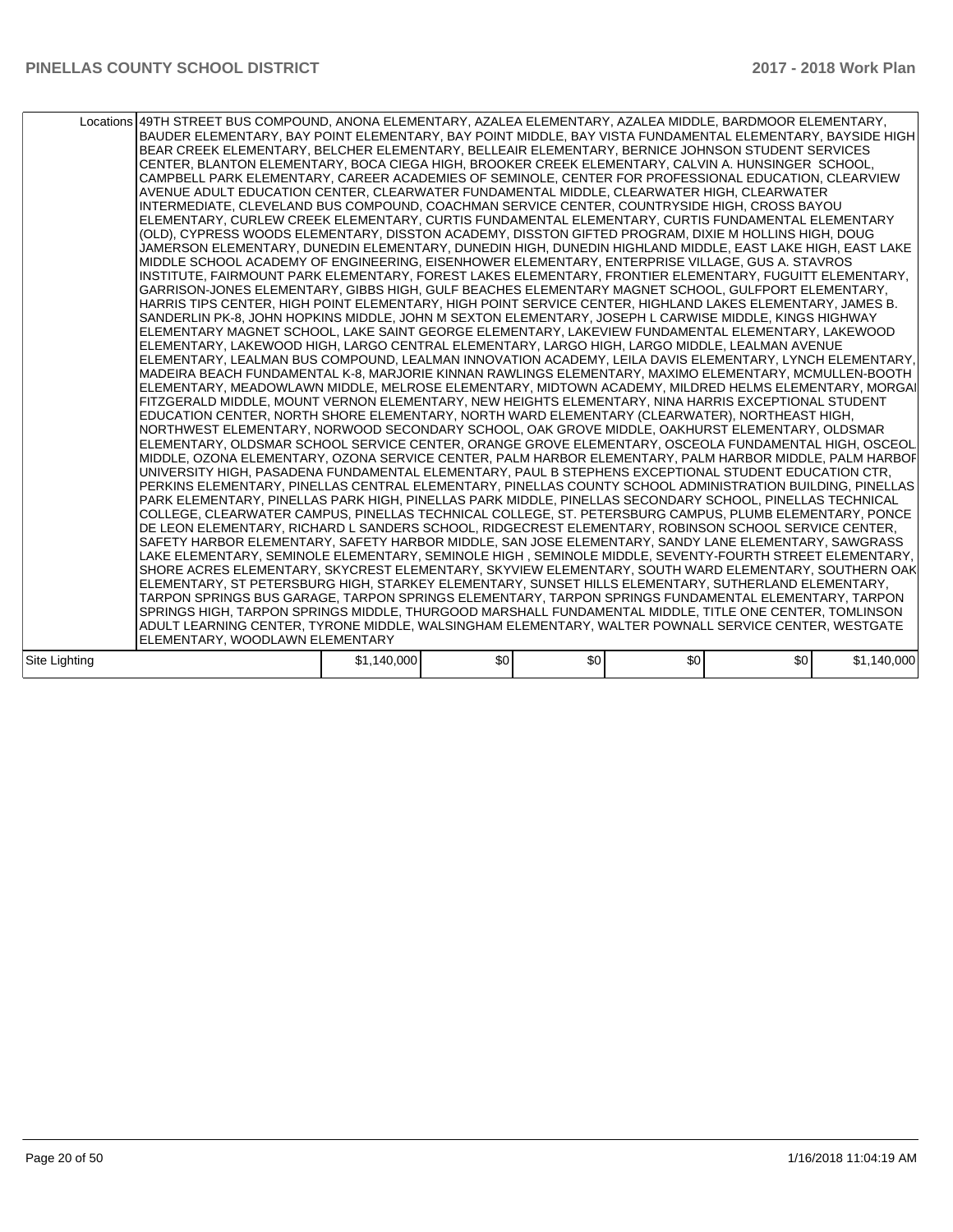|        | Locations 49TH STREET BUS COMPOUND, ANONA ELEMENTARY, AZALEA ELEMENTARY, AZALEA MIDDLE, BARDMOOR ELEMENTARY,<br>BAUDER ELEMENTARY, BAY POINT ELEMENTARY, BAY POINT MIDDLE, BAY VISTA FUNDAMENTAL ELEMENTARY, BAYSIDE HIGH<br>BEAR CREEK ELEMENTARY, BELCHER ELEMENTARY, BELLEAIR ELEMENTARY, BERNICE JOHNSON STUDENT SERVICES<br>CENTER, BLANTON ELEMENTARY, BOCA CIEGA HIGH, BROOKER CREEK ELEMENTARY, CALVIN A. HUNSINGER SCHOOL,<br>CAMPBELL PARK ELEMENTARY, CAREER ACADEMIES OF SEMINOLE, CENTER FOR PROFESSIONAL EDUCATION, CLEARVIEW<br>AVENUE ADULT EDUCATION CENTER, CLEARWATER FUNDAMENTAL MIDDLE, CLEARWATER HIGH, CLEARWATER<br>INTERMEDIATE, CLEVELAND BUS COMPOUND, COACHMAN SERVICE CENTER, COUNTRYSIDE HIGH, CROSS BAYOU<br>ELEMENTARY, CURLEW CREEK ELEMENTARY, CURTIS FUNDAMENTAL ELEMENTARY, CURTIS FUNDAMENTAL ELEMENTARY<br>(OLD), CYPRESS WOODS ELEMENTARY, DISSTON ACADEMY, DISSTON GIFTED PROGRAM, DIXIE M HOLLINS HIGH, DOUG<br>JAMERSON ELEMENTARY, DUNEDIN ELEMENTARY, DUNEDIN HIGH, DUNEDIN HIGHLAND MIDDLE, EAST LAKE HIGH, EAST LAKE<br>MIDDLE SCHOOL ACADEMY OF ENGINEERING, EISENHOWER ELEMENTARY, ENTERPRISE VILLAGE, GUS A. STAVROS<br>INSTITUTE, FAIRMOUNT PARK ELEMENTARY, FOREST LAKES ELEMENTARY, FRONTIER ELEMENTARY, FUGUITT ELEMENTARY,<br>GARRISON-JONES ELEMENTARY, GIBBS HIGH, GULF BEACHES ELEMENTARY MAGNET SCHOOL, GULFPORT ELEMENTARY,<br>HARRIS TIPS CENTER, HIGH POINT ELEMENTARY, HIGH POINT SERVICE CENTER, HIGHLAND LAKES ELEMENTARY, JAMES B.<br>SANDERLIN PK-8, JOHN HOPKINS MIDDLE, JOHN M SEXTON ELEMENTARY, JOSEPH L CARWISE MIDDLE, KINGS HIGHWAY<br>ELEMENTARY MAGNET SCHOOL, LAKE SAINT GEORGE ELEMENTARY, LAKEVIEW FUNDAMENTAL ELEMENTARY, LAKEWOOD<br>ELEMENTARY, LAKEWOOD HIGH, LARGO CENTRAL ELEMENTARY, LARGO HIGH, LARGO MIDDLE, LEALMAN AVENUE<br>IELEMENTARY. LEALMAN BUS COMPOUND. LEALMAN INNOVATION ACADEMY. LEILA DAVIS ELEMENTARY. LYNCH ELEMENTARY.<br>MADEIRA BEACH FUNDAMENTAL K-8, MARJORIE KINNAN RAWLINGS ELEMENTARY, MAXIMO ELEMENTARY, MCMULLEN-BOOTH<br>ELEMENTARY, MEADOWLAWN MIDDLE, MELROSE ELEMENTARY, MIDTOWN ACADEMY, MILDRED HELMS ELEMENTARY, MORGAI<br>FITZGERALD MIDDLE. MOUNT VERNON ELEMENTARY. NEW HEIGHTS ELEMENTARY. NINA HARRIS EXCEPTIONAL STUDENT<br>EDUCATION CENTER, NORTH SHORE ELEMENTARY, NORTH WARD ELEMENTARY (CLEARWATER), NORTHEAST HIGH,<br>NORTHWEST ELEMENTARY, NORWOOD SECONDARY SCHOOL, OAK GROVE MIDDLE, OAKHURST ELEMENTARY, OLDSMAR<br>ELEMENTARY, OLDSMAR SCHOOL SERVICE CENTER, ORANGE GROVE ELEMENTARY, OSCEOLA FUNDAMENTAL HIGH, OSCEOL<br>IMIDDLE, OZONA ELEMENTARY, OZONA SERVICE CENTER, PALM HARBOR ELEMENTARY, PALM HARBOR MIDDLE, PALM HARBOF<br>UNIVERSITY HIGH, PASADENA FUNDAMENTAL ELEMENTARY, PAUL B STEPHENS EXCEPTIONAL STUDENT EDUCATION CTR,<br>PERKINS ELEMENTARY, PINELLAS CENTRAL ELEMENTARY, PINELLAS COUNTY SCHOOL ADMINISTRATION BUILDING, PINELLAS<br>PARK ELEMENTARY, PINELLAS PARK HIGH, PINELLAS PARK MIDDLE, PINELLAS SECONDARY SCHOOL, PINELLAS TECHNICAL<br>COLLEGE, CLEARWATER CAMPUS, PINELLAS TECHNICAL COLLEGE, ST. PETERSBURG CAMPUS, PLUMB ELEMENTARY, PONCE<br>DE LEON ELEMENTARY, RICHARD L SANDERS SCHOOL, RIDGECREST ELEMENTARY, ROBINSON SCHOOL SERVICE CENTER,<br>SAFETY HARBOR ELEMENTARY, SAFETY HARBOR MIDDLE, SAN JOSE ELEMENTARY, SANDY LANE ELEMENTARY, SAWGRASS<br>LAKE ELEMENTARY, SEMINOLE ELEMENTARY, SEMINOLE HIGH , SEMINOLE MIDDLE, SEVENTY-FOURTH STREET ELEMENTARY,<br>ISHORE ACRES ELEMENTARY. SKYCREST ELEMENTARY. SKYVIEW ELEMENTARY. SOUTH WARD ELEMENTARY. SOUTHERN OAK<br>ELEMENTARY, ST PETERSBURG HIGH, STARKEY ELEMENTARY, SUNSET HILLS ELEMENTARY, SUTHERLAND ELEMENTARY,<br>TARPON SPRINGS BUS GARAGE, TARPON SPRINGS ELEMENTARY, TARPON SPRINGS FUNDAMENTAL ELEMENTARY, TARPON<br>SPRINGS HIGH, TARPON SPRINGS MIDDLE, THURGOOD MARSHALL FUNDAMENTAL MIDDLE, TITLE ONE CENTER, TOMLINSON<br>ADULT LEARNING CENTER, TYRONE MIDDLE, WALSINGHAM ELEMENTARY, WALTER POWNALL SERVICE CENTER, WESTGATE |           |     |     |     |     |           |  |
|--------|-----------------------------------------------------------------------------------------------------------------------------------------------------------------------------------------------------------------------------------------------------------------------------------------------------------------------------------------------------------------------------------------------------------------------------------------------------------------------------------------------------------------------------------------------------------------------------------------------------------------------------------------------------------------------------------------------------------------------------------------------------------------------------------------------------------------------------------------------------------------------------------------------------------------------------------------------------------------------------------------------------------------------------------------------------------------------------------------------------------------------------------------------------------------------------------------------------------------------------------------------------------------------------------------------------------------------------------------------------------------------------------------------------------------------------------------------------------------------------------------------------------------------------------------------------------------------------------------------------------------------------------------------------------------------------------------------------------------------------------------------------------------------------------------------------------------------------------------------------------------------------------------------------------------------------------------------------------------------------------------------------------------------------------------------------------------------------------------------------------------------------------------------------------------------------------------------------------------------------------------------------------------------------------------------------------------------------------------------------------------------------------------------------------------------------------------------------------------------------------------------------------------------------------------------------------------------------------------------------------------------------------------------------------------------------------------------------------------------------------------------------------------------------------------------------------------------------------------------------------------------------------------------------------------------------------------------------------------------------------------------------------------------------------------------------------------------------------------------------------------------------------------------------------------------------------------------------------------------------------------------------------------------------------------------------------------------------------------------------------------------------------------------------------------------------------------------------------------------------------------------------------------------------------------------------------------------------------------------------------------------------------------------------------------------------------------------------------------------------------------------------------------------------------------------------------------------------------------------------------------------------------------------------------------------------------------------------------------------------------------------|-----------|-----|-----|-----|-----|-----------|--|
|        |                                                                                                                                                                                                                                                                                                                                                                                                                                                                                                                                                                                                                                                                                                                                                                                                                                                                                                                                                                                                                                                                                                                                                                                                                                                                                                                                                                                                                                                                                                                                                                                                                                                                                                                                                                                                                                                                                                                                                                                                                                                                                                                                                                                                                                                                                                                                                                                                                                                                                                                                                                                                                                                                                                                                                                                                                                                                                                                                                                                                                                                                                                                                                                                                                                                                                                                                                                                                                                                                                                                                                                                                                                                                                                                                                                                                                                                                                                                                                                                               |           |     |     |     |     |           |  |
|        | ELEMENTARY. WOODLAWN ELEMENTARY                                                                                                                                                                                                                                                                                                                                                                                                                                                                                                                                                                                                                                                                                                                                                                                                                                                                                                                                                                                                                                                                                                                                                                                                                                                                                                                                                                                                                                                                                                                                                                                                                                                                                                                                                                                                                                                                                                                                                                                                                                                                                                                                                                                                                                                                                                                                                                                                                                                                                                                                                                                                                                                                                                                                                                                                                                                                                                                                                                                                                                                                                                                                                                                                                                                                                                                                                                                                                                                                                                                                                                                                                                                                                                                                                                                                                                                                                                                                                               |           |     |     |     |     |           |  |
|        |                                                                                                                                                                                                                                                                                                                                                                                                                                                                                                                                                                                                                                                                                                                                                                                                                                                                                                                                                                                                                                                                                                                                                                                                                                                                                                                                                                                                                                                                                                                                                                                                                                                                                                                                                                                                                                                                                                                                                                                                                                                                                                                                                                                                                                                                                                                                                                                                                                                                                                                                                                                                                                                                                                                                                                                                                                                                                                                                                                                                                                                                                                                                                                                                                                                                                                                                                                                                                                                                                                                                                                                                                                                                                                                                                                                                                                                                                                                                                                                               |           |     |     |     |     |           |  |
| Paving |                                                                                                                                                                                                                                                                                                                                                                                                                                                                                                                                                                                                                                                                                                                                                                                                                                                                                                                                                                                                                                                                                                                                                                                                                                                                                                                                                                                                                                                                                                                                                                                                                                                                                                                                                                                                                                                                                                                                                                                                                                                                                                                                                                                                                                                                                                                                                                                                                                                                                                                                                                                                                                                                                                                                                                                                                                                                                                                                                                                                                                                                                                                                                                                                                                                                                                                                                                                                                                                                                                                                                                                                                                                                                                                                                                                                                                                                                                                                                                                               | \$700,000 | \$0 | \$0 | \$0 | \$0 | \$700,000 |  |
|        |                                                                                                                                                                                                                                                                                                                                                                                                                                                                                                                                                                                                                                                                                                                                                                                                                                                                                                                                                                                                                                                                                                                                                                                                                                                                                                                                                                                                                                                                                                                                                                                                                                                                                                                                                                                                                                                                                                                                                                                                                                                                                                                                                                                                                                                                                                                                                                                                                                                                                                                                                                                                                                                                                                                                                                                                                                                                                                                                                                                                                                                                                                                                                                                                                                                                                                                                                                                                                                                                                                                                                                                                                                                                                                                                                                                                                                                                                                                                                                                               |           |     |     |     |     |           |  |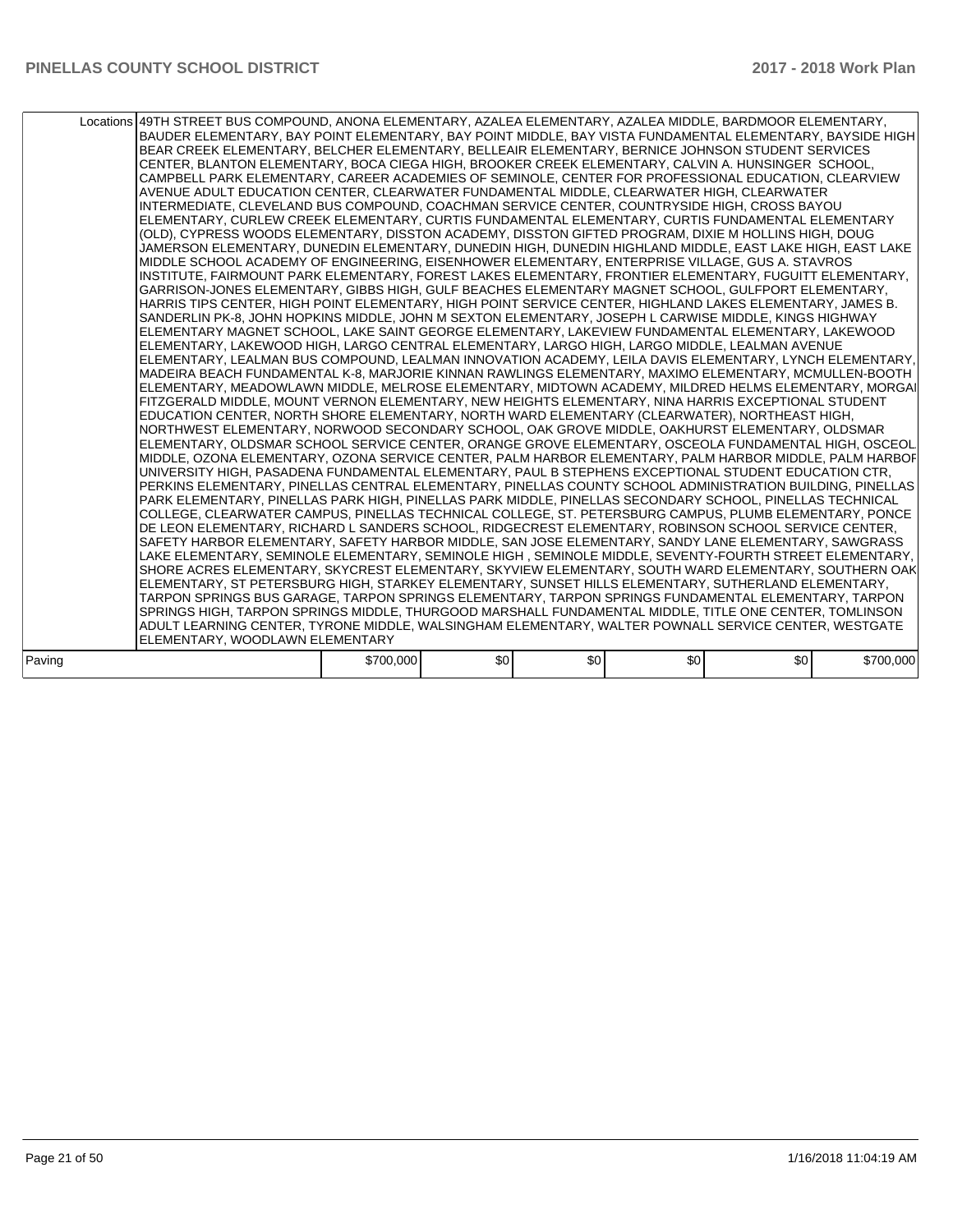|             | Locations 49TH STREET BUS COMPOUND, ANONA ELEMENTARY, AZALEA ELEMENTARY, AZALEA MIDDLE, BARDMOOR ELEMENTARY,<br>BAUDER ELEMENTARY, BAY POINT ELEMENTARY, BAY POINT MIDDLE, BAY VISTA FUNDAMENTAL ELEMENTARY, BAYSIDE HIGH<br>BEAR CREEK ELEMENTARY, BELCHER ELEMENTARY, BELLEAIR ELEMENTARY, BERNICE JOHNSON STUDENT SERVICES<br>CENTER, BLANTON ELEMENTARY, BOCA CIEGA HIGH, BROOKER CREEK ELEMENTARY, CALVIN A. HUNSINGER SCHOOL,<br>CAMPBELL PARK ELEMENTARY. CAREER ACADEMIES OF SEMINOLE. CENTER FOR PROFESSIONAL EDUCATION. CLEARVIEW<br>AVENUE ADULT EDUCATION CENTER, CLEARWATER FUNDAMENTAL MIDDLE, CLEARWATER HIGH, CLEARWATER<br>INTERMEDIATE, CLEVELAND BUS COMPOUND, COACHMAN SERVICE CENTER, COUNTRYSIDE HIGH, CROSS BAYOU<br>ELEMENTARY, CURLEW CREEK ELEMENTARY, CURTIS FUNDAMENTAL ELEMENTARY, CURTIS FUNDAMENTAL ELEMENTARY<br>(OLD), CYPRESS WOODS ELEMENTARY, DISSTON ACADEMY, DISSTON GIFTED PROGRAM, DIXIE M HOLLINS HIGH, DOUG<br>JAMERSON ELEMENTARY, DUNEDIN ELEMENTARY, DUNEDIN HIGH, DUNEDIN HIGHLAND MIDDLE, EAST LAKE HIGH, EAST LAKE<br>MIDDLE SCHOOL ACADEMY OF ENGINEERING, EISENHOWER ELEMENTARY, ENTERPRISE VILLAGE, GUS A. STAVROS<br>INSTITUTE, FAIRMOUNT PARK ELEMENTARY, FOREST LAKES ELEMENTARY, FRONTIER ELEMENTARY, FUGUITT ELEMENTARY,<br>GARRISON-JONES ELEMENTARY, GIBBS HIGH, GULF BEACHES ELEMENTARY MAGNET SCHOOL, GULFPORT ELEMENTARY,<br>HARRIS TIPS CENTER, HIGH POINT ELEMENTARY, HIGH POINT SERVICE CENTER, HIGHLAND LAKES ELEMENTARY, JAMES B.<br>SANDERLIN PK-8, JOHN HOPKINS MIDDLE, JOHN M SEXTON ELEMENTARY, JOSEPH L CARWISE MIDDLE, KINGS HIGHWAY<br>ELEMENTARY MAGNET SCHOOL, LAKE SAINT GEORGE ELEMENTARY, LAKEVIEW FUNDAMENTAL ELEMENTARY, LAKEWOOD<br> ELEMENTARY, LAKEWOOD HIGH, LARGO CENTRAL ELEMENTARY, LARGO HIGH, LARGO MIDDLE, LEALMAN AVENUE<br>IELEMENTARY. LEALMAN BUS COMPOUND. LEALMAN INNOVATION ACADEMY. LEILA DAVIS ELEMENTARY. LYNCH ELEMENTARY.<br>MADEIRA BEACH FUNDAMENTAL K-8, MARJORIE KINNAN RAWLINGS ELEMENTARY, MAXIMO ELEMENTARY, MCMULLEN-BOOTH<br>ELEMENTARY, MEADOWLAWN MIDDLE, MELROSE ELEMENTARY, MIDTOWN ACADEMY, MILDRED HELMS ELEMENTARY, MORGAI<br>FITZGERALD MIDDLE, MOUNT VERNON ELEMENTARY, NEW HEIGHTS ELEMENTARY, NINA HARRIS EXCEPTIONAL STUDENT<br>EDUCATION CENTER, NORTH SHORE ELEMENTARY, NORTH WARD ELEMENTARY (CLEARWATER), NORTHEAST HIGH,<br>NORTHWEST ELEMENTARY, NORWOOD SECONDARY SCHOOL, OAK GROVE MIDDLE, OAKHURST ELEMENTARY, OLDSMAR<br>ELEMENTARY, OLDSMAR SCHOOL SERVICE CENTER, ORANGE GROVE ELEMENTARY, OSCEOLA FUNDAMENTAL HIGH, OSCEOL<br>MIDDLE, OZONA ELEMENTARY, OZONA SERVICE CENTER, PALM HARBOR ELEMENTARY, PALM HARBOR MIDDLE, PALM HARBOF<br>UNIVERSITY HIGH, PASADENA FUNDAMENTAL ELEMENTARY, PAUL B STEPHENS EXCEPTIONAL STUDENT EDUCATION CTR,<br>PERKINS ELEMENTARY, PINELLAS CENTRAL ELEMENTARY, PINELLAS COUNTY SCHOOL ADMINISTRATION BUILDING, PINELLAS<br>PARK ELEMENTARY, PINELLAS PARK HIGH, PINELLAS PARK MIDDLE, PINELLAS SECONDARY SCHOOL, PINELLAS TECHNICAL<br>COLLEGE, CLEARWATER CAMPUS, PINELLAS TECHNICAL COLLEGE, ST. PETERSBURG CAMPUS, PLUMB ELEMENTARY, PONCE<br>DE LEON ELEMENTARY, RICHARD L SANDERS SCHOOL, RIDGECREST ELEMENTARY, ROBINSON SCHOOL SERVICE CENTER,<br>ISAFETY HARBOR ELEMENTARY, SAFETY HARBOR MIDDLE, SAN JOSE ELEMENTARY, SANDY LANE ELEMENTARY, SAWGRASS<br>LAKE ELEMENTARY, SEMINOLE ELEMENTARY, SEMINOLE HIGH , SEMINOLE MIDDLE, SEVENTY-FOURTH STREET ELEMENTARY,<br>SHORE ACRES ELEMENTARY, SKYCREST ELEMENTARY, SKYVIEW ELEMENTARY, SOUTH WARD ELEMENTARY, SOUTHERN OAK<br>ELEMENTARY, ST PETERSBURG HIGH, STARKEY ELEMENTARY, SUNSET HILLS ELEMENTARY, SUTHERLAND ELEMENTARY,<br>TARPON SPRINGS BUS GARAGE, TARPON SPRINGS ELEMENTARY, TARPON SPRINGS FUNDAMENTAL ELEMENTARY, TARPON<br>SPRINGS HIGH, TARPON SPRINGS MIDDLE, THURGOOD MARSHALL FUNDAMENTAL MIDDLE, TITLE ONE CENTER, TOMLINSON<br>ADULT LEARNING CENTER, TYRONE MIDDLE, WALSINGHAM ELEMENTARY, WALTER POWNALL SERVICE CENTER, WESTGATE<br>ELEMENTARY. WOODLAWN ELEMENTARY |          |     |     |     |     |          |
|-------------|----------------------------------------------------------------------------------------------------------------------------------------------------------------------------------------------------------------------------------------------------------------------------------------------------------------------------------------------------------------------------------------------------------------------------------------------------------------------------------------------------------------------------------------------------------------------------------------------------------------------------------------------------------------------------------------------------------------------------------------------------------------------------------------------------------------------------------------------------------------------------------------------------------------------------------------------------------------------------------------------------------------------------------------------------------------------------------------------------------------------------------------------------------------------------------------------------------------------------------------------------------------------------------------------------------------------------------------------------------------------------------------------------------------------------------------------------------------------------------------------------------------------------------------------------------------------------------------------------------------------------------------------------------------------------------------------------------------------------------------------------------------------------------------------------------------------------------------------------------------------------------------------------------------------------------------------------------------------------------------------------------------------------------------------------------------------------------------------------------------------------------------------------------------------------------------------------------------------------------------------------------------------------------------------------------------------------------------------------------------------------------------------------------------------------------------------------------------------------------------------------------------------------------------------------------------------------------------------------------------------------------------------------------------------------------------------------------------------------------------------------------------------------------------------------------------------------------------------------------------------------------------------------------------------------------------------------------------------------------------------------------------------------------------------------------------------------------------------------------------------------------------------------------------------------------------------------------------------------------------------------------------------------------------------------------------------------------------------------------------------------------------------------------------------------------------------------------------------------------------------------------------------------------------------------------------------------------------------------------------------------------------------------------------------------------------------------------------------------------------------------------------------------------------------------------------------------------------------------------------------------------------------------------------------------------------------------------------------------------------------------------------------------------|----------|-----|-----|-----|-----|----------|
|             |                                                                                                                                                                                                                                                                                                                                                                                                                                                                                                                                                                                                                                                                                                                                                                                                                                                                                                                                                                                                                                                                                                                                                                                                                                                                                                                                                                                                                                                                                                                                                                                                                                                                                                                                                                                                                                                                                                                                                                                                                                                                                                                                                                                                                                                                                                                                                                                                                                                                                                                                                                                                                                                                                                                                                                                                                                                                                                                                                                                                                                                                                                                                                                                                                                                                                                                                                                                                                                                                                                                                                                                                                                                                                                                                                                                                                                                                                                                                                                                                                                  |          |     |     |     |     |          |
| Playgrounds |                                                                                                                                                                                                                                                                                                                                                                                                                                                                                                                                                                                                                                                                                                                                                                                                                                                                                                                                                                                                                                                                                                                                                                                                                                                                                                                                                                                                                                                                                                                                                                                                                                                                                                                                                                                                                                                                                                                                                                                                                                                                                                                                                                                                                                                                                                                                                                                                                                                                                                                                                                                                                                                                                                                                                                                                                                                                                                                                                                                                                                                                                                                                                                                                                                                                                                                                                                                                                                                                                                                                                                                                                                                                                                                                                                                                                                                                                                                                                                                                                                  | \$40,000 | \$0 | \$0 | \$0 | \$0 | \$40,000 |
|             |                                                                                                                                                                                                                                                                                                                                                                                                                                                                                                                                                                                                                                                                                                                                                                                                                                                                                                                                                                                                                                                                                                                                                                                                                                                                                                                                                                                                                                                                                                                                                                                                                                                                                                                                                                                                                                                                                                                                                                                                                                                                                                                                                                                                                                                                                                                                                                                                                                                                                                                                                                                                                                                                                                                                                                                                                                                                                                                                                                                                                                                                                                                                                                                                                                                                                                                                                                                                                                                                                                                                                                                                                                                                                                                                                                                                                                                                                                                                                                                                                                  |          |     |     |     |     |          |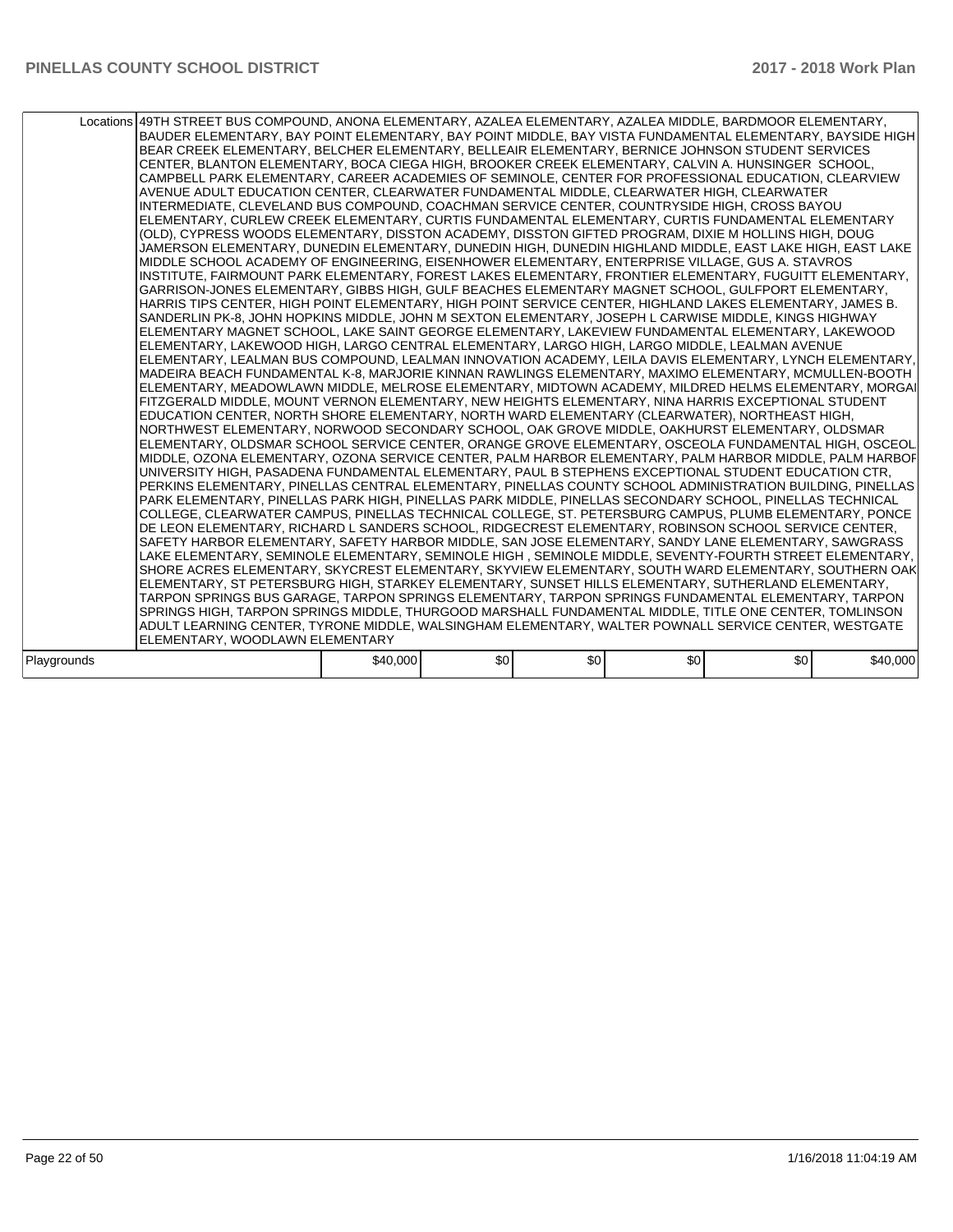| Locations 49TH STREET BUS COMPOUND, ANONA ELEMENTARY, AZALEA ELEMENTARY, AZALEA MIDDLE, BARDMOOR ELEMENTARY,<br>BAUDER ELEMENTARY, BAY POINT ELEMENTARY, BAY POINT MIDDLE, BAY VISTA FUNDAMENTAL ELEMENTARY, BAYSIDE HIGH<br>BEAR CREEK ELEMENTARY, BELCHER ELEMENTARY, BELLEAIR ELEMENTARY, BERNICE JOHNSON STUDENT SERVICES<br>ICENTER. BLANTON ELEMENTARY. BOCA CIEGA HIGH. BROOKER CREEK ELEMENTARY. CALVIN A. HUNSINGER  SCHOOL.<br>CAMPBELL PARK ELEMENTARY, CAREER ACADEMIES OF SEMINOLE, CENTER FOR PROFESSIONAL EDUCATION, CLEARVIEW<br>AVENUE ADULT EDUCATION CENTER, CLEARWATER FUNDAMENTAL MIDDLE, CLEARWATER HIGH, CLEARWATER<br>INTERMEDIATE, CLEVELAND BUS COMPOUND, COACHMAN SERVICE CENTER, COUNTRYSIDE HIGH, CROSS BAYOU<br>ELEMENTARY, CURLEW CREEK ELEMENTARY, CURTIS FUNDAMENTAL ELEMENTARY, CURTIS FUNDAMENTAL ELEMENTARY<br>(OLD), CYPRESS WOODS ELEMENTARY, DISSTON ACADEMY, DISSTON GIFTED PROGRAM, DIXIE M HOLLINS HIGH, DOUG |              |              |              |              |              |               |
|---------------------------------------------------------------------------------------------------------------------------------------------------------------------------------------------------------------------------------------------------------------------------------------------------------------------------------------------------------------------------------------------------------------------------------------------------------------------------------------------------------------------------------------------------------------------------------------------------------------------------------------------------------------------------------------------------------------------------------------------------------------------------------------------------------------------------------------------------------------------------------------------------------------------------------------------------------|--------------|--------------|--------------|--------------|--------------|---------------|
| JAMERSON ELEMENTARY, DUNEDIN ELEMENTARY, DUNEDIN HIGH, DUNEDIN HIGHLAND MIDDLE, EAST LAKE HIGH, EAST LAKE<br>MIDDLE SCHOOL ACADEMY OF ENGINEERING, EISENHOWER ELEMENTARY, ENTERPRISE VILLAGE, GUS A. STAVROS                                                                                                                                                                                                                                                                                                                                                                                                                                                                                                                                                                                                                                                                                                                                            |              |              |              |              |              |               |
| INSTITUTE, FAIRMOUNT PARK ELEMENTARY, FOREST LAKES ELEMENTARY, FRONTIER ELEMENTARY, FUGUITT ELEMENTARY,<br>GARRISON-JONES ELEMENTARY, GIBBS HIGH, GULF BEACHES ELEMENTARY MAGNET SCHOOL, GULFPORT ELEMENTARY,                                                                                                                                                                                                                                                                                                                                                                                                                                                                                                                                                                                                                                                                                                                                           |              |              |              |              |              |               |
| HARRIS TIPS CENTER, HIGH POINT ELEMENTARY, HIGH POINT SERVICE CENTER, HIGHLAND LAKES ELEMENTARY, JAMES B.<br>SANDERLIN PK-8, JOHN HOPKINS MIDDLE, JOHN M SEXTON ELEMENTARY, JOSEPH L CARWISE MIDDLE, KINGS HIGHWAY                                                                                                                                                                                                                                                                                                                                                                                                                                                                                                                                                                                                                                                                                                                                      |              |              |              |              |              |               |
| ELEMENTARY MAGNET SCHOOL, LAKE SAINT GEORGE ELEMENTARY, LAKEVIEW FUNDAMENTAL ELEMENTARY, LAKEWOOD<br>ELEMENTARY, LAKEWOOD HIGH, LARGO CENTRAL ELEMENTARY, LARGO HIGH, LARGO MIDDLE, LEALMAN AVENUE                                                                                                                                                                                                                                                                                                                                                                                                                                                                                                                                                                                                                                                                                                                                                      |              |              |              |              |              |               |
| IELEMENTARY. LEALMAN BUS COMPOUND. LEALMAN INNOVATION ACADEMY. LEILA DAVIS ELEMENTARY. LYNCH ELEMENTARY.<br>MADEIRA BEACH FUNDAMENTAL K-8, MARJORIE KINNAN RAWLINGS ELEMENTARY, MAXIMO ELEMENTARY, MCMULLEN-BOOTH                                                                                                                                                                                                                                                                                                                                                                                                                                                                                                                                                                                                                                                                                                                                       |              |              |              |              |              |               |
| ELEMENTARY, MEADOWLAWN MIDDLE, MELROSE ELEMENTARY, MIDTOWN ACADEMY, MILDRED HELMS ELEMENTARY, MORGAI                                                                                                                                                                                                                                                                                                                                                                                                                                                                                                                                                                                                                                                                                                                                                                                                                                                    |              |              |              |              |              |               |
| FITZGERALD MIDDLE, MOUNT VERNON ELEMENTARY, NEW HEIGHTS ELEMENTARY, NINA HARRIS EXCEPTIONAL STUDENT<br>EDUCATION CENTER, NORTH SHORE ELEMENTARY, NORTH WARD ELEMENTARY (CLEARWATER), NORTHEAST HIGH,                                                                                                                                                                                                                                                                                                                                                                                                                                                                                                                                                                                                                                                                                                                                                    |              |              |              |              |              |               |
| NORTHWEST ELEMENTARY, NORWOOD SECONDARY SCHOOL, OAK GROVE MIDDLE, OAKHURST ELEMENTARY, OLDSMAR<br>ELEMENTARY, OLDSMAR SCHOOL SERVICE CENTER, ORANGE GROVE ELEMENTARY, OSCEOLA FUNDAMENTAL HIGH, OSCEOL                                                                                                                                                                                                                                                                                                                                                                                                                                                                                                                                                                                                                                                                                                                                                  |              |              |              |              |              |               |
| MIDDLE, OZONA ELEMENTARY, OZONA SERVICE CENTER, PALM HARBOR ELEMENTARY, PALM HARBOR MIDDLE, PALM HARBOF<br>UNIVERSITY HIGH, PASADENA FUNDAMENTAL ELEMENTARY, PAUL B STEPHENS EXCEPTIONAL STUDENT EDUCATION CTR,                                                                                                                                                                                                                                                                                                                                                                                                                                                                                                                                                                                                                                                                                                                                         |              |              |              |              |              |               |
| PERKINS ELEMENTARY, PINELLAS CENTRAL ELEMENTARY, PINELLAS COUNTY SCHOOL ADMINISTRATION BUILDING, PINELLAS<br>PARK ELEMENTARY, PINELLAS PARK HIGH, PINELLAS PARK MIDDLE, PINELLAS SECONDARY SCHOOL, PINELLAS TECHNICAL                                                                                                                                                                                                                                                                                                                                                                                                                                                                                                                                                                                                                                                                                                                                   |              |              |              |              |              |               |
| COLLEGE, CLEARWATER CAMPUS, PINELLAS TECHNICAL COLLEGE, ST. PETERSBURG CAMPUS, PLUMB ELEMENTARY, PONCE<br>DE LEON ELEMENTARY, RICHARD L SANDERS SCHOOL, RIDGECREST ELEMENTARY, ROBINSON SCHOOL SERVICE CENTER,                                                                                                                                                                                                                                                                                                                                                                                                                                                                                                                                                                                                                                                                                                                                          |              |              |              |              |              |               |
| SAFETY HARBOR ELEMENTARY, SAFETY HARBOR MIDDLE, SAN JOSE ELEMENTARY, SANDY LANE ELEMENTARY, SAWGRASS<br>LAKE ELEMENTARY, SEMINOLE ELEMENTARY, SEMINOLE HIGH , SEMINOLE MIDDLE, SEVENTY-FOURTH STREET ELEMENTARY,                                                                                                                                                                                                                                                                                                                                                                                                                                                                                                                                                                                                                                                                                                                                        |              |              |              |              |              |               |
| SHORE ACRES ELEMENTARY, SKYCREST ELEMENTARY, SKYVIEW ELEMENTARY, SOUTH WARD ELEMENTARY, SOUTHERN OAK<br>ELEMENTARY, ST PETERSBURG HIGH, STARKEY ELEMENTARY, SUNSET HILLS ELEMENTARY, SUTHERLAND ELEMENTARY,                                                                                                                                                                                                                                                                                                                                                                                                                                                                                                                                                                                                                                                                                                                                             |              |              |              |              |              |               |
| TARPON SPRINGS BUS GARAGE, TARPON SPRINGS ELEMENTARY, TARPON SPRINGS FUNDAMENTAL ELEMENTARY, TARPON                                                                                                                                                                                                                                                                                                                                                                                                                                                                                                                                                                                                                                                                                                                                                                                                                                                     |              |              |              |              |              |               |
| ISPRINGS HIGH. TARPON SPRINGS MIDDLE. THURGOOD MARSHALL FUNDAMENTAL MIDDLE. TITLE ONE CENTER. TOMLINSON<br>ADULT LEARNING CENTER, TYRONE MIDDLE, WALSINGHAM ELEMENTARY, WALTER POWNALL SERVICE CENTER, WESTGATE<br>ELEMENTARY, WOODLAWN ELEMENTARY                                                                                                                                                                                                                                                                                                                                                                                                                                                                                                                                                                                                                                                                                                      |              |              |              |              |              |               |
| Total:                                                                                                                                                                                                                                                                                                                                                                                                                                                                                                                                                                                                                                                                                                                                                                                                                                                                                                                                                  | \$40,681,826 | \$41,985,000 | \$38,985,000 | \$41,985,000 | \$41,985,000 | \$205,621,826 |
|                                                                                                                                                                                                                                                                                                                                                                                                                                                                                                                                                                                                                                                                                                                                                                                                                                                                                                                                                         |              |              |              |              |              |               |

#### **Local 1.50 Mill Expenditure For Maintenance, Repair and Renovation**

Anticipated expenditures expected from local funding sources over the years covered by the current work plan.

| <b>Item</b>                               | 2017 - 2018<br><b>Actual Budget</b> | 2018 - 2019<br>Projected | 2019 - 2020<br>Projected | 2020 - 2021<br>Projected | 2021 - 2022<br>Projected | <b>Total</b>  |
|-------------------------------------------|-------------------------------------|--------------------------|--------------------------|--------------------------|--------------------------|---------------|
| Remaining Maint and Repair from 1.5 Mills | \$38,343,018                        | \$39,646,192             | \$36,646,192             | \$39,646,192             | \$39,646,192             | \$193,927,786 |
| Maintenance/Repair Salaries               | \$24,500,000                        | \$26,000,000             | \$26,000,000             | \$26,000,000             | \$26,000,000             | \$128,500,000 |
| <b>School Bus Purchases</b>               | \$5,211,312                         | \$5,211,312              | \$5,211,312              | \$5,211,312              | \$5,211,312              | \$26,056,560  |
| <b>Other Vehicle Purchases</b>            | \$470,138                           | \$0                      | \$0                      | \$0                      | \$0                      | \$470,138     |
| Capital Outlay Equipment                  | \$14,348,146                        | \$13,956,454             | \$13,956,453             | \$13,956,453             | \$13,687,500             | \$69,905,006  |
| Rent/Lease Payments                       | \$260,590                           | \$268,408                | \$276,460                | \$284,754                | \$293,296                | \$1,383,508   |
| <b>COP Debt Service</b>                   | \$5,380,366                         | \$6,584,375              | \$5,635,925              | \$6,383,125              | \$4,195,225              | \$28,179,016  |
| Rent/Lease Relocatables                   | \$234,474                           | \$0                      | \$0                      | \$0                      | \$0                      | \$234,474     |
| <b>Environmental Problems</b>             | \$0                                 | \$0                      | \$0                      | \$0                      | \$0                      | \$0           |
| s.1011.14 Debt Service                    | \$0                                 | \$0                      | \$0                      | \$0                      | \$0                      | \$0           |
| Special Facilities Construction Account   | \$0                                 | \$0                      | \$0                      | \$0                      | \$0                      | \$0           |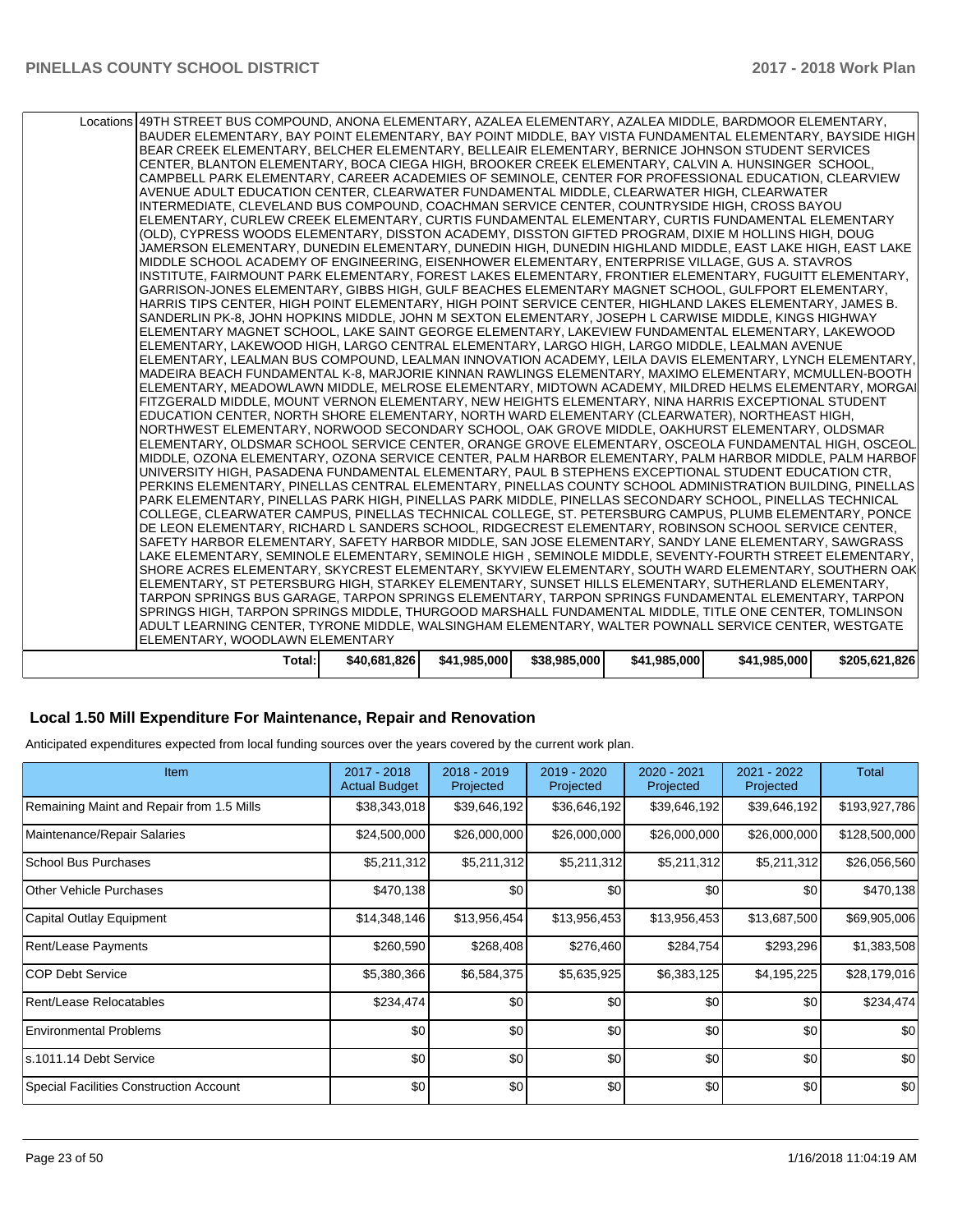| Premiums for Property Casualty Insurance - 1011.71<br> (4a,b) | \$5,000,000   | \$5,000,000   | \$5,000,000   | \$5,000,000   | \$5,000,000   | \$25,000,000  |
|---------------------------------------------------------------|---------------|---------------|---------------|---------------|---------------|---------------|
| Qualified School Construction Bonds (QSCB)                    | \$0           | \$0           | \$0           | \$0           | \$0           | \$0           |
| Qualified Zone Academy Bonds (QZAB)                           | \$0           | \$0           | \$0           | \$0           | \$0           | \$0           |
| Contingency                                                   | \$5,000,000   | \$5,000,000   | \$5,000,000   | \$5,000,000   | \$5,000,000   | \$25,000,000  |
| Carry Over                                                    | \$15,720,303  | \$18,025,636  | \$11,649,466  | \$19,031,627  | \$10,363,294  | \$74,790,326  |
| Instructional equipment transfer                              | \$2,500,000   | \$2,500,000   | \$2,500,000   | \$2,500,000   | \$2,500,000   | \$12,500,000  |
| Safety initiative                                             | \$600,000     | \$1,250,000   | \$1,250,000   | \$1,250,000   | \$1,250,000   | \$5,600,000   |
| <b>Site Acquisitions</b>                                      | \$5,000,000   | \$0           | \$0           | \$0           | \$0           | \$5,000,000   |
| Charter School LCIF Allocation                                | \$5,500,000   | \$5,500,000   | \$5,500,000   | \$5,500,000   | \$5,500,000   | \$27,500,000  |
| <b>Local Expenditure Totals:</b>                              | \$128,068,347 | \$128,942,377 | \$118,625,808 | \$129,763,463 | \$118,646,819 | \$624,046,814 |

# **Revenue**

#### **1.50 Mill Revenue Source**

Schedule of Estimated Capital Outlay Revenue from each currently approved source which is estimated to be available for expenditures on the projects included in the tentative district facilities work program. All amounts are NET after considering carryover balances, interest earned, new COP's, 1011.14 and 1011.15 loans, etc. Districts cannot use 1.5-Mill funds for salaries except for those explicitly associated with maintenance/repair projects. (1011.71 (5), F.S.)

| <b>Item</b>                                                                         | Fund | $2017 - 2018$<br><b>Actual Value</b> | $2018 - 2019$<br>Projected | $2019 - 2020$<br>Projected | $2020 - 2021$<br>Projected | 2021 - 2022<br>Projected | <b>Total</b>      |
|-------------------------------------------------------------------------------------|------|--------------------------------------|----------------------------|----------------------------|----------------------------|--------------------------|-------------------|
| $(1)$ Non-exempt property<br>lassessed valuation                                    |      | \$80,533,507,010                     | \$81,338,842,080           | \$82,152,230,501           | \$82,973,752,806           | \$83,803,490,334         | \$410,801,822,731 |
| (2) The Millege projected for<br>discretionary capital outlay per<br>ls.1011.71     |      | 1.50                                 | 1.50                       | 1.50                       | 1.50                       | 1.50                     |                   |
| $(3)$ Full value of the 1.50-Mill<br>discretionary capital outlay per<br>ls.1011.71 |      | \$135,296,292                        | \$136.649.255              | \$138.015.747              | \$139,395,905              | \$140,789,864            | \$690.147.063     |
| $(4)$ Value of the portion of the 1.50<br>-Mill ACTUALLY levied                     | 370  | \$115,968,250                        | \$117,127,933              | \$118.299.212              | \$119,482,204              | \$120,677,026            | \$591,554,625     |
| $(5)$ Difference of lines $(3)$ and $(4)$                                           |      | \$19,328,042                         | \$19,521,322               | \$19,716,535               | \$19.913.701               | \$20,112,838             | \$98,592,438      |

#### **PECO Revenue Source**

The figure in the row designated "PECO Maintenance" will be subtracted from funds available for new construction because PECO maintenance dollars cannot be used for new construction.

| Item                          | Fund | $2017 - 2018$<br><b>Actual Budget</b> | $2018 - 2019$<br>Projected | 2019 - 2020<br>Projected | $2020 - 2021$<br>Projected | 2021 - 2022<br>Projected | Total        |
|-------------------------------|------|---------------------------------------|----------------------------|--------------------------|----------------------------|--------------------------|--------------|
| <b>PECO New Construction</b>  | 340  | \$0 <sub>1</sub>                      | ا S0                       | \$174.189                | \$616,772                  | \$773.145                | \$1,564,106  |
| PECO Maintenance Expenditures |      | \$2,338,808                           | \$2,338,808                | \$2,338,808              | \$2,338,808                | \$2,338,808              | \$11.694.040 |
|                               |      | \$2,338,808                           | \$2,338,808                | \$2.512.997              | \$2,955,580                | \$3,111,953              | \$13,258,146 |

#### **CO & DS Revenue Source**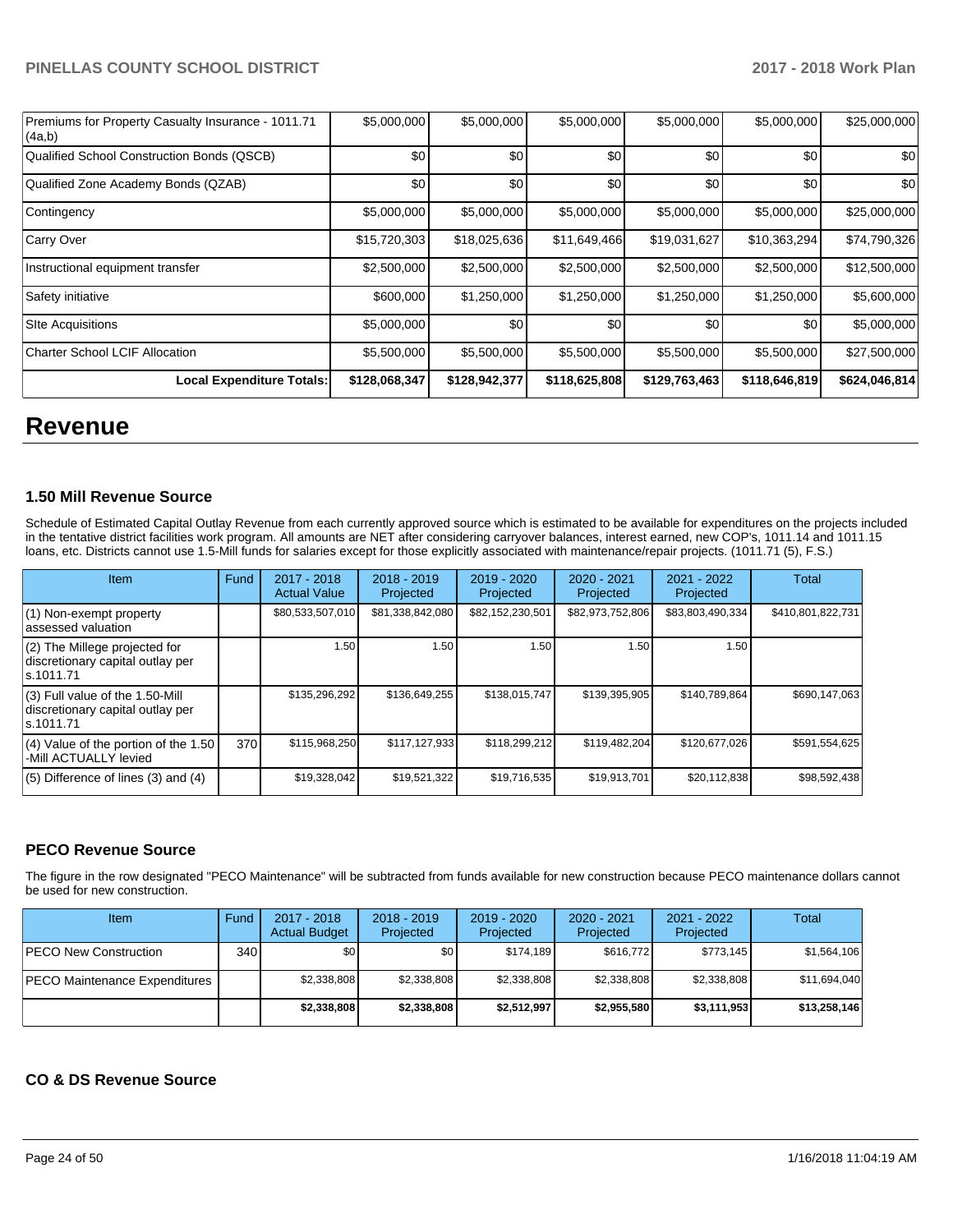Revenue from Capital Outlay and Debt Service funds.

| Item                                      | Fund | $2017 - 2018$<br><b>Actual Budget</b> | $2018 - 2019$<br>Projected | 2019 - 2020<br>Projected | $2020 - 2021$<br>Projected | 2021 - 2022<br>Projected | <b>Total</b> |
|-------------------------------------------|------|---------------------------------------|----------------------------|--------------------------|----------------------------|--------------------------|--------------|
| ICO & DS Cash Flow-through<br>Distributed | 360  | \$514.580                             | \$514.580                  | \$514.580                | \$514.580                  | \$514.580                | \$2,572,900  |
| ICO & DS Interest on<br>Undistributed CO  | 360  | \$50,441                              | \$50.441                   | \$50.441                 | \$50,441                   | \$50,441                 | \$252.205    |
|                                           |      | \$565,021                             | \$565.021                  | \$565.021                | \$565.021                  | \$565.021                | \$2,825,105  |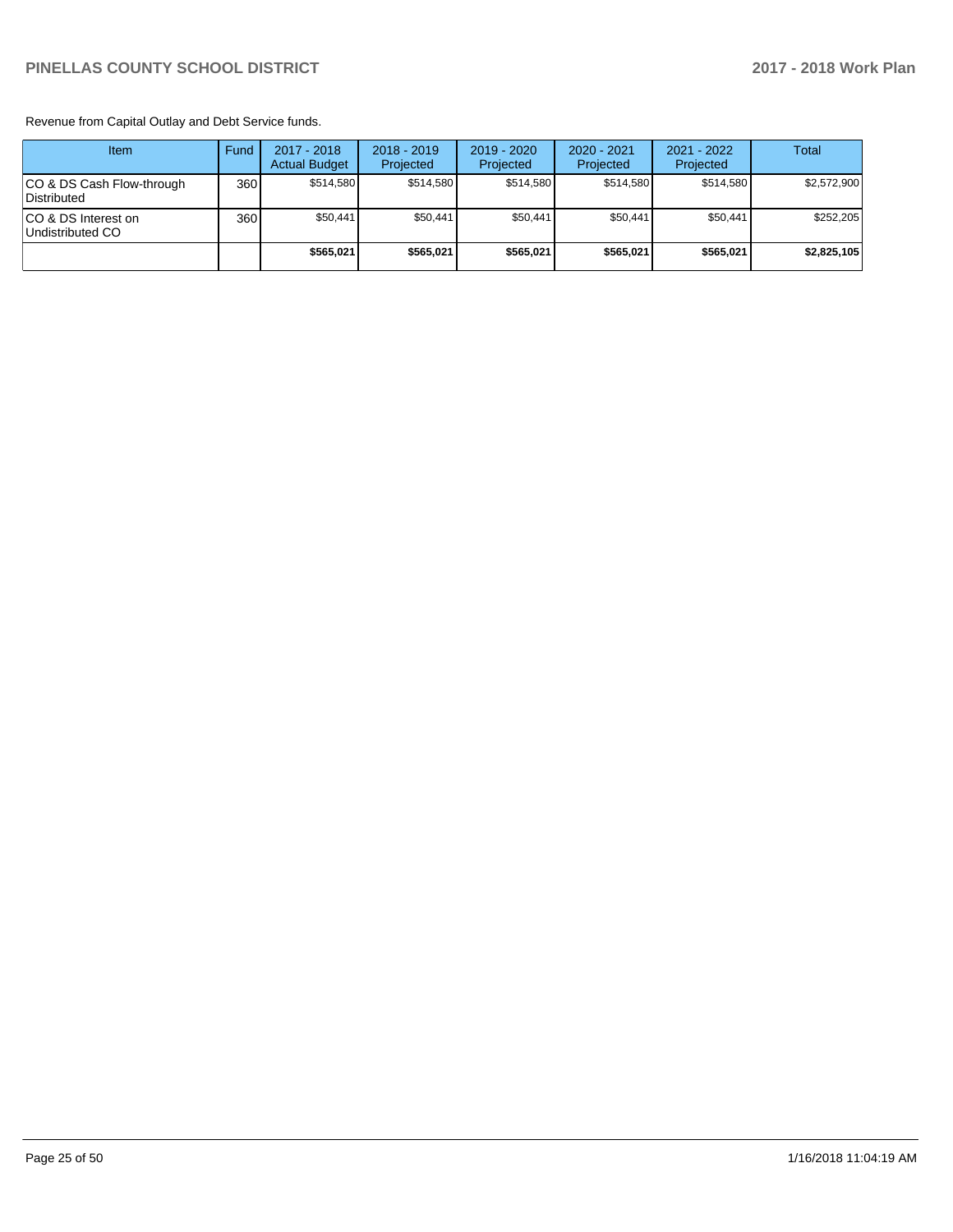#### **Fair Share Revenue Source**

Nothing reported for this section. All legally binding commitments for proportionate fair-share mitigation for impacts on public school facilities must be included in the 5-year district work program.

#### **Sales Surtax Referendum**

Specific information about any referendum for a 1-cent or 1/2-cent surtax referendum during the previous year.

**Did the school district hold a surtax referendum during the past fiscal year 2016 - 2017?**

No

#### **Additional Revenue Source**

Any additional revenue sources

| Item                                                                                                   | 2017 - 2018<br><b>Actual Value</b> | 2018 - 2019<br>Projected | 2019 - 2020<br>Projected | 2020 - 2021<br>Projected | 2021 - 2022<br>Projected | <b>Total</b> |
|--------------------------------------------------------------------------------------------------------|------------------------------------|--------------------------|--------------------------|--------------------------|--------------------------|--------------|
| Proceeds from a s.1011.14/15 F.S. Loans                                                                | \$0                                | \$0                      | \$0                      | \$0                      | \$0                      | \$0          |
| District Bonds - Voted local bond<br>referendum proceeds per s.9, Art VII<br><b>State Constitution</b> | \$0                                | \$0                      | \$0                      | \$0                      | \$0                      | \$0          |
| Proceeds from Special Act Bonds                                                                        | \$0                                | \$0                      | \$0                      | \$0                      | \$0                      | \$0          |
| Estimated Revenue from CO & DS Bond<br>Sale                                                            | \$0                                | \$0                      | \$0                      | \$0                      | \$0                      | \$0          |
| Proceeds from Voted Capital<br>Improvements millage                                                    | \$0                                | \$0                      | \$0                      | \$0                      | \$0                      | \$0          |
| Other Revenue for Other Capital Projects                                                               | \$0                                | \$0                      | \$0                      | \$0                      | \$0                      | \$0          |
| Proceeds from 1/2 cent sales surtax<br>authorized by school board                                      | \$0                                | \$0                      | \$0                      | \$0                      | \$0                      | \$0          |
| Proceeds from local governmental<br>infrastructure sales surtax                                        | \$0                                | \$0                      | \$0                      | \$0                      | \$0                      | \$0          |
| Proceeds from Certificates of<br>Participation (COP's) Sale                                            | \$68,000,518                       | \$0                      | \$24,400,000             | \$0                      | \$0                      | \$92,400,518 |
| Classrooms First Bond proceeds amount<br>authorized in FY 1997-98                                      | \$0                                | \$0                      | \$0                      | \$0                      | \$0                      | \$0          |
| Classrooms for Kids                                                                                    | \$0                                | \$0                      | \$0                      | \$0                      | \$0                      | \$0          |
| <b>District Equity Recognition</b>                                                                     | \$0                                | \$0                      | \$0                      | \$0                      | \$0                      | \$0          |
| <b>Federal Grants</b>                                                                                  | \$0                                | \$0                      | \$0                      | \$0                      | \$0                      | \$0          |
| Proportionate share mitigation (actual<br>cash revenue only, not in kind donations)                    | \$0                                | \$0                      | \$0                      | \$0                      | \$0                      | \$0          |
| Impact fees received                                                                                   | \$0                                | \$0                      | \$0                      | \$0                      | \$0                      | \$0          |
| Private donations                                                                                      | \$0                                | \$0                      | \$0                      | \$0                      | \$0                      | \$0          |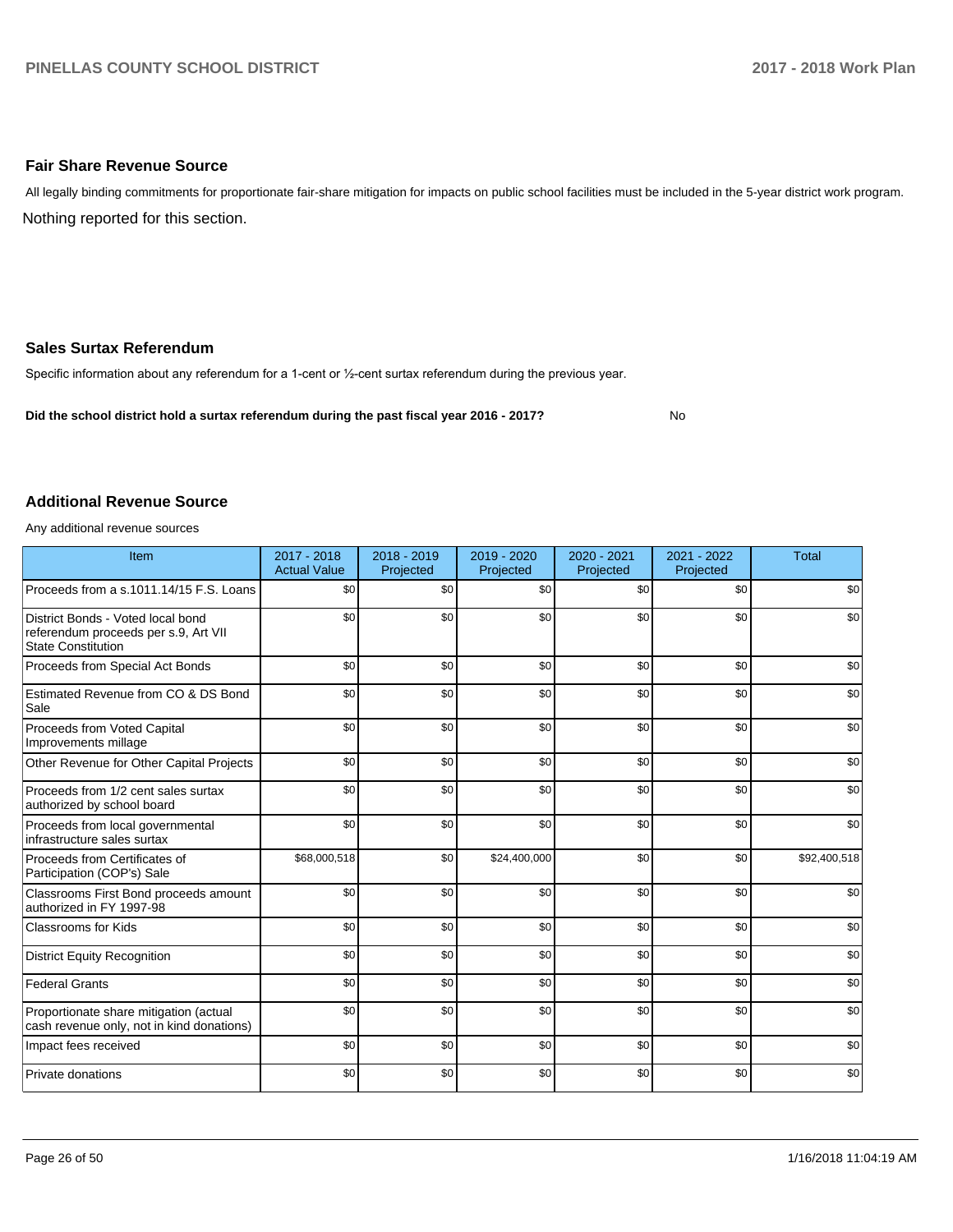| Grants from local governments or not-for-<br>profit organizations                                                         | \$0          | \$0          | \$0          | \$0          | \$0          | \$0           |
|---------------------------------------------------------------------------------------------------------------------------|--------------|--------------|--------------|--------------|--------------|---------------|
| Interest, Including Profit On Investment                                                                                  | \$1,200,000  | \$1,200,000  | \$1,200,000  | \$1,200,000  | \$1,200,000  | \$6,000,000   |
| Revenue from Bonds pledging proceeds<br>from 1 cent or 1/2 cent Sales Surtax                                              | \$0          | \$0          | \$0          | \$0          | \$0          | \$0           |
| <b>Total Fund Balance Carried Forward</b>                                                                                 | \$8,714,023  | \$15,720,303 | \$18,025,636 | \$11,649,466 | \$19,031,627 | \$73,141,055  |
| General Capital Outlay Obligated Fund<br><b>Balance Carried Forward From Total</b><br><b>Fund Balance Carried Forward</b> | \$0          | \$0          | \$0          | \$0          | \$0          | \$0           |
| <b>Special Facilities Construction Account</b>                                                                            | \$0          | \$0          | \$0          | \$0          | \$0          | \$0           |
| One Cent - 1/2 Cent Sales Surtax Debt<br>Service From Total Fund Balance Carried<br>Forward                               | \$0          | \$0          | \$0          | \$0          | \$0          | \$0           |
| Capital Outlay Projects Funds Balance<br>Carried Forward From Total Fund<br><b>Balance Carried Forward</b>                | \$0          | \$0          | \$0          | \$0          | \$0          | \$0           |
| <b>Subtotal</b>                                                                                                           | \$77,914,541 | \$16,920,303 | \$43,625,636 | \$12,849,466 | \$20,231,627 | \$171,541,573 |

# **Total Revenue Summary**

| <b>Item Name</b>                                           | 2017 - 2018<br><b>Budget</b> | $2018 - 2019$<br>Projected | 2019 - 2020<br>Projected | 2020 - 2021<br>Projected | 2021 - 2022<br>Projected | <b>Five Year Total</b> |
|------------------------------------------------------------|------------------------------|----------------------------|--------------------------|--------------------------|--------------------------|------------------------|
| Local 1.5 Mill Discretionary Capital Outlay<br>l Revenue   | \$115,968,250                | \$117,127,933              | \$118,299,212            | \$119,482,204            | \$120.677.026            | \$591,554,625          |
| PECO and 1.5 Mill Maint and Other 1.5<br>Mill Expenditures | (\$128,068,347)              | (\$128, 942, 377)          | (\$118,625,808)          | (\$129,763,463)          | (\$118,646,819)          | (\$624,046,814)        |
| <b>PECO Maintenance Revenue</b>                            | \$2,338,808                  | \$2,338,808                | \$2,338,808              | \$2,338,808              | \$2,338,808              | \$11,694,040           |
| Available 1.50 Mill for New<br><b>Construction</b>         | (\$12,100,097)               | ( \$11, 814, 444]          | (\$326,596)              | (\$10,281,259)           | \$2,030,207              | (\$32,492,189)         |

| <b>Item Name</b>                      | 2017 - 2018<br><b>Budget</b> | $2018 - 2019$<br>Projected | 2019 - 2020<br>Projected | 2020 - 2021<br>Projected | 2021 - 2022<br>Projected | <b>Five Year Total</b> |
|---------------------------------------|------------------------------|----------------------------|--------------------------|--------------------------|--------------------------|------------------------|
| ICO & DS Revenue                      | \$565,021                    | \$565,021                  | \$565,021                | \$565,021                | \$565,021                | \$2,825,105            |
| <b>IPECO New Construction Revenue</b> | \$0                          | \$0                        | \$174,189                | \$616,772                | \$773,145                | \$1,564,106            |
| Other/Additional Revenue              | \$77,914,541                 | \$16,920,303               | \$43,625,636             | \$12,849,466             | \$20,231,627             | \$171,541,573          |
| <b>Total Additional Revenuel</b>      | \$78,479,562                 | \$17,485,324               | \$44,364,846             | \$14,031,259             | \$21,569,793             | \$175,930,784          |
| <b>Total Available Revenue</b>        | \$66,379,465                 | \$5,670,880                | \$44,038,250             | \$3,750,000              | \$23,600,000             | \$143,438,595          |

# **Project Schedules**

# **Capacity Project Schedules**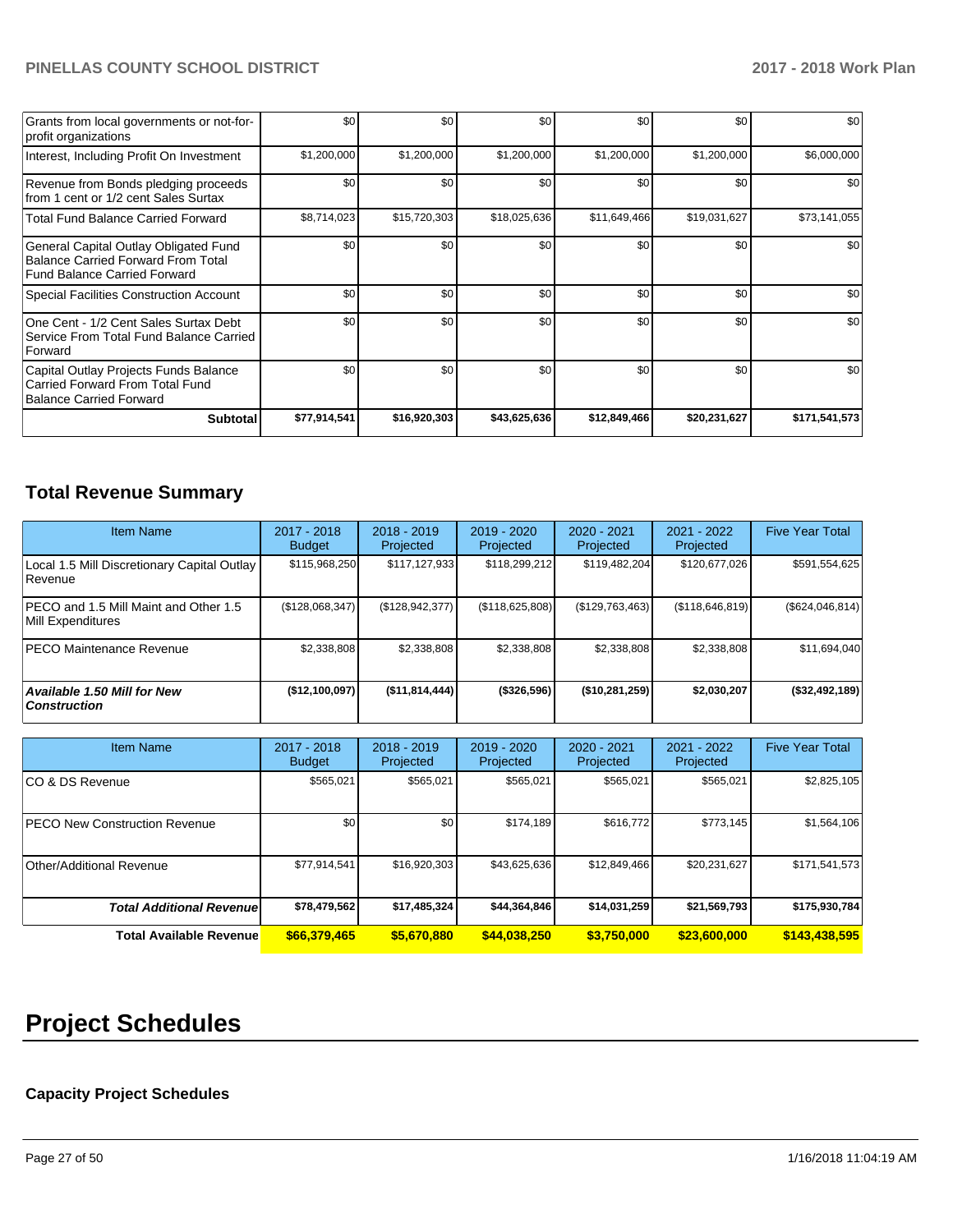A schedule of capital outlay projects necessary to ensure the availability of satisfactory classrooms for the projected student enrollment in K-12 programs.

| <b>Project Description</b>                                                                | Location                                  |                          | 2017 - 2018  | 2018 - 2019 | 2019 - 2020 | 2020 - 2021 | 2021 - 2022 | <b>Total</b>     | Funded  |
|-------------------------------------------------------------------------------------------|-------------------------------------------|--------------------------|--------------|-------------|-------------|-------------|-------------|------------------|---------|
| <b>Replace Entire</b><br>School                                                           | <b>MELROSE</b><br><b>ELEMENTARY</b>       | Planned<br>Cost:         | \$24,201,699 | \$0         | \$0         | \$0         | \$0         | \$24,201,699 Yes |         |
|                                                                                           |                                           | <b>Student Stations:</b> | 519          | $\mathbf 0$ | 0           | $\mathbf 0$ | 0           | 519              |         |
|                                                                                           |                                           | <b>Total Classrooms:</b> | 29           | $\mathbf 0$ | $\mathbf 0$ | $\mathbf 0$ | 0           | 29               |         |
|                                                                                           |                                           | Gross Sq Ft:             | 72,568       | $\mathbf 0$ | $\mathbf 0$ | $\mathbf 0$ | 0           | 72,568           |         |
| Building a 12<br>classroom wing to<br>replace 10<br>relocatables.                         | <b>ORANGE GROVE</b><br><b>ELEMENTARY</b>  | Planned<br>Cost:         | \$0          | \$0         | \$4,500,000 | \$0         | \$0         | \$4,500,000 Yes  |         |
|                                                                                           |                                           | <b>Student Stations:</b> | $\mathbf 0$  | $\mathbf 0$ | 184         | $\mathbf 0$ | 0           | 184              |         |
|                                                                                           |                                           | <b>Total Classrooms:</b> | $\pmb{0}$    | $\mathbf 0$ | 12          | $\mathbf 0$ | 0           | 12               |         |
|                                                                                           |                                           | Gross Sq Ft:             | $\mathbf 0$  | $\mathbf 0$ | 15,495      | $\mathbf 0$ | 0           | 15,495           |         |
| Discontinue Use for<br>Educational<br>Purposes. Demolish<br>entire existing facility.     | <b>MELROSE</b><br><b>ELEMENTARY</b>       | Planned<br>Cost:         | \$1          | \$0         | \$0         | \$0         | \$0         |                  | \$1 Yes |
|                                                                                           |                                           | <b>Student Stations:</b> | $-527$       | $\pmb{0}$   | $\pmb{0}$   | $\mathbf 0$ | 0           | $-527$           |         |
|                                                                                           | <b>Total Classrooms:</b>                  |                          | $-29$        | $\mathbf 0$ | $\mathbf 0$ | $\mathbf 0$ | 0           | $-29$            |         |
|                                                                                           | Gross Sq Ft:                              |                          | $-48,159$    | $\pmb{0}$   | $\mathbf 0$ | $\mathbf 0$ | 0           | $-48,159$        |         |
| Building a 12<br>classroom wing to<br>replace 9<br>relocatables.                          | <b>CYPRESS WOODS</b><br><b>ELEMENTARY</b> | Planned<br>Cost:         | \$0          | \$0         | \$4,100,000 | \$0         | \$0         | \$4,100,000 Yes  |         |
|                                                                                           | <b>Student Stations:</b>                  |                          | $\pmb{0}$    | 0           | 220         | $\mathbf 0$ | 0           | 220              |         |
|                                                                                           |                                           | <b>Total Classrooms:</b> | $\pmb{0}$    | 0           | 12          | $\mathbf 0$ | 0           | 12               |         |
|                                                                                           |                                           | Gross Sq Ft:             | $\mathbf 0$  | $\mathbf 0$ | 17,440      | $\mathbf 0$ | 0           | 17,440           |         |
| Rebuild the majority<br>of the campus and<br>renovate buildings 3,<br>4, 5 & 9.           | <b>PINELLAS PARK</b><br><b>MIDDLE</b>     | Planned<br>Cost:         | \$32,253,389 | \$0         | \$0         | \$0         | \$0         | \$32,253,389 Yes |         |
|                                                                                           |                                           | <b>Student Stations:</b> | 382          | $\pmb{0}$   | $\pmb{0}$   | $\mathbf 0$ | 0           | 382              |         |
|                                                                                           |                                           | <b>Total Classrooms:</b> | 17           | $\mathbf 0$ | $\pmb{0}$   | $\mathbf 0$ | 0           | 17               |         |
|                                                                                           |                                           | Gross Sq Ft:             | 52,267       | $\mathbf 0$ | $\pmb{0}$   | $\mathbf 0$ | 0           | 52,267           |         |
| Discontinue for<br>educational<br>purposes. Demolish<br>buildings 1, 2, 6, 7, 8,<br>& 10. | PINELLAS PARK<br><b>MIDDLE</b>            | Planned<br>Cost:         | \$1          | \$0         | \$0         | \$0         | \$0         |                  | \$1 Yes |
|                                                                                           |                                           | <b>Student Stations:</b> | $-257$       | $\mathbf 0$ | $\mathbf 0$ | $\mathbf 0$ | 0           | $-257$           |         |
|                                                                                           |                                           | <b>Total Classrooms:</b> | $-13$        | $\mathbf 0$ | $\mathbf 0$ | $\mathbf 0$ | 0           | $-13$            |         |
|                                                                                           |                                           | Gross Sq Ft:             | $-29,190$    | $\pmb{0}$   | $\pmb{0}$   | $\mathbf 0$ | 0           | $-29,190$        |         |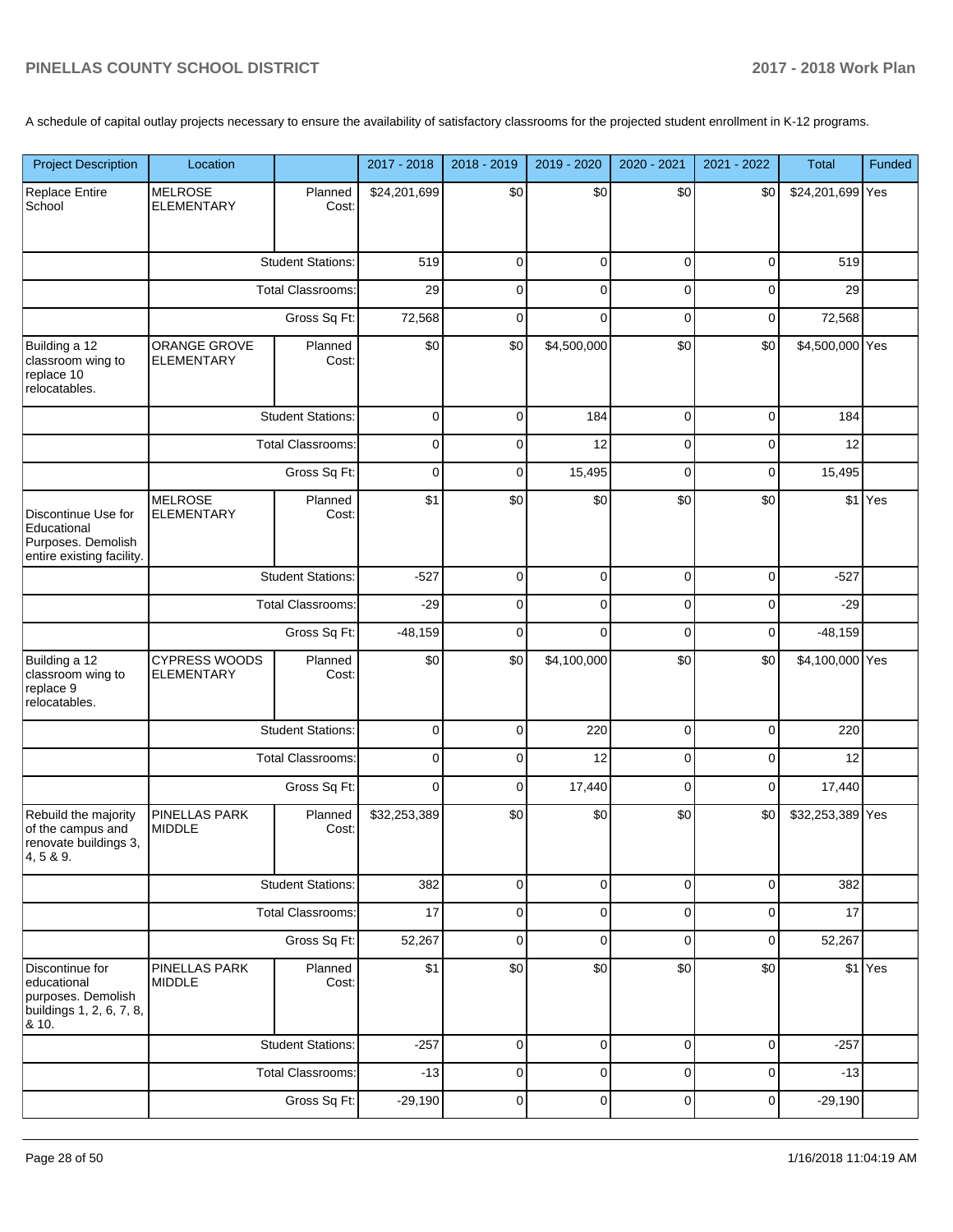| Adding new<br>classrooms and an<br>administrative wing<br>for a new Technical<br>High School.<br>Renovating buildings<br>3, 4, 9, 10, 13, 18,<br>23, 25, & 26. | CAREER<br><b>ACADEMIES OF</b><br><b>SEMINOLE</b>          | Planned<br>Cost:         | \$8,452,999 | \$0         | \$0         | \$0         | \$0         | \$8,452,999 Yes |         |
|----------------------------------------------------------------------------------------------------------------------------------------------------------------|-----------------------------------------------------------|--------------------------|-------------|-------------|-------------|-------------|-------------|-----------------|---------|
|                                                                                                                                                                |                                                           | <b>Student Stations:</b> | 405         | $\mathbf 0$ | $\mathbf 0$ | $\mathbf 0$ | $\mathbf 0$ | 405             |         |
|                                                                                                                                                                |                                                           | <b>Total Classrooms:</b> | 18          | $\mathbf 0$ | $\mathbf 0$ | $\mathbf 0$ | $\mathbf 0$ | 18              |         |
|                                                                                                                                                                |                                                           | Gross Sq Ft:             | 32,688      | $\mathbf 0$ | $\mathbf 0$ | $\mathbf 0$ | $\mathbf 0$ | 32,688          |         |
| Discontinue for<br>educational<br>purposes. Demolish<br>buildings, 2, 16, 20,<br>8. 24.                                                                        | CAREER<br><b>ACADEMIES OF</b><br><b>SEMINOLE</b>          | Planned<br>Cost:         | \$1         | \$0         | \$0         | \$0         | \$0         |                 | \$1 Yes |
|                                                                                                                                                                |                                                           | <b>Student Stations:</b> | $-36$       | $\mathbf 0$ | $\mathbf 0$ | $\mathbf 0$ | $\mathbf 0$ | $-36$           |         |
|                                                                                                                                                                |                                                           | <b>Total Classrooms:</b> | $-2$        | $\mathbf 0$ | $\mathbf 0$ | $\mathbf 0$ | $\mathbf 0$ | $-2$            |         |
|                                                                                                                                                                |                                                           | Gross Sq Ft:             | $-2,058$    | $\mathbf 0$ | $\mathbf 0$ | $\mathbf 0$ | 0           | $-2,058$        |         |
| NEW 10 ROOM<br>WING AND<br><b>RENOVATION OF</b><br>CAFETERIA, FRONT<br><b>OFFICE AND SIX</b><br><b>GROUP</b><br><b>RESTROOMS</b>                               | <b>ANONA</b><br><b>ELEMENTARY</b>                         | Planned<br>Cost:         | \$0         | \$0         | \$3,600,000 | \$0         | \$0         | \$3,600,000 Yes |         |
|                                                                                                                                                                |                                                           | <b>Student Stations:</b> | $\pmb{0}$   | $\mathbf 0$ | 170         | $\mathbf 0$ | $\mathbf 0$ | 170             |         |
|                                                                                                                                                                |                                                           | <b>Total Classrooms:</b> | $\pmb{0}$   | $\mathbf 0$ | 10          | $\mathbf 0$ | $\mathbf 0$ | 10              |         |
|                                                                                                                                                                |                                                           | Gross Sq Ft:             | $\pmb{0}$   | $\mathbf 0$ | 13,439      | $\mathbf 0$ | $\mathbf 0$ | 13,439          |         |
| CONSTRUCT 6<br><b>ROOM WING</b><br><b>INCLUDING MUSIC</b><br>AND ART ROOMS                                                                                     | <b>GULF BEACHES</b><br><b>ELEMENTARY</b><br>MAGNET SCHOOL | Planned<br>Cost:         | \$0         | \$0         | \$0         | \$0         | \$2,400,000 | \$2,400,000 Yes |         |
|                                                                                                                                                                |                                                           | <b>Student Stations:</b> | $\pmb{0}$   | 0           | $\pmb{0}$   | $\mathbf 0$ | 72          | 72              |         |
|                                                                                                                                                                |                                                           | Total Classrooms:        | $\pmb{0}$   | 0           | $\pmb{0}$   | $\mathbf 0$ | 6           | 6               |         |
|                                                                                                                                                                |                                                           | Gross Sq Ft:             | 0           | $\mathbf 0$ | $\mathbf 0$ | $\mathbf 0$ | 8,790       | 8,790           |         |
| CONSTRUCT NEW<br>8 CLASSROOM<br>WING                                                                                                                           | JOHN M SEXTON<br>ELEMENTARY                               | Planned<br>Cost:         | \$0         | \$0         | \$0         | \$0         | \$3,000,000 | \$3,000,000 Yes |         |
|                                                                                                                                                                |                                                           | <b>Student Stations:</b> | $\pmb{0}$   | $\pmb{0}$   | $\pmb{0}$   | $\pmb{0}$   | 176         | 176             |         |
|                                                                                                                                                                |                                                           | <b>Total Classrooms:</b> | $\pmb{0}$   | $\pmb{0}$   | $\pmb{0}$   | $\pmb{0}$   | 8           | 8               |         |
|                                                                                                                                                                |                                                           | Gross Sq Ft:             | $\pmb{0}$   | $\pmb{0}$   | $\pmb{0}$   | 0           | 9,854       | 9,854           |         |
| CONSTRUCT NEW<br>10 CLASSROOM<br>WING                                                                                                                          | OAK GROVE<br><b>MIDDLE</b>                                | Planned<br>Cost:         | \$0         | \$0         | \$3,600,000 | \$0         | \$0         | \$3,600,000 Yes |         |
|                                                                                                                                                                |                                                           | <b>Student Stations:</b> | $\pmb{0}$   | 0           | 187         | 0           | 0           | 187             |         |
|                                                                                                                                                                |                                                           | <b>Total Classrooms:</b> | $\pmb{0}$   | $\pmb{0}$   | 10          | $\pmb{0}$   | $\pmb{0}$   | 10              |         |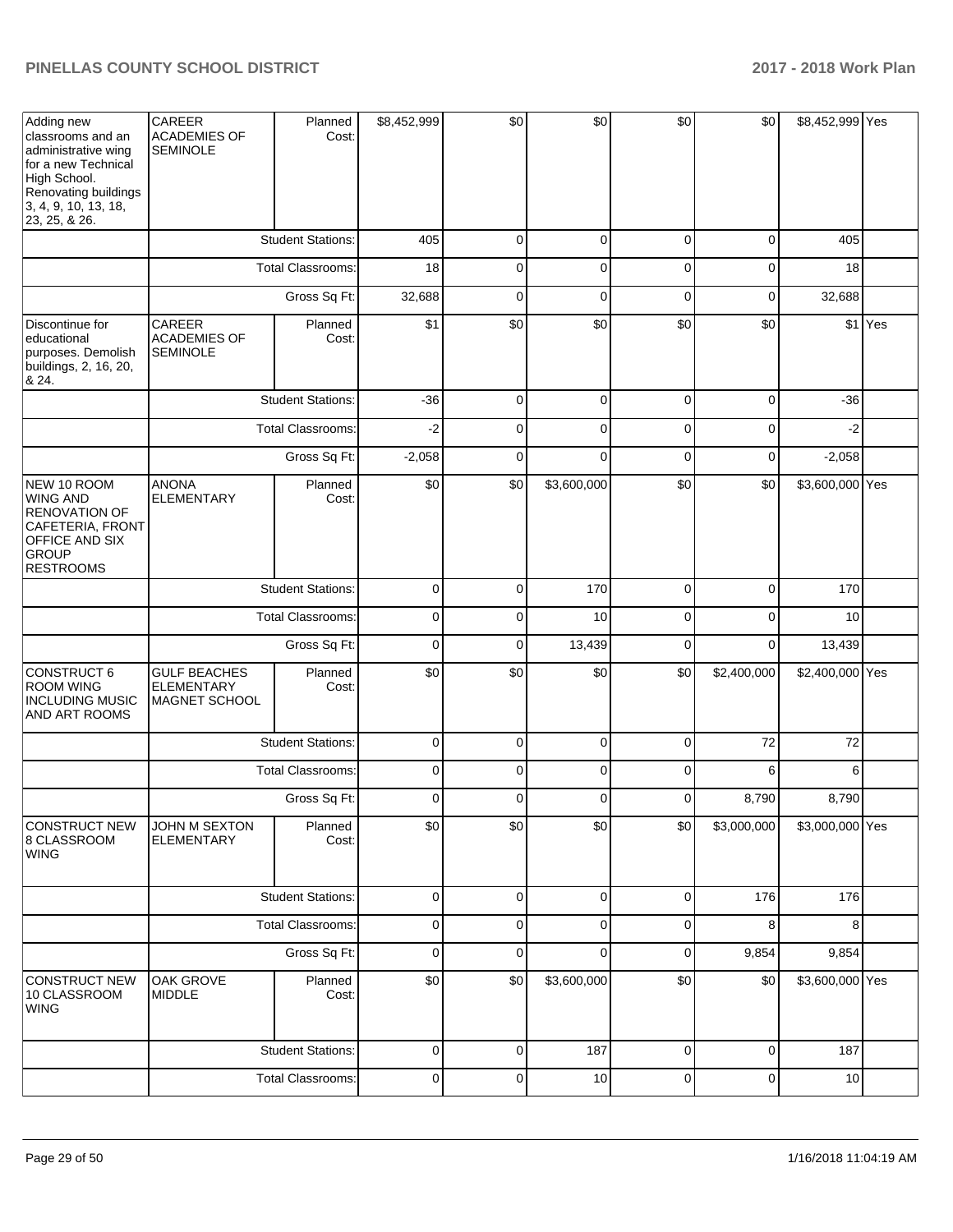|                                                                                                    |                                                            | Gross Sq Ft:             | 0           | $\mathbf 0$ | 14,890      | 0           | 0           | 14,890          |  |
|----------------------------------------------------------------------------------------------------|------------------------------------------------------------|--------------------------|-------------|-------------|-------------|-------------|-------------|-----------------|--|
| <b>CONSTRUCT 9TH</b><br><b>GRADE TWO</b><br><b>FLOOR CLASS</b><br>ROOM BUILDING -<br>18 CLASSROOMS | OSCEOLA<br><b>FUNDAMENTAL</b><br><b>HIGH</b>               | Planned<br>Cost:         | \$0         | \$0         | \$5,810,000 | \$0         | \$0         | \$5,810,000 Yes |  |
|                                                                                                    |                                                            | <b>Student Stations:</b> | 0           | 0           | 450         | 0           | 0           | 450             |  |
|                                                                                                    |                                                            | <b>Total Classrooms:</b> | 0           | 0           | 18          | 0           | 0           | 18              |  |
|                                                                                                    |                                                            | Gross Sq Ft:             | 0           | 0           | 23,415      | 0           | 0           | 23,415          |  |
| CONSTRUCT 8<br><b>CLASSROOM WING</b>                                                               | <b>OZONA</b><br><b>ELEMENTARY</b>                          | Planned<br>Cost:         | \$0         | \$0         | \$0         | \$0         | \$3,000,000 | \$3,000,000 Yes |  |
|                                                                                                    |                                                            | <b>Student Stations:</b> | $\mathbf 0$ | $\mathbf 0$ | $\mathbf 0$ | 0           | 160         | 160             |  |
|                                                                                                    |                                                            | <b>Total Classrooms:</b> | 0           | 0           | $\mathbf 0$ | 0           | 8           | 8               |  |
|                                                                                                    |                                                            | Gross Sq Ft:             | $\mathbf 0$ | 0           | 0           | $\mathbf 0$ | 9,715       | 9,715           |  |
| <b>CONSTRUCT 6</b><br><b>CLASSROOM WING</b>                                                        | <b>PASADENA</b><br><b>FUNDAMENTAL</b><br><b>ELEMENTARY</b> | Planned<br>Cost:         | \$0         | \$0         | \$0         | \$0         | \$2,400,000 | \$2,400,000 Yes |  |
|                                                                                                    |                                                            | <b>Student Stations:</b> | 0           | 0           | 0           | 0           | 124         | 124             |  |
|                                                                                                    |                                                            | <b>Total Classrooms:</b> | 0           | 0           | 0           | 0           | 6           | 6               |  |
|                                                                                                    |                                                            | Gross Sq Ft:             | 0           | 0           | 0           | 0           | 8,290       | 8,290           |  |
| CONSTRUCT 10<br><b>CLASSROOM WING</b>                                                              | <b>PLUMB</b><br>ELEMENTARY                                 | Planned<br>Cost:         | \$0         | \$0         | \$3,900,000 | \$0         | \$0         | \$3,900,000 Yes |  |
|                                                                                                    |                                                            | <b>Student Stations:</b> | $\mathsf 0$ | $\mathbf 0$ | 142         | $\mathbf 0$ | $\mathbf 0$ | 142             |  |
|                                                                                                    |                                                            | <b>Total Classrooms:</b> | $\mathbf 0$ | 0           | 10          | 0           | 0           | 10              |  |
|                                                                                                    |                                                            | Gross Sq Ft:             | $\mathbf 0$ | 0           | 13,510      | $\mathbf 0$ | $\mathbf 0$ | 13,510          |  |
| CONSTRUCT 6<br><b>CLASSROOM WING</b>                                                               | JAMES B.<br><b>SANDERLIN PK-8</b>                          | Planned<br>Cost:         | \$0         | \$0         | \$0         | \$0         | \$2,400,000 | \$2,400,000 Yes |  |
|                                                                                                    |                                                            | <b>Student Stations:</b> | 0           | 0           | 0           | 0           | 124         | 124             |  |
|                                                                                                    |                                                            | <b>Total Classrooms:</b> | 0           | 0           | 0           | 0           | 6           | 6               |  |
|                                                                                                    |                                                            | Gross Sq Ft:             | 0           | 0           | 0           | 0           | 7,095       | 7,095           |  |
| CONSTRUCT 10<br><b>CLASSROOM</b><br><b>BUILDING</b>                                                | <b>SAWGRASS LAKE</b><br><b>ELEMENTARY</b>                  | Planned<br>Cost:         | \$0         | \$0         | \$3,600,000 | \$0         | \$0         | \$3,600,000 Yes |  |
|                                                                                                    |                                                            | <b>Student Stations:</b> | $\pmb{0}$   | 0           | 160         | $\mathbf 0$ | $\mathbf 0$ | 160             |  |
|                                                                                                    |                                                            | <b>Total Classrooms:</b> | 0           | 0           | 10          | 0           | 0           | 10              |  |
|                                                                                                    |                                                            | Gross Sq Ft:             | $\mathbf 0$ | $\mathbf 0$ | 13,270      | $\pmb{0}$   | 0           | 13,270          |  |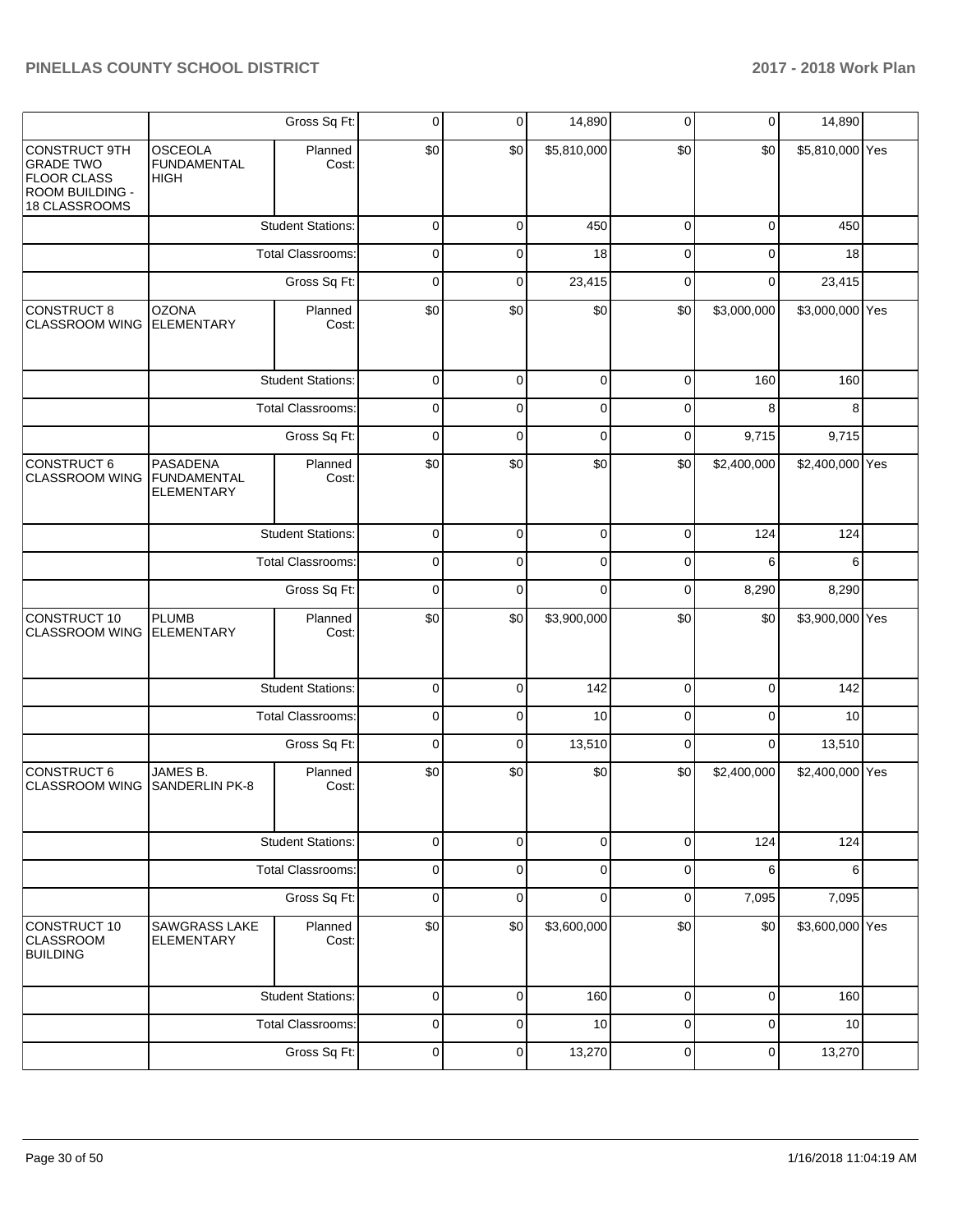| CONSTRUCT 8<br><b>CLASSROOM WING</b> | <b>SEMINOLE</b><br><b>ELEMENTARY</b>    | Planned<br>Cost:         | \$0          | \$0      | \$0          | \$0            | \$3,000,000 | \$3,000,000 Yes            |  |
|--------------------------------------|-----------------------------------------|--------------------------|--------------|----------|--------------|----------------|-------------|----------------------------|--|
|                                      |                                         | <b>Student Stations:</b> | 0            | $\Omega$ | 0            | $\overline{0}$ | 79          | 79                         |  |
|                                      |                                         | <b>Total Classrooms:</b> | $\mathbf 0$  | $\Omega$ | 0            | $\overline{0}$ | 8           | 8                          |  |
|                                      |                                         | Gross Sq Ft:             | 0            | 0        | 0            | $\overline{0}$ | 10,520      | 10,520                     |  |
| CONSTRUCT 6<br>CLASSROOM WING        | <b>SHORE ACRES</b><br><b>ELEMENTARY</b> | Planned<br>Cost:         | \$0          | \$0      | \$0          | \$0            | \$2,400,000 | \$2,400,000 Yes            |  |
|                                      |                                         | <b>Student Stations:</b> | $\mathbf 0$  | $\Omega$ | $\mathbf 0$  | $\Omega$       | 132         | 132                        |  |
|                                      |                                         | <b>Total Classrooms:</b> | 0            | $\Omega$ | 0            | $\overline{0}$ | 6           | 6                          |  |
|                                      |                                         | Gross Sq Ft:             | $\mathbf 0$  | $\Omega$ | $\mathbf 0$  | $\overline{0}$ | 7,095       | 7,095                      |  |
|                                      |                                         | <b>Planned Cost:</b>     | \$64,908,090 | \$0      | \$29,110,000 | \$0            |             | \$18,600,000 \$112,618,090 |  |
|                                      |                                         | <b>Student Stations:</b> | 486          | 0        | 1,513        | 0              | 867         | 2,866                      |  |
|                                      |                                         | <b>Total Classrooms:</b> | 20           | $\bf{0}$ | 82           | $\bf{0}$       | 48          | 150                        |  |
|                                      |                                         | Gross Sq Ft:             | 78,116       | 0        | 111,459      | $\mathbf{0}$   | 61,359      | 250,934                    |  |

#### **Other Project Schedules**

Major renovations, remodeling, and additions of capital outlay projects that do not add capacity to schools.

| <b>Project Description</b>                                                                                  | Location                                   | 2017 - 2018<br><b>Actual Budget</b> | 2018 - 2019<br>Projected | 2019 - 2020<br>Projected | 2020 - 2021<br>Projected | 2021 - 2022<br>Projected | <b>Total</b>    | Funded             |
|-------------------------------------------------------------------------------------------------------------|--------------------------------------------|-------------------------------------|--------------------------|--------------------------|--------------------------|--------------------------|-----------------|--------------------|
| Add Dining/Multipurpose room<br>to enlarge existing Dining area.                                            | <b>NORTHWEST</b><br>ELEMENTARY             | \$0                                 | \$0                      | \$0                      | \$0                      | \$0                      |                 | \$0 <sup>Yes</sup> |
| Adding covered walkway,<br>wrestling room, lobby addition<br>to gym, & expand kitchen.                      | LAKEWOOD HIGH                              | \$0                                 | \$0                      | \$0                      | \$0                      | \$0                      |                 | \$0 <sup>Yes</sup> |
| Enlarge dining space.                                                                                       | <b>MILDRED HELMS</b><br>ELEMENTARY         | \$0                                 | \$0                      | \$0                      | \$750,000                | \$0                      | \$750,000 Yes   |                    |
| Office and campuswide<br>renovations.                                                                       | SEVENTY-FOURTH<br><b>STREET ELEMENTARY</b> | \$0                                 | \$3,112,500              | \$0                      | \$0                      | \$0                      | \$3,112,500 Yes |                    |
| Major Mechanical and campus<br>wide renovations.                                                            | <b>ST PETERSBURG HIGH</b>                  | \$1,471,375                         | \$0                      | \$0                      | \$0                      | \$0                      | \$1,471,375 Yes |                    |
| RENOVATION OF CAFETERIA BELCHER ELEMENTARY<br>AND ADMINSTRATION BLDG                                        |                                            | \$0                                 | \$0                      | \$0                      | \$3,000,000              | \$0                      | \$3,000,000 Yes |                    |
| <b>MAJOR</b><br>RENOVATION/UPDATES<br><b>CAMPUS WIDE FOR</b><br><b>ACADEMIES AND SCIENCE</b><br><b>LABS</b> | <b>CLEARWATER HIGH</b>                     | \$0                                 | \$1,520,880              | \$0                      | \$0                      | \$0                      | \$1,520,880 Yes |                    |
| Project description not specified Location not specified                                                    |                                            | \$0                                 | \$0                      | \$0                      | \$0                      | \$0                      |                 | $$0$ No            |
| <b>ENCLOSE AUDITORIUM</b><br>LOBBY. INCORPATE<br>SECURITY OF CAMPUS INTO<br><b>PROJECT</b>                  | <b>DUNEDIN HIGH</b>                        | \$0                                 | \$0                      | \$1,000,000              | \$0                      | \$0                      | \$1,000,000 Yes |                    |
| <b>RENOVATION FOR</b><br><b>ACADEMIES</b>                                                                   | <b>NORTHEAST HIGH</b>                      | \$0                                 | \$0                      | \$3,129,375              | \$0                      | \$0                      | \$3,129,375 Yes |                    |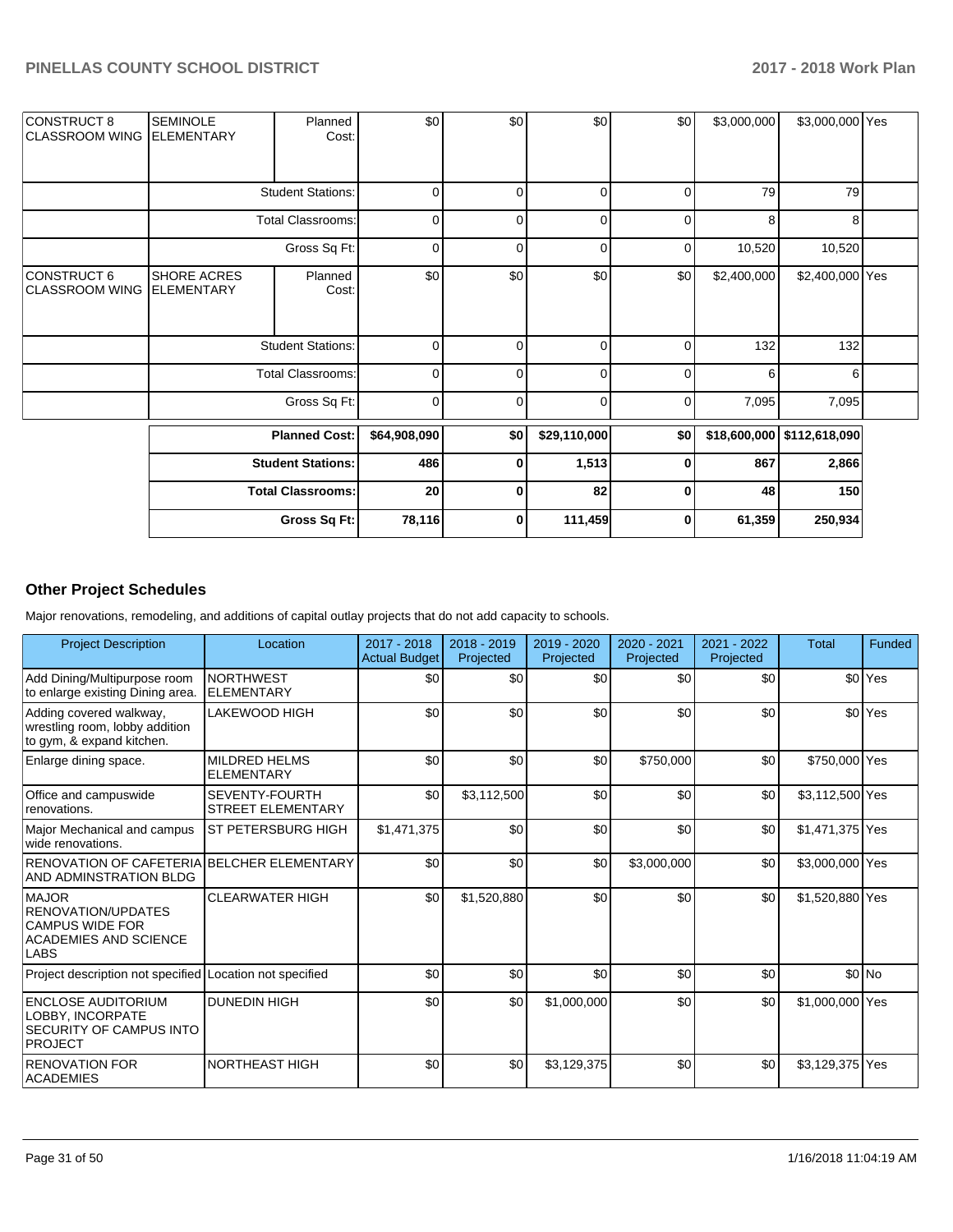| <b>RENOVATE BUILDING 1 AND</b>                                                                      | PONCE DE LEON<br><b>ELEMENTARY</b>   | \$0         | \$1,037,500 | \$0          | \$0         | \$0 <sub>1</sub> | \$1,037,500 Yes |  |
|-----------------------------------------------------------------------------------------------------|--------------------------------------|-------------|-------------|--------------|-------------|------------------|-----------------|--|
| BUILD CAEFTERIA AND<br><b>TEACHER LOUNGE, TURN</b><br>CURRENT CAFETERIA INTO<br>TECH LAB            | SAFETY HARBOR<br><b>ELEMENTARY</b>   | \$0         | \$0         | \$2,500,000  | \$0         | \$0 <sub>1</sub> | \$2,500,000 Yes |  |
| <b>MAJOR RENOVATION.</b><br>UPDATES CAMPUS WIDE.<br>CREATE SPACE FOR IHAWK<br>ACADEMY AND TV STUDIO | <b>SEMINOLE HIGH</b>                 | \$0         | \$0         | \$5,196,875  | \$0         | \$0 <sub>1</sub> | \$5,196,875 Yes |  |
| NEW MEDIA CENTER AND<br>INEW CAFETERIA /<br>IMULTIPUROSE ROOM                                       | <b>SKYCREST</b><br><b>ELEMENTARY</b> | \$0         | \$0         | \$0          | \$0         | \$5,000,000      | \$5,000,000 Yes |  |
| <b>MAJOR RENOVATION</b><br>CAMPUS WIDE TO UPGRADE<br>TECHNOLOGY,<br>CLASSROOMS AND OFFICES I        | <b>TYRONE MIDDLE</b>                 | \$0         | \$0         | \$3,102,000  | \$0         | \$0 <sub>1</sub> | \$3,102,000 Yes |  |
|                                                                                                     |                                      | \$1,471,375 | \$5,670,880 | \$14,928,250 | \$3,750,000 | \$5,000,000      | \$30,820,505    |  |

#### **Additional Project Schedules**

Any projects that are not identified in the last approved educational plant survey.

Nothing reported for this section.

#### **Non Funded Growth Management Project Schedules**

Schedule indicating which projects, due to planned development, that CANNOT be funded from current revenues projected over the next five years.

Nothing reported for this section.

# **Tracking**

#### **Capacity Tracking**

| Location                                                                          | $2017 -$<br>2018 Satis.<br>Stu. Sta. | Actual<br>$2017 -$<br><b>2018 FISH</b><br>Capacity | Actual<br>$2016 -$<br>2017<br><b>COFTE</b> | # Class<br><b>Rooms</b> | Actual<br>Average<br>$2017 -$<br><b>2018 Class</b><br><b>Size</b> | Actual<br>$2017 -$<br>2018<br><b>Utilization</b> | <b>New</b><br>Stu.<br><b>Capacity</b> | <b>New</b><br>Rooms to<br>be<br>Added/Re<br>moved | Projected<br>$2021 -$<br>2022<br><b>COFTE</b> | Projected<br>$2021 -$<br>2022<br><b>Utilization</b> | Projected<br>$2021 -$<br>2022 Class<br><b>Size</b> |
|-----------------------------------------------------------------------------------|--------------------------------------|----------------------------------------------------|--------------------------------------------|-------------------------|-------------------------------------------------------------------|--------------------------------------------------|---------------------------------------|---------------------------------------------------|-----------------------------------------------|-----------------------------------------------------|----------------------------------------------------|
| <b>PAUL B STEPHENS</b><br><b>IEXCEPTIONAL</b><br>ISTUDENT EDUCATION<br><b>CTR</b> | 322                                  | 322                                                | 190                                        | 32 <sub>l</sub>         | 6                                                                 | 59.00 %                                          |                                       |                                                   | 184                                           | 57.00 %                                             | 6                                                  |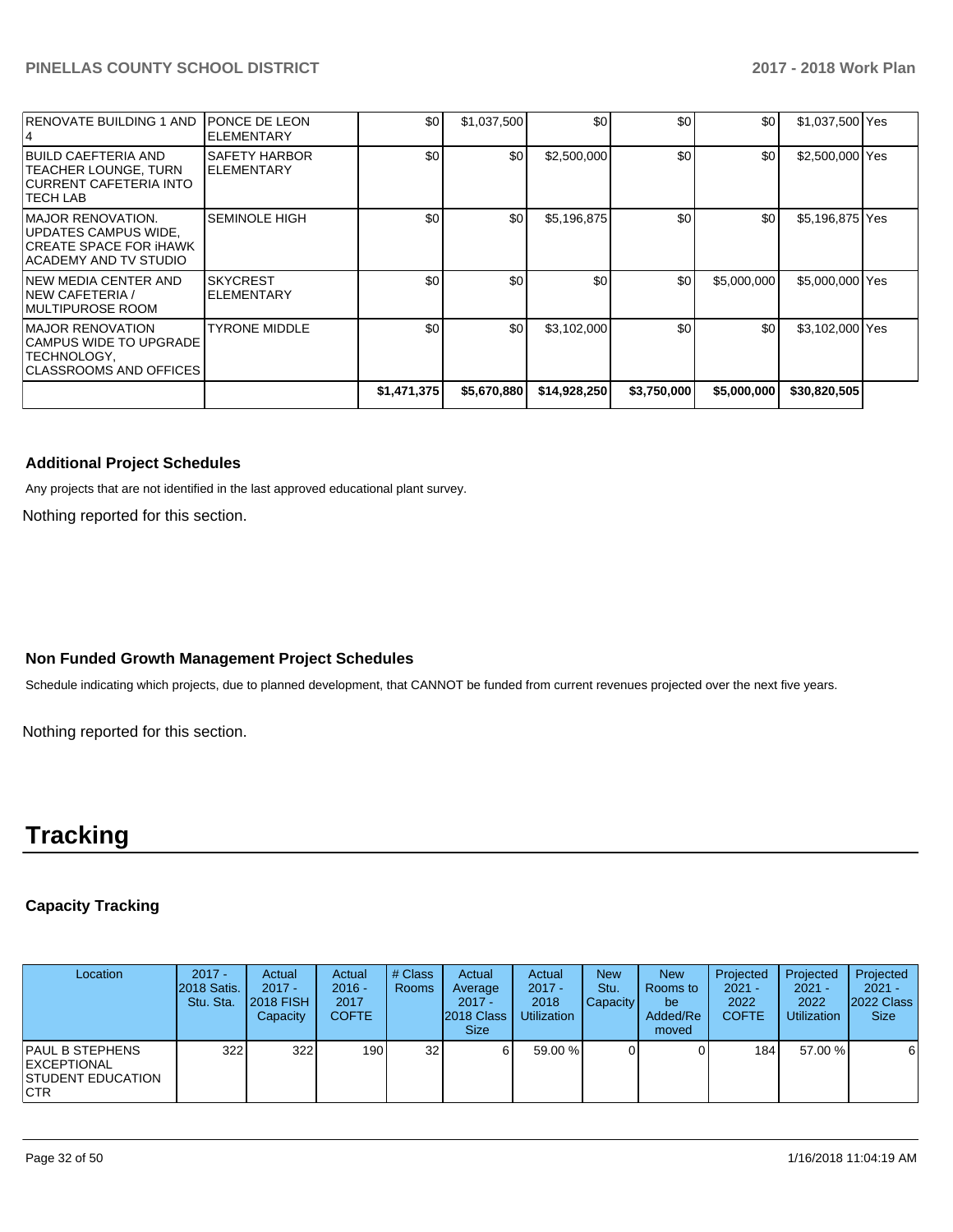| <b>CLEARWATER HIGH</b>                                             | 2,060    | 1,957 | 1,819    | 87             | 21             | 93.00 % | -25         | $-1$        | 1,755       | 91.00 %   | 20             |
|--------------------------------------------------------------------|----------|-------|----------|----------------|----------------|---------|-------------|-------------|-------------|-----------|----------------|
| <b>COUNTRYSIDE HIGH</b>                                            | 2,415    | 2,294 | 1,866    | 104            | 18             | 81.00 % | 0           | $\Omega$    | 1,801       | 79.00 %   | 17             |
| <b>CROSS BAYOU</b><br><b>ELEMENTARY</b>                            | 703      | 703   | 417      | 38             | 11             | 59.00 % | -90         | $\Omega$    | 402         | 66.00 %   | 11             |
| <b>CURLEW CREEK</b><br><b>ELEMENTARY</b>                           | 772      | 772   | 615      | 42             | 15             | 80.00 % | -85         | $\Omega$    | 594         | 86.00 %   | 14             |
| <b>ROBINSON SCHOOL</b><br><b>SERVICE CENTER</b>                    | $\Omega$ | 0     | $\Omega$ | $\mathbf 0$    | $\mathbf 0$    | 0.00%   | $\mathbf 0$ | $\Omega$    | $\mathbf 0$ | 0.00%     | $\mathbf 0$    |
| <b>EAST LAKE MIDDLE</b><br>SCHOOL ACADEMY OF<br><b>ENGINEERING</b> | 386      | 347   | 310      | 17             | 18             | 89.00 % | 0           | $\Omega$    | 299         | 86.00 %   | 18             |
| <b>BAYSIDE HIGH</b>                                                | 799      | 639   | 258      | 35             | $\overline{7}$ | 40.00%  | $\mathbf 0$ | $\Omega$    | 249         | 39.00 %   | $\overline{7}$ |
| PINELLAS SECONDARY<br><b>SCHOOL</b>                                | 632      | 632   | 131      | 29             | 5              | 21.00%  | 6           | $\Omega$    | 126         | 20.00 %   | 4              |
| <b>LEALMAN INNOVATION</b><br><b>ACADEMY</b>                        | 1,116    | 1,004 | 471      | 49             | 10             | 47.00 % | $\mathbf 0$ | $\Omega$    | 454         | 45.00 %   | 9              |
| <b>HIGH POINT</b><br><b>ELEMENTARY</b>                             | 794      | 794   | 677      | 43             | 16             | 85.00 % | 9           | $\Omega$    | 653         | 81.00 %   | 15             |
| <b>DUNEDIN ELEMENTARY</b>                                          | 751      | 751   | 570      | 41             | 14             | 76.00 % | $-72$       | $\Omega$    | 550         | 81.00%    | 13             |
| <b>NEW HEIGHTS</b><br><b>ELEMENTARY</b>                            | 900      | 900   | 807      | 50             | 16             | 90.00 % | -36         | $\Omega$    | 779         | 90.00 %   | 16             |
| <b>COACHMAN SERVICE</b><br><b>CENTER</b>                           | 65       | 65    | 66       | $\overline{c}$ | 33             | 102.00% | $\Omega$    | $\Omega$    | $\mathbf 0$ | 0.00%     | $\mathbf 0$    |
| <b>FOREST LAKES</b><br><b>ELEMENTARY</b>                           | 700      | 700   | 523      | 38             | 14             | 75.00 % | $-18$       | $\Omega$    | 505         | 74.00 %   | 13             |
| <b>DOUG JAMERSON</b><br><b>ELEMENTARY</b>                          | 602      | 602   | 556      | 33             | 17             | 92.00 % | 7           | $\Omega$    | 537         | 88.00 %   | 16             |
| JAMES B. SANDERLIN<br>PK-8                                         | 747      | 672   | 560      | 38             | 15             | 83.00 % | 101         | 6           | 540         | 70.00 %   | 12             |
| <b>THURGOOD MARSHALL</b><br>FUNDAMENTAL MIDDLE                     | 1,285    | 1,156 | 914      | 54             | 17             | 79.00 % | $\mathbf 0$ | $\Omega$    | 882         | 76.00 %   | 16             |
| <b>SUNSET HILLS</b><br><b>ELEMENTARY</b>                           | 548      | 548   | 512      | 30             | 17             | 93.00 % | $-24$       | $\Omega$    | 494         | 94.00 %   | 16             |
| <b>BELLEAIR ELEMENTARY</b>                                         | 750      | 750   | 598      | 41             | 15             | 80.00 % | $-89$       | $\Omega$    | 577         | 87.00 %   | 14             |
| <b>BLANTON ELEMENTARY</b>                                          | 886      | 886   | 570      | 49             | 12             | 64.00%  | $-104$      | $\Omega$    | 550         | 70.00 %   | 11             |
| BOCA CIEGA HIGH                                                    | 2,642    | 2,509 | 1,681    | 113            | 15             | 67.00 % | 0           | $\Omega$    | 1,622       | 65.00 %   | 14             |
| CAMPBELL PARK<br><b>ELEMENTARY</b>                                 | 716      | 716   | 633      | 38             | 17             | 88.00 % | $-80$       | 0           | 589         | 93.00 %   | 16             |
| JOSEPH L CARWISE<br><b>MIDDLE</b>                                  | 1,391    | 1,251 | 1,121    | 59             | 19             | 90.00 % | $\mathbf 0$ | $\Omega$    | 1,082       | 86.00 %   | 18             |
| <b>CLEARVIEW AVENUE</b><br><b>ADULT EDUCATION</b><br><b>CENTER</b> | 450      | 0     | 0        | 23             | 0              | 0.00%   | 0           | $\Omega$    | 0           | $0.00 \%$ | $\mathbf 0$    |
| <b>BAUDER ELEMENTARY</b>                                           | 869      | 869   | 763      | 19             | 40             | 88.00 % | $-109$      | $\Omega$    | 701         | 92.00 %   | 37             |
| <b>BAY POINT</b><br><b>ELEMENTARY</b>                              | 712      | 712   | 625      | 38             | 16             | 88.00 % | $-116$      | $\Omega$    | 583         | 98.00 %   | 15             |
| <b>BAY POINT MIDDLE</b>                                            | 1,476    | 1,328 | 944      | 64             | 15             | 71.00 % | 0           | $\mathbf 0$ | 911         | 69.00 %   | 14             |
| BAY VISTA<br><b>FUNDAMENTAL</b><br><b>ELEMENTARY</b>               | 713      | 713   | 641      | 38             | 17             | 90.00 % | $-36$       | $\mathbf 0$ | 619         | 91.00 %   | 16             |
| <b>BEAR CREEK</b><br>ELEMENTARY                                    | 580      | 580   | 356      | 32             | 11             | 61.00%  | $-7$        | $\mathbf 0$ | 343         | 60.00 %   | 11             |
| <b>BELCHER ELEMENTARY</b>                                          | 744      | 744   | 679      | 40             | 17             | 91.00 % | $-80$       | $\pmb{0}$   | 635         | 96.00 %   | 16             |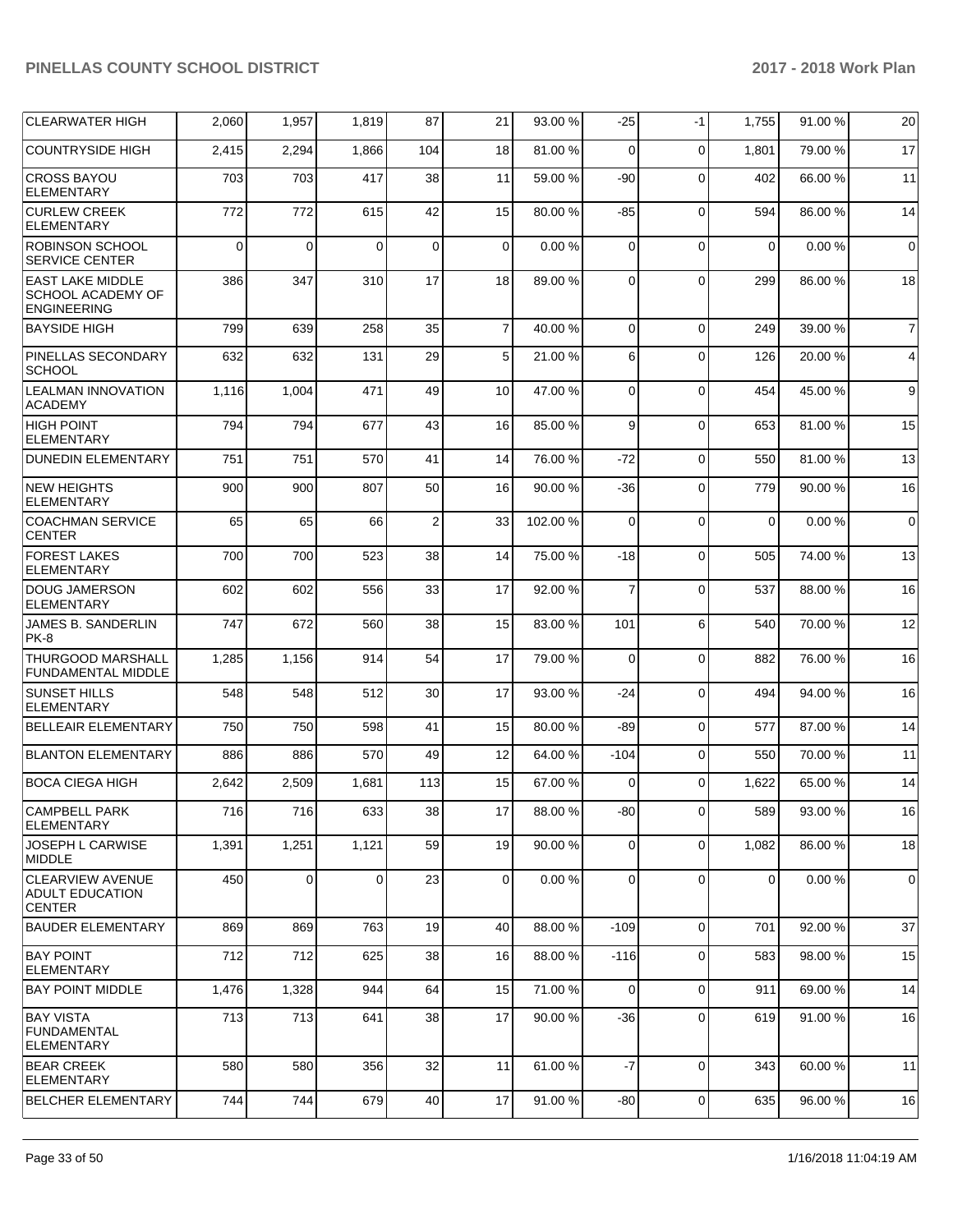| <b>FRONTIER</b><br><b>ELEMENTARY</b>                             | 710         | 710         | 611      | 39  | 16              | 86.00 % | -60         | $\Omega$    | 590   | 91.00%  | 15             |
|------------------------------------------------------------------|-------------|-------------|----------|-----|-----------------|---------|-------------|-------------|-------|---------|----------------|
| <b>ANONA ELEMENTARY</b>                                          | 597         | 597         | 435      | 32  | 14              | 73.00 % | -61         | 10          | 419   | 78.00 % | 10             |
| <b>AZALEA ELEMENTARY</b>                                         | 761         | 761         | 552      | 42  | 13              | 73.00 % | -36         | $\mathbf 0$ | 533   | 74.00 % | 13             |
| <b>AZALEA MIDDLE</b>                                             | 1,469       | 1,322       | 1,003    | 63  | 16              | 76.00 % | 0           | $\Omega$    | 968   | 73.00 % | 15             |
| <b>BARDMOOR</b><br><b>ELEMENTARY</b>                             | 901         | 901         | 562      | 24  | 23              | 62.00 % | $-153$      | $\Omega$    | 542   | 72.00 % | 23             |
| <b>LARGO MIDDLE</b>                                              | 1,128       | 1,015       | 778      | 49  | 16              | 77.00 % | $\mathbf 0$ | $\Omega$    | 750   | 74.00 % | 15             |
| <b>CYPRESS WOODS</b><br><b>ELEMENTARY</b>                        | 877         | 877         | 776      | 48  | 16              | 88.00 % | $-38$       | 12          | 749   | 89.00 % | 12             |
| <b>SUTHERLAND</b><br><b>ELEMENTARY</b>                           | 692         | 692         | 633      | 38  | 17              | 91.00 % | -86         | $\Omega$    | 588   | 97.00 % | 15             |
| LAKE SAINT GEORGE<br><b>ELEMENTARY</b>                           | 710         | 710         | 670      | 39  | 17              | 94.00 % | -24         | $\Omega$    | 647   | 94.00 % | 17             |
| MCMULLEN-BOOTH<br><b>ELEMENTARY</b>                              | 854         | 854         | 710      | 47  | 15              | 83.00 % | $-116$      | $\Omega$    | 686   | 93.00 % | 15             |
| <b>PALM HARBOR</b><br>UNIVERSITY HIGH                            | 2,522       | 2,395       | 2,330    | 105 | 22              | 97.00 % | 0           | $\Omega$    | 2,249 | 94.00 % | 21             |
| <b>BROOKER CREEK</b><br><b>ELEMENTARY</b>                        | 610         | 610         | 537      | 33  | 16              | 88.00 % | -24         | $\Omega$    | 518   | 88.00 % | 16             |
| <b>TARPON SPRINGS</b><br><b>FUNDAMENTAL</b><br><b>ELEMENTARY</b> | 294         | 294         | 272      | 15  | 18              | 92.00 % | $-37$       | $\Omega$    | 262   | 102.00% | 17             |
| <b>WALSINGHAM</b><br><b>ELEMENTARY</b>                           | 660         | 660         | 510      | 36  | 14              | 77.00 % | $-22$       | $\Omega$    | 492   | 77.00 % | 14             |
| <b>WESTGATE</b><br><b>ELEMENTARY</b>                             | 645         | 645         | 608      | 35  | 17              | 94.00 % | $-20$       | $\Omega$    | 586   | 94.00 % | 17             |
| <b>WOODLAWN</b><br><b>ELEMENTARY</b>                             | 686         | 686         | 366      | 37  | 10              | 53.00 % | $-95$       | $\Omega$    | 353   | 60.00 % | 10             |
| <b>EAST LAKE HIGH</b>                                            | 2,154       | 1,938       | 2,132    | 93  | 23              | 110.00% | $\Omega$    | $\Omega$    | 2,058 | 106.00% | 22             |
| <b>SOUTHERN OAK</b><br><b>ELEMENTARY</b>                         | 686         | 686         | 590      | 37  | 16              | 86.00 % | $-126$      | $\Omega$    | 539   | 96.00 % | 15             |
| <b>MARJORIE KINNAN</b><br><b>RAWLINGS</b><br><b>ELEMENTARY</b>   | 732         | 732         | 663      | 40  | 17              | 91.00%  | $-118$      | $\Omega$    | 620   | 101.00% | 16             |
| <b>TARPON SPRINGS</b><br>ELEMENTARY                              | 718         | 718         | 622      | 39  | 16              | 87.00 % | $-31$       | $\Omega$    | 600   | 87.00 % | 15             |
| <b>TARPON SPRINGS HIGH</b>                                       | 1,815       | 1.724       | 1.374    | 77  | 18 <sup>l</sup> | 80.00 % | -231        | $-5$        | 1.326 | 78.00 % | 18             |
| PINELLAS TECHNICAL<br>COLLEGE.<br><b>CLEARWATER CAMPUS</b>       | 843         | 1,011       | 38       | 54  | 1               | 4.00 %  | 27          | $\Omega$    | 0     | 0.00%   | 0              |
| <b>TARPON SPRINGS</b><br><b>MIDDLE</b>                           | 1,278       | 1,150       | 866      | 56  | 15              | 75.00 % | $\mathbf 0$ | $\Omega$    | 836   | 73.00 % | 15             |
| <b>TYRONE MIDDLE</b>                                             | 1,383       | 1,244       | 878      | 60  | 15              | 71.00 % | $-88$       | $\mathbf 0$ | 847   | 73.00 % | 14             |
| JOHN HOPKINS MIDDLE                                              | 1,616       | 1,454       | 635      | 67  | 9               | 44.00%  | -44         | $\mathbf 0$ | 613   | 43.00 % | 9              |
| <b>SKYCREST</b><br><b>ELEMENTARY</b>                             | 925         | 925         | 638      | 50  | 13              | 69.00 % | $-29$       | $\mathbf 0$ | 616   | 69.00 % | 12             |
| <b>SKYVIEW ELEMENTARY</b>                                        | 749         | 749         | 691      | 40  | 17              | 92.00 % | -49         | $\Omega$    | 667   | 95.00 % | 17             |
| <b>MIDTOWN ACADEMY</b>                                           | 554         | $\mathbf 0$ | $\Omega$ | 45  | $\overline{0}$  | 0.00%   | $\mathbf 0$ | $\Omega$    | 326   | 0.00%   | $\overline{7}$ |
| <b>SOUTH WARD</b><br><b>ELEMENTARY</b>                           | $\mathbf 0$ | $\mathbf 0$ | 0        | 0   | $\overline{0}$  | 0.00%   | $\mathbf 0$ | $\Omega$    | 0     | 0.00%   | 0              |
| STARKEY ELEMENTARY                                               | 736         | 736         | 649      | 40  | 16              | 88.00 % | $-24$       | 0           | 626   | 88.00 % | 16             |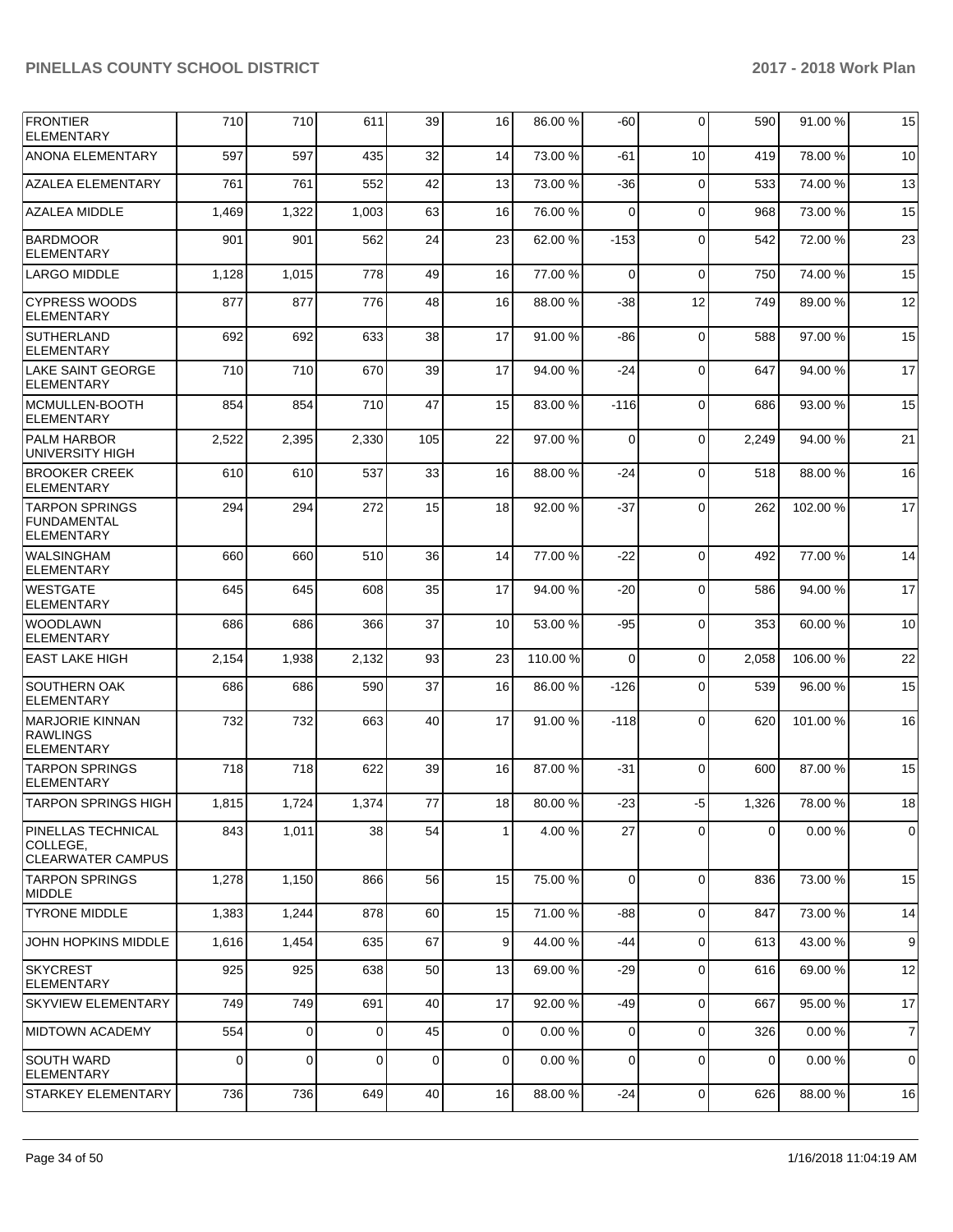| <b>SANDY LANE</b><br><b>ELEMENTARY</b>                         | 589   | 589       | 432   | 34  | 13             | 73.00 % | $-22$       | $\Omega$       | 417         | 74.00 % | 12             |
|----------------------------------------------------------------|-------|-----------|-------|-----|----------------|---------|-------------|----------------|-------------|---------|----------------|
| <b>SEMINOLE</b><br><b>ELEMENTARY</b>                           | 785   | 785       | 617   | 33  | 19             | 79.00 % | $-73$       | 8              | 595         | 84.00 % | 15             |
| <b>SEMINOLE HIGH</b>                                           | 2.179 | 2.070     | 1,867 | 88  | 21             | 90.00 % | $-45$       | $-2$           | 1,802       | 89.00 % | 21             |
| <b>SEMINOLE MIDDLE</b>                                         | 1,480 | 1,332     | 1,213 | 65  | 19             | 91.00%  | $\mathbf 0$ | $\Omega$       | 1,171       | 88.00 % | 18             |
| <b>SEVENTY-FOURTH</b><br>STREET ELEMENTARY                     | 682   | 682       | 518   | 37  | 14             | 76.00 % | $-68$       | $\Omega$       | 500         | 81.00 % | 14             |
| <b>SHORE ACRES</b><br><b>ELEMENTARY</b>                        | 722   | 722       | 697   | 39  | 18             | 97.00 % | -31         | 6              | 673         | 97.00 % | 15             |
| SAFETY HARBOR<br><b>ELEMENTARY</b>                             | 772   | 772       | 617   | 42  | 15             | 80.00%  | $\Omega$    | $\Omega$       | 595         | 77.00 % | 14             |
| <b>SAFETY HARBOR</b><br><b>MIDDLE</b>                          | 1,679 | 1,511     | 1,207 | 71  | 17             | 80.00 % | $\Omega$    | $\Omega$       | 1,165       | 77.00 % | 16             |
| <b>SAWGRASS LAKE</b><br><b>ELEMENTARY</b>                      | 784   | 784       | 673   | 44  | 15             | 86.00 % | 62          | 10             | 649         | 77.00 % | 12             |
| ST PETERSBURG HIGH                                             | 2,029 | 1,927     | 1,919 | 101 | 19             | 100.00% | $-150$      | -6             | 1,852       | 104.00% | 19             |
| <b>PINELLAS TECHNICAL</b><br>COLLEGE, ST.<br>PETERSBURG CAMPUS | 1,273 | 1,527     | 43    | 63  | 1              | 3.00 %  | $\Omega$    | $\Omega$       | $\Omega$    | 0.00%   | $\mathbf 0$    |
| <b>SAN JOSE</b><br>ELEMENTARY                                  | 586   | 586       | 346   | 32  | 11             | 59.00 % | $-71$       | $\Omega$       | 334         | 65.00 % | 10             |
| PINELLAS PARK<br><b>ELEMENTARY</b>                             | 691   | 691       | 588   | 35  | 17             | 85.00 % | $-95$       | $\Omega$       | 567         | 95.00 % | 16             |
| PINELLAS PARK MIDDLE                                           | 1,313 | 1,181     | 1,216 | 56  | 22             | 103.00% | 76          | $\overline{4}$ | 1,174       | 93.00 % | 20             |
| <b>PINELLAS PARK HIGH</b>                                      | 2,453 | 2,330     | 1,940 | 105 | 18             | 83.00 % | 0           | $\Omega$       | 1,873       | 80.00 % | 18             |
| PLUMB ELEMENTARY                                               | 933   | 933       | 796   | 50  | 16             | 85.00 % | $-110$      | 10             | 768         | 93.00 % | 13             |
| PONCE DE LEON<br><b>ELEMENTARY</b>                             | 769   | 769       | 565   | 43  | 13             | 73.00 % | $-21$       | $\Omega$       | 545         | 73.00 % | 13             |
| RIDGECREST<br><b>ELEMENTARY</b>                                | 887   | 887       | 796   | 47  | 17             | 90.00 % | $-59$       | $\mathbf 0$    | 769         | 93.00 % | 16             |
| <b>PALM HARBOR MIDDLE</b>                                      | 1,588 | 1,429     | 1,374 | 67  | 21             | 96.00 % | -58         | $\mathbf 0$    | 1,326       | 97.00 % | 20             |
| <b>RICHARD L SANDERS</b><br><b>SCHOOL</b>                      | 333   | 333       | 65    | 32  | $\overline{2}$ | 19.00 % | $\Omega$    | $\Omega$       | 63          | 19.00 % | $\overline{2}$ |
| <b>PASADENA</b><br><b>FUNDAMENTAL</b><br>ELEMENTARY            | 471   | 471       | 464   | 25  | 19             | 98.00 % | 46          | 6              | 447         | 86.00 % | 14             |
| <b>CLEARWATER</b><br><b>INTERMEDIATE</b>                       | 694   | 624       | 288   | 31  | 9              | 46.00 % | $-75$       | $-3$           | 278         | 51.00 % | 10             |
| <b>PINELLAS CENTRAL</b><br><b>ELEMENTARY</b>                   | 718   | 718       | 605   | 39  | 16             | 84.00 % | $-31$       | $\mathbf 0$    | 584         | 85.00 % | 15             |
| <b>CAREER ACADEMIES</b><br>OF SEMINOLE                         | 290   | 290       | 85    | 17  | 5 <sub>5</sub> | 29.00 % | 344         | 16             | 82          | 13.00 % | $\overline{2}$ |
| <b>OLDSMAR</b><br><b>ELEMENTARY</b>                            | 736   | 736       | 520   | 40  | 13             | 71.00 % | $-39$       | $\mathbf 0$    | 502         | 72.00 % | 13             |
| <b>ORANGE GROVE</b><br>ELEMENTARY                              | 454   | 454       | 347   | 23  | 15             | 77.00 % | -66         | 12             | 335         | 86.00 % | 10             |
| <b>OSCEOLA</b><br>FUNDAMENTAL HIGH                             | 1,886 | 1,791     | 1,583 | 79  | 20             | 88.00 % | 100         | 18             | 1,528       | 81.00 % | 16             |
| OSCEOLA MIDDLE                                                 | 1,470 | 1,323     | 1,264 | 63  | 20             | 96.00 % | $-47$       | $\mathbf 0$    | 1,220       | 96.00 % | 19             |
| <b>OZONA ELEMENTARY</b>                                        | 795   | 795       | 756   | 43  | 18             | 95.00 % | 54          | 8              | 730         | 86.00 % | 14             |
| PALM HARBOR<br><b>ELEMENTARY</b>                               | 346   | $\pmb{0}$ | 0     | 19  | $\overline{0}$ | 0.00%   | 0           | $\mathbf 0$    | $\mathbf 0$ | 0.00%   | $\mathbf 0$    |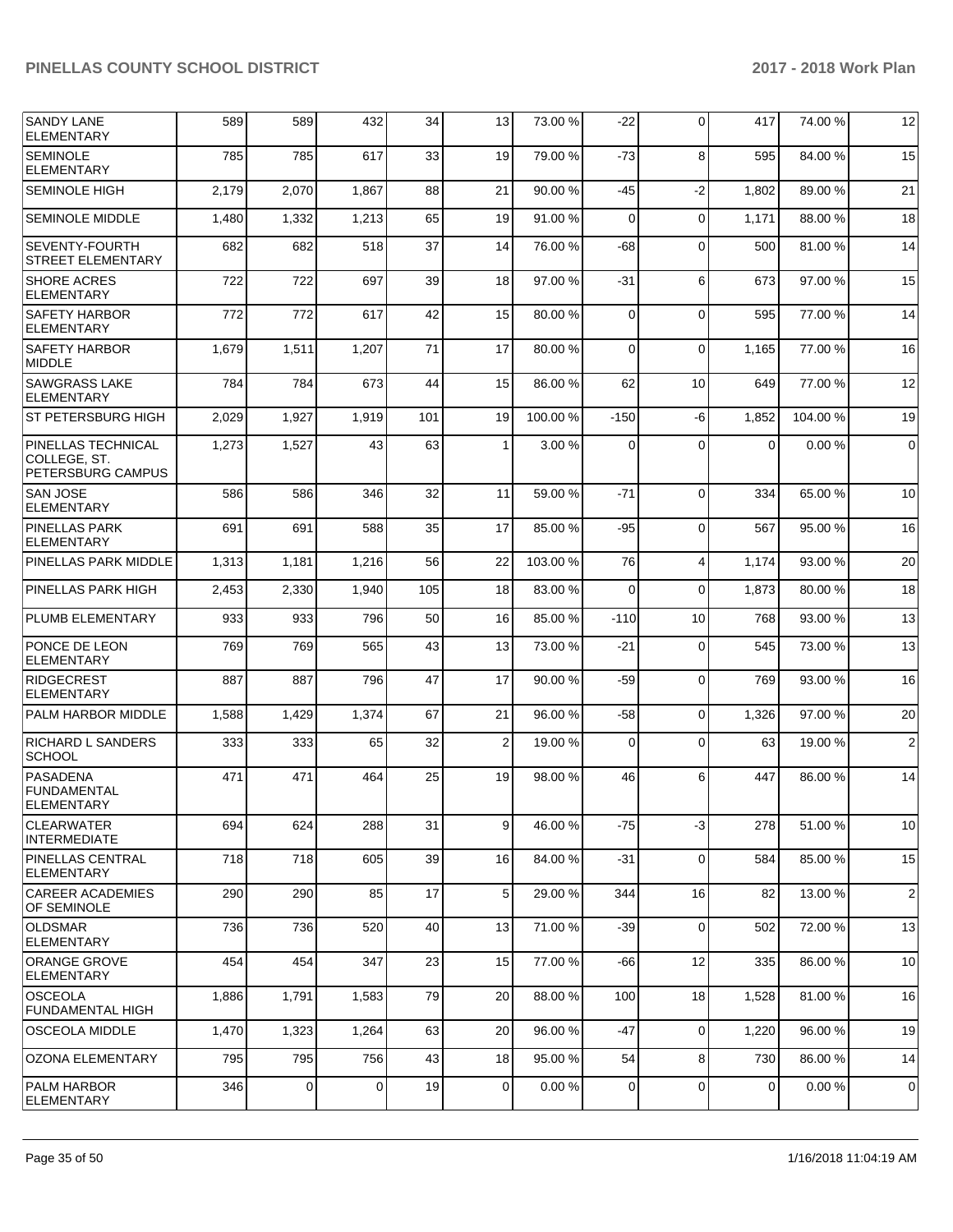| NORTHEAST HIGH                                                                        | 2,047       | 1,944 | 1,676    | 85          | 20             | 86.00 % | $-75$       | $-3$        | 1,617       | 87.00 % | 20          |
|---------------------------------------------------------------------------------------|-------------|-------|----------|-------------|----------------|---------|-------------|-------------|-------------|---------|-------------|
| <b>NORTH SHORE</b><br><b>ELEMENTARY</b>                                               | 418         | 418   | 338      | 23          | 15             | 81.00 % | -36         | $\Omega$    | 326         | 85.00 % | 14          |
| <b>NORTH WARD</b><br><b>ELEMENTARY</b><br>(CLEARWATER)                                | $\Omega$    | 0     | 0        | 0           | $\mathbf 0$    | 0.00%   | $\mathbf 0$ | $\Omega$    | $\mathbf 0$ | 0.00%   | 0           |
| NORTHWEST<br><b>ELEMENTARY</b>                                                        | 700         | 700   | 596      | 38          | 16             | 85.00 % | $-18$       | $\Omega$    | 575         | 84.00 % | 15          |
| OAK GROVE MIDDLE                                                                      | 1,438       | 1,294 | 1,123    | 61          | 18             | 87.00 % | -11         | 10          | 1,084       | 84.00 % | 15          |
| <b>OAKHURST</b><br><b>ELEMENTARY</b>                                                  | 784         | 784   | 716      | 41          | 17             | 91.00%  | $-72$       | $\Omega$    | 691         | 97.00 % | 17          |
| <b>MEADOWLAWN MIDDLE</b>                                                              | 1,403       | 1,262 | 1,129    | 60          | 19             | 89.00 % | 37          | 12          | 1,090       | 84.00 % | 15          |
| MELROSE ELEMENTARY                                                                    | 450         | 450   | 392      | 25          | 16             | 87.00 % | -8          | $\Omega$    | 378         | 86.00 % | 15          |
| <b>MILDRED HELMS</b><br><b>ELEMENTARY</b>                                             | 786         | 786   | 593      | 43          | 14             | 75.00 % | -22         | $\Omega$    | 572         | 75.00 % | 13          |
| <b>TOMLINSON ADULT</b><br><b>LEARNING CENTER</b>                                      | 380         | 570   | $\Omega$ | 21          | 0              | 0.00%   | 0           | $\mathbf 0$ | $\mathbf 0$ | 0.00%   | $\mathbf 0$ |
| MOUNT VERNON<br><b>ELEMENTARY</b>                                                     | 610         | 610   | 450      | 33          | 14             | 74.00 % | $-140$      | $\Omega$    | 434         | 92.00 % | 13          |
| <b>NINA HARRIS</b><br><b>EXCEPTIONAL</b><br><b>STUDENT EDUCATION</b><br><b>CENTER</b> | 379         | 379   | 235      | 35          | $\overline{7}$ | 62.00%  | 0           | $\Omega$    | 227         | 60.00 % | 6           |
| <b>LAKEWOOD HIGH</b>                                                                  | 1,555       | 1,477 | 1,063    | 65          | 16             | 72.00 % | 5           | $\mathbf 0$ | 1,026       | 69.00 % | 16          |
| LARGO CENTRAL<br><b>ELEMENTARY</b>                                                    | $\mathbf 0$ | 0     | 0        | $\mathbf 0$ | 0              | 0.00%   | 0           | $\mathbf 0$ | 0           | 0.00%   | $\mathbf 0$ |
| LARGO HIGH                                                                            | 2,005       | 1,904 | 1,630    | 84          | 19             | 86.00 % | $\Omega$    | $\Omega$    | 1,574       | 83.00 % | 19          |
| <b>LEALMAN AVENUE</b><br><b>ELEMENTARY</b>                                            | 579         | 579   | 492      | 31          | 16             | 85.00 % | -92         | $\Omega$    | 474         | 97.00 % | 15          |
| <b>MADEIRA BEACH</b><br><b>FUNDAMENTAL K-8</b>                                        | 1,767       | 1,590 | 1,374    | 79          | 17             | 86.00 % | -43         | $\Omega$    | 1,326       | 86.00 % | 17          |
| <b>MAXIMO ELEMENTARY</b>                                                              | 612         | 612   | 406      | 34          | 12             | 66.00 % | 56          | $\mathbf 0$ | 392         | 59.00 % | 12          |
| <b>HIGHLAND LAKES</b><br><b>ELEMENTARY</b>                                            | 624         | 624   | 575      | 34          | 17             | 92.00 % | -48         | $\Omega$    | 545         | 95.00 % | 16          |
| <b>CALVIN A. HUNSINGER</b><br><b>SCHOOL</b>                                           | 315         | 315   | 108      | 29          | 4              | 34.00 % | $\mathbf 0$ | $\Omega$    | 104         | 33.00 % | 4           |
| CLEARWATER<br><b>FUNDAMENTAL MIDDLE</b>                                               | 896         | 806   | 798      | 40          | 20             | 99.00 % | $\Omega$    | $\Omega$    | 771         | 96.00%  | 19          |
| <b>KINGS HIGHWAY</b><br><b>ELEMENTARY MAGNET</b><br><b>SCHOOL</b>                     | 649         | 649   | 292      | 30          | 10             | 45.00 % | -94         | $\mathbf 0$ | 281         | 51.00 % | 9           |
| LAKEVIEW<br><b>FUNDAMENTAL</b><br>ELEMENTARY                                          | 420         | 420   | 345      | 18          | 19             | 82.00 % | $-54$       | $\mathbf 0$ | 333         | 91.00 % | 19          |
| <b>LAKEWOOD</b><br><b>ELEMENTARY</b>                                                  | 580         | 580   | 444      | 32          | 14             | 77.00 % | 107         | 0           | 428         | 62.00 % | 13          |
| PERKINS ELEMENTARY                                                                    | 777         | 777   | 553      | 41          | 13             | 71.00 % | $-52$       | $\mathbf 0$ | 533         | 74.00 % | 13          |
| <b>GARRISON-JONES</b><br>ELEMENTARY                                                   | 762         | 762   | 609      | 41          | 15             | 80.00 % | -89         | $\mathbf 0$ | 587         | 87.00 % | 14          |
| <b>GIBBS HIGH</b>                                                                     | 2,378       | 2,259 | 1,243    | 97          | 13             | 55.00 % | $-10$       | $\Omega$    | 1,199       | 53.00 % | 12          |
| <b>GULF BEACHES</b><br>ELEMENTARY MAGNET<br> SCHOOL                                   | 369         | 369   | 345      | 20          | 17             | 93.00 % | 22          | 6           | 333         | 85.00 % | 13          |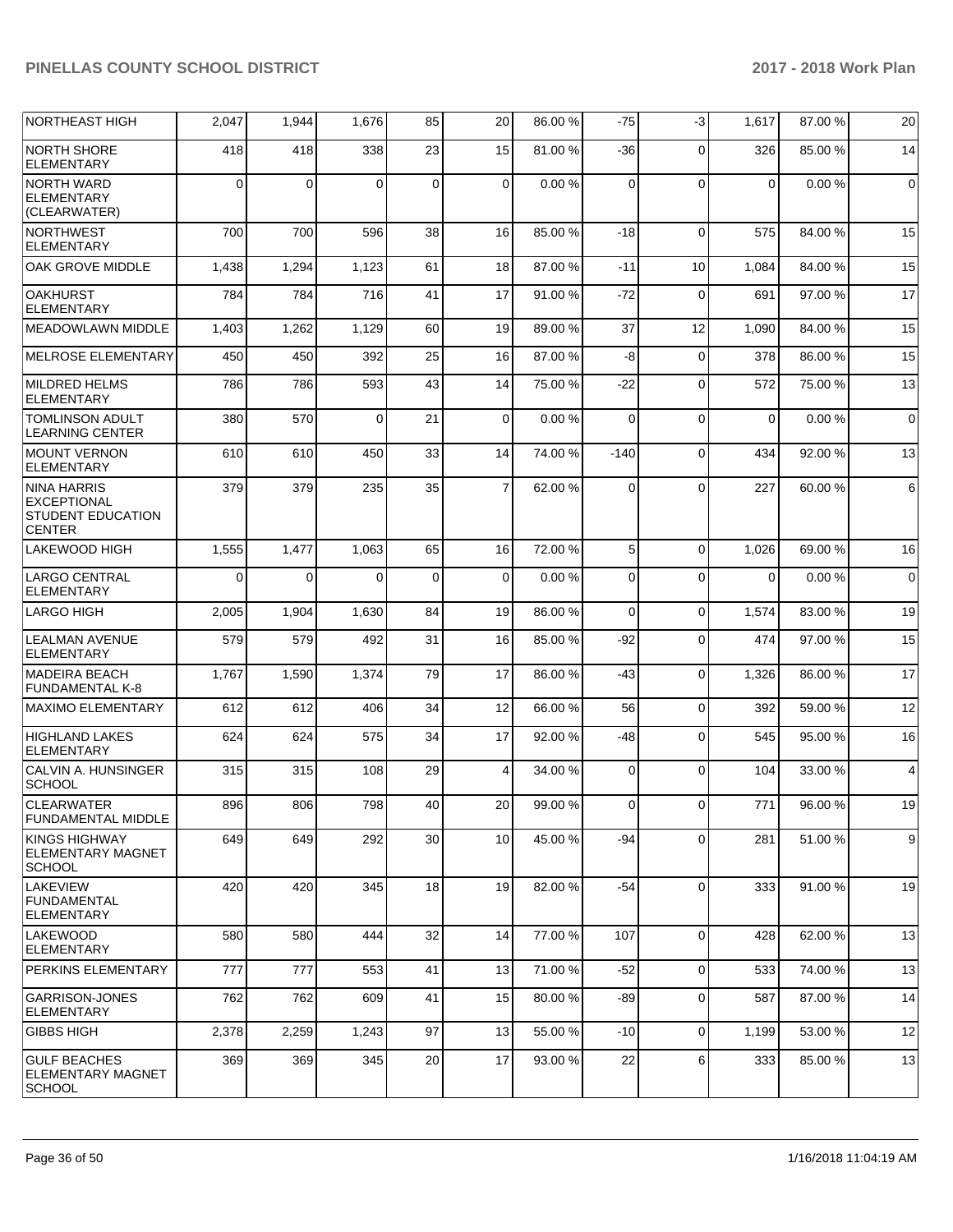| <b>GULFPORT</b><br>ELEMENTARY            | 754      | 754      | 666      | 41              | 16       | 88.00 % | $-13$    | $\Omega$ | 643      | 87.00 % | 16       |
|------------------------------------------|----------|----------|----------|-----------------|----------|---------|----------|----------|----------|---------|----------|
| <b>HARRIS TIPS CENTER</b>                | $\Omega$ | $\Omega$ | $\Omega$ | $\Omega$        | $\Omega$ | 0.00%   | $\Omega$ | $\Omega$ | $\Omega$ | 0.00%   | $\Omega$ |
| <b>EISENHOWER</b><br>ELEMENTARY          | 859      | 859      | 722      | 47              | 15       | 84.00 % | $-40$    | $\Omega$ | 697      | 85.00 % | 15       |
| <b>FAIRMOUNT PARK</b><br>ELEMENTARY      | 718      | 718      | 529      | 39              | 14       | 74.00 % | 31       | $\Omega$ | 510      | 68.00 % | 13       |
| <b>JOHN M SEXTON</b><br>ELEMENTARY       | 728      | 728      | 646      | 40              | 16       | 89.00 % | 110      | 8        | 624      | 74.00 % | 13       |
| MORGAN FITZGERALD<br><b>IMIDDLE</b>      | 1,552    | 1,396    | 1,074    | 66              | 16       | 77.00 % | $-6$     | $\Omega$ | 1,037    | 75.00 % | 16       |
| <b>FUGUITT ELEMENTARY</b>                | 776      | 776      | 587      | 42              | 14       | 76.00 % | $-64$    | $\Omega$ | 567      | 80.00%  | 14       |
| LYNCH ELEMENTARY                         | 773      | 773      | 666      | 44              | 15       | 86.00 % | $-22$    | $\Omega$ | 643      | 86.00 % | 15       |
| <b>IDISSTON ACADEMY</b>                  | 312      | 312      | 140      | 30 <sup>°</sup> | 5        | 45.00 % | 0        | $\Omega$ | 135      | 43.00 % | 5        |
| <b>LEILA DAVIS</b><br>ELEMENTARY         | 754      | 754      | 752      | 41              | 18       | 100.00% | $-50$    | $\Omega$ | 726      | 103.00% | 18       |
| IDIXIE M HOLLINS HIGH                    | 2,384    | 2,264    | 1.854    | 101             | 18       | 82.00 % | $-1$     | $\Omega$ | 1.790    | 79.00 % | 18       |
| <b>CURTIS FUNDAMENTAL</b><br>ELEMENTARY  | 543      | 543      | 536      | 29              | 18       | 99.00 % | 72       | $\Omega$ | 517      | 84.00 % | 18       |
| DUNEDIN HIGH                             | 1.675    | 1,591    | 1,382    | 69              | 20       | 87.00 % | $\Omega$ | $\Omega$ | 1,334    | 84.00 % | 19       |
| <b>DUNEDIN HIGHLAND</b><br><b>MIDDLE</b> | 1,462    | 1,315    | 1,061    | 63              | 17       | 81.00%  | $\Omega$ | $\Omega$ | 1,024    | 78.00 % | 16       |
|                                          | 123,191  | 117,457  | 92,534   | 5,951           | 16       | 78.78%  | $-3,124$ | 142      | 89,313   | 78.12%  | 15       |

The COFTE Projected Total (89,313) for 2021 - 2022 must match the Official Forecasted COFTE Total (89,860 ) for 2021 - 2022 before this section can be completed. In the event that the COFTE Projected Total does not match the Official forecasted COFTE, then the Balanced Projected COFTE Table should be used to balance COFTE.

| Projected COFTE for 2021 - 2022 |        |  |  |  |  |  |  |
|---------------------------------|--------|--|--|--|--|--|--|
| Elementary (PK-3)               | 28,237 |  |  |  |  |  |  |
| Middle (4-8)                    | 33,228 |  |  |  |  |  |  |
| High (9-12)                     | 28,395 |  |  |  |  |  |  |
|                                 | 89,860 |  |  |  |  |  |  |

| <b>Grade Level Type</b> | <b>Balanced Projected</b><br>COFTE for 2021 - 2022 |
|-------------------------|----------------------------------------------------|
| Elementary (PK-3)       |                                                    |
| Middle $(4-8)$          |                                                    |
| High (9-12)             |                                                    |
|                         | 89,313                                             |

#### **Relocatable Replacement**

Number of relocatable classrooms clearly identified and scheduled for replacement in the school board adopted financially feasible 5-year district work program.

| Location                               | $-2018$<br>2017 | $2018 - 2019$ | $2019 - 2020$ | 2020 - 2021 | $2021 - 2022$ | Year 5 Total |
|----------------------------------------|-----------------|---------------|---------------|-------------|---------------|--------------|
| <b>Total Relocatable Replacements:</b> |                 |               |               |             |               |              |

#### **Charter Schools Tracking**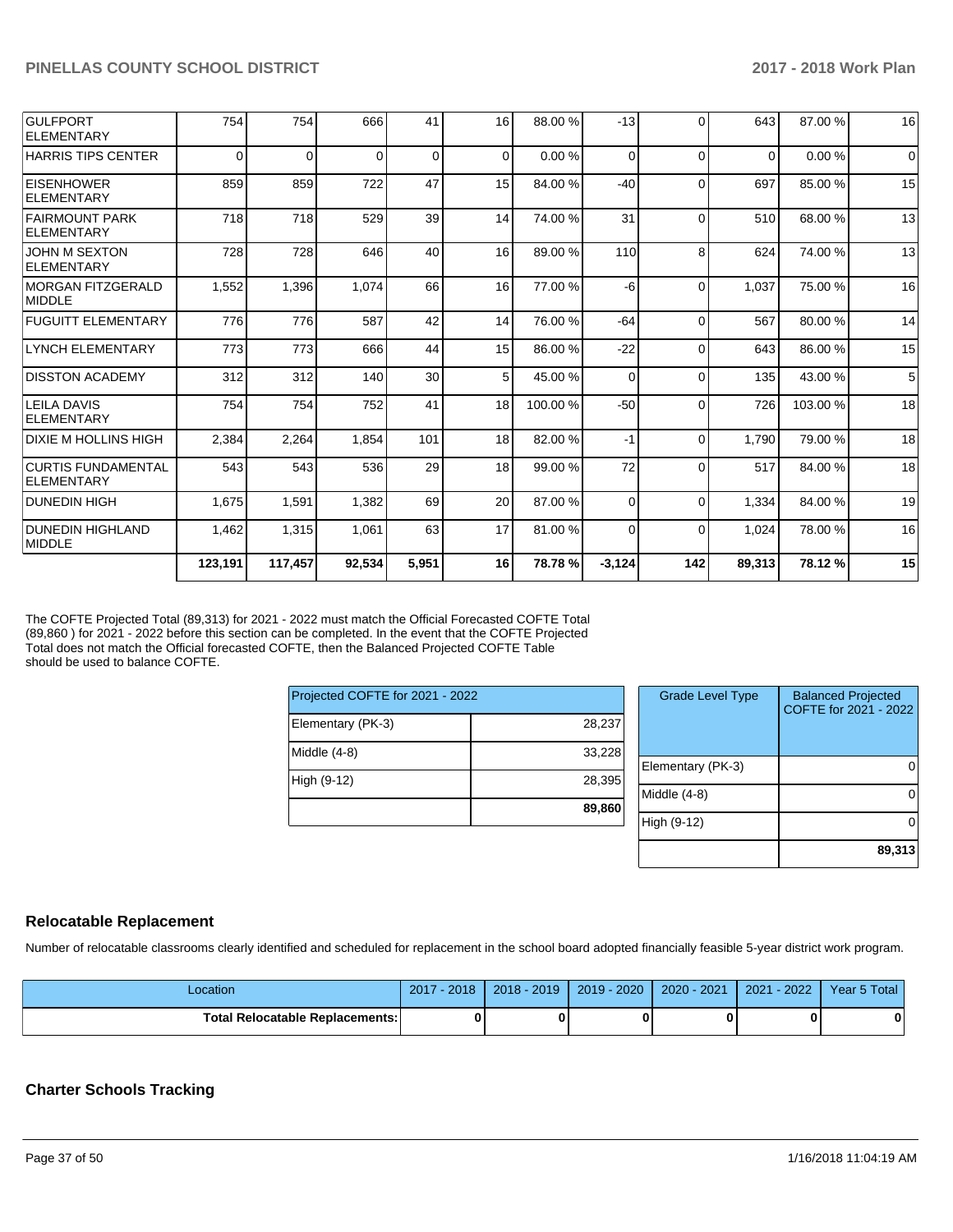Information regarding the use of charter schools.

| Location-Type                           | # Relocatable<br>units or<br>permanent<br>classrooms | Owner             | <b>Year Started or</b><br>Scheduled | <b>Student</b><br><b>Stations</b> | <b>Students</b><br>Enrolled | Years in<br>Contract | <b>Total Charter</b><br><b>Students</b><br>projected for<br>2021 - 2022 |
|-----------------------------------------|------------------------------------------------------|-------------------|-------------------------------------|-----------------------------------|-----------------------------|----------------------|-------------------------------------------------------------------------|
| Academie DaVinci-Elem                   |                                                      | 23 LEASE RENT     | 1997                                | 430                               | 276                         | 15                   | 364                                                                     |
| Plato Academy-K-8 - Clearwater          |                                                      | 29 LEASE RENT     | 2004                                | 400                               | 400                         | 11                   | 728                                                                     |
| St. Pete Collegiate-High                |                                                      | 5LEASE RENT       | 2004                                | 125                               | 240                         | 8                    | 245                                                                     |
| Athenian Academy-Elem&Middle            |                                                      | 25 LEASE RENT     | 2000                                | 500                               | 494                         | 10                   | 600                                                                     |
| Pinellas Prep-Grades 4-8                |                                                      | 28 LEASE PURCHASE | 2002                                | 458                               | 440                         | 15                   | 440                                                                     |
| Enterprise High School                  |                                                      | 10 LEASE RENT     | 2008                                | 420                               | 320                         | 5                    | 420                                                                     |
| Plato Academy - Tarpon                  |                                                      | 23 LEASE RENT     | 2012                                | 364                               | 364                         | 11                   | 546                                                                     |
| MycroSchool Pinellas                    |                                                      | <b>LEASE RENT</b> | 2012                                | 125                               | 275                         | 5                    | 300                                                                     |
| Discovery Academy of Science            |                                                      | 23 LEASE RENT     | 2013                                | 454                               | 413                         | 4                    | 900                                                                     |
| Plato Academy of St. Petersburg         |                                                      | 18 LEASE RENT     | 2013                                | 365                               | 365                         | 15                   | 364                                                                     |
| Plato Academy Pinellas Park             |                                                      | 27 LEASE RENT     | 2015                                | 282                               | 282                         | 5                    | 546                                                                     |
| Alfred Adler - Elem                     | $\overline{7}$                                       | <b>LEASE RENT</b> | 2008                                | 100                               | 75                          | 8                    | 125                                                                     |
| Plato North Palm Harbor- K-8            |                                                      | 20 LEASE RENT     | 2010                                | 364                               | 364                         | 10                   | 364                                                                     |
| Plato Academy Largo - K-8               |                                                      | 19 LEASE RENT     | 2010                                | 364                               | 364                         | 10                   | 364                                                                     |
| Pinellas Primary Academy                |                                                      | 21 LEASE PURCHASE | 2011                                | 324                               | 324                         | 5                    | 324                                                                     |
| Pinellas Academy of Math and<br>Science |                                                      | 30 LEASE RENT     | 2012                                | 636                               | 618                         | 5                    | 910                                                                     |
| Plato Academy - Seminole                |                                                      | 26 LEASE RENT     | 2011                                | 364                               | 364                         | 10                   | 364                                                                     |
|                                         | 341                                                  |                   |                                     | 6,075                             | 5,978                       |                      | 7,904                                                                   |

#### **Special Purpose Classrooms Tracking**

The number of classrooms that will be used for certain special purposes in the current year, by facility and type of classroom, that the district will, 1), not use for educational purposes, and 2), the co-teaching classrooms that are not open plan classrooms and will be used for educational purposes.

| School | <b>School Type</b>                   | # of Elementary<br>K-3 Classrooms | # of Middle 4-8<br><b>Classrooms</b> | # of High $9-12$<br><b>Classrooms</b> | # of $ESE$<br>Classrooms | # of Combo<br><b>Classrooms</b> | Total<br>Classrooms |
|--------|--------------------------------------|-----------------------------------|--------------------------------------|---------------------------------------|--------------------------|---------------------------------|---------------------|
|        | <b>Total Educational Classrooms:</b> |                                   |                                      |                                       |                          |                                 | 0                   |
| School | <b>School Type</b>                   | # of Elementary<br>K-3 Classrooms | # of Middle 4-8<br><b>Classrooms</b> | # of High $9-12$<br><b>Classrooms</b> | # of $ESE$<br>Classrooms | # of Combo<br><b>Classrooms</b> | Total<br>Classrooms |
|        | <b>Total Co-Teaching Classrooms:</b> |                                   | n.                                   |                                       |                          |                                 | 0                   |

#### **Infrastructure Tracking**

**Necessary offsite infrastructure requirements resulting from expansions or new schools. This section should include infrastructure information related to capacity project schedules and other project schedules (Section 4).**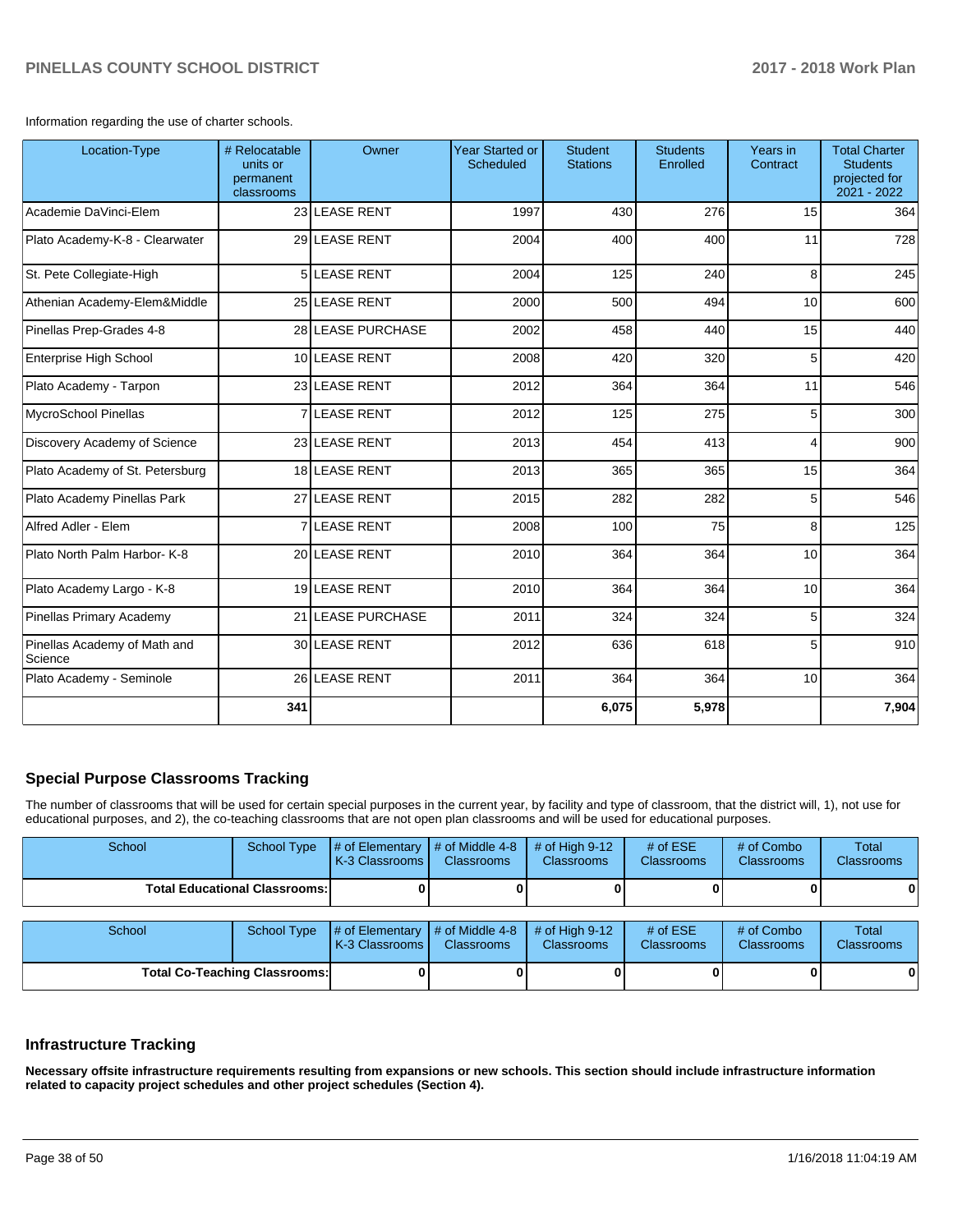There are no new projects to expand facilities for the 2017-18 school year.

**Proposed location of planned facilities, whether those locations are consistent with the comprehensive plans of all affected local governments, and recommendations for infrastructure and other improvements to land adjacent to existing facilities. Provisions of 1013.33(12), (13) and (14) and 1013.36** must be addressed for new facilities planned within the 1st three years of the plan (Section 5).

Not specified

**Consistent with Comp Plan?** No

#### **Net New Classrooms**

The number of classrooms, by grade level and type of construction, that were added during the last fiscal year.

|                                                                                                                                                         | List the net new classrooms added in the 2016 - 2017 fiscal year. |                            |                                                                        |                        |                              | List the net new classrooms to be added in the 2017 - 2018 fiscal<br>year. |                              |                        |
|---------------------------------------------------------------------------------------------------------------------------------------------------------|-------------------------------------------------------------------|----------------------------|------------------------------------------------------------------------|------------------------|------------------------------|----------------------------------------------------------------------------|------------------------------|------------------------|
| "Classrooms" is defined as capacity carrying classrooms that are added to increase<br>capacity to enable the district to meet the Class Size Amendment. |                                                                   |                            | Totals for fiscal year 2017 - 2018 should match totals in Section 15A. |                        |                              |                                                                            |                              |                        |
| Location                                                                                                                                                | $2016 - 2017$ #<br>Permanent                                      | $2016 - 2017$ #<br>Modular | $2016 - 2017$ #<br>Relocatable                                         | $2016 - 2017$<br>Total | $2017 - 2018$ #<br>Permanent | $2017 - 2018$ #<br>Modular                                                 | 2017 - 2018 #<br>Relocatable | $2017 - 2018$<br>Total |
| Elementary (PK-3)                                                                                                                                       | $-50$                                                             |                            | 20                                                                     | $-30$                  |                              |                                                                            |                              |                        |
| Middle (4-8)                                                                                                                                            | $-11$                                                             |                            |                                                                        |                        |                              |                                                                            |                              |                        |
| High (9-12)                                                                                                                                             | $-51$                                                             |                            | $-49$                                                                  | $-100$                 | 16                           |                                                                            |                              | 16                     |
|                                                                                                                                                         | -1121                                                             |                            | $-21$                                                                  | $-133$                 | 20                           |                                                                            |                              | 20                     |

#### **Relocatable Student Stations**

Number of students that will be educated in relocatable units, by school, in the current year, and the projected number of students for each of the years in the workplan.

| <b>Site</b>                     | 2017 - 2018 | 2018 - 2019 | 2019 - 2020 | $2020 - 2021$ | $2021 - 2022$ | 5 Year Average |
|---------------------------------|-------------|-------------|-------------|---------------|---------------|----------------|
| LAKEVIEW FUNDAMENTAL ELEMENTARY | 18          | 162         | 162         | 162           | 162           | 133            |
| LAKEWOOD ELEMENTARY             | 18          | 18          | 18          | 18            | 18            | 18             |
| LAKEWOOD HIGH                   | 0           | 0           | 0           | $\Omega$      | 0             | $\Omega$       |
| LARGO CENTRAL ELEMENTARY        |             | O           |             | $\Omega$      | 0             | $\Omega$       |
| LARGO HIGH                      |             | 0           | $\Omega$    | $\Omega$      | 0             | $\Omega$       |
| LEALMAN AVENUE ELEMENTARY       | 51          | 51          | 51          | 51            | 51            | 51             |
| MADEIRA BEACH FUNDAMENTAL K-8   | 80          | 80          | 80          | 80            | 80            | 80             |
| <b>IMAXIMO ELEMENTARY</b>       | $\Omega$    | $\Omega$    | 0           | $\Omega$      | 0             | 0              |
| <b>IMEADOWLAWN MIDDLE</b>       | 208         | 208         | 208         | $\Omega$      | $\Omega$      | 125            |
| <b>IMELROSE ELEMENTARY</b>      | 72          | 72          | 72          | 72            | 72            | 72             |
| MILDRED HELMS ELEMENTARY        | 84          | 84          | 84          | 84            | 84            | 84             |
| TOMLINSON ADULT LEARNING CENTER |             | $\Omega$    | 0           | $\Omega$      | $\Omega$      | n l            |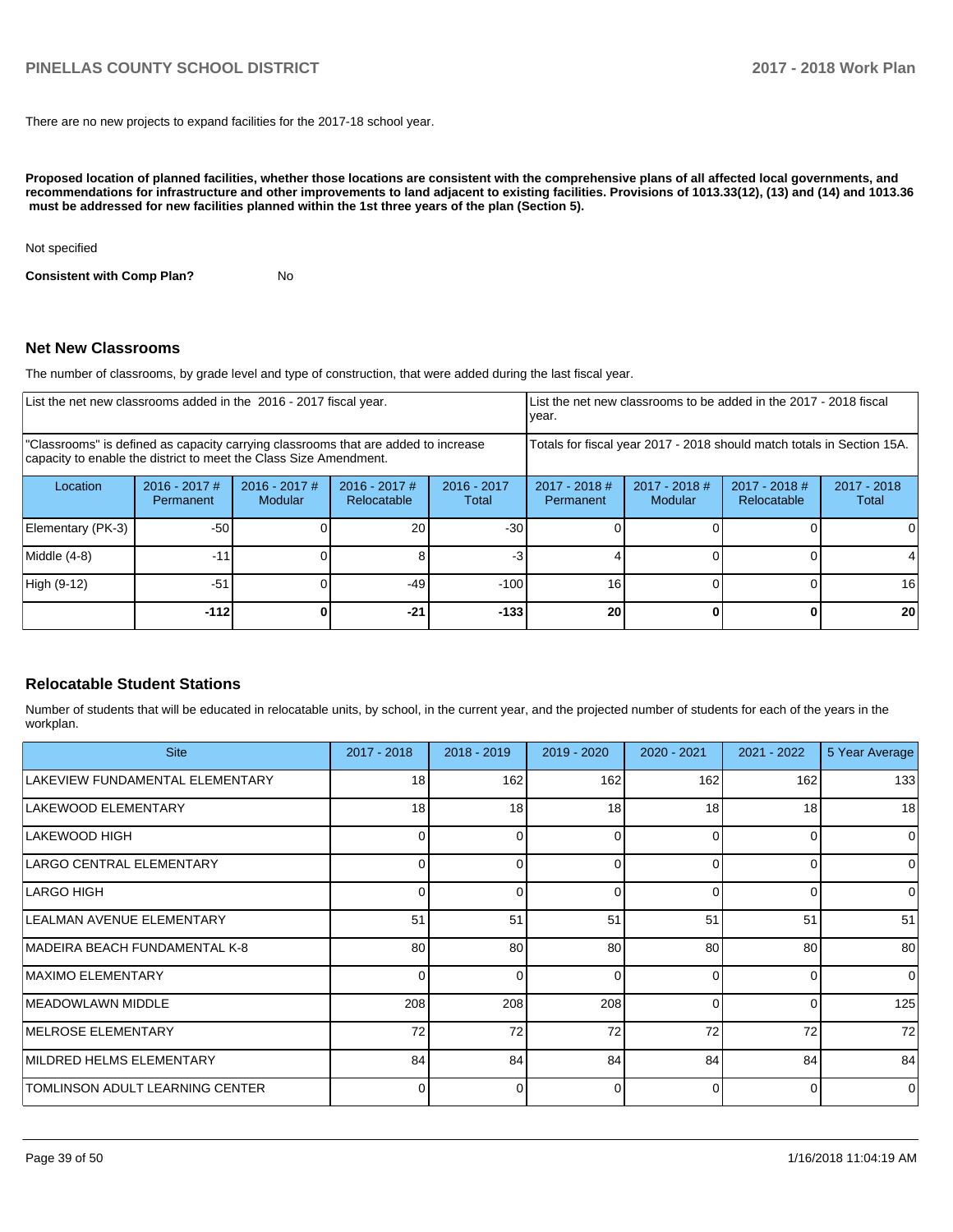| PINELLAS PARK ELEMENTARY                                    | 58       | 58          | 58          | 58             | 58          | 58             |
|-------------------------------------------------------------|----------|-------------|-------------|----------------|-------------|----------------|
| PINELLAS PARK MIDDLE                                        | 0        | 726         | 110         | 110            | 110         | 211            |
| <b>PINELLAS PARK HIGH</b>                                   | 0        | $\mathbf 0$ | 0           | 0              | $\Omega$    | $\mathbf 0$    |
| PLUMB ELEMENTARY                                            | 208      | 208         | 208         | 208            | 208         | 208            |
| PONCE DE LEON ELEMENTARY                                    | 54       | 54          | 54          | 54             | 54          | 54             |
| RIDGECREST ELEMENTARY                                       | 0        | 196         | 196         | 196            | 196         | 157            |
| SAFETY HARBOR ELEMENTARY                                    | 0        | 0           | 0           | 0              | 0           | 0              |
| <b>SAFETY HARBOR MIDDLE</b>                                 | 0        | 0           | 0           | $\Omega$       | $\mathbf 0$ | $\mathbf 0$    |
| <b>SAWGRASS LAKE ELEMENTARY</b>                             | 203      | 203         | 203         | $\Omega$       | $\Omega$    | 122            |
| ST PETERSBURG HIGH                                          | 150      | 100         | 100         | 100            | 100         | 110            |
| PINELLAS TECHNICAL COLLEGE, ST.<br><b>PETERSBURG CAMPUS</b> | 25       | 25          | 25          | 25             | 25          | 25             |
| <b>SAN JOSE ELEMENTARY</b>                                  | 36       | 36          | 36          | 36             | 36          | 36             |
| SANDY LANE ELEMENTARY                                       | $\Omega$ | $\mathbf 0$ | $\Omega$    | $\Omega$       | $\mathbf 0$ | $\mathbf 0$    |
| <b>SEMINOLE ELEMENTARY</b>                                  | 134      | 134         | 134         | 134            | $\Omega$    | 107            |
| <b>SEMINOLE HIGH</b>                                        | 0        | 100         | 100         | 100            | 100         | 80             |
| <b>SEMINOLE MIDDLE</b>                                      | 88       | 88          | 88          | 88             | 88          | 88             |
| <b>SEVENTY-FOURTH STREET ELEMENTARY</b>                     | 5        | 5           | 5           | 5              | 5           | 5              |
| SHORE ACRES ELEMENTARY                                      | 142      | 142         | 142         | 142            | 142         | 142            |
| JOHN HOPKINS MIDDLE                                         | 0        | $\mathbf 0$ | $\Omega$    | $\Omega$       | $\Omega$    | $\mathbf 0$    |
| <b>SKYCREST ELEMENTARY</b>                                  | $\Omega$ | 108         | 108         | 108            | 108         | 86             |
| <b>SKYVIEW ELEMENTARY</b>                                   | 18       | 18          | 18          | 18             | 18          | 18             |
| MCMULLEN-BOOTH ELEMENTARY                                   | 94       | 94          | 94          | 94             | 94          | 94             |
| PALM HARBOR UNIVERSITY HIGH                                 | 0        | $\mathbf 0$ | $\Omega$    | $\Omega$       | $\Omega$    | 0              |
| <b>BROOKER CREEK ELEMENTARY</b>                             | 62       | 62          | 62          | 62             | 62          | 62             |
| <b>FRONTIER ELEMENTARY</b>                                  | 36       | 36          | 36          | 36             | 36          | 36             |
| COACHMAN SERVICE CENTER                                     | $\Omega$ | $\mathbf 0$ | $\Omega$    | $\overline{0}$ | $\Omega$    | $\overline{0}$ |
| <b>FOREST LAKES ELEMENTARY</b>                              | 0        | $\mathbf 0$ | $\Omega$    | $\overline{0}$ | $\mathbf 0$ | $\overline{0}$ |
| SUNSET HILLS ELEMENTARY                                     | 0        | $\mathbf 0$ | $\Omega$    | $\Omega$       | $\Omega$    | $\Omega$       |
| OZONA ELEMENTARY                                            | 142      | 142         | 142         | 142            | 142         | 142            |
| PALM HARBOR ELEMENTARY                                      | $\Omega$ | 0           | $\Omega$    | $\overline{0}$ | 0           | $\Omega$       |
| PALM HARBOR MIDDLE                                          | 66       | 44          | 44          | 44             | 44          | 48             |
| RICHARD L SANDERS SCHOOL                                    | $\Omega$ | $\mathbf 0$ | $\Omega$    | $\overline{0}$ | 0           | $\Omega$       |
| PASADENA FUNDAMENTAL ELEMENTARY                             | 116      | 116         | 116         | $\Omega$       | $\Omega$    | 70 l           |
| CLEARWATER INTERMEDIATE                                     | 0        | $\mathbf 0$ | $\Omega$    | $\overline{0}$ | $\Omega$    | 0              |
| PINELLAS CENTRAL ELEMENTARY                                 | 0        | 0           | $\mathbf 0$ | $\overline{0}$ | 0           | 0              |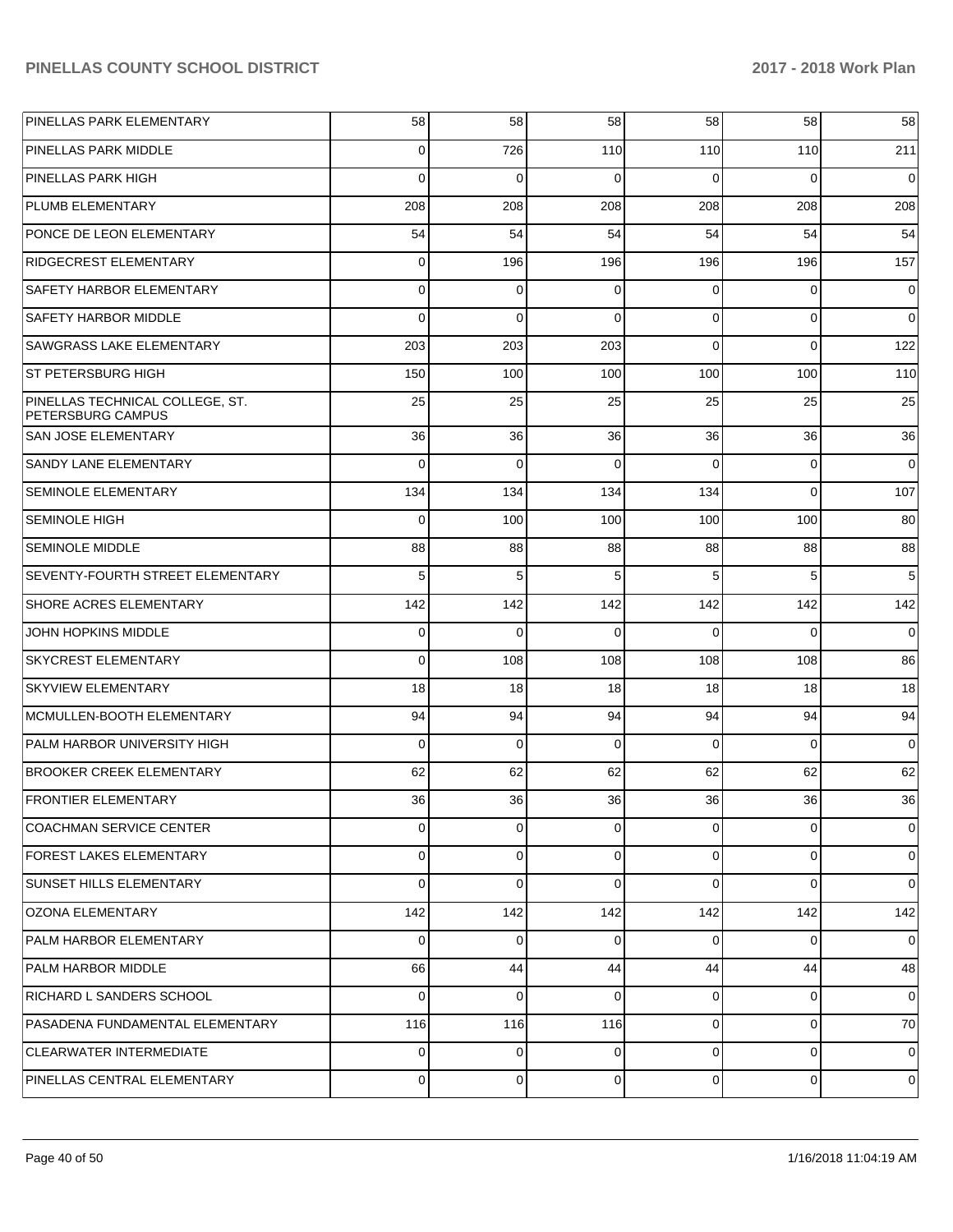| CAREER ACADEMIES OF SEMINOLE                                    | 50  | 50          | 50          | 50       | 50          | 50          |
|-----------------------------------------------------------------|-----|-------------|-------------|----------|-------------|-------------|
| SOUTH WARD ELEMENTARY                                           | 0   | 0           | $\Omega$    | $\Omega$ | $\Omega$    | 0           |
| <b>STARKEY ELEMENTARY</b>                                       | 0   | $\Omega$    | $\Omega$    | $\Omega$ | $\Omega$    | $\Omega$    |
| MARJORIE KINNAN RAWLINGS ELEMENTARY                             | 116 | 116         | 116         | 116      | 116         | 116         |
| <b>TARPON SPRINGS ELEMENTARY</b>                                | 0   | 0           | $\Omega$    | $\Omega$ | $\Omega$    | 0           |
| <b>TARPON SPRINGS HIGH</b>                                      | 0   | 0           | $\Omega$    | $\Omega$ | $\Omega$    | 0           |
| PINELLAS TECHNICAL COLLEGE, CLEARWATER<br><b>CAMPUS</b>         | 0   | $\Omega$    | $\Omega$    | $\Omega$ | $\Omega$    | $\Omega$    |
| <b>TARPON SPRINGS MIDDLE</b>                                    | 0   | $\mathbf 0$ | $\Omega$    | $\Omega$ | $\mathbf 0$ | $\mathbf 0$ |
| <b>TYRONE MIDDLE</b>                                            | 88  | 88          | 88          | 88       | 88          | 88          |
| TARPON SPRINGS FUNDAMENTAL ELEMENTARY                           | 22  | 62          | 62          | 62       | 62          | 54          |
| <b>WALSINGHAM ELEMENTARY</b>                                    | 22  | 22          | 22          | 22       | 22          | 22          |
| <b>WESTGATE ELEMENTARY</b>                                      | 0   | $\mathbf 0$ | $\Omega$    | $\Omega$ | 0           | $\mathbf 0$ |
| WOODLAWN ELEMENTARY                                             | 72  | 72          | 72          | 72       | 72          | 72          |
| EAST LAKE HIGH                                                  | 0   | $\mathbf 0$ | $\Omega$    | $\Omega$ | $\Omega$    | $\mathbf 0$ |
| SOUTHERN OAK ELEMENTARY                                         | 66  | 66          | 66          | 66       | 66          | 66          |
| <b>CYPRESS WOODS ELEMENTARY</b>                                 | 152 | 152         | 152         | 152      | 152         | 152         |
| SUTHERLAND ELEMENTARY                                           | 98  | 102         | 102         | 102      | 102         | 101         |
| LAKE SAINT GEORGE ELEMENTARY                                    | 54  | 54          | 54          | 54       | 54          | 54          |
| <b>NEW HEIGHTS ELEMENTARY</b>                                   | 0   | 72          | 72          | 72       | 72          | 58          |
| <b>EAST LAKE MIDDLE SCHOOL ACADEMY OF</b><br><b>ENGINEERING</b> | 0   | 0           | $\Omega$    | $\Omega$ | 0           | 0           |
| <b>ROBINSON SCHOOL SERVICE CENTER</b>                           | 0   | 0           | $\Omega$    | $\Omega$ | $\mathbf 0$ | 0           |
| <b>MIDTOWN ACADEMY</b>                                          | 0   | 0           | $\Omega$    | $\Omega$ | $\Omega$    | $\mathbf 0$ |
| <b>LEALMAN INNOVATION ACADEMY</b>                               | 40  | 40          | 40          | 40       | 40          | 40          |
| ANONA ELEMENTARY                                                | 163 | 271         | 271         | 108      | 108         | 184         |
| <b>AZALEA ELEMENTARY</b>                                        | 0   | $\Omega$    | $\Omega$    | $\Omega$ | $\Omega$    | $\Omega$    |
| <b>AZALEA MIDDLE</b>                                            | 0   | 0           | $\mathbf 0$ | $\Omega$ | $\mathbf 0$ | $\mathbf 0$ |
| <b>BARDMOOR ELEMENTARY</b>                                      | 40  | 184         | 22          | 22       | 22          | 58          |
| LARGO MIDDLE                                                    | 0   | 66          | 66          | 66       | 66          | 53          |
| <b>BAUDER ELEMENTARY</b>                                        | 170 | 188         | 188         | 188      | 188         | 184         |
| <b>BAY POINT ELEMENTARY</b>                                     | 84  | 84          | 84          | 84       | 84          | 84          |
| <b>BAY POINT MIDDLE</b>                                         | 0   | 0           | 0           | 0        | 0           | 0           |
| BAY VISTA FUNDAMENTAL ELEMENTARY                                | 0   | 0           | 0           | 0        | $\mathbf 0$ | $\mathbf 0$ |
| <b>BEAR CREEK ELEMENTARY</b>                                    | 0   | 182         | 182         | 182      | 182         | 146         |
| <b>BELCHER ELEMENTARY</b>                                       | 62  | 62          | 62          | 62       | 62          | 62          |
| <b>BELLEAIR ELEMENTARY</b>                                      | 33  | 69          | 69          | 69       | 69          | 62          |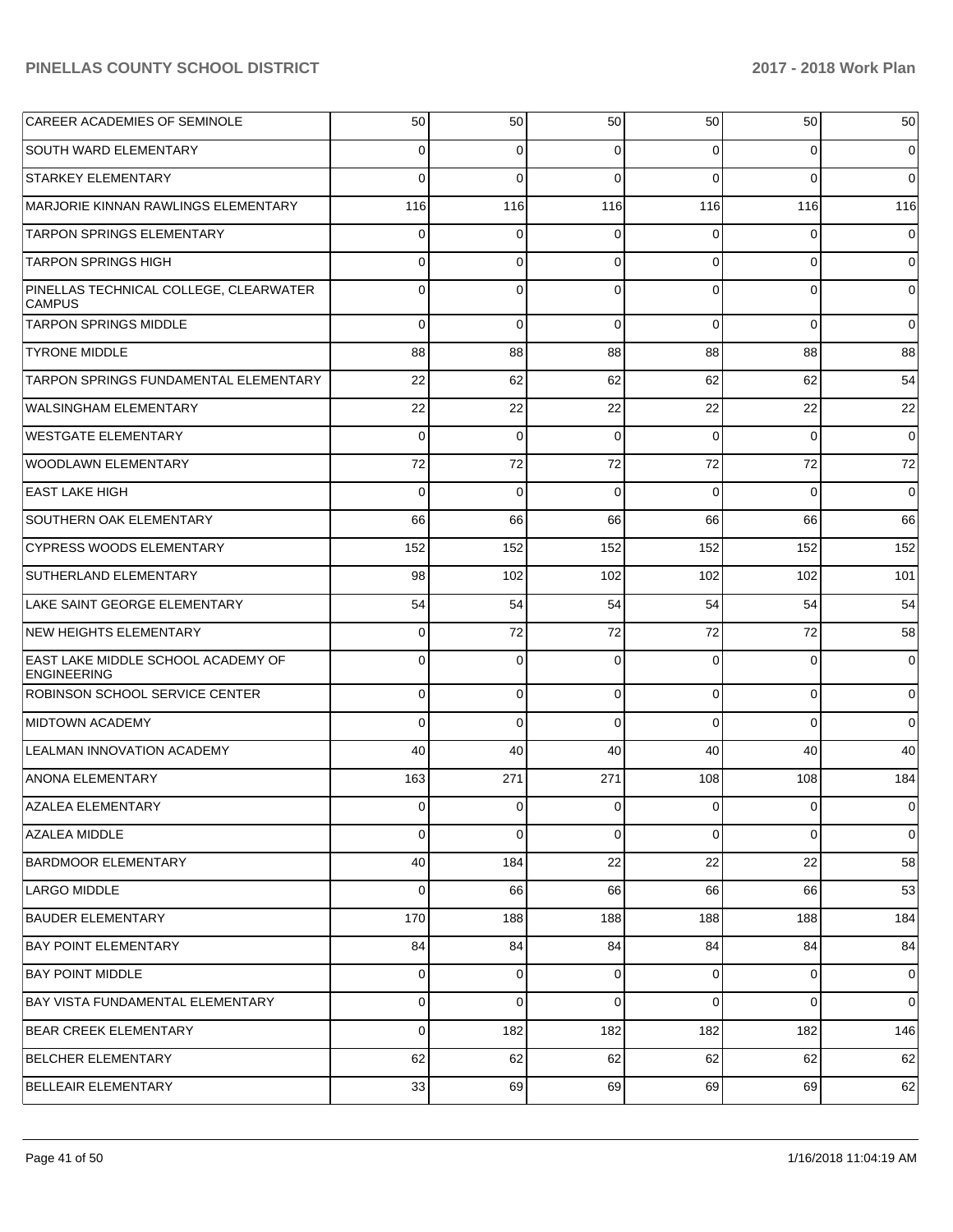| <b>BLANTON ELEMENTARY</b>                                   | 58          | 178         | 178            | 178            | 178         | 154             |
|-------------------------------------------------------------|-------------|-------------|----------------|----------------|-------------|-----------------|
| <b>BOCA CIEGA HIGH</b>                                      | 0           | $\Omega$    | $\Omega$       | 0              | $\Omega$    | $\overline{0}$  |
| <b>GIBBS HIGH</b>                                           | $\Omega$    | $\Omega$    | $\Omega$       | $\Omega$       | $\Omega$    | $\Omega$        |
| GULF BEACHES ELEMENTARY MAGNET SCHOOL                       | 112         | 112         | 112            | $\Omega$       | $\Omega$    | 67              |
| <b>GULFPORT ELEMENTARY</b>                                  | 36          | 36          | 36             | 36             | 36          | 36              |
| <b>HARRIS TIPS CENTER</b>                                   | $\Omega$    | $\Omega$    | $\Omega$       | $\Omega$       | $\Omega$    | 0               |
| <b>HIGHLAND LAKES ELEMENTARY</b>                            | 22          | 22          | 22             | 22             | 22          | 22              |
| CALVIN A. HUNSINGER SCHOOL                                  | 18          | 18          | 18             | 18             | 18          | 18              |
| <b>CLEARWATER FUNDAMENTAL MIDDLE</b>                        | $\Omega$    | $\Omega$    | $\Omega$       | $\Omega$       | $\Omega$    | $\Omega$        |
| KINGS HIGHWAY ELEMENTARY MAGNET SCHOOL                      | 76          | 76          | 76             | 76             | 76          | 76              |
| PINELLAS SECONDARY SCHOOL                                   | $\Omega$    | $\Omega$    | $\Omega$       | $\Omega$       | $\Omega$    | $\Omega$        |
| <b>HIGH POINT ELEMENTARY</b>                                | 40          | 63          | 63             | 63             | 63          | 58              |
| <b>DUNEDIN ELEMENTARY</b>                                   | 33          | 33          | 33             | 33             | 33          | 33              |
| DOUG JAMERSON ELEMENTARY                                    | 36          | 36          | 18             | 18             | 18          | 25              |
| JAMES B. SANDERLIN PK-8                                     | 66          | 66          | 66             | 66             | $\Omega$    | 53              |
| THURGOOD MARSHALL FUNDAMENTAL MIDDLE                        | $\Omega$    | 0           | 0              | $\Omega$       | $\Omega$    | 0               |
| <b>BAYSIDE HIGH</b>                                         | 50          | $\Omega$    | $\Omega$       | $\Omega$       | $\Omega$    | 10              |
| CAMPBELL PARK ELEMENTARY                                    | 36          | 168         | 168            | 168            | 168         | 142             |
| JOSEPH L CARWISE MIDDLE                                     | $\Omega$    | $\Omega$    | $\Omega$       | $\Omega$       | $\Omega$    | $\Omega$        |
| CLEARVIEW AVENUE ADULT EDUCATION CENTER                     | 0           | $\Omega$    | $\Omega$       | $\Omega$       | $\Omega$    | $\overline{0}$  |
| PAUL B STEPHENS EXCEPTIONAL STUDENT<br><b>EDUCATION CTR</b> | 0           | 30          | 30             | 30             | 30          | 24              |
| <b>CLEARWATER HIGH</b>                                      | 100         | 100         | 100            | 100            | 100         | 100             |
| <b>COUNTRYSIDE HIGH</b>                                     | $\Omega$    | $\mathbf 0$ | $\Omega$       | $\Omega$       | $\Omega$    | 0               |
| <b>CROSS BAYOU ELEMENTARY</b>                               | 58          | 58          | 58             | 58             | 58          | 58              |
| <b>CURLEW CREEK ELEMENTARY</b>                              | 77          | 77          | 77             | 77             | 77          | 77              |
| <b>DISSTON ACADEMY</b>                                      | 0           | 0           | $\Omega$       | $\Omega$       | $\Omega$    | $\overline{0}$  |
| LEILA DAVIS ELEMENTARY                                      | 0           | 66          | 66             | 66             | 66          | 53              |
| <b>DIXIE M HOLLINS HIGH</b>                                 | 100         | $\mathbf 0$ | $\Omega$       | $\Omega$       | $\Omega$    | 20 <sup>1</sup> |
| CURTIS FUNDAMENTAL ELEMENTARY                               | 36          | 36          | 36             | 36             | 36          | 36              |
| <b>DUNEDIN HIGH</b>                                         | $\mathbf 0$ | $\mathbf 0$ | 0              | $\Omega$       | $\mathbf 0$ | $\overline{0}$  |
| <b>DUNEDIN HIGHLAND MIDDLE</b>                              | 0           | $\mathbf 0$ | $\Omega$       | $\Omega$       | $\mathbf 0$ | $\overline{0}$  |
| <b>EISENHOWER ELEMENTARY</b>                                | 18          | 18          | 18             | 18             | 18          | 18              |
| <b>FAIRMOUNT PARK ELEMENTARY</b>                            | $\mathbf 0$ | $\mathbf 0$ | $\overline{0}$ | $\Omega$       | $\mathbf 0$ | $\overline{0}$  |
| JOHN M SEXTON ELEMENTARY                                    | 66          | 44          | 44             | 44             | 44          | 48              |
| MORGAN FITZGERALD MIDDLE                                    | 0           | 0           | 0              | $\overline{0}$ | $\mathbf 0$ | 0               |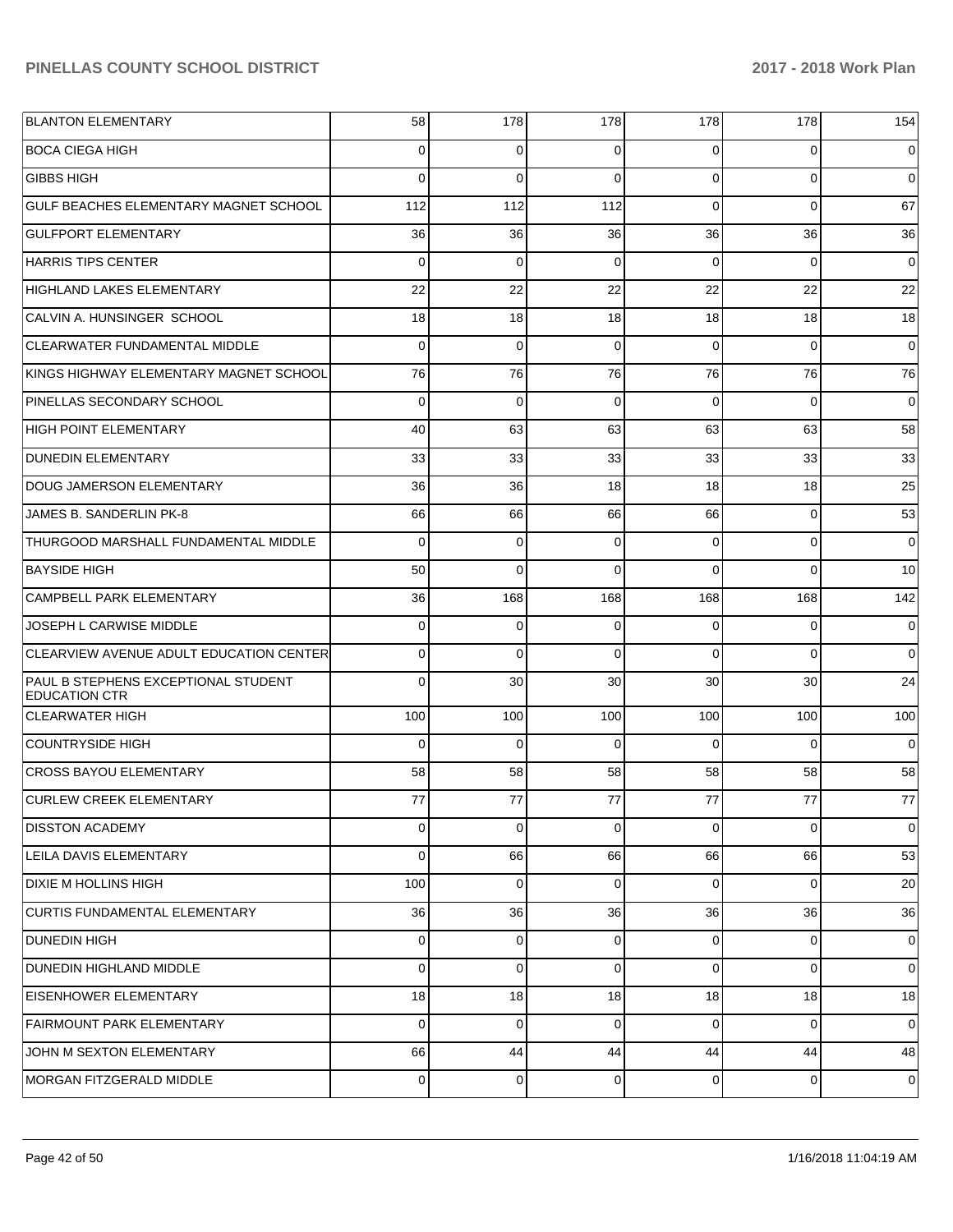| Total students in relocatables by year.                     | 5.896 | 8.257    | 7.389    | 6.029    | 5.829    | 6.680 |
|-------------------------------------------------------------|-------|----------|----------|----------|----------|-------|
| <b>Totals for PINELLAS COUNTY SCHOOL DISTRICT</b>           |       |          |          |          |          |       |
| <b>OSCEOLA MIDDLE</b>                                       | 66    | 66       | 66       | 66       | 66       | 66    |
| IOSCEOLA FUNDAMENTAL HIGH                                   | 350   | 350      | 350      | $\Omega$ | $\Omega$ | 210   |
| <b>ORANGE GROVE ELEMENTARY</b>                              | 186   | 244      | 244      | 36       | 36       | 149   |
| <b>OLDSMAR ELEMENTARY</b>                                   | 18    | 18       | 18       | 18       | 18       | 18    |
| <b>OAKHURST ELEMENTARY</b>                                  | 48    | 48       | 48       | 48       | 48       | 48    |
| <b>OAK GROVE MIDDLE</b>                                     | 198   | 198      | 198      | 198      | 198      | 198   |
| NORTHWEST ELEMENTARY                                        | 18    | 18       | 18       | 18       | 18       | 18    |
| NORTH WARD ELEMENTARY (CLEARWATER)                          | 0     | $\Omega$ | $\Omega$ | $\Omega$ | $\Omega$ | 0     |
| NORTH SHORE ELEMENTARY                                      | 36    | 36       | 36       | 36       | 36       | 36    |
| INORTHEAST HIGH                                             | 100   | 75       | 75       | 75       | 75       | 80    |
| ININA HARRIS EXCEPTIONAL STUDENT<br><b>EDUCATION CENTER</b> | 0     | $\Omega$ | 0        | $\Omega$ | $\Omega$ | 0     |
| MOUNT VERNON ELEMENTARY                                     | 102   | 287      | 287      | 287      | 287      | 250   |
| <b>GARRISON-JONES ELEMENTARY</b>                            | 160   | 232      | 160      | 160      | 160      | 174   |
| <b>PERKINS ELEMENTARY</b>                                   | 36    | 36       | 36       | 36       | 36       | 36    |
| LYNCH ELEMENTARY                                            | 22    | 22       | 22       | 22       | 22       | 22    |
| <b>FUGUITT ELEMENTARY</b>                                   | 18    | 18       | 18       | 18       | 18       | 18    |
|                                                             |       |          |          |          |          |       |

| TRUBBER TOP PINELLAS COUNTY SCHOOL DISTRICT       |        |        |        |        |        |        |
|---------------------------------------------------|--------|--------|--------|--------|--------|--------|
| Total students in relocatables by year.           | 5.896  | 8.257  | 7.389  | 6.029  | 5.829  | 6.680  |
| Total number of COFTE students projected by year. | 91.641 | 91.181 | 90.655 | 90.322 | 89.860 | 90,732 |
| Percent in relocatables by year.                  | 6 % l  | 9%     | 8 % l  | 7 % I  | 6 % l  | 7 %    |

# **Leased Facilities Tracking**

Exising leased facilities and plans for the acquisition of leased facilities, including the number of classrooms and student stations, as reported in the educational plant survey, that are planned in that location at the end of the five year workplan.

| Location                              | # of Leased<br>Classrooms 2017 -<br>2018 | <b>FISH Student</b><br><b>Stations</b> | Owner       | # of Leased<br>Classrooms 2021 -<br>2022 | <b>FISH Student</b><br><b>Stations</b> |
|---------------------------------------|------------------------------------------|----------------------------------------|-------------|------------------------------------------|----------------------------------------|
| <b>ANONA ELEMENTARY</b>               | 3                                        |                                        | 54 ModSpace |                                          |                                        |
| <b>BAY POINT ELEMENTARY</b>           | 0                                        |                                        | 0 ModSpace  | 0                                        | 0                                      |
| BAY VISTA FUNDAMENTAL ELEMENTARY      | $\Omega$                                 |                                        | 0 ModSpace  | 0                                        | 0                                      |
| <b>BEAR CREEK ELEMENTARY</b>          | $\Omega$                                 |                                        | 0 ModSpace  | 0                                        | 0                                      |
| <b>BELCHER ELEMENTARY</b>             | 0                                        |                                        | 0 ModSpace  | 0                                        | 0                                      |
| <b>BLANTON ELEMENTARY</b>             |                                          |                                        | 22 Alpha    |                                          | 22                                     |
| BOCA CIEGA HIGH                       | $\Omega$                                 |                                        | 0 ModSpace  | $\Omega$                                 | $\Omega$                               |
| GULF BEACHES ELEMENTARY MAGNET SCHOOL | 0                                        |                                        | 0 ModSpace  | 2                                        | 36                                     |
| LARGO CENTRAL ELEMENTARY              | 0                                        |                                        | 0 ModSpace  | $\Omega$                                 | $\Omega$                               |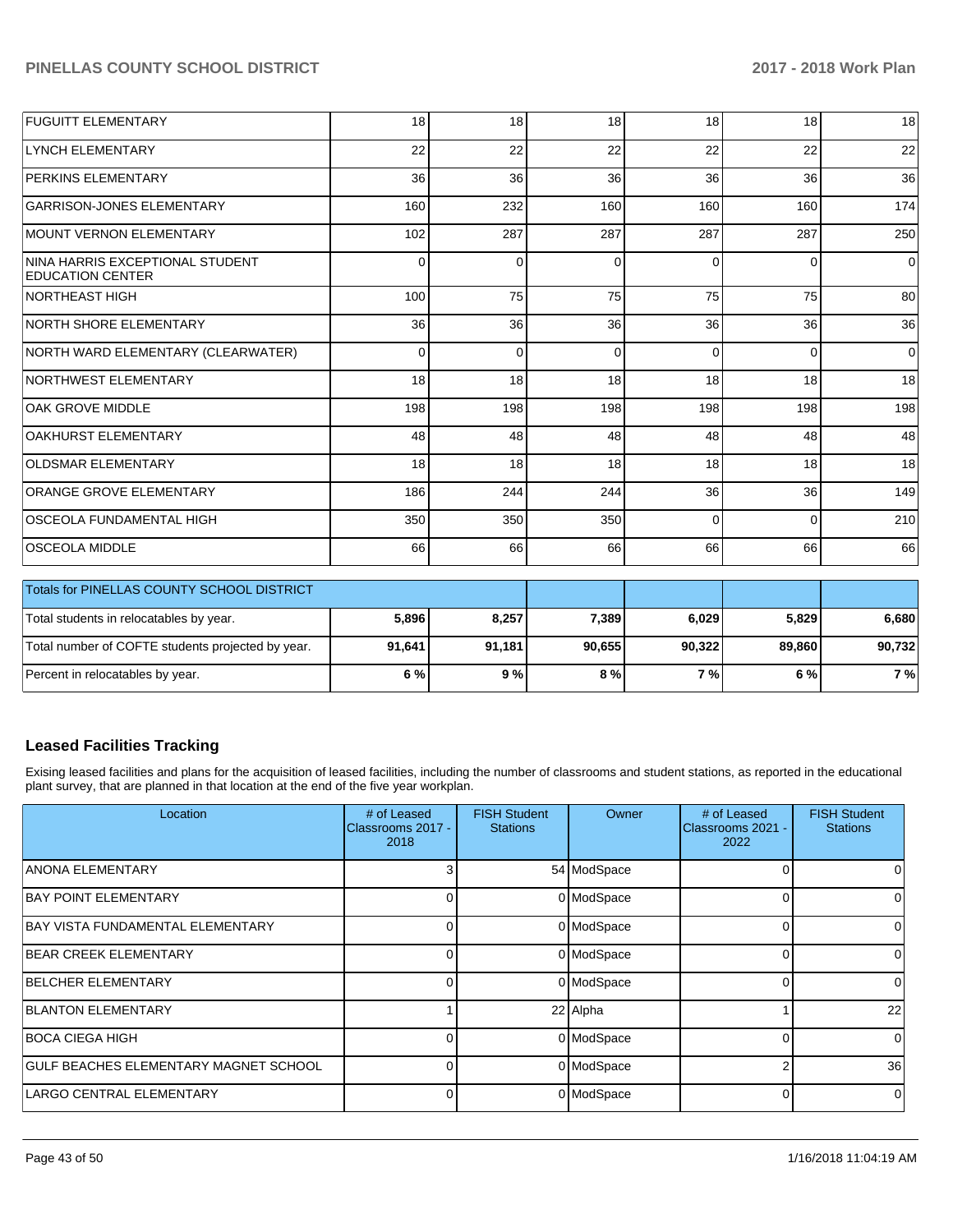| <b>MAXIMO ELEMENTARY</b>             | $\overline{0}$ |          | 0 ModSpace                          | 0           | $\pmb{0}$      |
|--------------------------------------|----------------|----------|-------------------------------------|-------------|----------------|
| MELROSE ELEMENTARY                   | $\overline{0}$ |          | 0 ModSpace                          | 0           | 0              |
| MILDRED HELMS ELEMENTARY             | $\overline{0}$ |          | 0 ModSpace                          | $\Omega$    | 0              |
| PLUMB ELEMENTARY                     | $\overline{2}$ |          | 36 ModSpace                         | 0           | 0              |
| SAFETY HARBOR ELEMENTARY             | $\Omega$       |          | 0 Williams<br>Scotsman/ModSpa<br>ce | $\Omega$    | 0              |
| SAWGRASS LAKE ELEMENTARY             | $\mathbf 0$    | $\Omega$ | Williams Scotsman                   | 0           | 0              |
| SAN JOSE ELEMENTARY                  | 0              |          | 0 Williams Scotsman                 | $\Omega$    | $\overline{0}$ |
| SEMINOLE ELEMENTARY                  | 1              |          | 22 ModSpace                         | 0           | $\overline{0}$ |
| <b>SEMINOLE MIDDLE</b>               | 0              |          | 0 ModSpace                          | 0           | $\overline{0}$ |
| SHORE ACRES ELEMENTARY               | $\overline{c}$ |          | 40 ModSpace                         | 0           | $\overline{0}$ |
| <b>SKYCREST ELEMENTARY</b>           | 0              | $\Omega$ | Williams<br>Scotsman/ModSpa<br>ce   | C           | 0              |
| <b>SKYVIEW ELEMENTARY</b>            | $\overline{0}$ |          | 0 ModSpace                          | 0           | $\overline{0}$ |
| <b>COACHMAN SERVICE CENTER</b>       | $\mathbf 0$    | $\Omega$ | Williams<br>Scotsman/ModSpa<br>ce   | $\Omega$    | 0              |
| DOUG JAMERSON ELEMENTARY             | $\mathbf{1}$   |          | 18 ModSpace                         | $\Omega$    | 0              |
| <b>CLEARWATER HIGH</b>               | $\overline{0}$ |          | 0 ModSpace                          | $\mathbf 0$ | 0              |
| <b>CURTIS FUNDAMENTAL ELEMENTARY</b> | $\overline{0}$ |          | 0 ModSpace                          | $\mathbf 0$ | $\overline{0}$ |
| JOHN M SEXTON ELEMENTARY             | $\mathbf{1}$   |          | 22 ModSpace                         | $\mathbf 0$ | $\mathbf 0$    |
| LYNCH ELEMENTARY                     | $\Omega$       |          | 0 Williams<br>Scotsman/ModSpa<br>ce | $\Omega$    | $\mathbf 0$    |
| <b>GARRISON-JONES ELEMENTARY</b>     | $\overline{2}$ |          | 108 ModSpace                        | 4           | 36             |
| MOUNT VERNON ELEMENTARY              | $\overline{0}$ |          | 0 ModSpace                          | $\Omega$    | $\overline{0}$ |
| <b>NORTHEAST HIGH</b>                | $\overline{0}$ |          | 0 ModSpace                          | 0           | $\pmb{0}$      |
| NORTH SHORE ELEMENTARY               | $\overline{0}$ |          | 0 ModSpace                          | 0           | 0              |
| OAKHURST ELEMENTARY                  | $\circ$        |          | 0 ModSpace                          | 0           | $\pmb{0}$      |
| <b>OLDSMAR ELEMENTARY</b>            | $\overline{0}$ |          | 0 Williams Scotsman                 | 0           | $\overline{0}$ |
| ORANGE GROVE ELEMENTARY              | $\mathbf{1}$   |          | 18 ModSpace/William<br>s Scotsman   | $\mathbf 0$ | $\overline{0}$ |
| <b>OZONA ELEMENTARY</b>              | $\overline{0}$ |          | 0 ModSpace                          | 0           | $\mathbf 0$    |
| PALM HARBOR ELEMENTARY               | $\mathbf 0$    |          | 0 ModSpace                          | $\mathbf 0$ | $\mathbf 0$    |
| PALM HARBOR MIDDLE                   | $\mathbf 0$    |          | 0 ModSpace                          | 0           | $\mathbf 0$    |
| PASADENA FUNDAMENTAL ELEMENTARY      | $\overline{3}$ |          | 62 ModSpace                         | 0           | $\mathbf 0$    |
| PINELLAS CENTRAL ELEMENTARY          | $\mathbf 0$    |          | 0 ModSpace                          | 0           | $\mathbf 0$    |
| STARKEY ELEMENTARY                   | $\mathbf 0$    |          | 0 ModSpace                          | 0           | $\mathbf 0$    |
| TARPON SPRINGS ELEMENTARY            | $\overline{0}$ |          | 0 ModSpace                          | 0           | 0              |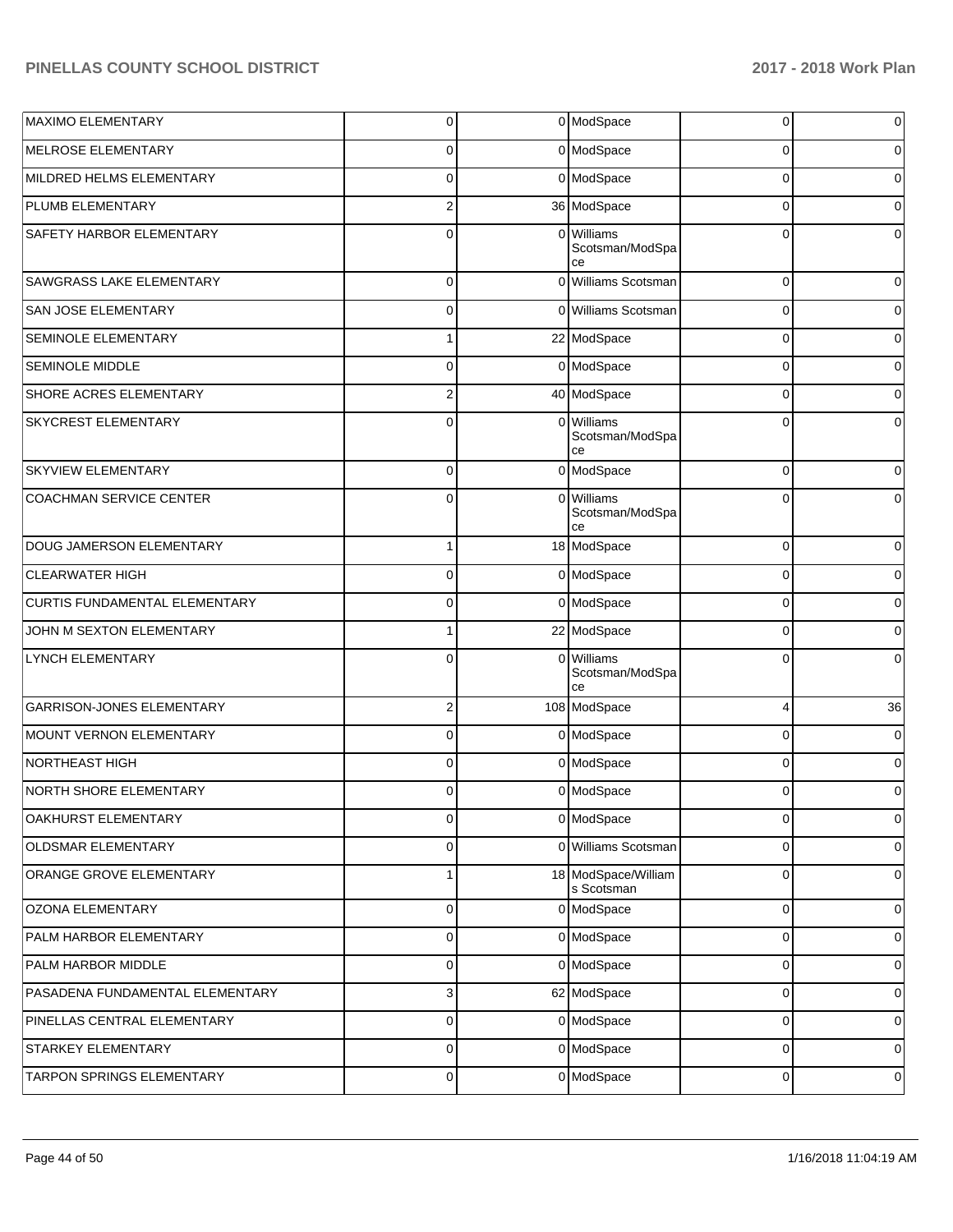| <b>TYRONE MIDDLE</b>                   | $\mathbf 0$    |          | 0 ModSpace  | 0        | 0              |
|----------------------------------------|----------------|----------|-------------|----------|----------------|
| TARPON SPRINGS FUNDAMENTAL ELEMENTARY  | 0              |          | 0 ModSpace  | 0        | 0              |
| <b>EAST LAKE HIGH</b>                  | 0              |          | 0 ModSpace  | 0        | 0              |
| <b>CYPRESS WOODS ELEMENTARY</b>        | $\mathbf 0$    |          | 0 ModSpace  | 0        | 0              |
| JOSEPH L CARWISE MIDDLE                | 0              |          | 0 ModSpace  | 0        | 0              |
| <b>AZALEA ELEMENTARY</b>               | $\mathbf 0$    |          | 0 ModSpace  | 0        | 0              |
| AZALEA MIDDLE                          | 0              |          | 0 Modspace  | 0        | 0              |
| <b>BAY POINT MIDDLE</b>                | $\Omega$       | ſ        |             | 0        | 0              |
| <b>DISSTON ACADEMY</b>                 | 0              | $\Omega$ |             | 0        | 0              |
| DIXIE M HOLLINS HIGH                   | 0              | $\Omega$ |             | 0        | 0              |
| <b>DUNEDIN HIGHLAND MIDDLE</b>         | 0              | $\Omega$ |             | 0        | 0              |
| <b>FAIRMOUNT PARK ELEMENTARY</b>       | 0              | $\Omega$ |             | 0        | 0              |
| MORGAN FITZGERALD MIDDLE               | 0              | $\Omega$ |             | 0        | 0              |
| <b>GIBBS HIGH</b>                      | 0              | $\Omega$ |             | 0        | 0              |
| <b>GULFPORT ELEMENTARY</b>             | 0              | $\Omega$ |             | $\Omega$ | 0              |
| HARRIS TIPS CENTER                     | 0              | $\Omega$ |             | 0        | 0              |
| HIGHLAND LAKES ELEMENTARY              | 0              | $\Omega$ |             | 0        | 0              |
| CALVIN A. HUNSINGER SCHOOL             | $\Omega$       | $\Omega$ |             | 0        | 0              |
| KINGS HIGHWAY ELEMENTARY MAGNET SCHOOL | 0              | $\Omega$ |             | 0        | 0              |
| <b>LARGO HIGH</b>                      | 0              |          | 0 Modspace  | 0        | 0              |
| CAMPBELL PARK ELEMENTARY               | 2              |          | 36 ModSpace | 2        | 36             |
| CROSS BAYOU ELEMENTARY                 | $\Omega$       | C        |             | 0        | 0              |
| <b>CURLEW CREEK ELEMENTARY</b>         | 2              | 32       |             | 0        | 0              |
| <b>DUNEDIN HIGH</b>                    | 0              | $\Omega$ |             | 0        | 0              |
| EISENHOWER ELEMENTARY                  | 0              | 0        |             | 0        | 0              |
| <b>FUGUITT ELEMENTARY</b>              | 0              | $\Omega$ |             | 0        | 0              |
| PERKINS ELEMENTARY                     | 0              | 0        |             | 0        | $\overline{0}$ |
| CLEARWATER FUNDAMENTAL MIDDLE          | $\mathbf 0$    | $\Omega$ |             | 0        | $\overline{0}$ |
| LAKEWOOD ELEMENTARY                    | $\mathbf 0$    | 0        |             | 0        | $\overline{0}$ |
| LAKEWOOD HIGH                          | 0              | $\Omega$ |             | 0        | $\overline{0}$ |
| MADEIRA BEACH FUNDAMENTAL K-8          | $\mathbf 0$    | $\Omega$ |             | 0        | $\overline{0}$ |
| CLEARWATER INTERMEDIATE                | 0              | $\Omega$ |             | 0        | $\overline{0}$ |
| PINELLAS PARK ELEMENTARY               | $\mathbf 0$    | $\Omega$ |             | 0        | $\overline{0}$ |
| PONCE DE LEON ELEMENTARY               | 0              | $\Omega$ |             | 0        | $\overline{0}$ |
| RIDGECREST ELEMENTARY                  | $\mathbf 0$    | $\Omega$ |             | 0        | $\overline{0}$ |
| ST PETERSBURG HIGH                     | $\overline{0}$ | 0        |             | 0        | 0              |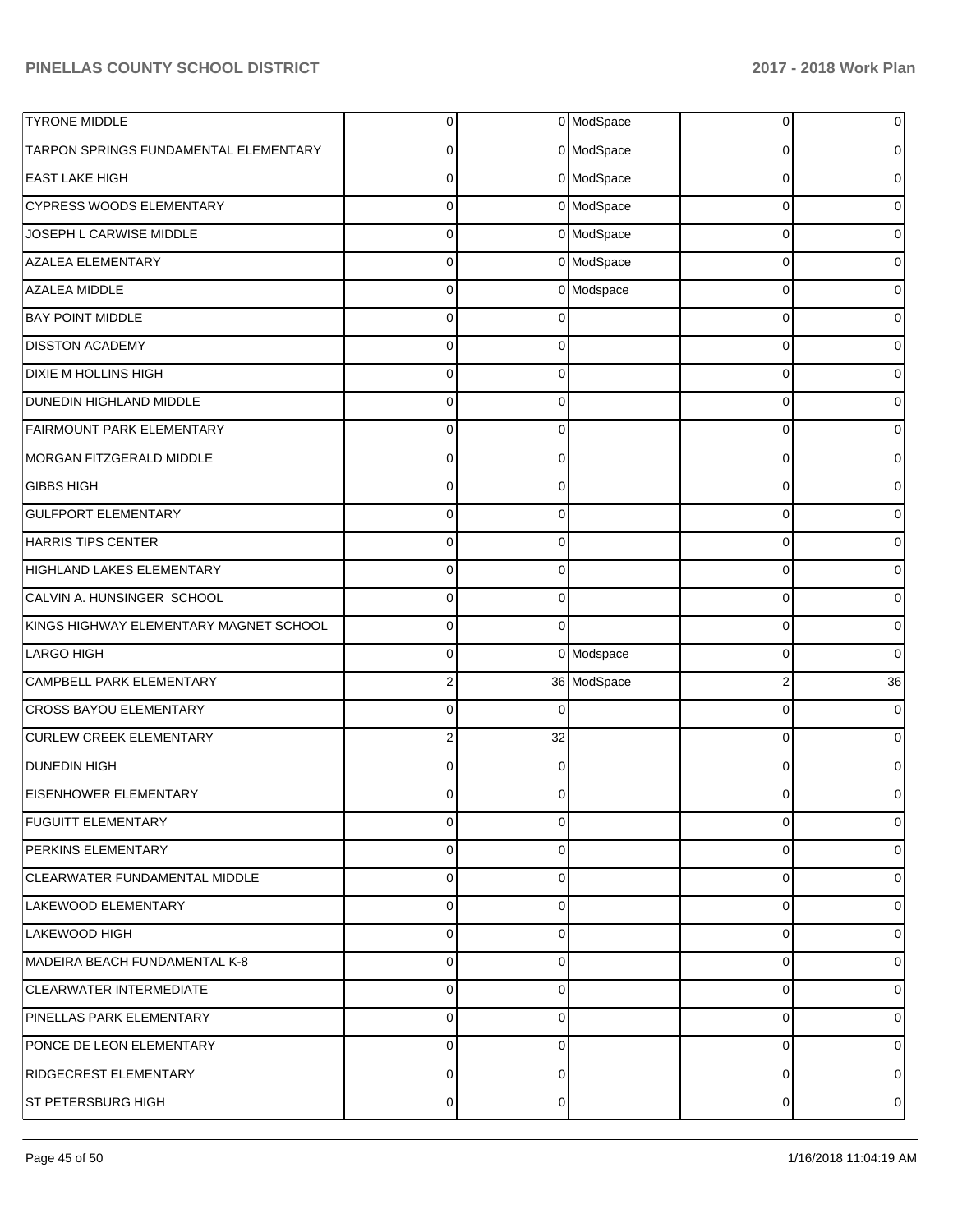| SEMINOLE HIGH                                               | 0           | 0           |            | $\overline{0}$ | 0        |
|-------------------------------------------------------------|-------------|-------------|------------|----------------|----------|
| MARJORIE KINNAN RAWLINGS ELEMENTARY                         | 0           | 0           |            | 0              | 0        |
| <b>TARPON SPRINGS MIDDLE</b>                                | $\Omega$    | 0           |            | 0              | 0        |
| <b>WALSINGHAM ELEMENTARY</b>                                | $\Omega$    | 0           |            | 0              | 0        |
| <b>WESTGATE ELEMENTARY</b>                                  | $\Omega$    | 0           |            | 0              |          |
| LAKE SAINT GEORGE ELEMENTARY                                | 0           | 0           |            | 0              | 0        |
| PALM HARBOR UNIVERSITY HIGH                                 | $\Omega$    | 0           |            | 0              |          |
| <b>FRONTIER ELEMENTARY</b>                                  | $\Omega$    | 0           |            | 0              | 0        |
| <b>FOREST LAKES ELEMENTARY</b>                              | $\Omega$    | 0           |            | 0              |          |
| <b>SUNSET HILLS ELEMENTARY</b>                              | $\Omega$    | 0           |            | 0              | 0        |
| <b>LEALMAN INNOVATION ACADEMY</b>                           | $\Omega$    | 0           |            | 0              |          |
| EAST LAKE MIDDLE SCHOOL ACADEMY OF<br>ENGINEERING           | $\Omega$    | 0           |            | $\Omega$       |          |
| NORTHWEST ELEMENTARY                                        | $\Omega$    | 0           |            | 0              |          |
| ROBINSON SCHOOL SERVICE CENTER                              | $\Omega$    | 0           |            | 0              |          |
| MIDTOWN ACADEMY                                             | $\Omega$    | 0           |            | 0              |          |
| MEADOWLAWN MIDDLE                                           | $\Omega$    |             | 0 ModSpace | 0              |          |
| TOMLINSON ADULT LEARNING CENTER                             | $\Omega$    | 0           |            | 0              |          |
| NINA HARRIS EXCEPTIONAL STUDENT EDUCATION<br><b>CENTER</b>  | $\Omega$    | 0           |            | $\mathbf 0$    |          |
| <b>OAK GROVE MIDDLE</b>                                     | $\mathbf 0$ | $\Omega$    |            | 0              |          |
| OSCEOLA FUNDAMENTAL HIGH                                    | C           | 0           |            | 0              |          |
| <b>OSCEOLA MIDDLE</b>                                       | $\Omega$    | 0           |            | 0              |          |
| RICHARD L SANDERS SCHOOL                                    | C           | 0           |            | 0              |          |
| CAREER ACADEMIES OF SEMINOLE                                | 0           | 0           |            | 0              |          |
| <b>PINELLAS PARK MIDDLE</b>                                 |             | 0           |            | 0              |          |
| PINELLAS PARK HIGH                                          |             | O           |            | U              |          |
| <b>SAFETY HARBOR MIDDLE</b>                                 | 0           |             | 0 Modspace | 0              | 0        |
| PINELLAS TECHNICAL COLLEGE, ST. PETERSBURG<br><b>CAMPUS</b> | $\Omega$    | 0           |            | 0              | $\Omega$ |
| SANDY LANE ELEMENTARY                                       | $\Omega$    | 0           |            | $\mathbf 0$    | $\Omega$ |
| JOHN HOPKINS MIDDLE                                         | $\Omega$    | 0           |            | $\mathbf 0$    | 0        |
| <b>TARPON SPRINGS HIGH</b>                                  | $\Omega$    | $\Omega$    |            | 0              | 0        |
| PINELLAS TECHNICAL COLLEGE, CLEARWATER<br><b>CAMPUS</b>     | $\Omega$    | $\Omega$    |            | $\mathbf 0$    | 0        |
| WOODLAWN ELEMENTARY                                         | 0           | 0           |            | 0              | 0        |
| SOUTHERN OAK ELEMENTARY                                     | 0           | $\mathbf 0$ |            | 0              | 0        |
| SUTHERLAND ELEMENTARY                                       | 0           | 0           |            | 0              | 0        |
| JAMES B. SANDERLIN PK-8                                     | 0           | $\mathbf 0$ |            | 0              | 0        |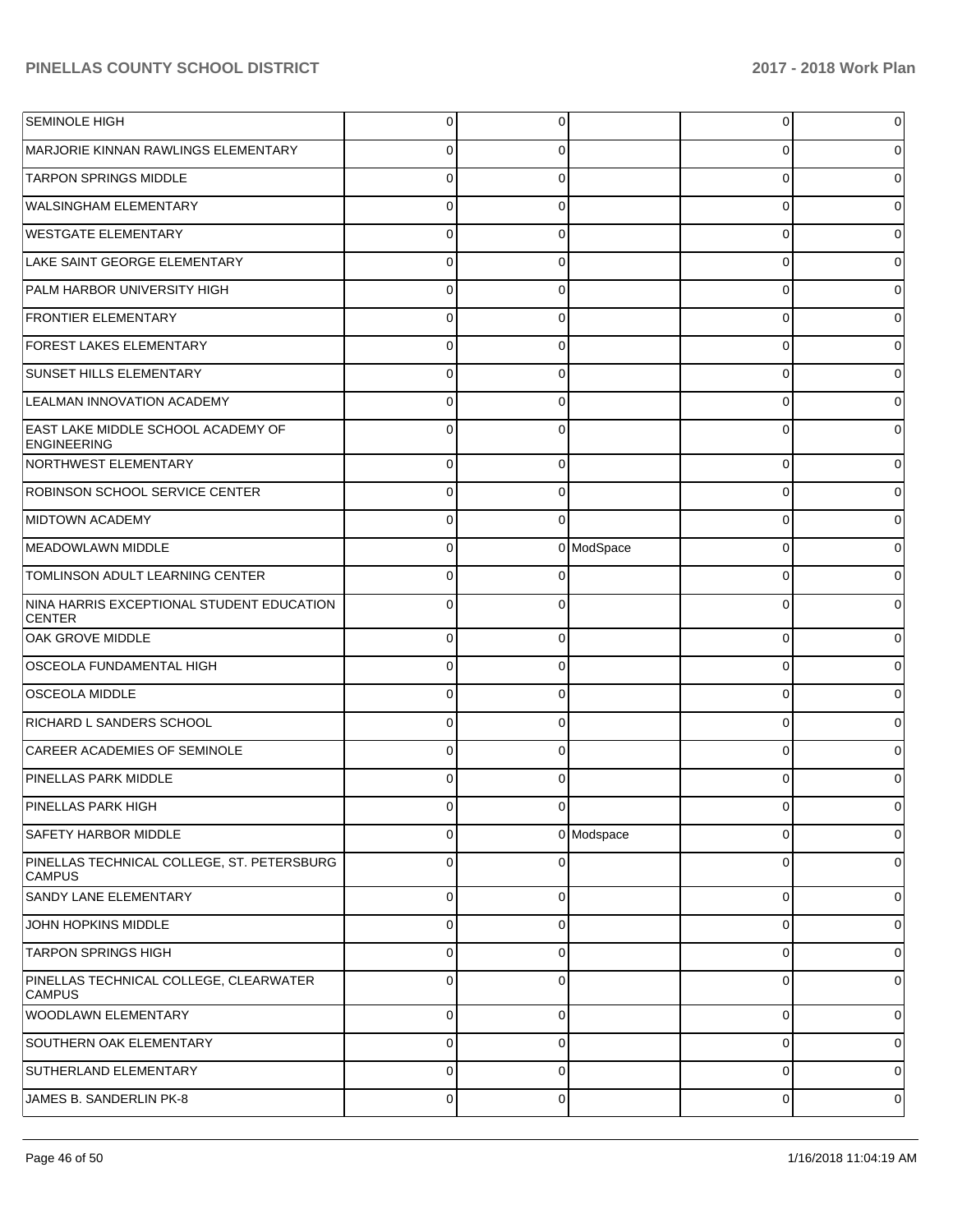| THURGOOD MARSHALL FUNDAMENTAL MIDDLE                        | $\Omega$ | 0        | 0        | 0            |
|-------------------------------------------------------------|----------|----------|----------|--------------|
| <b>BAYSIDE HIGH</b>                                         | 0        | 0        | 0        | 0            |
| PINELLAS SECONDARY SCHOOL                                   | $\Omega$ | 0        | 0        |              |
| <b>HIGH POINT ELEMENTARY</b>                                | $\Omega$ | $\Omega$ | $\Omega$ |              |
| <b>DUNEDIN ELEMENTARY</b>                                   | $\Omega$ | $\Omega$ | 0        | $\Omega$     |
| NEW HEIGHTS ELEMENTARY                                      | $\Omega$ | 0        | 0        | <sup>0</sup> |
| CLEARVIEW AVENUE ADULT EDUCATION CENTER                     | C        | 0        | $\Omega$ |              |
| PAUL B STEPHENS EXCEPTIONAL STUDENT<br><b>EDUCATION CTR</b> | $\Omega$ | $\Omega$ | $\Omega$ | $\Omega$     |
| COUNTRYSIDE HIGH                                            | $\Omega$ | 0        | 0        |              |
| LEALMAN AVENUE ELEMENTARY                                   | O        | 0        | $\Omega$ | <sup>0</sup> |
| NORTH WARD ELEMENTARY (CLEARWATER)                          | 0        | $\Omega$ | $\Omega$ |              |
| SEVENTY-FOURTH STREET ELEMENTARY                            | $\Omega$ | 0        | $\Omega$ |              |
| <b>SOUTH WARD ELEMENTARY</b>                                | $\Omega$ | 0        | 0        | <sup>0</sup> |
| MCMULLEN-BOOTH ELEMENTARY                                   | C        | $\Omega$ | $\Omega$ | 0            |
| LAKEVIEW FUNDAMENTAL ELEMENTARY                             | $\Omega$ | 0        | $\Omega$ |              |
| <b>LEILA DAVIS ELEMENTARY</b>                               | $\Omega$ | $\Omega$ | 0        |              |
| <b>BARDMOOR ELEMENTARY</b>                                  | $\Omega$ | $\Omega$ | $\Omega$ | 0            |
| <b>BROOKER CREEK ELEMENTARY</b>                             | $\Omega$ | 0        | 0        | $\Omega$     |
| LARGO MIDDLE                                                | 0        | 0        | 0        | n            |
| <b>BAUDER ELEMENTARY</b>                                    | $\Omega$ | $\Omega$ | $\Omega$ | 0            |
| <b>BELLEAIR ELEMENTARY</b>                                  | $\Omega$ | $\Omega$ | 0        |              |
|                                                             | 21       | 470      | 9        | 130          |

# **Failed Standard Relocatable Tracking**

Relocatable units currently reported by school, from FISH, and the number of relocatable units identified as 'Failed Standards'.

Nothing reported for this section.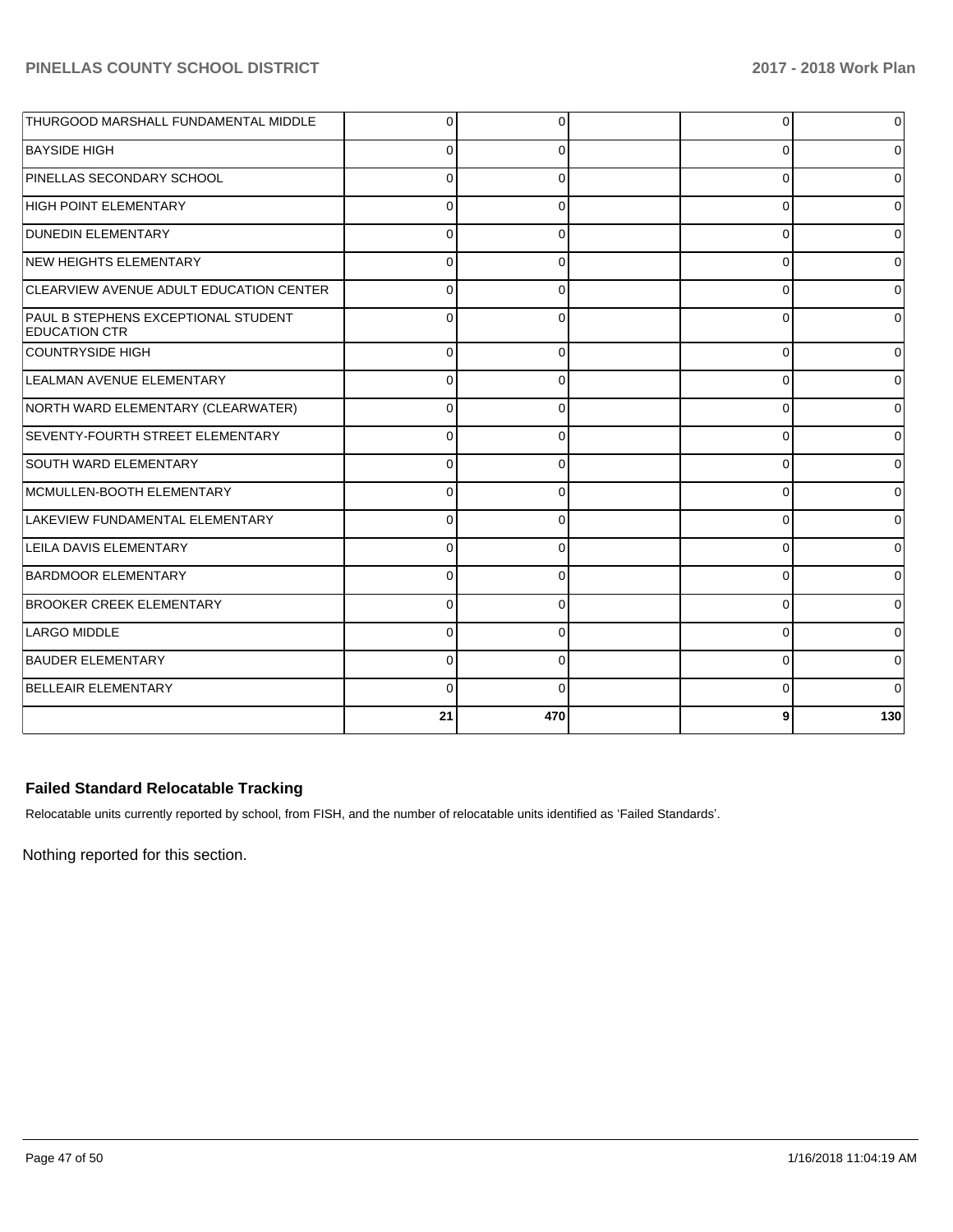# **Planning**

#### **Class Size Reduction Planning**

**Plans approved by the school board that reduce the need for permanent student stations such as acceptable school capacity levels, redistricting, busing, year-round schools, charter schools, magnet schools, public-private partnerships, multitrack scheduling, grade level organization, block scheduling, or other alternatives.**

The Pinellas County School Board has reduced the need for permanent student stations in our district through a variety of initiatives. These initiatives include partnership schools and programs with St. Petersburg College and Pinellas Technical College, the creation and expansion of the Pinellas Virtual School that now includes over 1,000 students, charter schools that enroll over 5,000 students and our robust District Application Programs (DAP). The DAPs include magnets, career academies and fundamental schools, enrolling over 28,000 students. Pinellas provides full transportation to all of our DAP programs at a considerable cost, helping to reduce the number of vacant student stations. There are currently 71 DAPs and we annually assess the need to increase additional seats and programs. In addition, schools are staffed to maximize the use of classroom space, including up to 10% of teachers floating without a permanent classroom.

#### **School Closure Planning**

**Plans for the closure of any school, including plans for disposition of the facility or usage of facility space, and anticipated revenues.** 

Projections for Pinellas County Schools indicates flat to slightly decreasing enrollment. With the mandated high school career academies, the class size amendment, a plan to reduce the number of leased relocatables, and the district's plan to increase magnet school offerings, PCS hopes that no additional schools, beyond those closed in 2009, will need to be closed. The School District reopened two closed elementary schools as Magnet Schools, and a new middle school magnet site in 2014-15. Enrollment data indicates these schools have attracted new students to the district. Additionally, six charter schools closed at the end of 2016-17. There are no plans to close any additional schools for 2017-18.

# **Long Range Planning**

#### **Ten-Year Maintenance**

District projects and locations regarding the projected need for major renovation, repair, and maintenance projects within the district in years 6-10 beyond the projects plans detailed in the five years covered by the work plan.

Nothing reported for this section.

#### **Ten-Year Capacity**

Schedule of capital outlay projects projected to ensure the availability of satisfactory student stations for the projected student enrollment in K-12 programs for the future 5 years beyond the 5-year district facilities work program.

Nothing reported for this section.

#### **Ten-Year Planned Utilization**

Schedule of planned capital outlay projects identifying the standard grade groupings, capacities, and planned utilization rates of future educational facilities of the district for both permanent and relocatable facilities.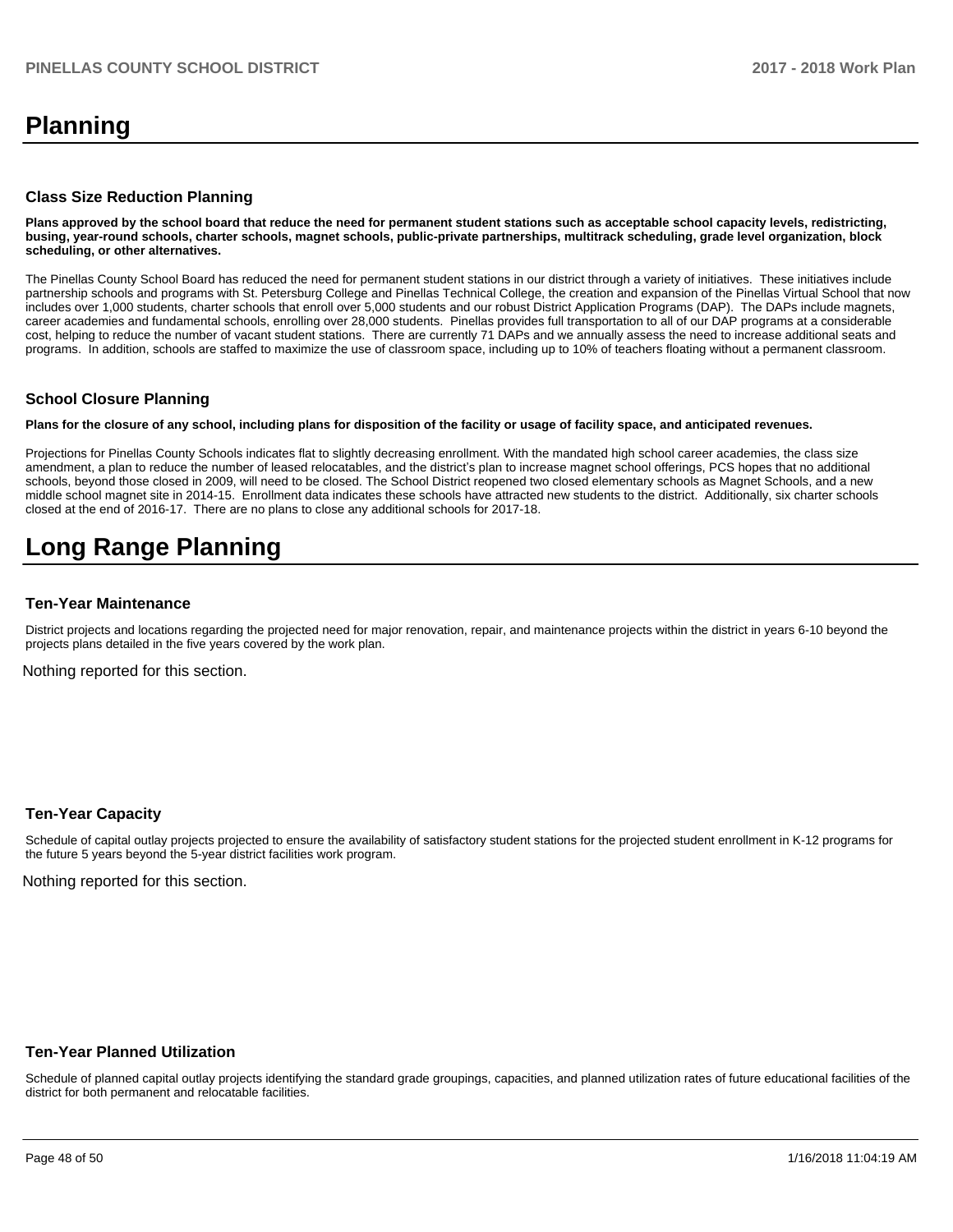| <b>Grade Level Projections</b>  | <b>FISH</b><br><b>Student</b><br><b>Stations</b> | Actual 2016 -<br><b>2017 FISH</b><br>Capacity | Actual<br>$2016 -$<br>2017<br><b>COFTE</b> | Actual 2016 - 2017<br><b>Utilization</b> | Actual 2017 - 2018 / 2026 - 2027 new<br>Student Capacity to be added/removed | Projected 2026<br><b>2027 COFTE</b> | Projected 2026 -<br>2027 Utilization |
|---------------------------------|--------------------------------------------------|-----------------------------------------------|--------------------------------------------|------------------------------------------|------------------------------------------------------------------------------|-------------------------------------|--------------------------------------|
| Elementary - District<br>Totals | 51,682                                           | 51,682                                        | 42,218.45                                  | 81.69%                                   |                                                                              |                                     | 0.00%                                |
| Middle - District Totals        | 32.171                                           | 28.944                                        | 23.731.66                                  | 81.99 %                                  |                                                                              |                                     | 0.00%                                |
| High - District Totals          | 32,844                                           | 31,075                                        | 25,483.48                                  | 82.00 %                                  |                                                                              |                                     | 0.00%                                |
| Other - ESE, etc                | 7.300                                            | 5.756                                         | 1.100.64                                   | 19.13 %                                  |                                                                              |                                     | 0.00%                                |
|                                 | 123.997                                          | 117,457                                       | 92,534.23                                  | 78.78%                                   |                                                                              |                                     | 0.00%                                |

**Combination schools are included with the middle schools for student stations, capacity, COFTE and utilization purposes because these facilities all have a 90% utilization factor. Use this space to explain or define the grade groupings for combination schools.** 

No comments to report.

#### **Ten-Year Infrastructure Planning**

Nothing reported for this section.

#### **Twenty-Year Maintenance**

District projects and locations regarding the projected need for major renovation, repair, and maintenance projects within the district in years 11-20 beyond the projects plans detailed in the five years covered by the work plan.

Nothing reported for this section.

#### **Twenty-Year Capacity**

Schedule of capital outlay projects projected to ensure the availability of satisfactory student stations for the projected student enrollment in K-12 programs for the future 11-20 years beyond the 5-year district facilities work program.

Nothing reported for this section.